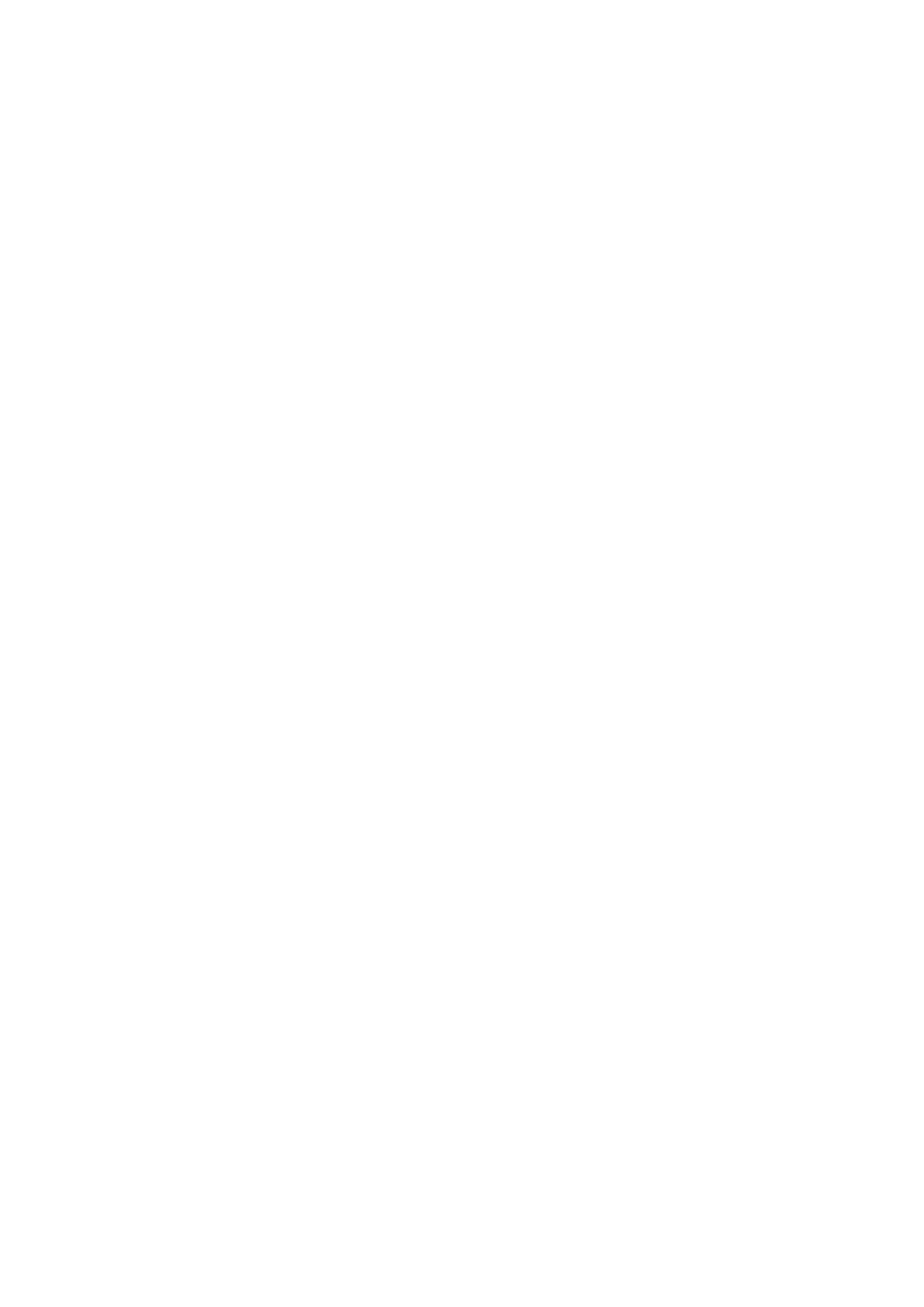# Science Museum Group

Annual Report and Accounts 2016−2017

Report and Accounts presented to Parliament pursuant to Section 9(8) of the Museums and Galleries Act 1992 Ordered by the House of Commons to be printed 13 July 2017

HC 110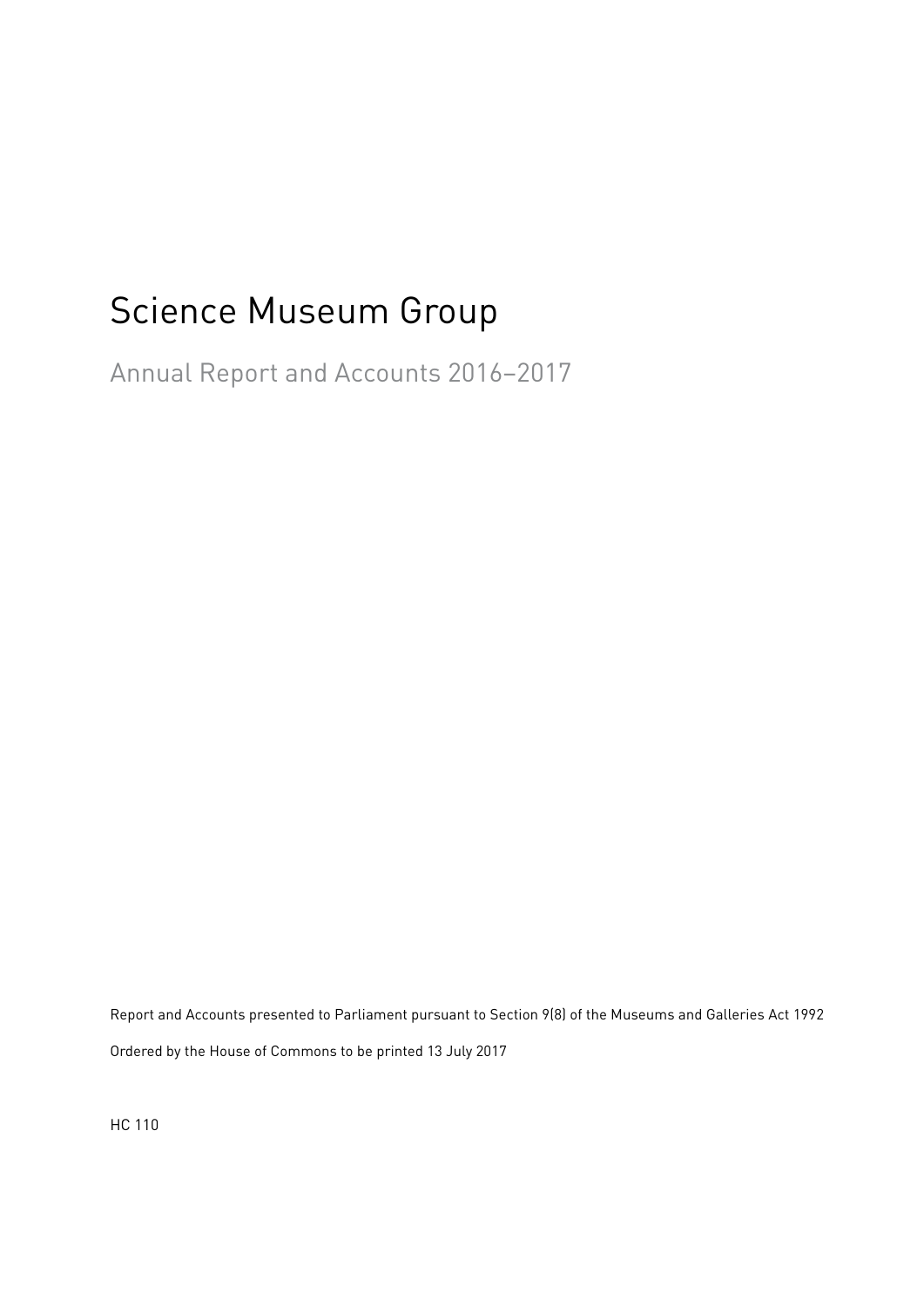Science Museum Group (SMG) members: (Formerly known as National Museum of Science & Industry)

Science Museum Museum of Science and Industry, Manchester National Railway Museum in York and Shildon National Science and Media Museum SCMG Enterprises Ltd

© Science Museum Group 2017

The text of this document (this excludes, where present, the Royal Arms and all departmental and agency logos) may be reproduced free of charge in any format or medium providing that it is reproduced accurately and not in a misleading context

The material must be acknowledged as Science Museum Group copyright and the document title specified. Where third party material has been identified, permission from the respective copyright holder must be sought.

Any enquiries regarding this publication should be sent to us at freedomofinformation@sciencemuseum.ac.uk

You can download this publication from www.sciencemuseumgroup.ac.uk.

Print ISBN 9781474142397 Web ISBN 9781474142403

Printed in the UK by the Williams Lea Group on behalf of the Controller of Her Majesty's Stationery Office

ID 24031708 07/17

Printed on paper containing 75% recycled fibre content minimum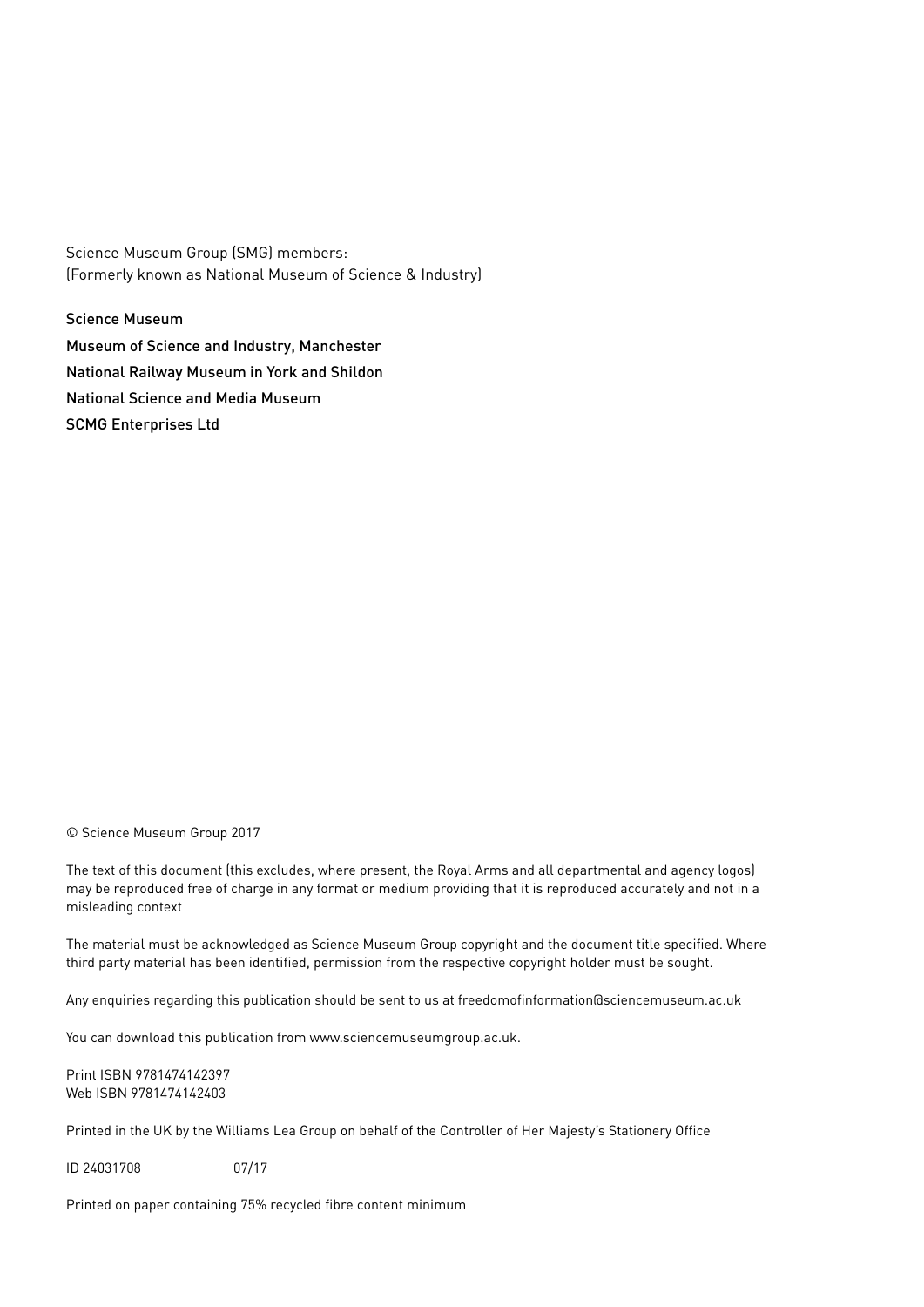# **Contents**

| 1 Science Museum Group                                                                          | 5  |
|-------------------------------------------------------------------------------------------------|----|
| 2 Achievements and Performance                                                                  | 7  |
| Grow 'science capital' in individuals and society                                               | 8  |
| Grow our audiences and exceed their expectations                                                | 10 |
| Sustain and grow our world-class collection                                                     | 16 |
| Extend our international reach                                                                  | 19 |
| Transform our estate                                                                            | 21 |
| Harness the potential of digital                                                                | 23 |
| Increase income                                                                                 | 24 |
| Financing and fundraising                                                                       | 26 |
| Performance                                                                                     | 28 |
| 3 Financial Review                                                                              | 29 |
| 4 Remuneration Report                                                                           | 32 |
| 5 Sustainability Report                                                                         | 37 |
| 6 Statement of Board of Trustees' and Director's responsibilities                               | 40 |
| 7 Governance Statement                                                                          | 41 |
| 8 The Certificate and Report of the Comptroller and Auditor General to the Houses of Parliament | 49 |
| 9 Financial Statements                                                                          | 50 |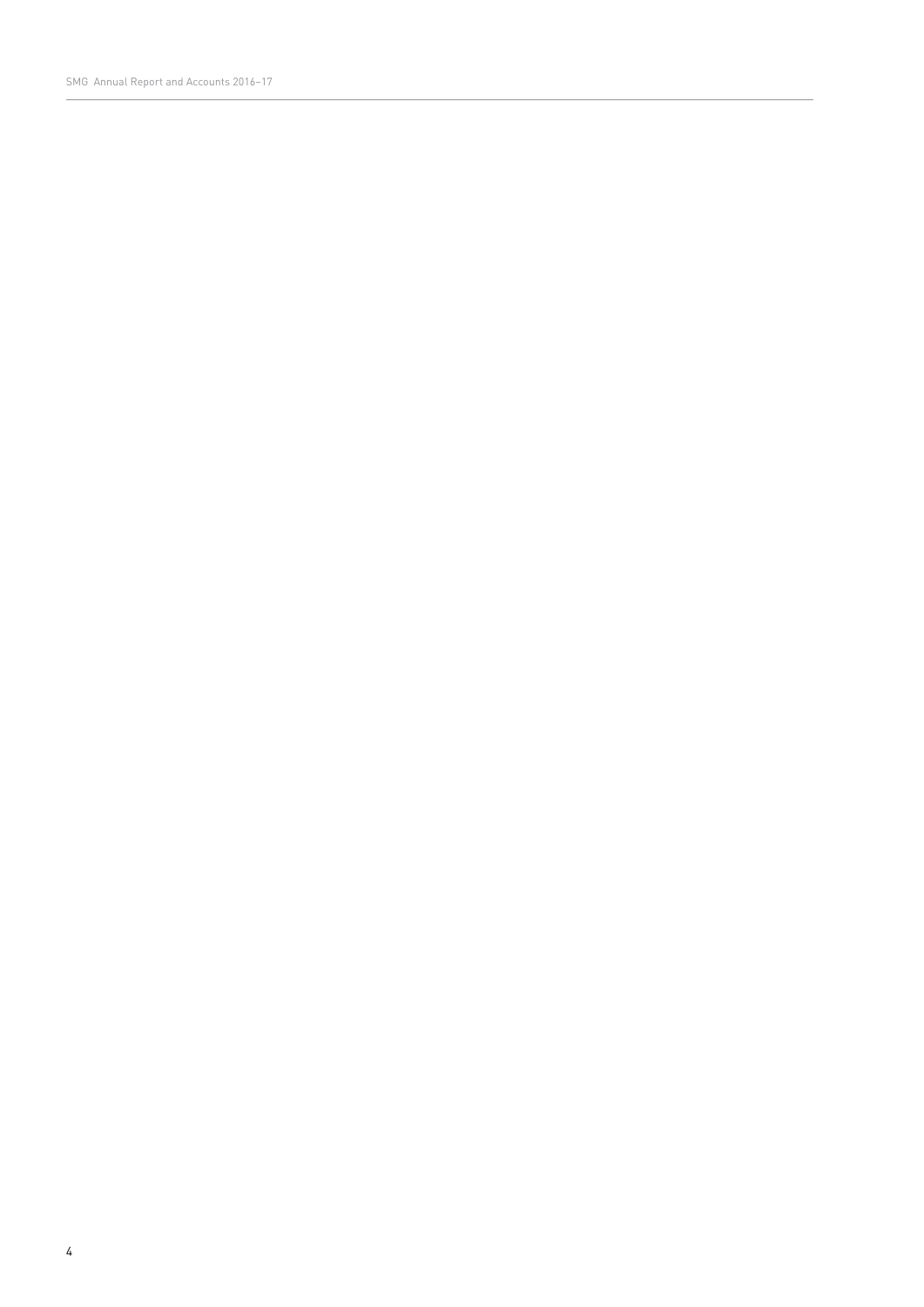# 1. Science Museum Group

# Purpose and objectives

The Science Museum Group (SMG) is devoted to the history and contemporary practice of science, medicine, technology, industry and media. Its collections form an enduring record of scientific, technological and medical change since the 18th century. They are the largest, most comprehensive and most significant in their field anywhere in the world. SMG incorporates the Science Museum, the Science Museum Library and the Wellcome Collections of the History of Medicine in South Kensington; the Museum of Science and Industry (MSI) in Manchester; the National Railway Museum (NRM) in York and in Shildon; and the National Science and Media Museum (NSMM) in Bradford. Collections stores are located at Wroughton, Wiltshire and Blythe House in West Kensington, London.

As defined in the 1983 National Heritage Act, SMG's charitable objectives are to:

# History and organisation

The Science Museum has its origins in the South Kensington Museum set up soon after the Great Exhibition of 1851. The South Kensington Museum was reorganised as the Victoria and Albert Museum and the Science Museum in 1909. The Science Museum expanded outside London and the National Railway Museum, which opened in 1975, was established as a result of the transfer of the British Transport Commission's railway collection to the Board of Trustees of the Science Museum. The National Railway Museum at Shildon was opened in 2004 in

# Legal status and Group structure

The Board of Trustees of the Science Museum is the corporate body of SMG and was established under the National Heritage Act 1983. Until 1984, SMG was managed directly by Government when it ceased to operate as part of a Government department. It now has the status of a non-departmental public body (NDPB), operating within the public sector but at arm's length from its sponsor department, the Department for Culture, Media and Sport (DCMS). These accounts fulfil the requirements of the 1983

- Care for, preserve and add to the objects in its collections
- Secure that the objects are exhibited to the public
- Secure that the objects are available to persons seeking to inspect them in connection with study or research, and
- Generally promote the public's enjoyment and understanding of science and technology and of the development of those subjects, both by means of the Board's collections and by such other means as they consider appropriate.

During 2016–17 the Board of Trustees of the Science Museum (the SMG Board) agreed a new vision and mission for SMG, as set out in section 2, which takes due regard of the Charity Commission's general guidance on public benefit and informs all decision-making, future planning and strategic priorities.

partnership with Sedgefield Borough Council. The National Science and Media Museum was established in 1983 as the National Museum of Photography, Film & Television, with the support of Bradford City Council. The Science Museum collections store at Wroughton, a former Second World War airfield, was made available to the museum by the Ministry of Defence in 1979. The Museum of Science and Industry opened in 1969 as the North Western Museum of Science and was registered as a charity in 1987; it joined SMG in 2012.

Act and the Museums and Galleries Act 1992. SMG is an exempt charity under Schedule 3 of the Charities Act 2011, with DCMS acting as its principal regulator for charity law purposes, and is recognised as charitable by HM Revenue & Customs.

SMG has a wholly owned subsidiary trading company, SCMG Enterprises Ltd (company registration no. 02196149), set up in 1988 and operating across all SMG museums.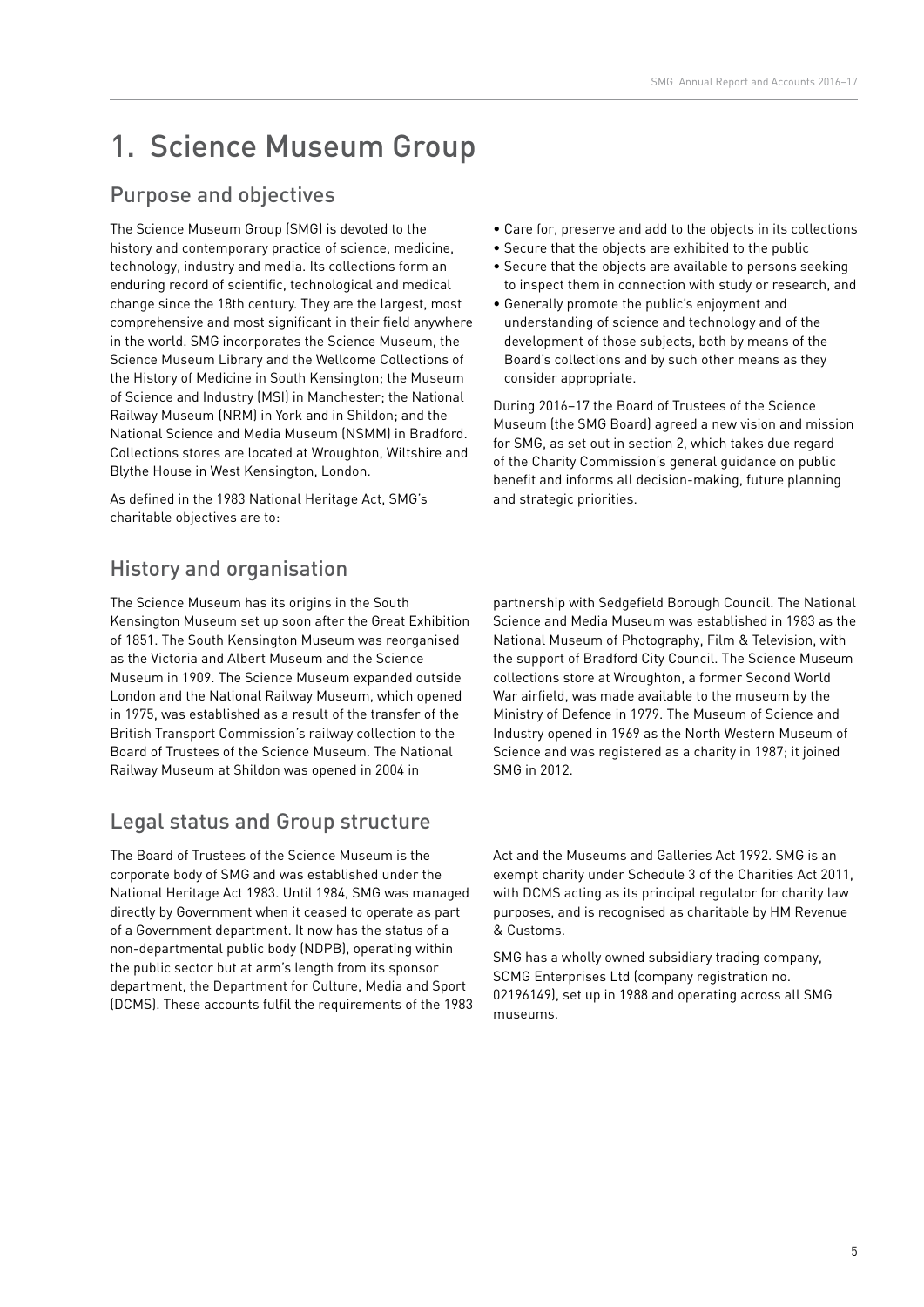#### Museum addresses

| <b>Science Museum</b>                   | <b>National Railway Museum</b>     | <b>National Science and Media Museum</b> |
|-----------------------------------------|------------------------------------|------------------------------------------|
| <b>Exhibition Road</b>                  | Leeman Road                        | Pictureville                             |
| London                                  | York                               | Bradford                                 |
| SW7 2DD                                 | Y026 4XJ                           | BD1 1NQ                                  |
|                                         |                                    |                                          |
| <b>Museum of Science &amp; Industry</b> | National Railway Museum at Shildon |                                          |
| Liverpool Road                          | Shildon                            |                                          |

Shildon County Durham DL4 1PQ

#### Company addresses

Castlefield Manchester M4 3FP

| <b>Entity</b>               | Registered<br>number | <b>Charity</b><br>registration | <b>Registered office</b>                                      |
|-----------------------------|----------------------|--------------------------------|---------------------------------------------------------------|
| <b>SCMG Enterprises Ltd</b> | 02196149             |                                | Science Museum<br><b>Exhibition Road</b><br>London<br>SW7 2DD |

#### List of SMG advisers

|                   | <b>SMG</b>                                                                                                                                                                                                                                   | <b>SCMG Enterprises Ltd</b>                                                                           |
|-------------------|----------------------------------------------------------------------------------------------------------------------------------------------------------------------------------------------------------------------------------------------|-------------------------------------------------------------------------------------------------------|
| Auditors          | <b>Comptroller and Auditor General</b><br>National Audit Office<br>157-197 Buckingham Palace Road<br>London SW1W 9SP                                                                                                                         | <b>Grant Thornton UK LLP</b><br><b>Grant Thornton House</b><br><b>Melton Street</b><br>London NW1 2EP |
| <b>Bankers</b>    | Barclays Bank plc<br>Floor 27<br>1 Churchill Place<br>London E14 5HP                                                                                                                                                                         | Barclays Bank plc<br>Floor 27<br>1 Churchill Place<br>London E14 5HP                                  |
| <b>Solicitors</b> | SMG draws advice from a range of solicitors by sector, which this year included:<br><b>Bates Wells Braithwaite</b><br>CMS Cameron McKenna LLP<br><b>DWF</b><br>Farrer & Co.<br>Hansel Henson<br>Mills & Reeve LLP<br>Veale Wasbrough Vizards |                                                                                                       |

The Group also has access to legal firms on the London Universities Purchasing Consortium panel.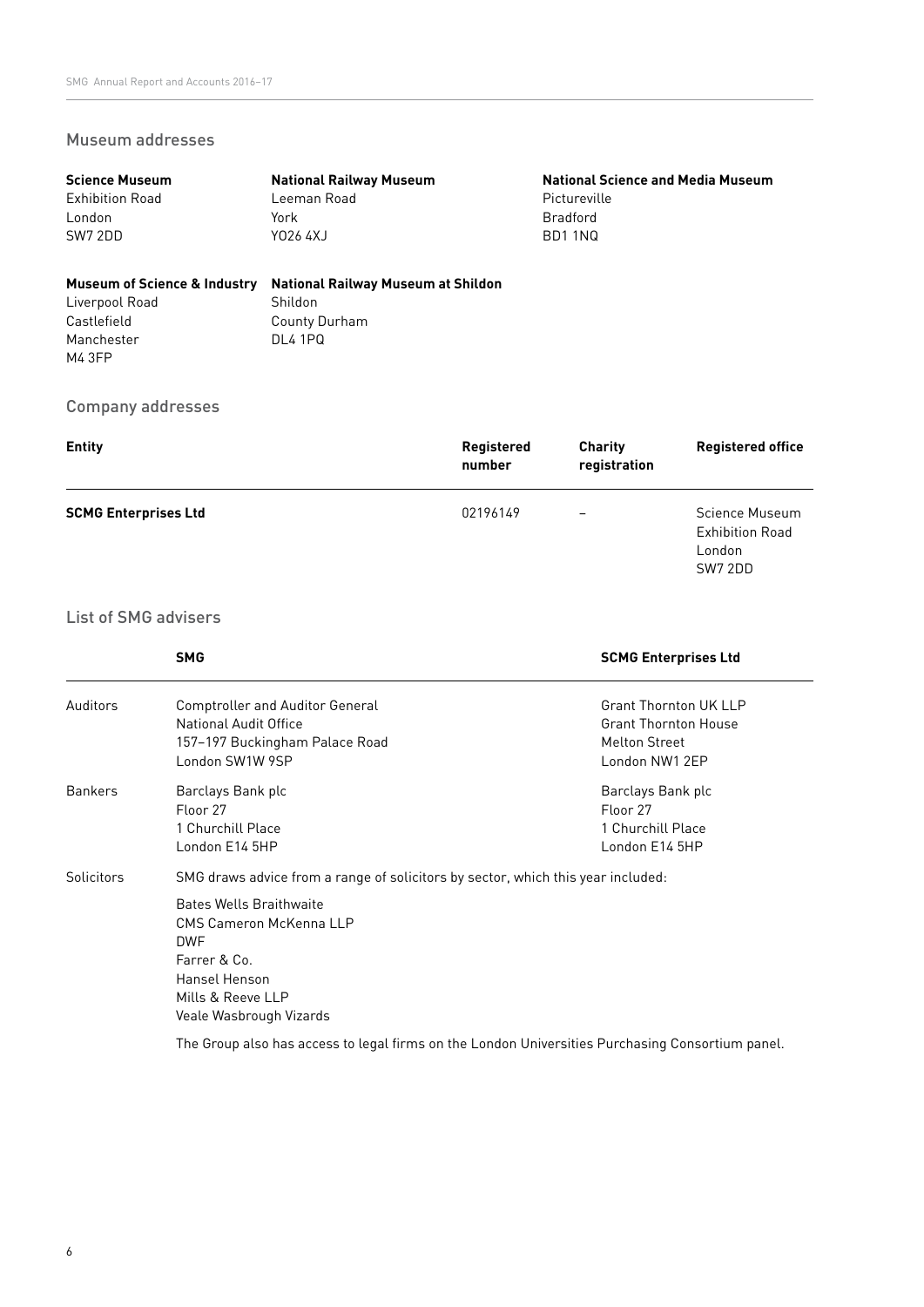# 2. Achievements and Performance

# Science Museum Group (SMG) strategic objectives

Each SMG museum has its own distinct identity and remit, but SMG also recognises the opportunities it has as a group and its capacity to be greater than the sum of its parts. In order to build on this opportunity the Board of Trustees carried out a review of the Group's strategy in 2016, and identified a new Group-wide vision and mission. In addition it agreed seven Group-wide strategic priorities, which provide the framework for activity across the Group up to 2030.

#### SMG vision:

A society that celebrates science, technology and engineering and their impact on our lives, now and in the future

#### SMG mission:

#### We inspire futures by:

Creative exploration of science, technical innovation and industry, and how they made and sustain modern society

- Building a scientifically literate society, using the history, present and future of science, technology, medicine, transport and media to grow science capital
- Inspiring the next generations of scientists, inventors and engineers

#### Focus of each museum:

- The Science Museum (SM) explores the science, technology, engineering, mathematics and medicine that shape our lives
- The Museum of Science and Industry (MSI) explores how ideas can change the world, from the Industrial Revolution to today
- The National Railway Museum (NRM) explores the huge impact of railways on Britain and the wider world
- The National Science and Media Museum (NSMM) explores the transformative impact of image and sound technologies on our lives.

#### Strategic priorities

Seven key priorities drive SMG activity:

#### Core priorities

- 1. Grow 'science capital' in individuals and society
- 2. Grow our audiences and exceed their expectations
- 3. Sustain and grow our world-class collection

#### Supporting priorities

- 4. Extend our international reach
- 5. Transform our estate
- 6. Harness the potential of digital
- 7. Increase income

The first three, science capital, audiences and collections, are designated core priorities, fundamental to our statutory responsibilities and all we do. The other four, international, estate, digital and income, may be considered as supporting priorities. These are the areas in which a need for significant growth or change has been identified, even where the activity might otherwise be seen as 'business as usual'.

These priorities underpin all of SMG's work, and our achievements and performance this year are set out against these seven priorities.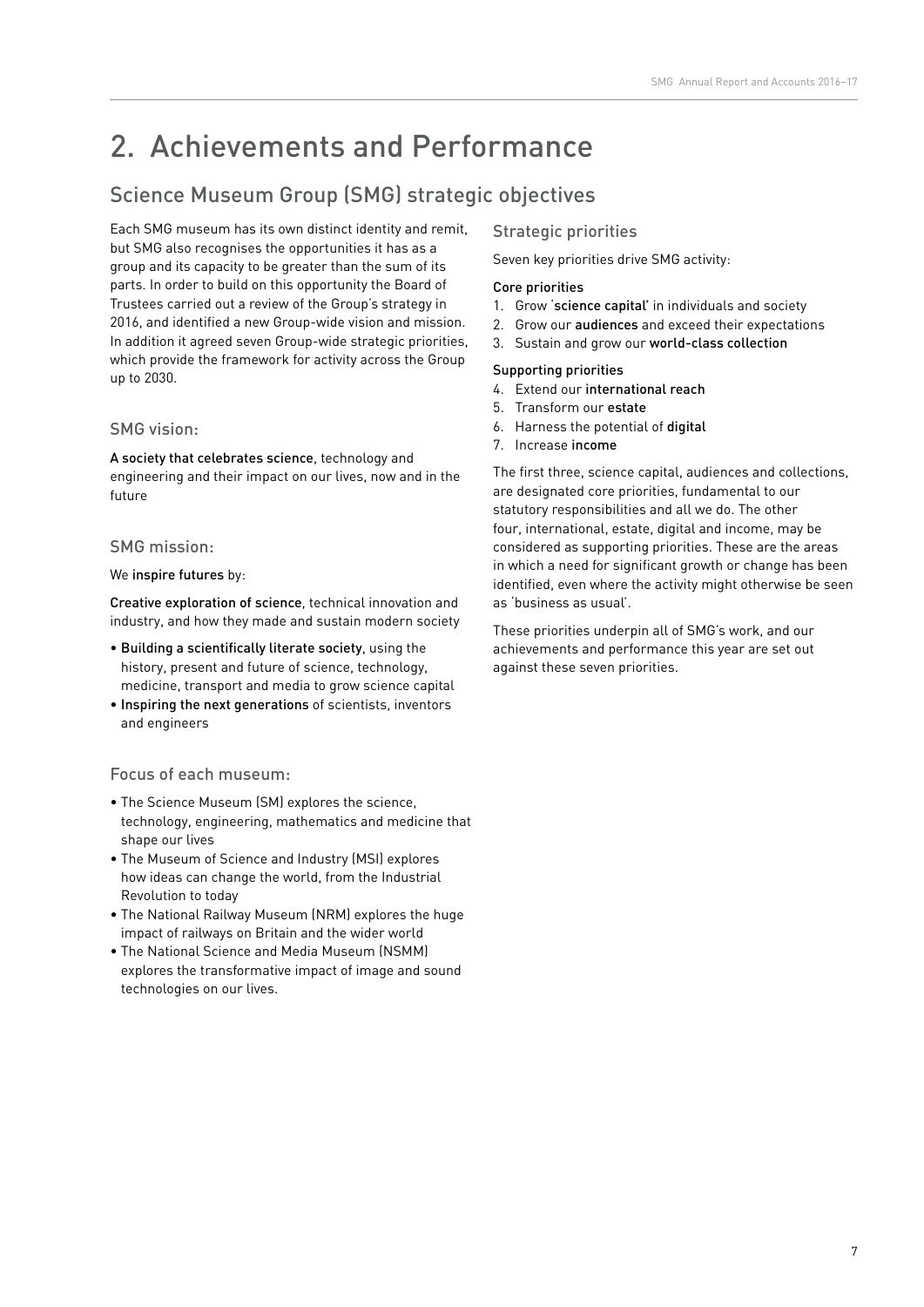## Grow 'science capital' in individuals and society

#### SMG's offer and reputation for lifelong, informal STEM learning and engagement will be the best in the world.

SMG plays a central and irreplaceable role in deepening and expanding science literacy in the UK. The breadth of resource in the Group, the diversity of the audiences and communities we serve, and the expertise embedded in our teams, collections and exhibitions are world-class resources for public engagement in STEM (science, technology, engineering and mathematics). Our organising principle is to build 'science capital' to enrich people's lives and enhance their contributions to society. Policymakers, industrial leaders and educators agree that future generations must be informed, enthusiastic and skilled in STEM if the UK is to retain its role as a global leader. SMG has a distinctive role in addressing this priority as a national and international leader in STEM education.

| No. of visits in booked<br>education groups | Actual<br>2016-17 | <b>Target</b><br>2016-17 | Actual<br>2015-16 |
|---------------------------------------------|-------------------|--------------------------|-------------------|
| <b>SM</b>                                   | 460,000           | 467.000                  | 458.000           |
| <b>MSI</b>                                  | 73.000            | 71.500                   | 73.000            |
| NRM                                         | 39.000            | 38,000                   | 37.000            |
| <b>NRM Shildon</b>                          | 7,000             | 6,000                    | 7,000             |
| <b>NSMM</b>                                 | 34.000            | 30,900                   | 30.000            |
| <b>SMG</b> total                            | 612,000           | 607,400                  | 605.000           |

Across the Group, education group visit numbers have either increased or been maintained in comparison with 2015–16. SM has a target to remain the most visited museum in the UK by education groups. We benchmark ourselves using the DCMS performance indicator of the 'number of facilitated and self-directed visits by students under 18 (including Year 13) in formal education groups'. Comparable data is only available up to 2015–16, however the number of visits achieved this year indicate SM will continue to remain the most visited by this group (see 'Performance against DCMS indicators' table).

This year we have been further developing and embedding the principles of science capital through a number of specific projects and strands of work, as outlined below.

#### Enterprising Science

We completed year four of the Enterprising Science project. SMG has been working with King's College London and BP since 2012 to define and measure science capital and devise effective ways to apply the research into practice. We are developing new tools and workshops to integrate science capital principles into our everyday practice, and for the wider informal science learning sector, to enable all audiences to have greater engagement with science. We are using science capital principles to describe and shape our content and programmes and the interpretation of our collections across all SMG sites. As part of the project the Group has also delivered Science Engagement and Science Beyond the Classroom CPD courses to over 622 teachers and educators nationwide, and audience engagement training to 291 scientists and STEM practitioners.

#### Building Bridges

We completed year four of the Building Bridges project at SM. The project aims to engage and inspire young people from diverse backgrounds to explore and value the science that shapes their lives. Project activities include visits to participating schools, a visit to the museum, teacher CPD and an exclusive out-of-hours family event at SM. This year almost 500 students took part in the main project programme from 17 schools across our London partner boroughs and Reading. A further 3500 students and 400 adults participated in an element of the project. The project is working with University College London to conduct research into absent or infrequent visitors to the museum through understanding the project families' cultural values, interest and aspirations. The project model and research is shaping our offer to enable us to more effectively reach out and connect with our underrepresented visitors.

#### Field Trip Days

The Field Trip Days project engaged with over 5000 people across the four SMG museums as part of an outreach, school trip and family events programme, working with 22 schools. The overarching aim of the programme was to 'inspire the next generation of scientists'. We invited 10 to 11-year-olds to take part, as we know this to be a very important age for engaging children in science. The project was found to have had a positive influence on the children in terms of challenging stereotypes of science/scientists, increasing awareness of the transferability of science skills and raising awareness of real-world applications of science. It also brought to our museums people who do not normally visit.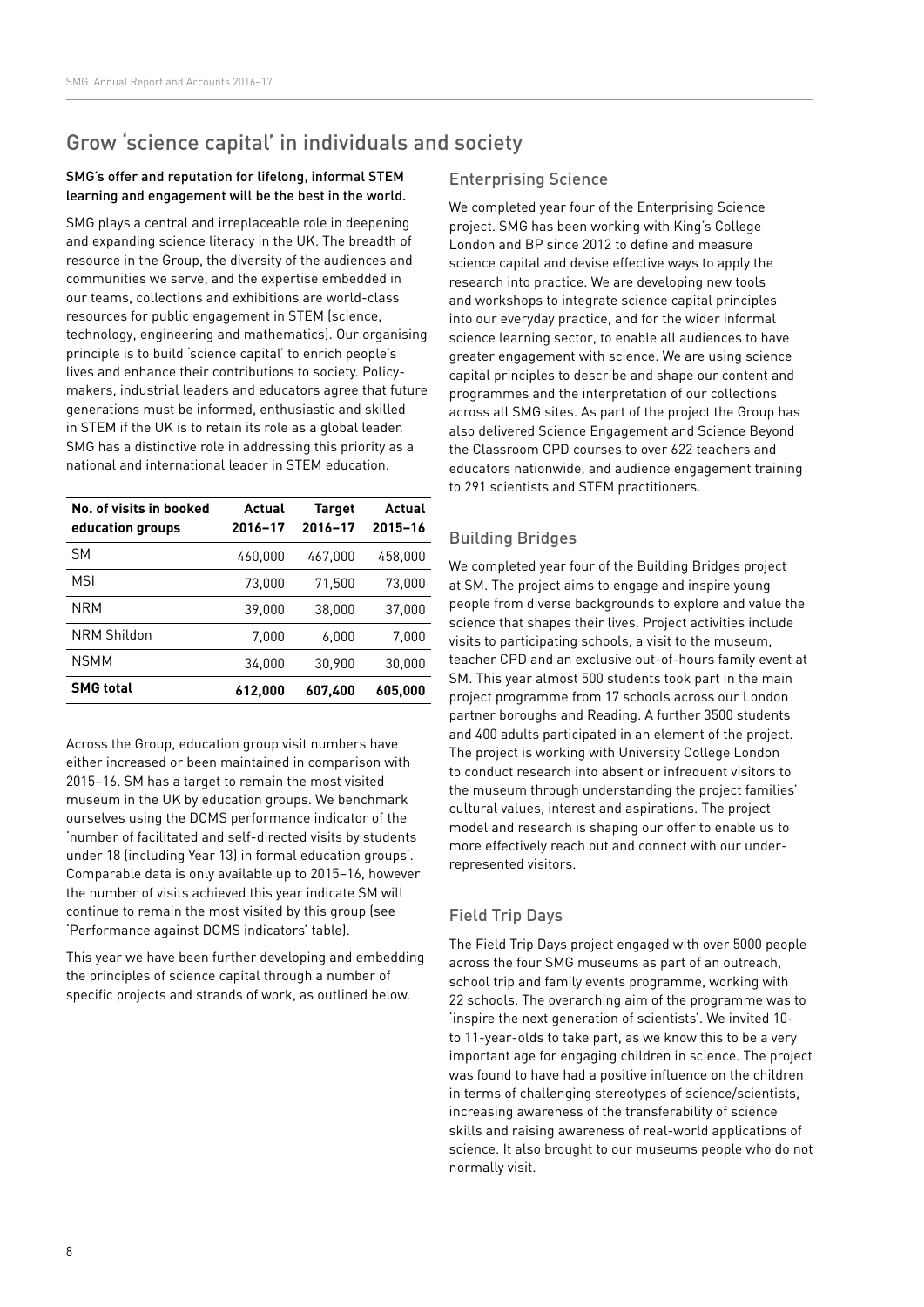#### Future Engineers

Through the Future Engineers programme (18–31 October 2016) NRM explored creating an annual schools and family offer around STEM which was more contemporary and relevant in its approach, aiming to explore railway engineering topics through hands-on engagement for audiences and offering opportunities to interact with rail industry professionals. The programme content took an interactive approach and 40 engineers from different rail companies took part. Research found it added to the engagement and enjoyment levels of both schools and families, with the presence of 'real life' engineers particularly engaging. We are building on the success of this event, making it a repeatable part of the yearly programme at NRM.

#### Wonderlab: The Statoil Gallery

In October SM opened Wonderlab: The Statoil Gallery, our most ambitious interactive gallery and a key part of the overall SM Masterplan. The £6m gallery is designed to inspire visitors of all ages to wonder at the science and mathematics that shape our lives. It features interactive exhibits, artworks, live demonstrations and immersive experiences led by the museum's team of science communicators – Explainers. The new gallery is 60% larger than its predecessor and has a target to double from 100,000 to 200,000 the number of school visitors coming to the gallery within three years of opening. Since opening in October 2016 over 200,000 visits were made to the end of March, and of these 61,000 were visits made in education groups. The gallery has been well received, described in Time Out as 'the best thing you can currently do in London with kids' and exit interviews indicate a 96% satisfaction rate. The model for Wonderlab is being extended across the Group, and at the end of March we opened the £1.8m Wonderlab gallery at the NSMM, exploring the stunning science of light and sound.

#### Learning outreach

The SM Outreach team visited 148 schools and 21 community and festival venues across the country, providing shows and workshops to 86,000 people. In addition, the Punk Science team delivered science shows to 27,000 people, and between them international activity included visits to Ireland, Gibraltar and Rio during the Olympic Games. At MSI there were 76,000 instances of participation in Manchester Science Festival activities outside the museum (see 'Grow our audiences and exceed their expectations' section for more on the festival). In total there were 199,000 instances of participation in off-site learning activities delivered across the Group, by learning teams and other teams such as curatorial (compared with 192,000 in 2015–16).

#### STEM Ambassadors

SMG won the contract to expand our existing STEM Ambassador contract in Manchester, run from MSI, and form the STEM Ambassador Hub Trans-Pennine Partnership. Running activity from MSI, NRM and NSMM, the partnership will cover Greater Manchester, North and West Yorkshire, and is a huge opportunity to join up and expand the work of the Manchester STEM Ambassador programme. Starting from 1 October 2016 we now manage 2500 STEM Ambassador volunteers who go into schools, community groups and our museums to engage young people in booked groups and family settings. This will further join up the collaborative work of the northern museums, embed STEM and increase our reach and the impact of science capital. Over the past year the Hub has supported 86% of state-funded primary, secondary and further education institutions in the trans-Pennine region to engage with STEM Ambassadors at least once. In the last 12 months 1700 separate STEM Ambassador activities have taken place, reaching approximately 25,000 young people aged 5–19.

#### Learning resources

We have established a Learning Resources Strategy which is developing a new online presence for museum learning resources alongside the development of a suite of new or refreshed core learning resources. This renewal and refresh will enable our users to make the most of our museums both on site and online with pre-visit, on-site/ online and post-visit resources. The principles of science capital are being used to shape the learning content and ensure the resources connect our audiences to our unique collections, interactive galleries and contemporary science offer in meaningful ways.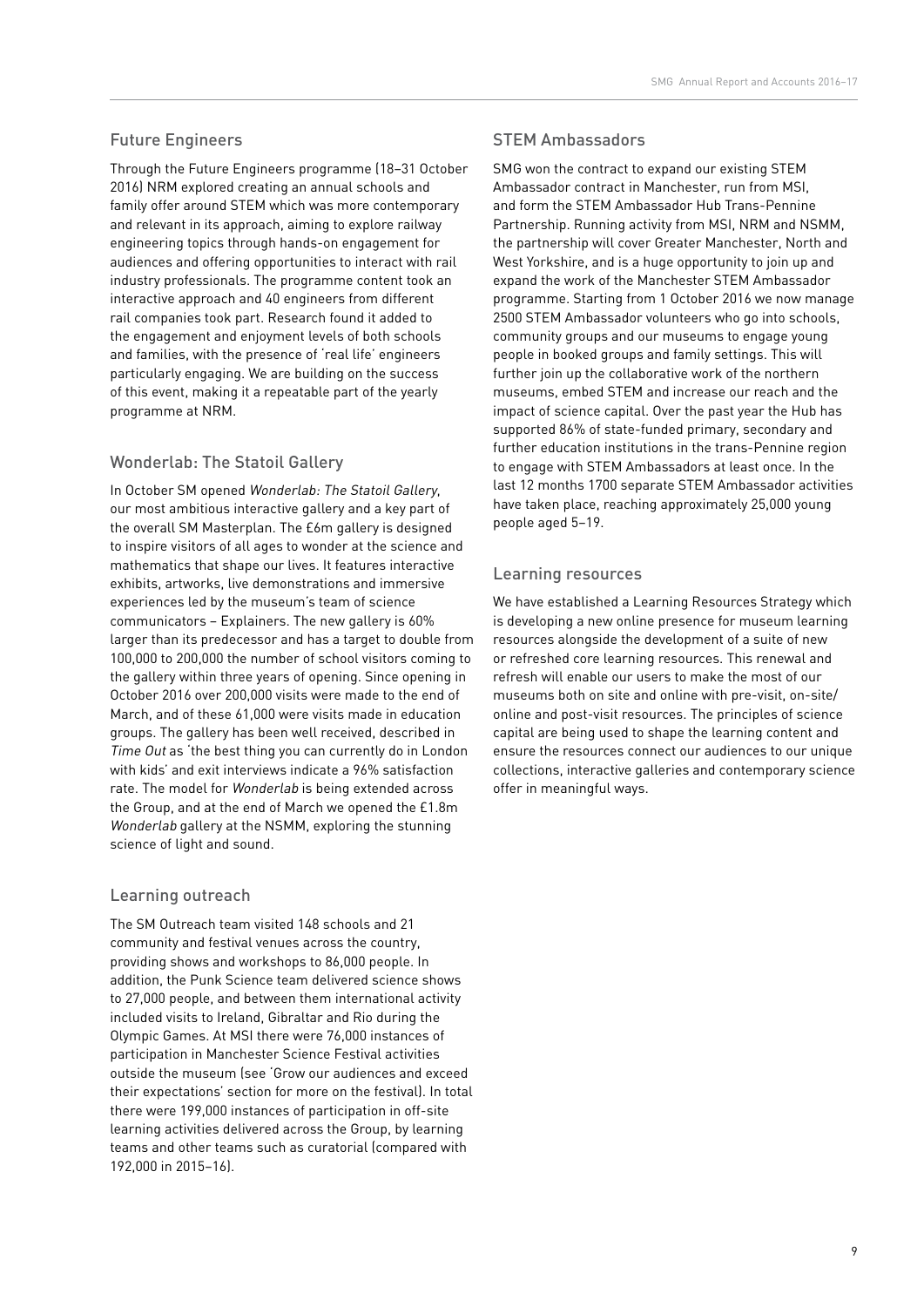### Grow our audiences and exceed their expectations

#### We will understand and consistently meet or exceed our visitors' expectations; we reach and reflect the communities we aim to serve.

This year we started the development of a unifying brand strategy that supports delivery of our shared goals and which we believe will support audience growth. At the end of this financial year we relaunched the National Media Museum as the National Science and Media Museum, alongside the opening of the new Wonderlab gallery. This has made manifest our strategy to focus at the museum on the transformative impact of image and sound technologies on our lives. In 2017–18 we will continue to embed the new name and brand of the National Science and Media Museum and conclude brand development for SMG as a whole. Across the Group we want to share the development and presentation of exhibitions to a much greater degree; in 2017–18 Robots will tour to MSI, and as part of a national and international tour Manchester's Wonder Materials: Graphene and Beyond will show at SM.

We want our visitor profile to reflect the communities we aim to serve, and each museum has in place an Audience Development Plan that segments visitors according to their needs and behaviours, identifies areas for growth and improvement, and outlines how this will be achieved. Across the Group we have sought to increase the quality of experience for visitors and to remove barriers for underrepresented audiences. The make-up of our audiences and their feedback are monitored through systematic exit surveys, specific research projects and sampling of social media comment. We aim to build deeper longterm relationships with our visitors, and in 2016 we implemented a new customer relationship system at SM and are extending this across the Group in 2017.

Work to remove barriers to engagement for specific audiences this year included the establishment of Night Owls at SM, which enables young adults who have an autism spectrum condition to come along and enjoy the museum free from the hustle and bustle of the general public. This follows on from the success of Early Birds for families with children who have autism, which was also established at NSMM this year along with autism-friendly and dementia-friendly film screenings. At NRM a new activity based around Mallard and aimed at those with severe learning disabilities was established as a core part of the programme and a new fully accessible platform has been created enabling visitors with limited mobility greater access to locomotives in steam. Our learning and events programmes referred to above and below seek to remove barriers to engagement by building on partnerships with external organisations, and encouraging people to see our museums as places for them.

In 2016–17 our visitor number targets and achievements were as follows:

| <b>Museum</b>    | Actual    | Target    | $2015 - 16$ |
|------------------|-----------|-----------|-------------|
| <b>SM</b>        | 3.219.000 | 3.260.000 | 3.419.000   |
| MSI              | 645.000   | 707.000   | 707.000     |
| <b>NRM</b>       | 704.000   | 750.000   | 750.000     |
| NRM Shildon      | 232.000   | 250.000   | 213,000     |
| <b>NSMM</b>      | 405.000   | 424.000   | 460.000     |
| <b>Total SMG</b> | 5,205,000 | 5.390.000 | 5,549,000   |

Across the Group visit numbers have performed behind last year. At some sites this was anticipated to an extent, based on the scale or popularity of the planned public programme compared with previous years and on-site works taking place. However, in all cases performance was further behind than expected.

#### Science Museum visitors

Visit numbers were just 1% short of target this year, aided by strong performance towards the end of the year – reflecting the first full quarter of Mathematics: The Winton Gallery being open, the display of Tim Peake's Soyuz spacecraft from January, the blockbuster exhibition Robots opening in February and continued promotion of Wonderlab: The Statoil Gallery. As expected (based on the programme and holiday periods) visit numbers were behind last year (–6%), however the strong endof-year performance masks the fact visit numbers were further behind than expected in the first half of the year – something experienced by many of the DCMS-sponsored national museums and galleries in central London.

Exit survey data indicates the drop in visit numbers was largely driven by a drop in the volume of (UK-based) family visits, although the museum remains a favourite with families, with almost half of all visits made in family groups. Internally, the closure of the Museum's main interactive gallery for half the year (whilst Wonderlab: The Statoil Gallery was installed) may have impacted on family visits. The museum is actively seeking to increase the volume of visits made by UK-based and overseas independent adults, which this year increased by 2%, aided by the blockbuster exhibition Robots, which opened towards the end of the year. Education groups make up 14% of all visits, and this year there were 460,000 visits in education groups (up 2000 on last year). Overseas visitors remain very important to the museum, accounting for almost half of all the visits made.

97% of visitors say they would recommend a visit to SM, and 98% of visitors are satisfied with their visit.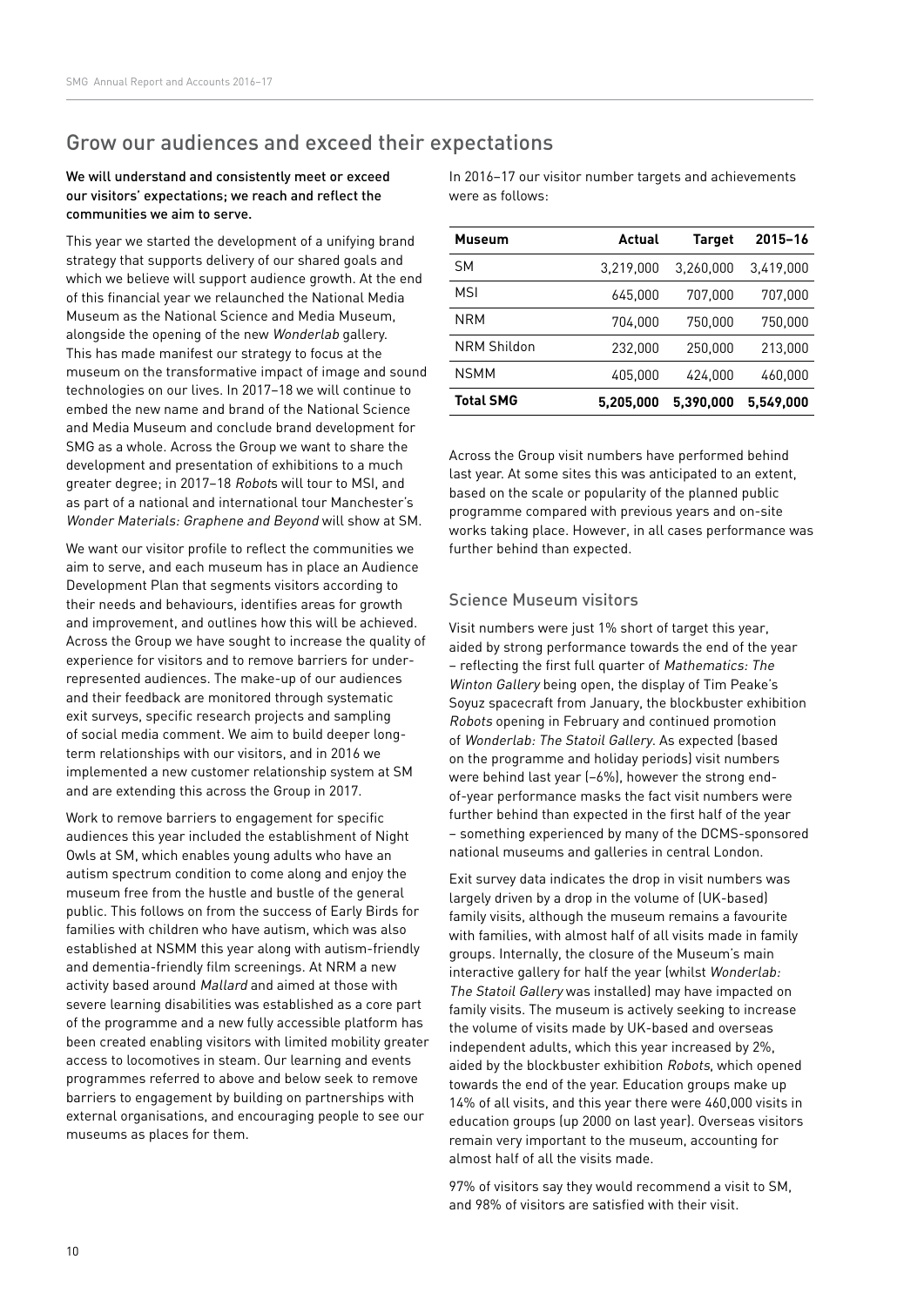#### Museum of Science and Industry visitors

Visit numbers have declined this year (–9%) following three years of growth. The drop has been seen in both family visits and independent adult visits.

MSI's target audiences are: fun and learning families, Greater Manchester pre-schoolers, curious young adults, older self-improvers, and education groups. The museum is now working to increase the number of family visits, including carrying out more focused work with Greater Manchester pre-schoolers, who have increased by 4000 since the previous year. Improvements have included enhancing areas for under-5s and developing new backpack resources. Current and future work is looking at increasing the numbers of fun and learning families, which have fallen significantly over the last three years. Internally the closure of some popular family-focused galleries (e.g. Underground Manchester) for the building of the new Special Exhibition Gallery is likely to be part of the reason that family numbers have fallen. Curious Young Adults and Older Self Improvers also decreased in numbers which may in part be due to some programming decisions. As part of the European City of Science celebrations, the museum programmed some significant events outside the museum this year, which are not reflected in visit numbers, including Pi: Platform for Investigation at the Arndale (2000 participants, many of whom had not been to the museum previously). This year the key headline event for the Manchester Science Festival – the Chronarium – was also based at the Arndale, rather than in the museum itself, as in previous years. Otherwise, adult programmes such as regular Lates have continued to attract large audiences.

Visitor feedback indicates the need for improvements to interactives and other working elements of displays, as well as disappointment at closed elements of the site. In the longer term the museum Masterplan will address these challenges, and in the short term effective maintenance and attractive programming, such as the blockbuster exhibition Robots, will seek to maintain visit numbers. A fun and learning family cross-museum group has been set up to improve provision for this audience segment in particular, building on qualitative research. The working group has created a set of recommendations/ plans, some of which have already begun and will continue throughout 2017–18.

Education group numbers remained the same at 73,000 visits, making up 11% of all visits.

98% of visitors say they would recommend a visit to MSI, and 97% are satisfied with their visit.

#### National Railway Museum visitors

In York, visit numbers were behind last year and the target to retain 2015–16 visit numbers by -6%. The drop can be accounted for by the absence of the theatre shows, which took place in 2015–16 and brought in additional evening visitors, but were not part of the 2016–17 programme.

In 2015–16 visit numbers to NRM were also boosted by the display of Flying Scotsman. While the locomotive was displayed in the museum in 2016–17 with a successful Flying Scotsman Season, it is believed many potential visitors chose to see it in steam from the lineside as it travelled the country or at heritage railways, instead of visiting the museum.

The Museum is seeking to increase visits from families defined as 'Positive Parent Families' and although this group still remains the biggest visitor type to visit the Museum , they declined this year by 21%. Visits by independent adults increased by 4% and plans to increase the number of education group visits were successful with almost 2000 additional visits.

At Shildon, visit numbers increased against last year, driven by the hugely successful nine-day Shed Bash event, with Flying Scotsman as the star – visit numbers were three times those in the previous July. Despite this success, total visit numbers were behind the original target for the year, as this was set too ambitiously, based on overly high expectations of the likely draw of Flying Scotsman. A more realistic forecast was made early in the year following the experience of visit numbers to see Flying Scotsman in York in April 2016.

99% of visitors say they would recommend a visit to NRM in York, and 99% are satisfied with their visit. The museum also received a 'Trip Advisor 2016 Travellers' Choice Award' as the number-one museum outside London (voted by Trip Advisor users as number six in the top ten museums in the UK to visit in 2016.) 95% of visitors say they would recommend a visit to NRM in Shildon.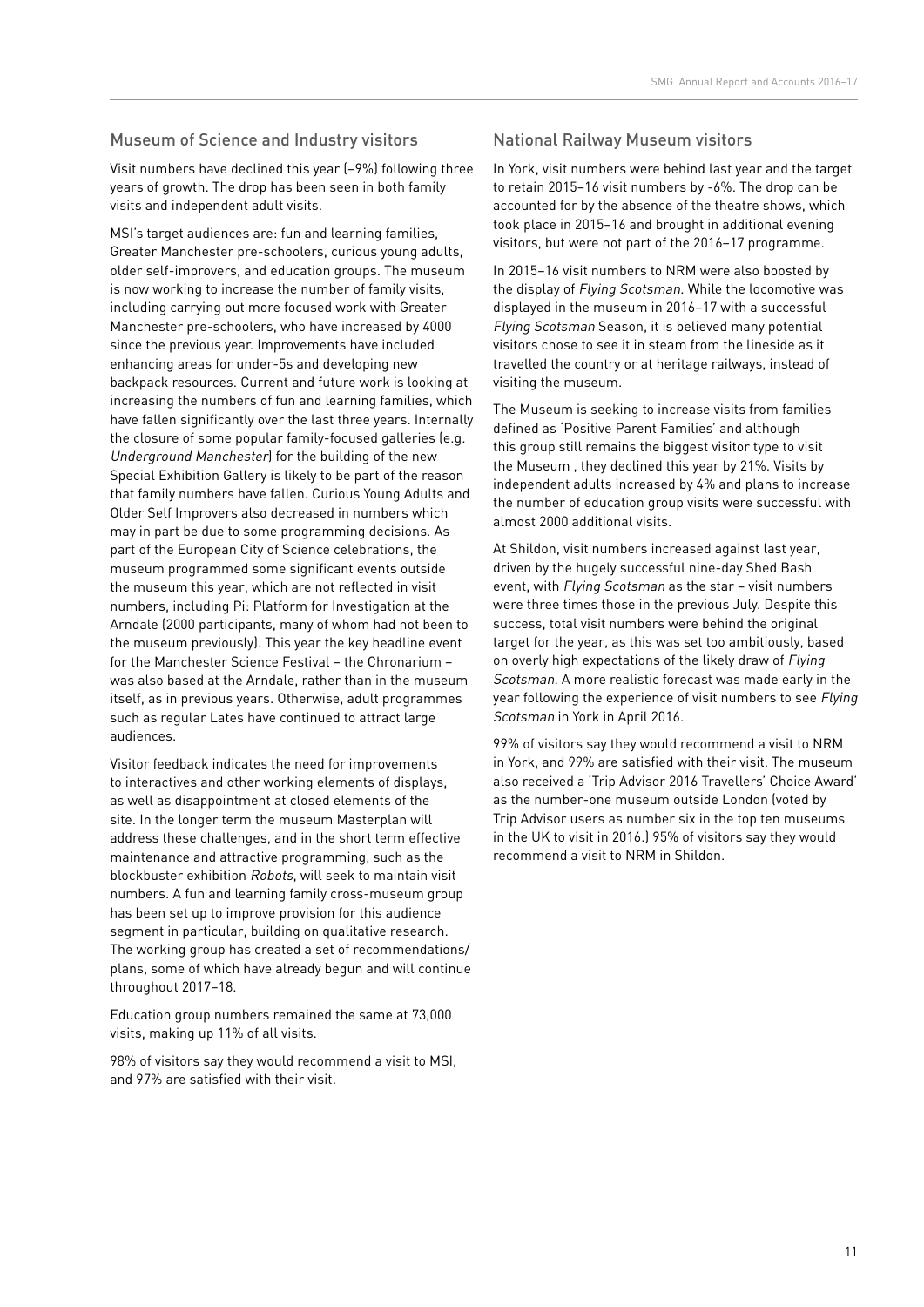#### National Science and Media Museum visitors

Although it was expected that visit numbers would be behind last year, because of gallery closures and programming, performance was worse than anticipated, being –5% behind target. The reductions were in both families and independent adults, with the drop largest in families. These drops included the target segments of Positive Bradford Families, Positive Further Afield Families and positive younger adults. Plans to increase the number of education group visits (which make up 8% of all visits at 34,000) have been successful, with 3400 additional visits in education groups this year, aided by Bradford Council's £1m three-year investment in revenue funding to support the new STEM-focused offer. Cinema and IMAX attendees account for 21% of all visits. This year they totalled 86,000, a drop of 5000 against 2015–16, which had seen increases with the opening of the new digital IMAX screen in September 2015 and some significant blockbuster releases.

During the year one of the museum's largest galleries was closed while work was completed on the new Wonderlab interactive gallery. On 23 March 2017 the museum relaunched itself with a new name and brand, alongside the opening of Wonderlab. The gallery saw over 6000 visits in its opening week alone. It is anticipated visit numbers will return to the higher levels achieved in 2015–16, and that future Masterplan activity will result in further increases in visitor numbers.

98% of visitors say they would recommend a visit to NSMM, and 98% are satisfied with their visit.

#### Science Museum programme activity

SM is working towards a regular pattern for programming major exhibitions that attract big audiences, alongside a suite of other content streams of varying scales to keep the offer fresh. In 2016–17 major programme activity at the museum included:

#### Ticketed exhibitions

- Leonardo da Vinci: The Mechanics of Genius (February – September 2016) investigated both the facts and the misconceptions that surround this great genius of the Renaissance, and included 39 historical models of Leonardo's inventions including flying machines, diving equipment and weapons. Visit numbers: 84,500 v. target of 89,000
- Fox Talbot: Dawn of the Photograph (Media Space, April – September 2016) displayed one of the world's most comprehensive and important collections of this polymath and pioneer of Victorian photography. Visit numbers: 7500 v. target of 7000
- Robots (February September 2017) reveals the astonishing 500-year quest to make machines human, focusing on why they exist rather than on how they work. In advance of the exhibition opening Eric, the UK's

first robot, was put on display following a successful Kickstarter fundraising campaign to rebuild him. There were 61,000 visits to 31 March 2016, exceeding targets by 63%. Alongside this is an events programme and the Robots Revealed series (March – April 2017) providing free live demonstrations of the latest robots.

#### Non-ticketed exhibitions and displays

- Wounded: Conflict, Casualties and Care (July 2016 January 2018) is the museum's contribution to the First World War centenary commemorations, exploring the huge medical and human impact of wounding during and beyond the First World War.
- Our Lives in Data (Antenna feature, July 2016 September 2017) uncovers some of the diverse ways our data is being collected, analysed and used.
- Beyond the Lab: The DIY Science Revolution (July September 2016) celebrated the everyday innovators around Europe who are taking science into their own hands, with astounding results. This EU-supported exhibition aims to bridge the gap between the incredible pace of scientific innovation and society, and is being displayed across the EU.
- 'Tim Peake's Spacecraft' features the Soyuz capsule used by Peake as the UK's first ESA astronaut to take part in a mission to the International Space Station, and went on display in January 2017.
- The Last Supper (Media Studio, February May 2017) is a 13-minute robotic performance by kinetic artist and sculptor Giles Walker, running alongside the Robots exhibition.
- Voyages (Media Space, March June 2017) is an exhibition by internationally acclaimed photographers Anderson & Low, who have created a series of beautiful and ethereal images capturing the museum's collection of maritime models in a fascinating new light.
- 'Valentina Tereshkova: First Woman in Space' is a new display opened on 16 March to mark the achievements of the pioneering Russian cosmonaut, timed to celebrate the occasion of her 80th birthday.

#### Event highlights

- The Power UP! video gaming event (22 July 7 August 2016) was attended by 17,000 people.
- Lates, our monthly late-night opening events, were attended by 40,000 visitors, with themes ranging from Mathematics to Childhood Wonder. The highlight of the June Lates was the space fashion show Couture in Orbit where fashion schools from ESA astronauts' home countries were challenged by ESA to create outfits inspired by space flight. At the October Lates visitors joined Bill Gates and will.i.am for a discussion on how science is delivering breakthroughs and innovations that are transforming lives around the world.
- In July 2016 then NASA Administrator Charles Bolden talked to an audience of 380 teenagers about life in space and how he became an astronaut.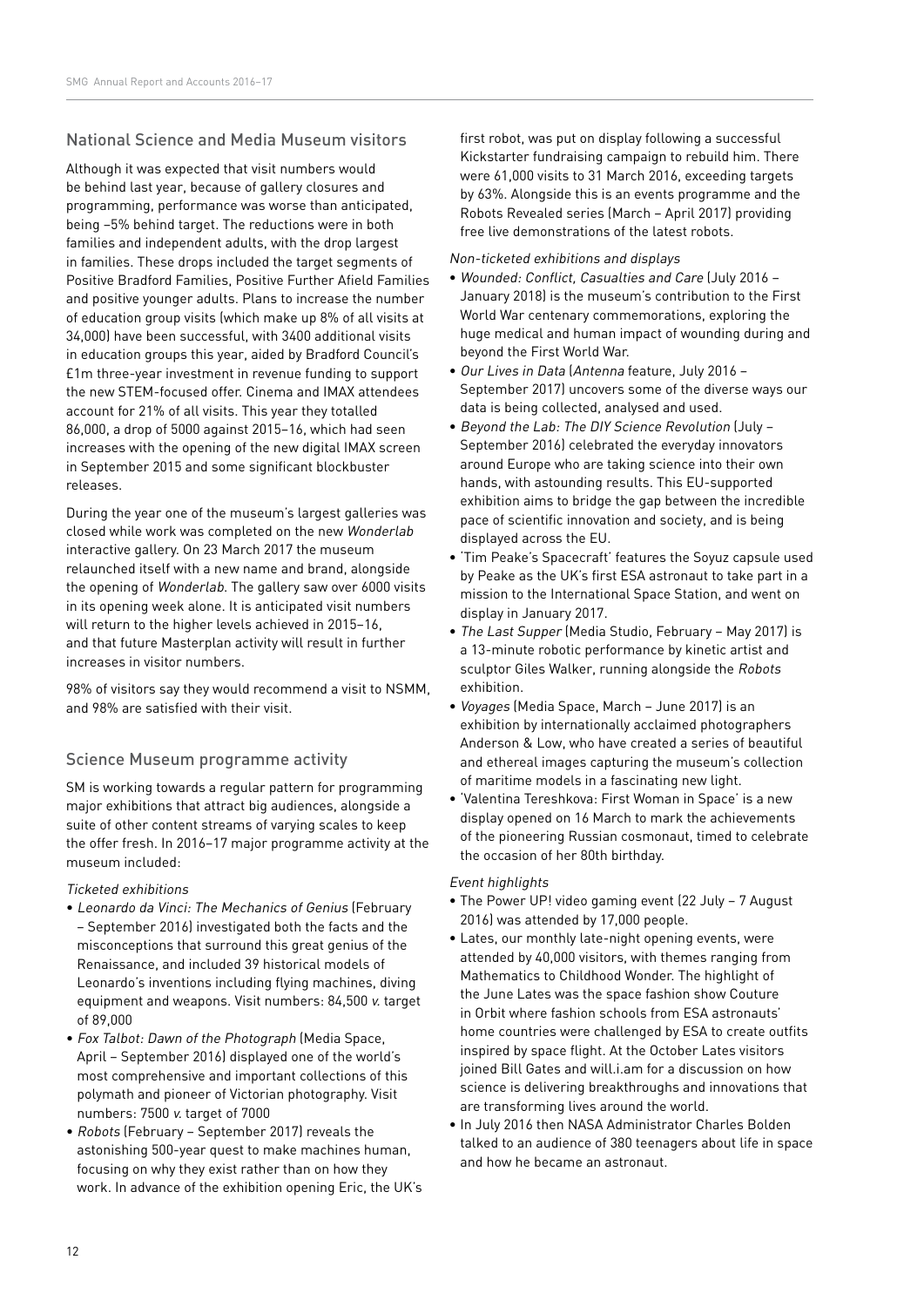- Tim Peake and his International Space Station crewmate Tim Kopra came to SM on 19 October as part of the Principia UK post-flight tour. The visit followed a live screening at the museum of their return to Earth on 18 June, with a commentary from Helen Sharman.
- Astronights and Science Nights sleepover events were attended by 3400 people.
- Live science residencies continued, with audiences contributing to university-led research.
- Showings of Roque One: A Star Wars Story in the IMAX Theatre were attended by 13,400 people.

Programme highlights for 2017–18 include the Illuminating India season of exhibitions and events.

#### Museum of Science and Industry programme activity

MSI is working towards a regular pattern for programming major exhibitions which will be aided by the opening of the Special Exhibition Gallery currently under construction. Alongside this are a range of other content streams of varying scale both within the museum and delivered outside as part of city-wide events. In 2016–17 major programme activity at the museum included:

#### Exhibitions

- Wonder Materials: Graphene and Beyond (23 July 2016 – 25 July 2017) was created in partnership with the National Graphene Institute at the University of Manchester. Its launch formed part of the programme of events celebrating Manchester as European City of Science 2016, alongside the associated five-day EuroScience Open Forum conference. The exhibition looks at the past, present and future of graphene, and takes visitors on a journey with scientists and artists exploring the cutting edge of materials technology. By the end of the year 271,000 people had visited. The exhibition will tour internationally from December 2017.
- Destination Stations (opened 24 June 2016) offers a glimpse into the expansion of the railways, focused on Manchester and the route to London. The display features images from NRM and the Science & Society Picture Library, and expands on our Revolution Railroad gallery.
- Cloud Crash was the headline art installation for Manchester Science Festival 2016 (20 October 2016 – 3 February 2017), and the museum hosted the world premiere of Cape Farewell's annual Lovelock Art Commission. Internationally acclaimed Paris-based artists HeHe – Helen Evans and Heiko Hansen – took inspiration from pioneering climate scientist James Lovelock and ground-breaking science funded by the Natural Environment Research Council to bring atmospheric science powerfully to life across the museum site in the form of three installations.

#### Event highlights

- For the Manchester European City of Science 2016 public programme, Sally MacDonald, MSI Director, chaired the European City of Science Steering Group, ensuring a vibrant city-wide programme and an ongoing legacy were delivered. Alongside the opening of Wonder Materials on the eve of the EuroScience Open Forum (ESOF) conference in July, the museum delivered a range of events, both at the museum and around Manchester, including taking the museum's monthly Pi: Platform for Investigation to the Arndale shopping centre (visited by 2000 people over two days), the Science in the City Lates event (part of the ESOF conference which attracted 1000 visitors to the museum), and MakeFest (festival of making) in August (which welcomed 8000 visitors to the museum). Activity took place in the run-up to the conference and continued afterwards, leading right up to the Manchester Science Festival in October.
- BBC Focus magazine broadcast In Conversation with Professor Andre Geim, with the Nobel Prize-winning physicist speaking live from the museum on 29 September 2016.
- On 15 October 2016 Tim Peake came to the museum as part of the Principia UK post-flight tour, taking part in a sell-out Manchester Science Festival Family Trailblazer event.
- On 17 October 2016 the museum was the starting venue for the Olympic Heroes Parade, and hosted Team GB.
- The museum curated the tenth Manchester Science Festival (20–30 October 2016), now the largest science festival in England. This year it welcomed over 136,000 visitors to festival events across Manchester – the highest attendance yet and 14% up on the previous year. The museum worked with 90 local, national and international organisations to deliver 125 unique experiences in 60 venues across Greater Manchester, involving around 1000 scientists, researchers, science communicators and artists.

Future programme highlights include the exhibitions Robots (opening October 2017) and Electricity: The Spark of Life, a partnership exhibition with the Wellcome Collection and Teylers Museum in Haarlem, the Netherlands, opening in 2020.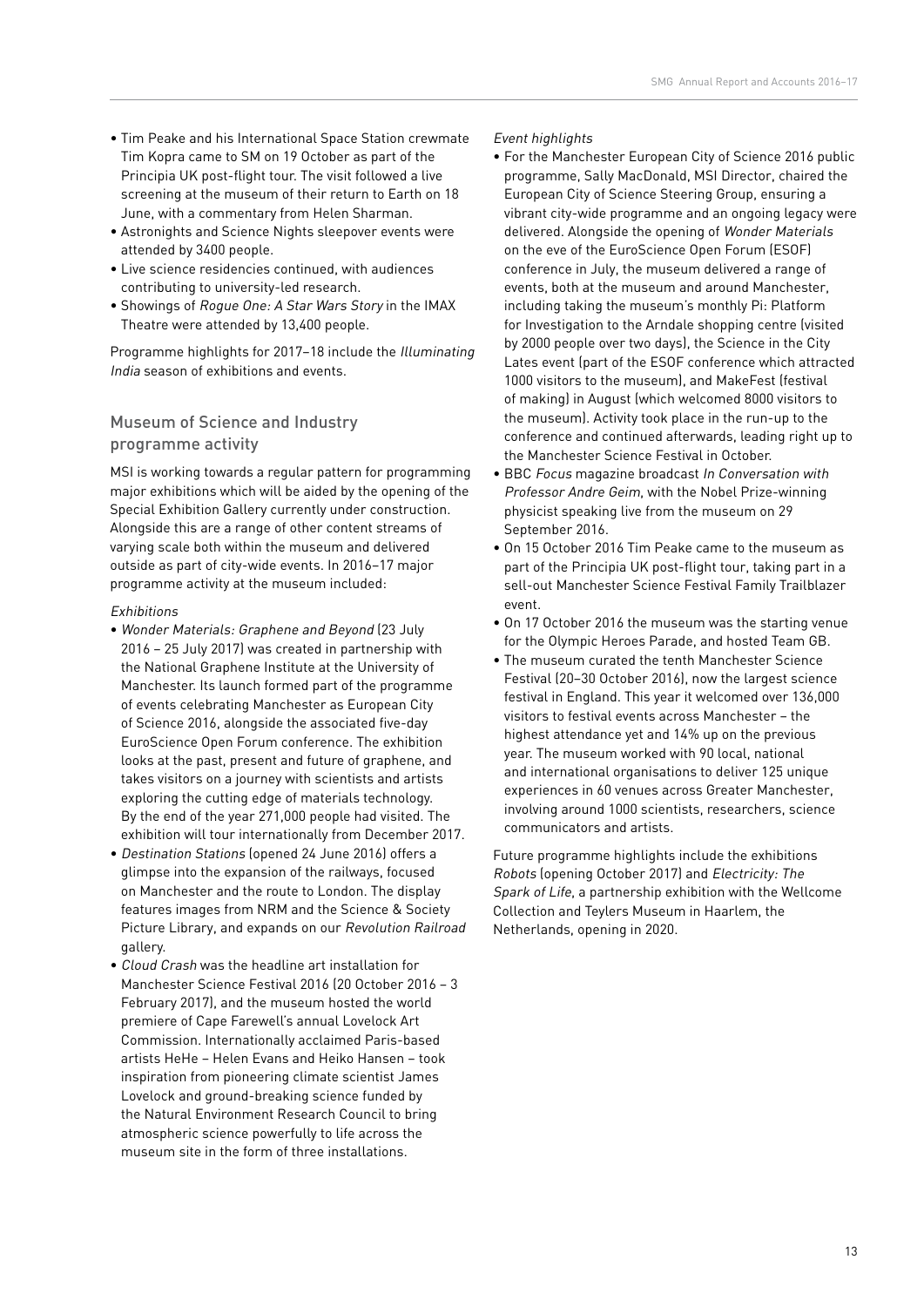#### National Railway Museum programme activity

NRM aims to deliver an annual 'season' of themed programming enabling it to create impact through the combined strength of cohesive exhibitions, events and learning activities. The programme creates opportunities to test new content and interpretive techniques that inform ambitious future plans. Outside the museum, a major part of the programme is the tour of locomotives to heritage railways and other sites. In 2016–17 major programme activity included:

#### Exhibitions and seasons

With the return of Flying Scotsman to steam in February 2016, the museum ran a Flying Scotsman Season of events and exhibitions to June 2016 that attracted 272,000 visitors.

The Starring Scotsman exhibition (25 February – 19 June 2016) examined the highs and lows of Flying Scotsman's roller-coaster career, from glamorous modernist icon, film star and world record-breaker, to sixties globetrotter, symbol of the preservation movement and modern-day national treasure. Starring Scotsman is the most well attended exhibition ever hosted in the gallery space in Station Hall, seen by over 140,000 visitors. During its run, 60% of visitors to the museum included the exhibition as part of their itinerary, which is much greater than any previous exhibition average.

- A six-week display of the locomotive in the museum (25 March – 7 May 2016) provided visitors with the chance to access the cab. The locomotive formed part of the Stunts, Speed and Style display, which explored the history of the east coast main line high-speed service from the 1890s to the 1960s, and provided visitors with the opportunity to get on board the cabs of four locomotives that hauled the iconic train which departed London for Edinburgh at 10.00.
- Visitors could also book tickets for a virtual journey on Service with Style, which used three carriages of the kind that travelled the Flying Scotsman route to create a sensory experience, with cutting-edge 3D binaural sound technology bringing stories of speed, innovation, fame and luxury to life. During the six-week period 132,000 visits were made to see the locomotive and over 4000 to Service with Style.
- Throughout the season there was a family-friendly science show on the theme of speed, craft activities during the school holidays, a schedule of photography events and a programme of talks.
- The season's finishing flourish was the chance to see Flying Scotsman in light steam at a sixties-style Shed Bash at NRM Shildon (23–31 July 2016), attended by 35,000 people. This lifted Shildon's visitor numbers for July to three times those for the previous year.
- Throughout the year Flying Scotsman operated 24 mainline trips with 13,000 passengers and ran rides at two heritage railways for 17,000 passengers. In addition it is estimated a further 60,000 people came to see the locomotive from heritage railway platforms. Hundreds of thousands more viewed the locomotive from the lineside

and the Flying Scotsman Returns event at the North Yorkshire Moors Railway won the 2016 White Rose Award for Tourism Event of the Year.

Ambulance Trains (opened 7 July 2016), set on board a historic railway carriage, tells the forgotten story of ambulance trains used to evacuate sick and injured troops during the First World War. The experience is brought to life using projection, film and sound and increases access to our collection. The exhibition is part of the museum's strategy to provide more immersive, sensory experiences for our visitors, and is now part of our permanent displays. To date 60% of visitors have included Ambulance Trains as part of their visit and it sits firmly within the top five favourite experiences across the whole site. The exhibition was accompanied by a programme of events and activities.

Locos in a Different Light (28–31 October 2016) gave visitors the chance to see some of our iconic locomotives come to life after dark in the seventh annual lighting design spectacular, as part of the city-wide Illuminating York festival.

The Mystery on the Rails season (23 March – 3 September 2017) explores the way railways have inspired crime and detective fiction. The programme highlight is The Missing Passenger, a commission by artist and theatre-maker Geraldine Pilgrim, inviting visitors to step into a murder mystery, investigate a series of installations and identify the culprit. This is supported by a programme of activities and events, from working alongside a local crime writer to joining curators to delve deeper into the story behind our Murder Carriage.

At Shildon, alongside the Flying Scotsman Shed Bash, highlights included the inaugural Lego Weekend (7000 visitors) and the Police and Crime Commissioner event (3000 visitors).

Future programme highlights include the Future Rail season in 2018.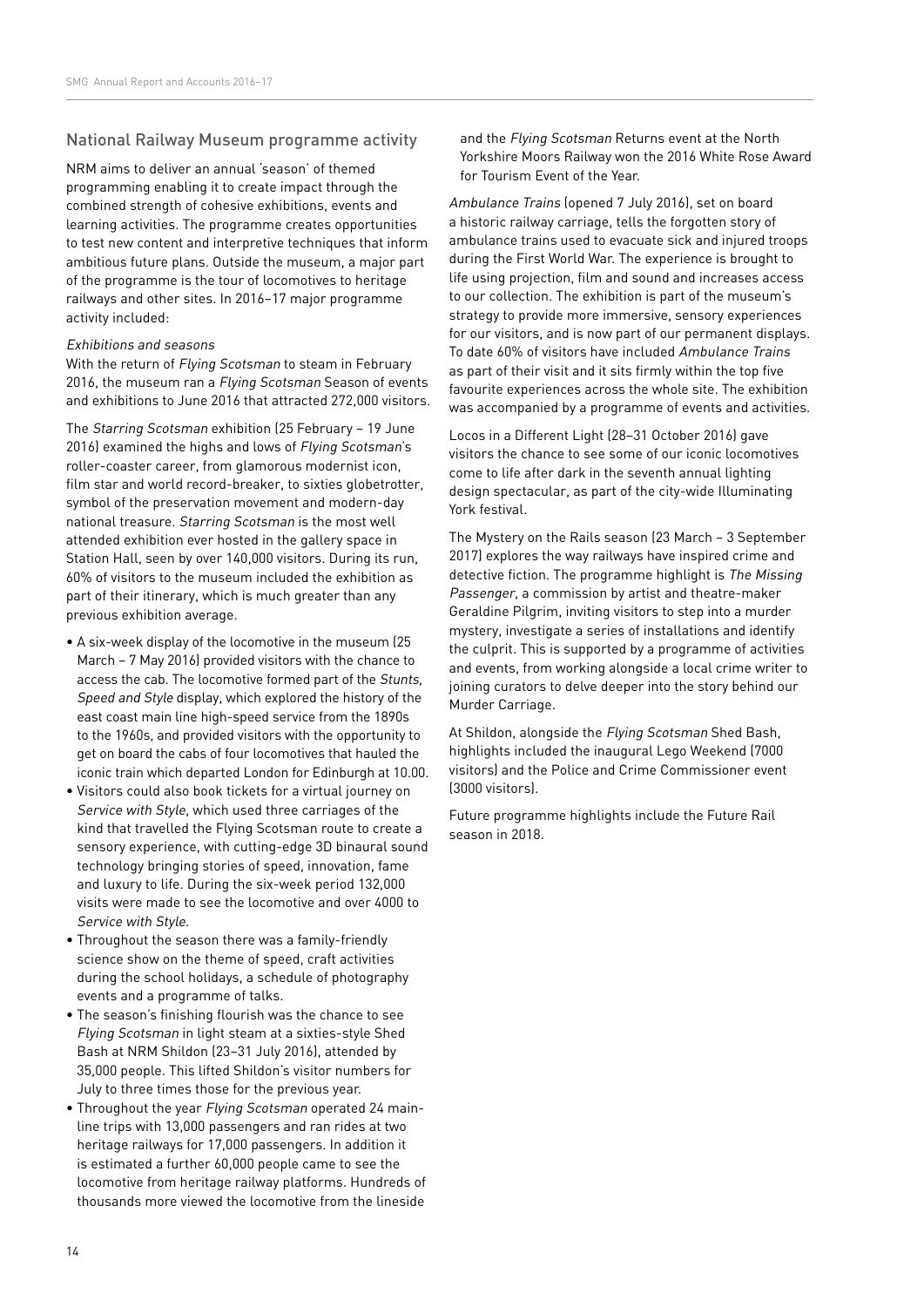#### National Science and Media Museum programme activities

NSMM is focusing on holiday programming to bring in family audiences, and establishing a pattern of two exhibitions per year delivered through partnerships. Developing partnerships within Bradford and the local community is a key part of the museum's strategy and central to the delivery of the museum's programme of events. In 2016–17 major programme activity at the museum included:

#### Exhibitions

- Gathered Leaves: Photographs by Alec Soth (22 April – 26 June 2016) presented works by one of the world's foremost documentary photographers. Gathered Leaves (which premiered at SM) was the first UK exhibition of Alec Soth's work, presenting highlights from the US photographer's four major series created between 2004 and 2014. There were 11,000 visits to the exhibition.
- Fox Talbot: Dawn of the Photograph (November 2016 – February 2017) was a major exhibition on William Henry Fox Talbot, pioneer of Victorian photography. It showcased one of the world's most comprehensive and important collections of his work and explored the influence of Talbot's technology, techniques and practices. There were 38,000 visits to the exhibition.
- In Your Face (23 July 30 October 2016) was a family experience that explored the face through more than 20 different exhibits, activities and experiments. There were 85,000 visits to the learning-centred experience. Learning team Explainers roamed the galleries armed with an iPad and lots of apps, games and quizzes, tailoring the experience to our wide-ranging audiences. In Your Face was very successful in engaging audiences, with over 75% of visitors saying it made the museum feel like a place for them.
- Poetics of Light (17 March 25 June 2017), drawn from the Pinhole Resource Collection, is the first display outside the USA of an exhibition originally created for a two-year residence at the New Mexico History Museum. It brings together more than 200 photographs and 40 cameras to tell the story of contemporary pinhole photography, offering an alternate vision of reality and producing a unique visual poetry.
- Britain in Focus: A Photographic History (17 March 25 June 2017), created in partnership with BBC Four, explores the changing ways we make, view and share photographs and was accompanied by a three-part television series.

#### Film programme

• The third year of partnership between NSMM and Picturehouse Cinemas began in November 2016 and continues to deliver a three-screen daily cinema programme including IMAX. The partnership now has over 1800 paid members compared with over 600 in October 2014. Exclusive film events were delivered alongside the core programme.

- This year the festival offer was renewed to grow audiences and be financially sustainable:
- Widescreen Weekend is a unique festival of largescreen formats and new cinema technologies celebrating the past, present and future of film. The 20th weekend (13–16 October 2016) was curated by Sir Christopher Frayling, and focused on new technologies with VR demos around the museum, as well as celebrating past cinema technology with premieres of new digital restorations of Cinerama's Russian Adventure and The Golden Head. There were 3400 admissions – 3% up on 2015.
- Yorkshire Games Festival (9–13 November 2016) was a brand-new five-day event delivering workshops, big-screen demos and keynote talks from games designers, writers and developers. It provided insights into the industry and celebrated games created in the region, as well as welcoming guests from the UK and overseas. There were 7600 admissions, exceeding targets
- The Cine North community cinema initiative is a project to help communities in mostly rural areas of Yorkshire and Cumbria deliver their own cinema screenings. This year it has delivered 300 screenings to 50 venues. Cine North also worked in partnership with Yorkshire Film Archive to deliver the Moving North programme of local rural archive screenings.

#### Events

- Bradford Family Learning Festival (22–30 October 2016) was a city-wide festival supported by NSMM through its programme of half-term activity, including activities delivered with Aardman to celebrate the studio's 40th anniversary.
- The focus on holiday programming continued throughout the year, including the Yo-Kai Watch half-term takeover in February, delivered in partnership with Nintendo and attracting 23,300 visitors in nine days.
- The museum delivered a programme of outreach work, engaging under-represented families and using schools as the gatekeepers of trusted information. Events included Bedtime Stories, which attracted 1500 people during the quiet after-school period.
- For British Science Week (10–19 March 2017) the museum worked with four Bradford primary schools and delivered a full day of Light Fantastic activities.
- Four evening Lates took place over the year, bringing in a strong local audience, a high proportion of students and a growing number of repeat visitors.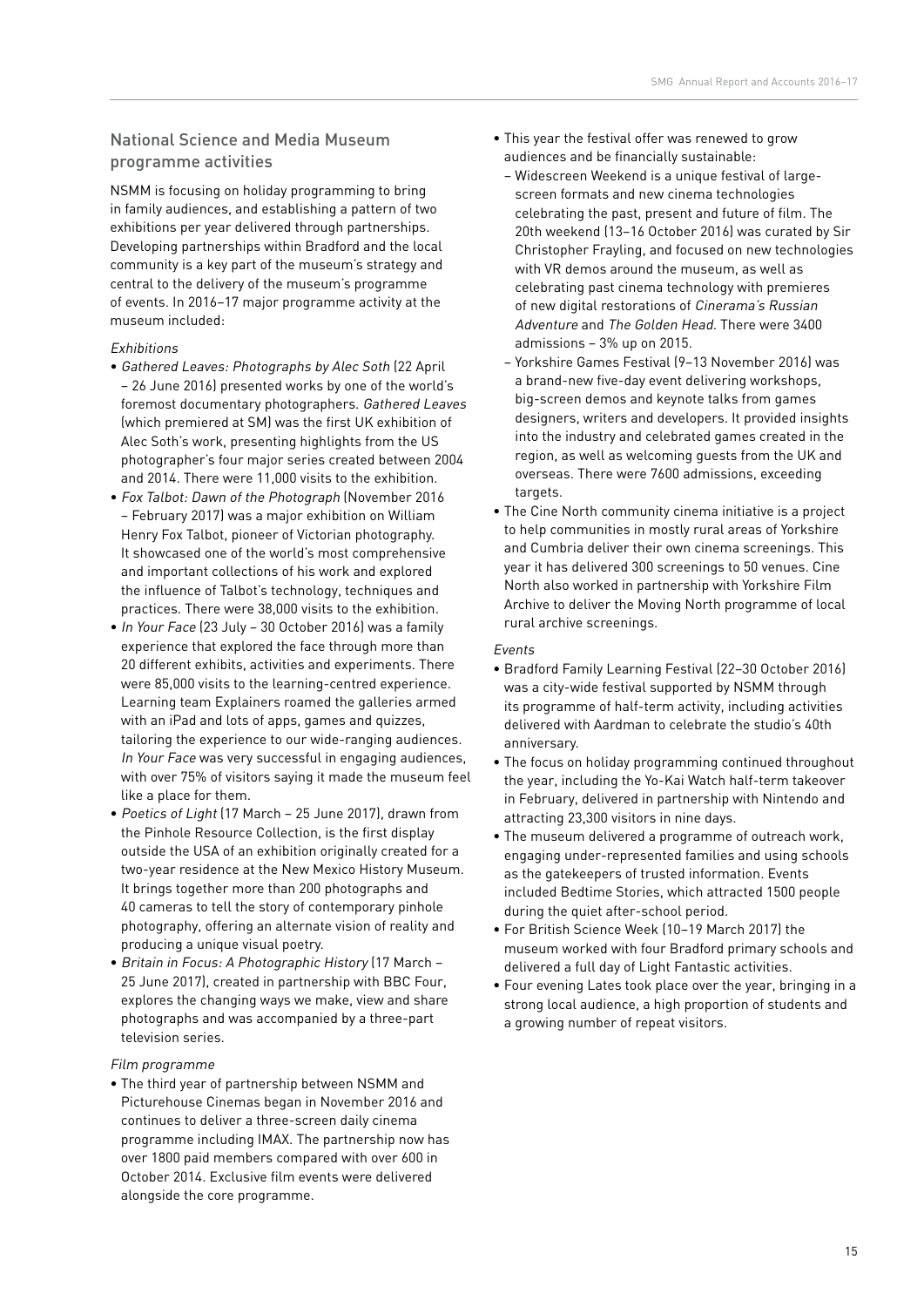## Sustain and grow our world-class collection

#### SMG's collection will be the best in the world for our fields; well understood, well housed and accessible (physically and digitally), and used effectively by SMG and others for research, display, learning and pleasure.

The SMG collection comprises about 7.3 million items, of which the vast majority are photographs and archives and about 425,000 are artefacts. In recent years we have made big strides in collections-based scholarship and research, creating a new Dana Research Centre and Library, establishing the online Science Museum Group Journal and building a strong network of partnerships with universities. In addition, we are aiming to improve services for our users by addressing three areas of historic under-investment in collections: preservation, acquisition and digitisation.

#### One Collection project

In 2016 we embarked on the One Collection project. This was precipitated by the Government agreeing to provide £150m at the Comprehensive Spending Review 2015 to enable the three occupying museums, SMG, the Victoria & Albert Museum and the British Museum, to build new facilities to house their collections currently stored at Blythe House. One of the biggest programmes of change SMG has undertaken in recent times, it will reinforce and make manifest our Group-wide approach to collections management. This will deliver a new, purpose-built collection facility at Wroughton that will apply the latest in collections management thinking to help us use our collection better. It will provide improved and appropriate physical conditions for our collection, including some 320,000 items currently held at Blythe House in west London, and enhanced access for the public. Moving the collection creates opportunities to review our holdings and improve our records and digitisation. Mostly funded by Treasury, and delivered in partnership with DCMS, the project will be completed by 2023. This year the focus has been on building the teams, and undertaking preparatory work for both the move and the construction of the new purpose-built store at Wroughton. Work has also taken place making the case to other major funders. In the meantime the Group has continued to consolidate its collections at Wroughton and this year large objects were moved there from gallery decants at MSI.

#### Effective collections management

We continually improve our holdings through acquisition and ethical disposal. This year we published a new and coherent suite of collecting policies for our museums. We have resolved to be more ambitious in collecting, especially in contemporary science and for gallery developments and exhibitions. This will often require funding, but through pre-emptive communications in identified areas we are also encouraging the deposit of relevant items with SMG.

Our most high-profile acquisition this year was the purchase of Soyuz TMA-19M. This is the Soyuz spacecraft used by Tim Peake, the UK's first ESA astronaut to go on a mission to the International Space Station. Currently on display at SM, the craft will be shown at all five SMG museums from autumn 2017 and other UK venues. Acquisitions made through pre-emptive communications included, at NSMM, a rare example of a camera designed for a specific industrial application (UMK 1318 universal photogrammetric camera head, c. 1975) from a company which used this equipment, based previously in Harrogate and currently in York. Responding to opportunities as they arise, we acquired the extremely rare barograph clock made by Alexander Cumming in 1766.

Acquisitions for gallery developments and exhibitions are an important part of our collecting strategy. As part of the Wonder Materials exhibition at MSI the group acquired the Graphene Lightbulb – the first commercially available UK product to use graphene, made by a University of Manchester spin-out company. As a result of the Robots exhibition this year, the Group has established a human robotics collection including the Robina partner robot, the first attempt at a robot intended for human care tasks. At NRM we acquired the Flying Scotsman headboard, probably made at British Railways' Doncaster works in 1969. The headboard was used on the locomotive's tour of the United States from 1969 to 1971.

A sustainable approach to collections requires disposals as well as acquisition. Disposals are never undertaken lightly and call on extensive subject expertise and sector knowledge. However, SMG has a duty to ensure that we do not keep items that, for a range of reasons, are not relevant or suitable for our purposes. We are increasingly proactive in reviewing our holdings and, where appropriate, transferring items to organisations where they may be better accessed and used. A programme of rigorous collections reviews starting in 2017–18 is planned to determine the status of our museums' holdings and what should be retained within the Group. Following the refocus of NSMM on image and sound technologies, it was agreed the Royal Photographic Society collection was to be transferred to the Victoria & Albert Museum. The removal of material from Bradford to London was completed at the end of this financial year, and the legal title is expected to pass in summer 2017.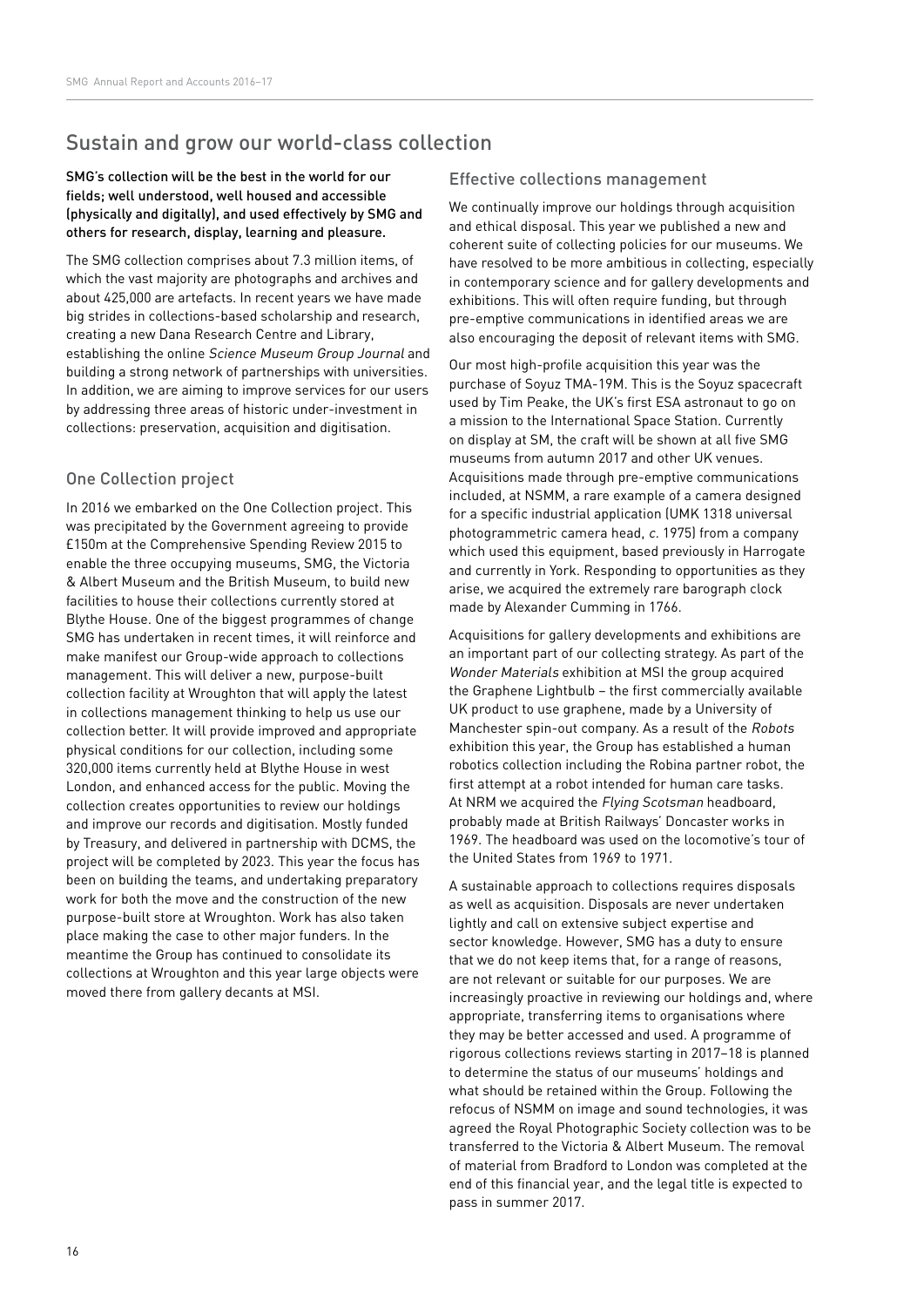#### Conservation

Conservation forms an important part of exhibition, Masterplan and storage projects. A highlight of the year was the reconstruction of the huge and ornate automaton lathe for the Robots exhibition. The lathe entered the collection in 1888 and had been stored in 250 pieces for over a century. It was reassembled in a collaboration between SMG conservators, curator Ben Russell and external specialists. At MSI, the conservation team oversaw the decant of over 600 objects, including very large early computers and electrical machinery, from tired old galleries to make way for construction of the new Special Exhibition Gallery. At NSMM, painstaking work to remove harmful adhesive tape from a photograph album exemplifies the work undertaken on hundreds of photographic items, ensuring that they can safely travel to exhibitions around the world. At NRM Shildon, the great treasure of the historic railway site, the 1829 locomotive Sans Pareil, has been relocated into the main museum building so that it can be seen by more visitors. At NRM in York, a drawing table used by engineer George Stephenson was conserved by a University of Lincoln student. A highlight of the year at Wroughton was the conservation of the oldest petrol-engined car in the UK, the 1888 Benz, which will be going on display at SM in the future. The site also houses SM's library and archives store. Work this year included conservation of a rare 16th-century anatomical book by Andreas Vesalius, which had come off long-term display at SM.

#### Collections digitisation

Collections digitisation provides the fundamental building blocks of digital access and interpretation. SMG has not been sufficiently active in this area and in 2015 determined to step up the scope and rate of digitisation, and in enabling use of our assets. Collections Online was launched in December 2016, with more than 250,000 records from the object and archive collections and 150,000 images attached to 22,800 items. This will be dramatically enhanced through the One Collection project as well as delivery of the Medicine Galleries, enabling us to radically progress digitisation of the collection. We hold about 425,000 artefacts and by 2023 almost all of these, plus the most significant items from the photographic and archival collections, will be accessible online to at least a minimum consistent publication standard; this includes up to 300,000 object records arising from the Medicine Galleries and One Collection projects.

Alongside this large-scale digitisation, more in-depth narrative information will be added to our websites, which all Masterplan projects and exhibitions will contribute. This year we started this new approach with online narratives for the Mathematics pages of the SM beta website.

#### Research

In recent years we have made big strides in collectionsbased scholarship and research, creating a new Dana Research Centre and Library, establishing the online Science Museum Group Journal and building a strong network of partnerships with universities via collaborations over research projects, doctoral supervision and conferences.

The Dana Research Centre and Library, which formally opened in March 2016, aims to be one of the most stimulating national and international centres for the history of science and technology. This is being achieved through an amalgam of ready access to the entirety of its library and archives and the concentration of research students, associates and fellows working on funded projects in the same building. A programme of conferences, workshops and seminars enables the free exchange of insights. The Centre hosted its inaugural conference in spring 2016 – Science Museums and Research – covering the whole range of our active research, including work investigating objects and collections, and projects seeking understanding of audiences and how they learn. We also hosted the conference AHEM: Alternative Histories of Electronic Music in April, resulting from a research collaboration with the University of Leeds, and the annual Artefacts conference in October, bringing together curators and researchers from across the world. The research seminars programme, running across all three academic terms, provided the opportunity for our staff and students as well as university colleagues to share their current research in a supportive environment.

The Institute of Railway Studies' seminar series has continued in York, with a regular programme of talks by academics, museum staff and the NRM's collaborative students. In November 2016 the museum sponsored the Making the Connections workshop at the University of York, which brought together scholars from various disciplines to discuss transport's pivotal contributions to history. The museum's annual conference in September 2016 was Railways and Warfare, which included speakers on ambulance trains, the Berlin to Baghdad Railway and railways during the Irish Civil War.

SMG holds an Arts and Humanities Research Councilfunded Collaborative Doctoral Partnership Award, and in January our panel awarded the second tranche (out of four) of six studentships. The consortium includes the SMG museums, British Telecom Archives, the Royal Society and the Royal Geographical Society. Research is based on the Group's and our partners' collections; findings will inform gallery developments and public programmes. Several other funded research projects have continued this year, including the European Research Council project on the history of civilian nuclear energy, research by SM's first composer in residence – Leverhulme Trust-funded Jean-Philippe Calvin – resulting in the performance of a new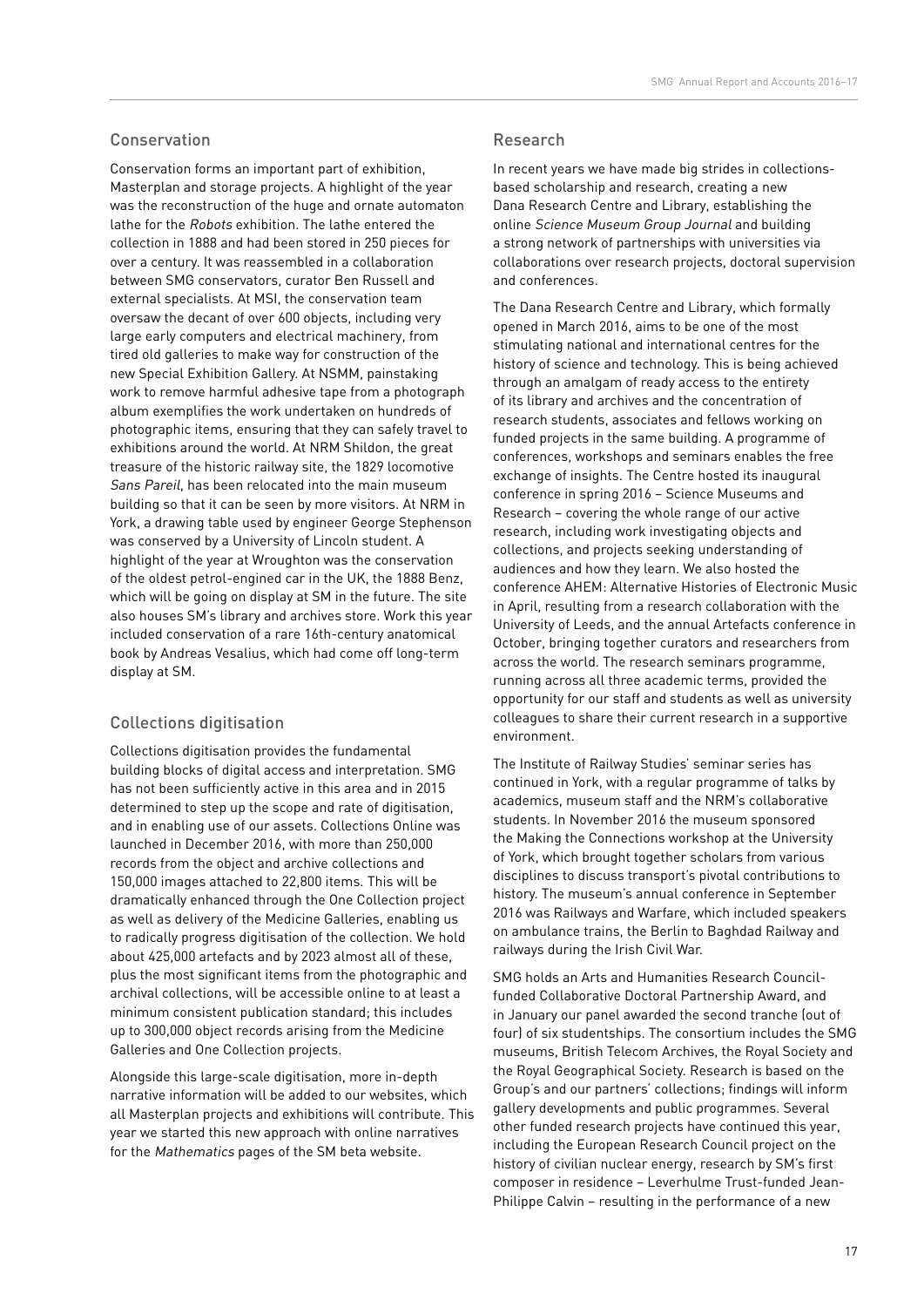score for Charles Gwynne's 1928 silent film The Building and Operation of Industrial Museums, two research fellows each from the universities of Oxford (under funding from TORCH, The Oxford Research Centre in the Humanities) and Nottingham, and we have also hosted two Wellcome Trust Secondment Fellows under what will be an annual scheme. SM curators and research staff also taught the fourth cohort of UCL MSc students in curating science and technology, an option in UCL's science and technology studies course. MSI hosted Manchester School of Art's Unit X interdisciplinary module within which students have the opportunity to work on live briefs in a real-world environment.

Many research outputs are published in the Science Museum Group Journal, which has continued to publish a spring and autumn edition. The journal presents the global research community with peer-reviewed papers relevant to the wide-ranging work of the Group, sharing the research of the Group and also publishing external contributions. Across the year, SM employees continued to publish articles and books with a variety of publishers, and to deliver conference and seminar presentations, reinforcing our contacts with leading universities.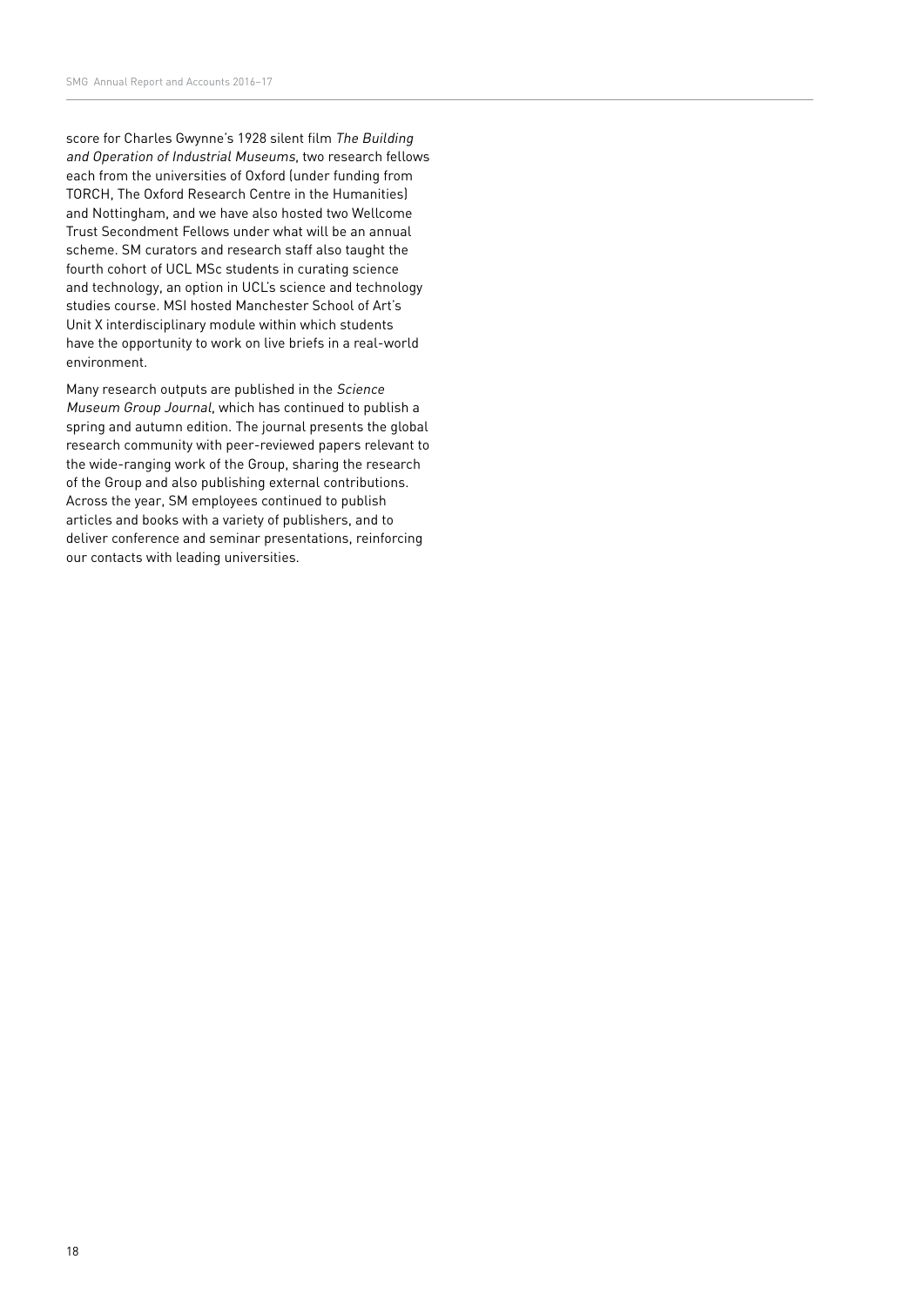# Extend our international reach

SMG will have a very strong international profile and reputation for excellence that enhances our offer, promotes the UK and generates income.

As well as being a group of national museums, in both name and action, SMG aspires to be an international organisation. This is important for enhancing our museums' offer through international cooperation on research and lending, building capacity and improving standards in the sector globally, growing and strengthening our spheres of influence at home and abroad, developing our own people and organisation, and generating income. Presenting ourselves as an international, inclusive organisation supports audience diversity and can be attractive to funders. Working internationally promotes not only SMG itself, but also the cities and regions in which we operate, and the UK as a whole. Since 2013 SMG has transitioned from an organisation that undertook pockets of international work to one with a global outlook and presence.

#### Touring exhibitions

Touring exhibitions are the most visible manifestation of SMG's re-entry into the international arena. From a standing start and a single exhibition (Collider) on offer, we have developed a diverse repertoire on the road and in development. In 2016–17 there were over 440,000 visits to SMG exhibitions overseas. The new touring capability also enabled sharing of exhibitions within the Group and further afield in the UK. We will continue to grow the touring exhibition programme based on the current programme at our museums. Exhibitions touring in 2016–17 touring were:

- Collider Hong Kong Science Museum (March May 2016); Powerhouse Museum, Sydney (August – October 2016); Queensland Museum, Brisbane (December 2016 – April 2017).
- Beyond the Lab all EU countries plus Switzerland.
- Only in England Beaney House of Art & Knowledge, Canterbury (July – September 2016); Bowes Museum, County Durham (February – May 2017).
- Cosmonauts VDNKh, Moscow (June 2016 January 2017).
- Blueprint exhibitions an Exhibition Blueprint Pack is a digital pack containing everything a venue needs to re-create one of our contemporary science feature exhibitions. The first blueprint exhibition, 3D: Printing the Future, opened at the Beacon Museum, Cumbria in July 2016, and the next version will open at the Museum of Astronomy and Related Sciences, Rio in 2017.

#### International online audiences

Digital is a key means of reaching people throughout the world, including many who will never make a physical visit. Online engagement is already strongly international, with 35% of the 11.656 million visits to SMG websites in 2016–17 originating overseas.

#### International partnerships

We have established a number of new partnerships in Russia, Brazil, China, India and Europe, and forged supporting links with government departments and agencies, both in the UK and in the countries where we are active. Activities in our targeted countries and regions included the following this year:

#### Russia

- Our acclaimed exhibition Cosmonauts: Birth of the Space Age (September 2015 – March 2016) was adapted for display in Moscow. Following receipt last year of the Pushkin Medal, which the Director of SMG was awarded by the Russian Federation in connection with the exhibition, several other awards have been received. Creative Review's 'The Annual 2016' recognised the exhibition design by Real Studios as well as the show's bespoke typeface by Kellenberger–White. The exhibition design was also shortlisted for the 2016 Design Week Awards.
- Tim Peake's Soyuz spacecraft landed in SM and proved extremely popular with our visitors. The opening event in January 2017 was attended by ministers and VIPs from the UK and Russia, and marked the start of the UK– Russia Year of Science.
- Other Cosmonauts legacy initiatives included a new display at SM from 15 March to mark the achievements of Valentina Tereshkova, a Memorandum of Understanding with the Tsiolkovsky Museum of the History of Cosmonautics in Kaluga, potential exhibitions for the SMG future programme and collaborations for the redevelopment of the Exploring Space gallery at SM.

#### Brazil

There were several visits between the Museum of Tomorrow (MoT) and SM in 2016–17 which helped to deepen and strengthen the partnership. As well as the highlights noted below, planning was advanced for exhibitions cooperation and professional development activities that are expected to be realised in 2017–18 and beyond.

• In August 2016 the Director of SMG visited MoT during the Rio Olympic Games. The highlight was a talk by the SMG Director and the signing of a three-year Memorandum of Understanding in the presence of the UK Secretary of State for Culture, Media and Sport,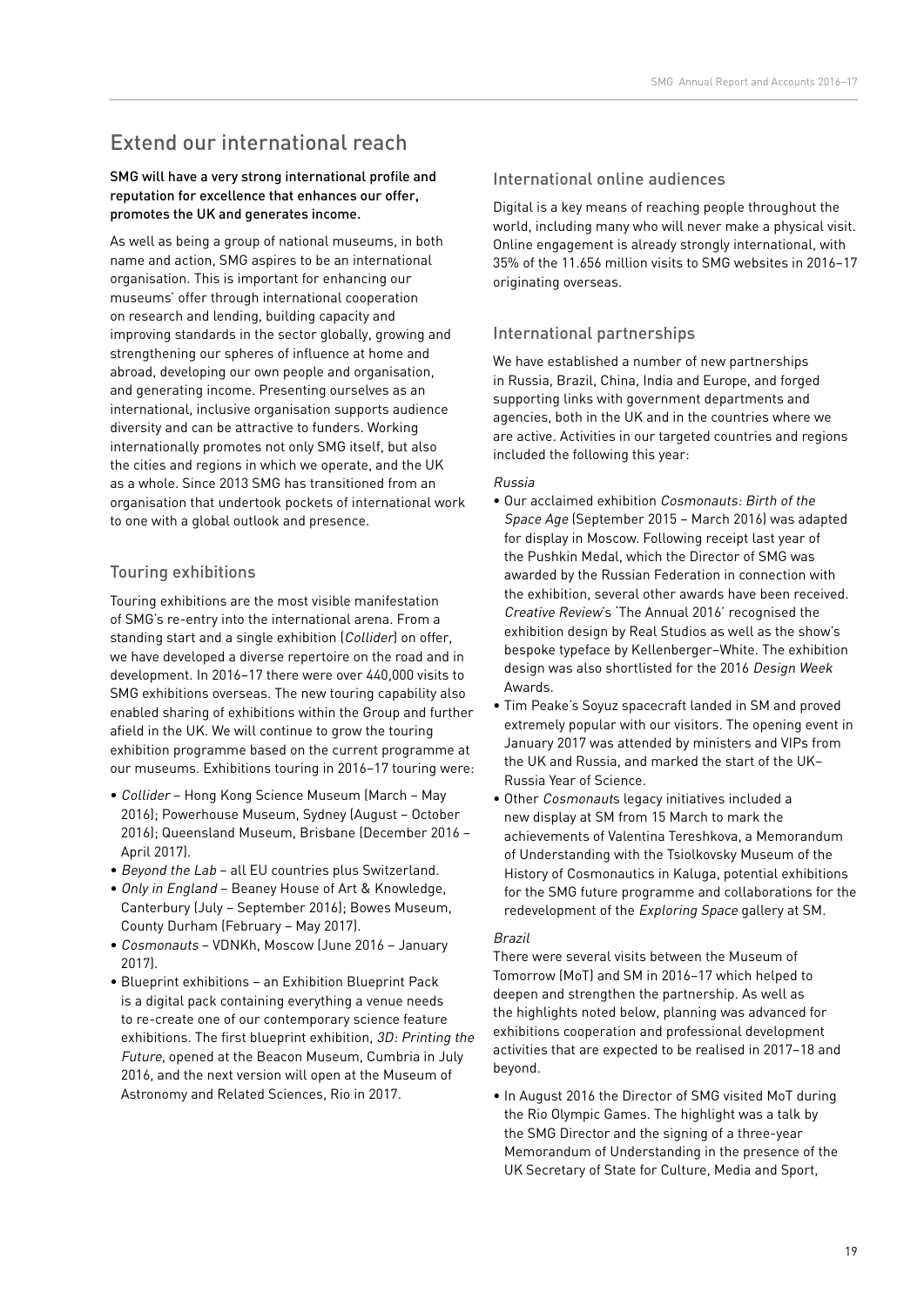Karen Bradley, the British Ambassador to Brazil and the British Council Director, Brazil.

- In the same period, SMG Explainers ran an experiencesharing event with their MoT counterparts, and a day of public demonstrations and workshops at MoT.
- The SMG Head of Learning Research and Resources co-led a week-long British Council Museum Academy training programme on audience development.
- In November 2016 the SMG Deputy Director and Chief Operating Officer spoke at a British Council/MoT conference on the future of museums.
- In March 2017 the MoT–SMG partnership was awarded funding from the Newton Fund Institutional Skills programme for collaboration on our respective projects on agriculture and food.

#### India

- The focus has been on developing relationships and securing loans for SM's Illuminating India season in 2017, part of the UK–India Year of Culture. The central exhibition was announced by the two countries' prime ministers, Theresa May and Narendra Modi, in November 2016 when the UK premier visited India.
- Members of the SM Medicine Galleries team visited Delhi to research and acquire objects relating to the Global Polio Eradication Initiative, hosted by Rotary India.

#### Europe

- MSI led on the cultural programme for the EuroScience Open Forum (ESOF) in July 2016 and Manchester European City of Science 2016, and hosted the ESOF media networking event with around 500 international journalists and science communicators from 60 countries.
- SMG was a lead partner in the European consortium that delivered the Beyond the Lab exhibition and events programme, funded by the EU Commission's Horizon 2020 programme, which will be shown in every EU country plus Switzerland.
- The Spark of Life is an exhibition collaboratively developed with national and international partners the Wellcome Collection and Teylers Museum in Haarlem, the Netherlands. The Wellcome Collection show opened in London in February 2017 and after a spell at Teylers Museum, MSI will show its version in 2020.
- With our peer network members Universcience (Paris), the National Museum of Science and Technology Leonardo da Vinci (Milan) and the Deutsches Museum (Munich), SMG ran three workshops on public participation in science research and policy.
- We worked with the European Space Agency on several projects, including public events for the launch of Tim Peake's Principia mission, the Couture in Orbit fashion show, the 25th anniversary of the mission of first UK astronaut Helen Sharman, and acquisition of the Soyuz spacecraft and the accompanying virtual reality experience.
- SM is a partner in HoNEST, an EU-funded consortium for research into the history of civil nuclear power.

#### China

- Collider was shown at the Hong Kong Science Museum. It is expected that the museum will show other SMG exhibitions, and that other Chinese museums will join our touring network.
- We made significant progress in extending relationships in China when the Director of SMG spoke at a symposium in Shanghai for Chinese science and technology museums. Other staff visited Shanghai, Beijing, Hong Kong and Wuhan to advance negotiations on our touring exhibitions and explore the potential for cooperation on STEM learning and engagement with a number of Chinese cultural organisations and UK bodies.

#### Skills sharing

SM hosted two short placements from Russia: one from the Polytechnic Museum in Moscow as part of the European Union National Institutes for Culture Staff Mobility Scheme and the other from the British Council in Moscow as part of the UK–Russia Year of Science and Education. Additionally SM hosted a 12-month internship with the Exhibitions team for a curator from our partner the National Science Museum in Daejeon, South Korea.

#### Promoting the UK

Sustaining the UK's leading position in soft power through international working is one of the four key planks of the DCMS culture white paper (2016). SMG was credited with adding the 'Science is GREAT' strand to the Government's GREAT campaign and we expect to continue our support for this initiative and other activities that promote the UK and our museums' localities. For example, Wonder Materials: Graphene and Beyond was developed with the National Graphene Institute at the University of Manchester and showcases British innovation. In Rio SMG was represented at the British House, the UK's cultural showcase during the Olympic Games in August 2016.

Through membership of the British Council's Cultural Diplomacy Group and participation in other sector forums, SMG has been active in considering the potential impacts of the UK's decision to exit the European Union. While this undoubtedly brings challenges, SMG welcomes the renewed focus on international relationships embodied in the Government's Global Britain campaign and inclusion as a key theme in the culture white paper published in April 2016. SMG will continue to play its part in promoting UK science, education and cultural heritage in Europe and the rest of the world.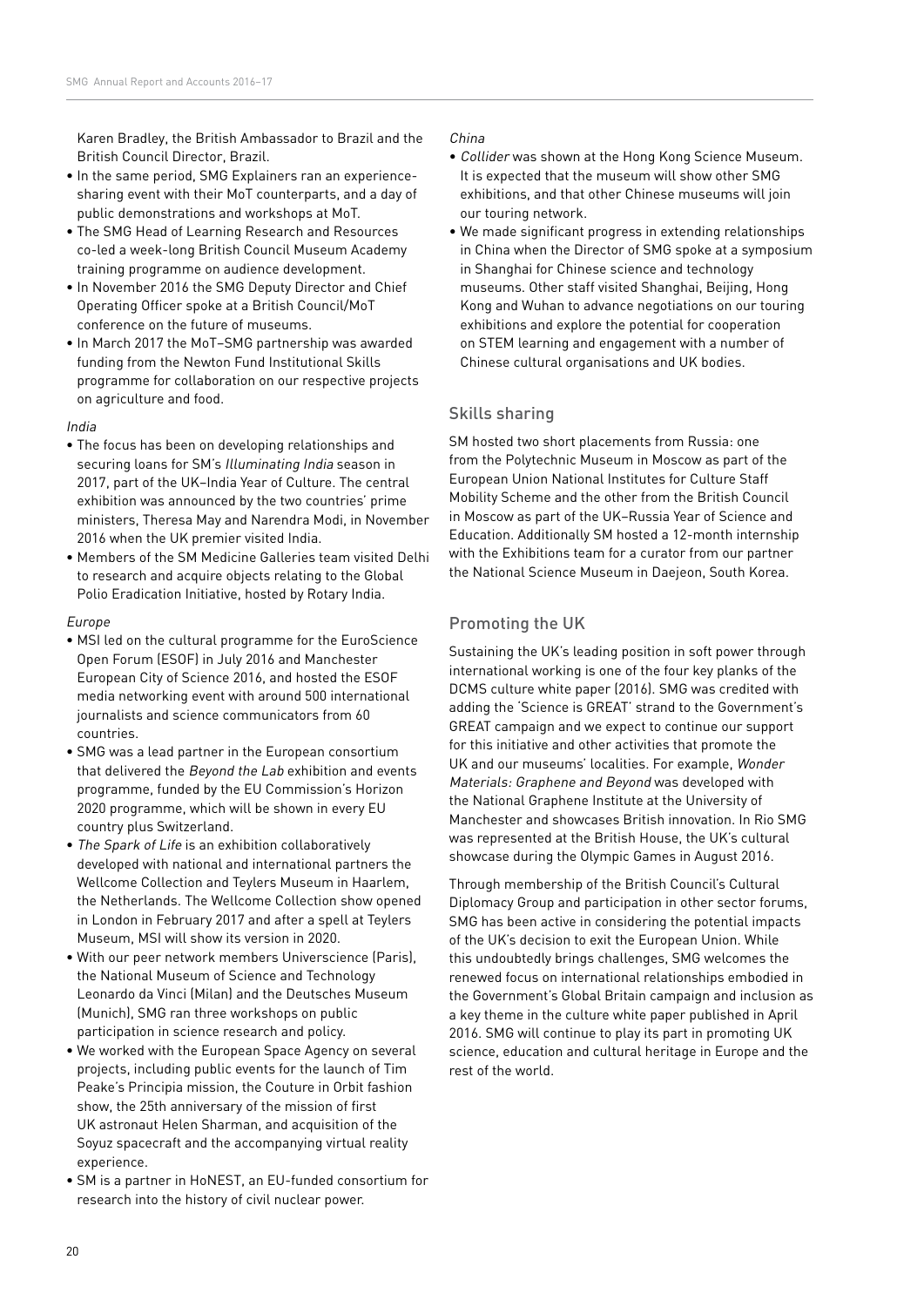## Transform our estate

#### Our buildings, public spaces and facilities will be welcoming and inspiring places to visit, effective and accessible housing for the collection, and great places to work.

At every SMG site a long-term framework for capital development is in place, described in an overarching Masterplan. These plans encompass some back-of-house functions and essential services as well as galleries, public facilities (e.g. lifts, lavatories and circulation spaces) and exterior spaces. Masterplans place emphasis on significantly improving visitors' experience, as well as providing better and more meaningful access to our world-class collection and heritage sites. This is being delivered through coherent and well-considered design interventions, as well as appropriate investment in infrastructure and services to ensure that considerations of sustainability and efficiency are built into all that SMG does.

At SM, the Masterplan is a 10- to 15-year programme, the first phase of which is now being delivered. Media Space opened in September 2013, followed by the Information Age gallery in 2014 (shortlisted this year for the 2016 Structural Steel Design Awards and Regional Finalist in the 2017 Civic Trust Awards) and the Dana Research Centre and Library in 2015. This year two major elements of the plan were completed: our most ambitious interactive gallery yet, Wonderlab: The Statoil Gallery, which opened in October 2016 (see 'Grow "science capital" in individuals and society' section for more information), and the beautiful new gallery designed by Zaha Hadid Architects, Mathematics: The Winton Gallery, which opened in December 2016. 29% of general admissions visitors have visited the gallery since opening and 16% of those visitors name it as the ' favourite thing' about their whole visit to the Museum – which is a strong conversion rate given the range of competing interests. The remaining priority projects for this phase will be completed by 2019. The existing lecture theatre will be transformed into a functional and beautiful space in which to deliver our public programme; levels 4 and 5 of the museum will form a bold, high-profile dedicated events space; the Group Entrance will be redeveloped and a new Supporters' Centre established; the London: Science City gallery will open to explore the rich heritage of London as a city of science; and the Medicine Galleries will showcase the world's largest and most significant collection of medical artefacts. This year MSI has continued to progress the new Special Exhibition Gallery. This is MSI's first major Masterplan project and will enable it to bring internationally acclaimed exhibitions to the museum as well as create its own. The longer-term development of the public realm continues with negotiations around the potential for permeability between MSI and the neighbouring St John's site and the impact of The Factory, a major new cultural venue being built immediately adjacent to the MSI site. Liaison with local stakeholders to secure the optimum outcome for SMG and the public it serves is a vital component of planning, while ensuring that the development works well for the city.

At NRM, planning continues to be dominated by the £50m Masterplan to transform the museum alongside the city development plan, York Central. NRM has been engaged in discussion with City of York Council, the Homes and Communities Agency and Network Rail about this development of land around the museum as a major new business and residential quarter. NRM's interests are both as a landowner and as a major cultural attraction at the heart of the development. The project is large and complex, and planning is still in its earliest phase, but there is potential to effect a once-in-a-generation transformation of NRM, including, for example, unifying the site by closing Leeman Road. In the meantime, NRM has been pressing on with plans for the redisplay of the Great Hall to tell the story of how railways changed the world, and is looking to submit major funding applications in 2017.

At NSMM the museum's strategy of refocusing on the science and technology of image and sound has been played out in learning programmes and events, and in renewed engagement with local communities and stakeholders. This commitment has been demonstrated this year in a permanent and tangible way with the opening of Wonderlab in March 2017, along with the launch of a new name and brand. The next phase of the Masterplan will be the development of the object-rich Sound and Vision galleries, a showcase of the NSMM collection.

Wroughton is the primary storage facility for SMG, currently housing our large objects and the majority of the library and archive collections. Since 2014–15, SMG has continued to consolidate storage of its collections from various sites to Wroughton. Consolidation is part of SMG's long-term strategy of saving operational costs, improving storage conditions and releasing valuable space within the museums. The programme of investment in upgrading and replacing existing storage at Wroughton has been united with the planned vacation of Blythe House as part of the One Collection project (see 'Sustain and grow our world-class collection' section). A new consolidated facility is planned to open by 2023 and this year work was undertaken to identify the best location on the site to construct this low-energy storage facility.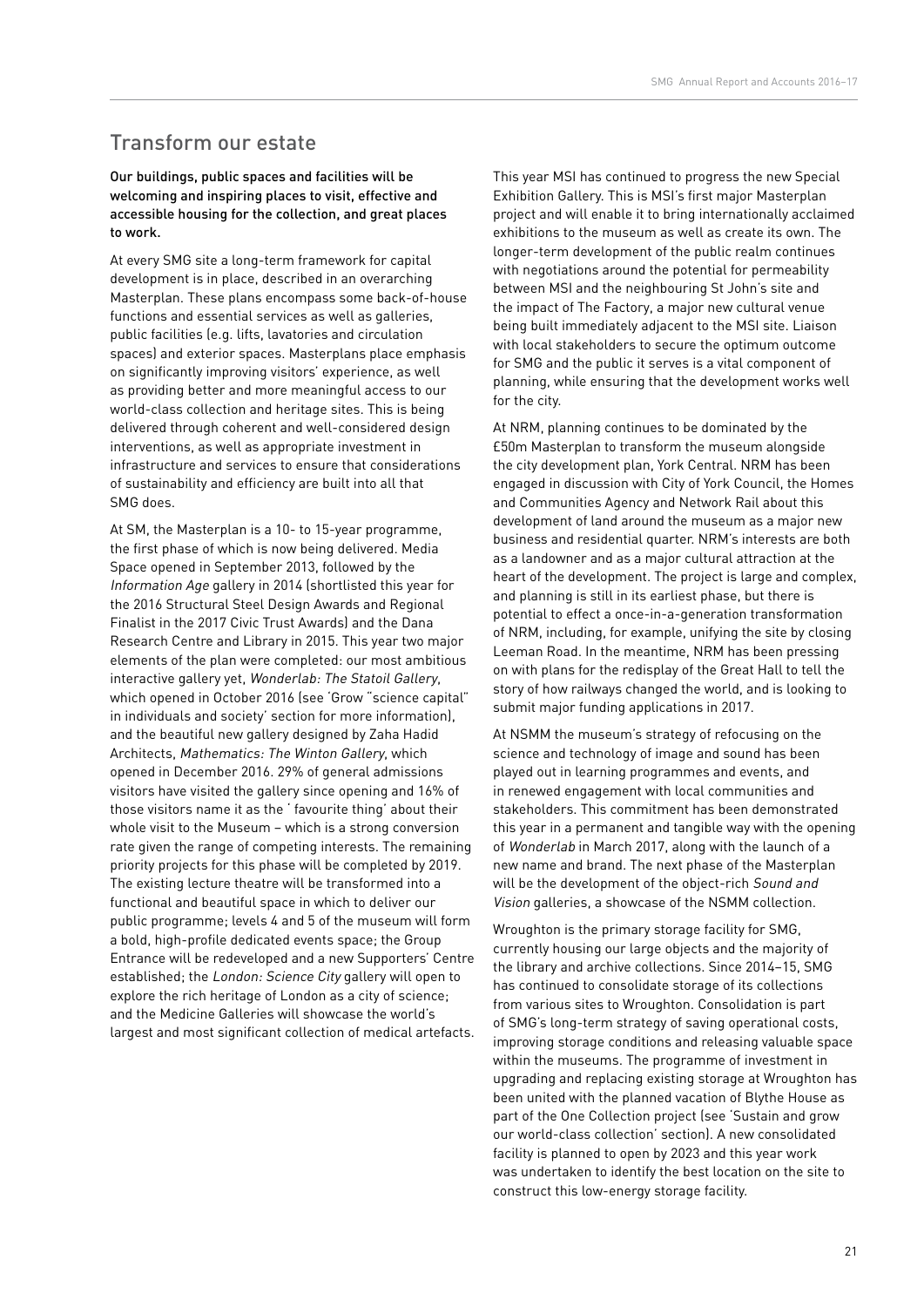SMG places high demands on its estate and many behindthe-scenes projects are delivered without impacting on its visitors or collections. For example the complex separation of the Post Office Building from SM to become the new Dyson School of Design and Engineering at Imperial College is under way and expected to be complete in spring 2018. Major office moves related to this work were completed this year, bringing a large number of staff together in SM's Wellcome Wolfson Building. Work also took place to resolve the humidity issues affecting the Special Exhibition Gallery in Manchester, and at NRM Shildon the extension of the museum's railway line eastwards in February increased the operational railway line by over 300 metres and will greatly improve both the visitor offer and the experience for our hugely valued volunteer rail operations crews. Health and safety is a key part of estates work, and this year systems to enable horizontal evacuation were developed at SM, and a new system for managing health and safety was rolled out across the Group.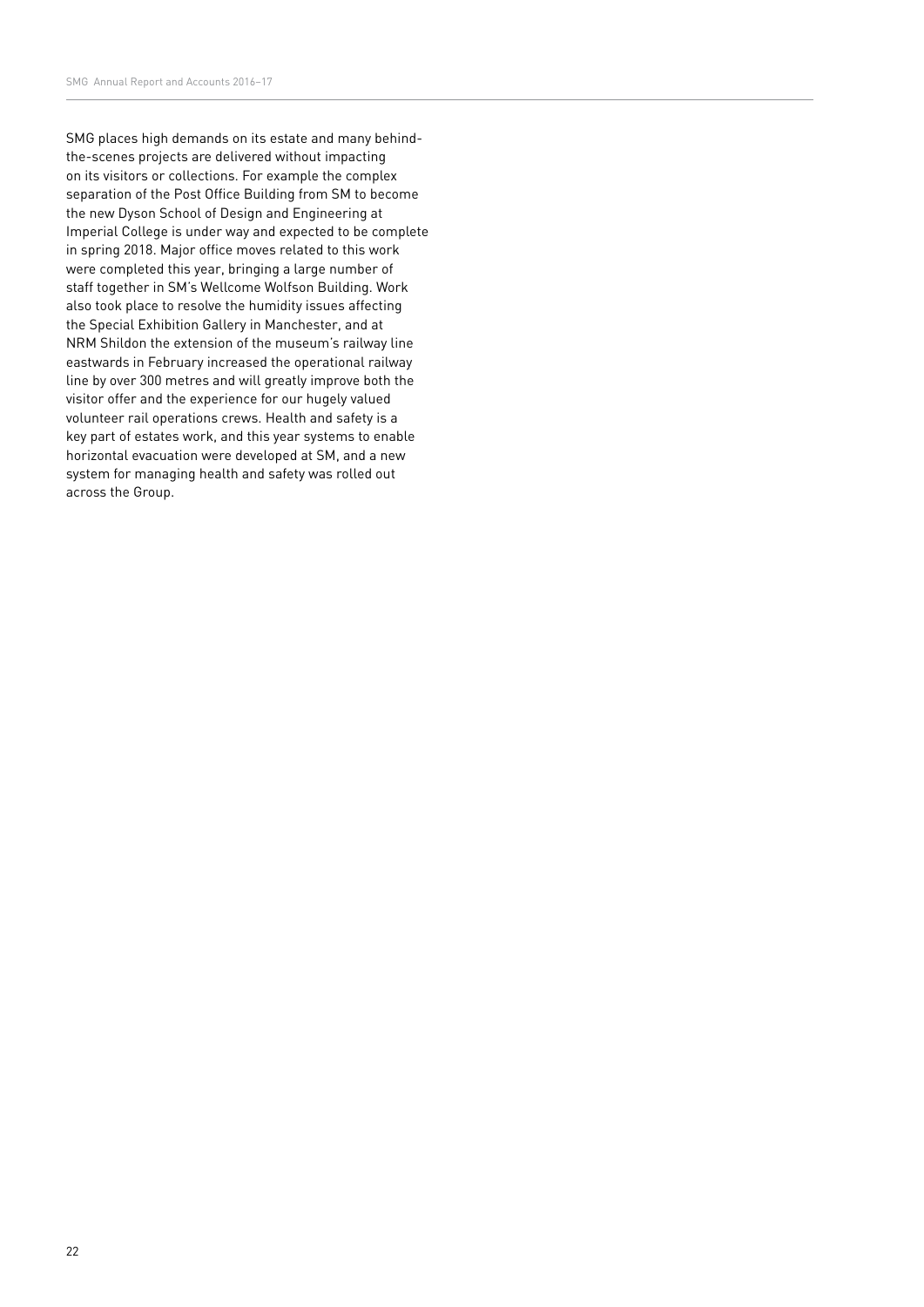# Harness the potential of digital

#### SMG's digital offer will be acknowledged as one of the best in the world and its websites will be a global destination for their subjects.

SMG recognises there is vast dormant potential for the Group digitally. Digital is an urgent priority and there is appetite for change throughout the organisation. The first phase of the SMG Digital Strategy (2015–17) is well under way. The focus of this first phase is to improve audiences' digital experiences in the museums and online, embed digital activity across the organisation and build organisation-wide digital capability, provide improved digital access to the collection, tell the stories of how the modern world was shaped by the areas covered by the collection through narrative-based content, and build sustainable and scalable technical infrastructure to deliver these ambitions and lay the foundations for ambitious future initiatives.

#### Digital experience

| Website          | 2016-17 visits | 2015-16 visits |
|------------------|----------------|----------------|
| SΜ               | 7.805.000      | 8,568,000      |
| <b>MSI</b>       | 665,000        | 839,000        |
| <b>NRM</b>       | 2.040.000      | 2.101.000      |
| <b>NSMM</b>      | 530,000        | 611.000        |
| <b>SMG</b> sites | 617,000        | 359,000        |
| <b>SMG Total</b> | 11,656,000     | 12,477,000     |

In total online visits are behind last year. This is mostly driven by the fact that a significant amount of legacy content has been retired as part of the project to relaunch the museums' websites. As the websites are relaunched in the coming year, we expect to see these numbers recovering over time.

The project to relaunch the museums' websites is well under way. In the autumn of 2016, a prototype beta website was launched to test approaches for the new web estate, notably including greater use of video, simplified structures, clear calls to action and better support for mobile devices and touch screens. At the end of 2016–17 we relaunched the NSMM website as part of the launch of the new museum name and brand identity. In 2017–18 we will relaunch the rest of the museums' web estate using a modern, scalable and flexible architecture, informed by approaches that have been tested in 2016–17. Looking further ahead we will realise the potential of digital to increase audience reach by investing in continued digitisation of the collections and online publication, ensuring that every programme and project has a digital aspect, and undertaking analysis and research into digital audiences to ensure that the digital output is led by audience needs.

#### Digital culture

To better understand our digital audiences, in 2016–17 we commissioned two large-scale pieces of audience research into visitor use of mobile technology in the museum, and online audience use of collections and narrative content. Smaller pieces of audience research have been carried out around teachers' use of the website, possible website navigation structures and use of features on the beta website.

To coincide with the opening of Mathematics: The Winton Gallery we launched the Digital Lab in December 2016, with Samsung as the founding partner. The Digital Lab undertakes initiatives with short lifetimes, explores new technologies through collaborations, and publishes findings and outputs of research. This year work has started on three initial projects: a virtual reality (VR) experience using Samsung's Gear VR headsets to explore use of VR technology in gallery spaces to bring objects to life; enhanced digitisation of key objects in Mathematics: The Winton Gallery, helping bring the stories behind collection objects to a global online audience; and a two-day 'hackathon' in February 2017 to bring together designers, programmers and technologists to explore new modes of engagement with the museums' collection dataset and digitised assets. A second hackathon is planned for 2017–18.

SMG is committed to open content. Since 2016–17, where possible images of objects in the collection are now published using a Creative Commons licence allowing non-commercial reuse by the public. The online collection catalogue dataset is available under the public domain Creative Commons Zero (CC0) licence, and the new Collections Online website's code is publicly available under an open-source licence. Looking forward we will enable audience participation by adopting an open-bydefault approach to increase the use and distribution of digital content, establishing platforms for audience contribution to the museums' work and building (digital) communities of interest.

#### Digital infrastructure

The first phase of the digital strategy has focused on ensuring we have in place the right digital infrastructure to enable large-scale publication of digital content. As part of their relaunch the websites are being moved to an open-source content management system to reduce ongoing support and maintenance costs and increase the number of potential partners we can work with. The websites will have a shared technical architecture enabling efficient enhancements and a shared infrastructure road map. The collection's online delivery infrastructure has been completely reworked with a focus on scalability, performance and simplicity, facilitating future plans for large-scale digitisation.

See 'Sustain and grow our world-class collection' section for information on collections digitisation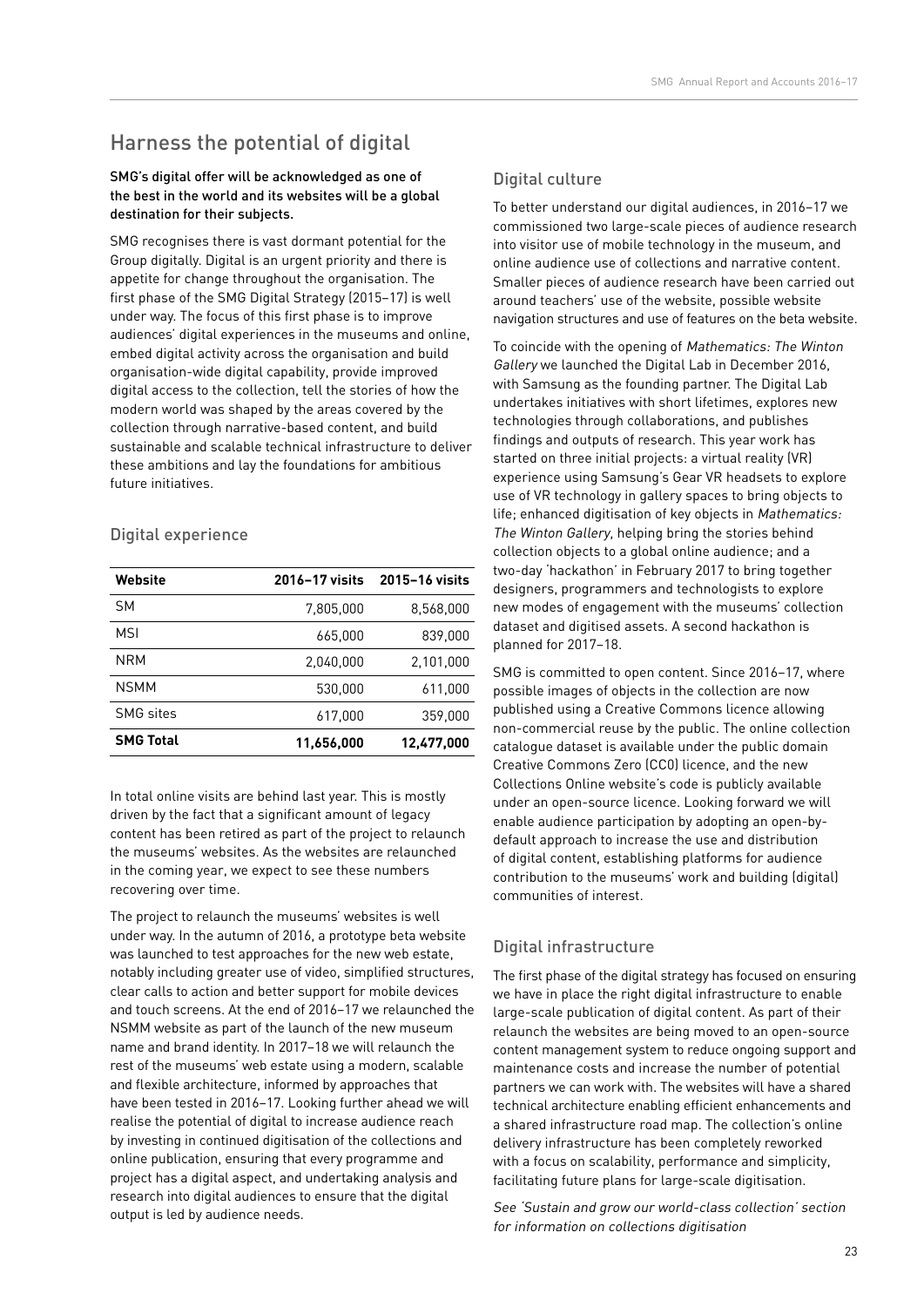## Increase income

#### Sustainable unrestricted income from a variety of sources will be significantly greater than in 2015–16 and used efficiently to realise SMG's vision.

The biggest part of SMG income is direct Grant in Aid from the UK Government via our sponsor department, DCMS. On 25 November 2015, HM Treasury's Spending Review and Autumn Statement 2015 announced that funding for national museums, including SMG, was to remain at the current level in cash terms until 2019–20 and that free admission was to be maintained. In the current economic climate, the UK Government's decision to demonstrate its continuing support for investing in national museums was especially welcome.

We have continued to bear down on the cost of operations. but there are diminishing returns. In order to fulfil our goals on behalf of our visitors we are prioritising income generation to an even greater degree.

SMG is very successful at generating income through corporate sponsorship and philanthropy. We have continued to pursue these sources, which are vital to realise our ambitious vision for major exhibitions, acquisitions and capital projects across the Group (see 'Supporters of SMG' section for achievements this year). But in order to invest in our people, our collections and our buildings for the benefit of our millions of users, we are seeking to significantly increase unrestricted income by achieving sustainable growth in the amount of income from other sources. These include revenue from commercial activity, visitor giving and exhibition ticket sales.

New income-generating initiatives pursued in 2016–17 were:

#### Wonderlab: The Statoil Gallery

We made an ambitious choice to obtain a substantial DCMS loan and secure significant backing from funders such as Statoil and URENCO, allowing us to invest in a world-beating interactive gallery. The modest entry charge contributes to the cost of maintaining the high-quality visitor experience and operating the gallery, while allowing school groups to visit free of charge. Income in 2016 was £678k against a target of £670k. Next year we will explore membership models at SM incorporating access to Wonderlab: The Statoil Gallery.

#### Corporate events business

Work started this year on the development of a bold and versatile dedicated events space on levels 4 and 5 of SM. The demand for additional capacity for events was particularly apparent at SM in December this year, when corporate events achieved its best month to date, generating three times as much income as in the previous year.

#### Wroughton

In 2016–17 estates-derived commercial activity has grown apace, with tenancies and short-term lets contributing just over £1m to SMG's income stream. All sites (barring NSMM) yield income from rental leases, with Wroughton contributing the greatest value (£975k). Surplus land and buildings at this site, which are unsuitable for collections storage, are used for a wide variety of commercial activities. These include providing filming locations for TV shows, large industrial equipment storage on disused runways, a 61 MW solar farm, six major heritage sector clients, domestic property rentals, agricultural holdings and a number of high-value short-term commercial lets.

#### Revenue generated from learning activities

During the year we have sought to improve our learning offer to increase income. This has included reviewing our pricing structures, better integrating commercial offers into our learning activities and packaging our existing learning resources to create new income-generating programmes. We increased income generated from Science Nights for children and piloted Astronights for adults. Changes to our outreach pricing have resulted in a reduction in costs and increased income, and we remain on track to ensure the programme becomes cost neutral by 2018. We have introduced additional commercial offers into our schools programme and a children's birthday party offer at SM, and will look to develop similar offers for our other sites. In 2016–17 £1.1m (2015–16: £1.1m) of income was generated through learning activities.

#### Enabling activities

#### People and culture

In order to deliver the SMG strategy we need to ensure we have the right people in the right roles, working in a culture that supports entrepreneurialism, income generation and professionalism. We are focusing on strategic resourcing, growing volunteers and apprenticeships, and implanting improved ways of working to support organisational change. In 2016–17 we implemented a new payroll and HR system, established recruitment process improvements which will continue to be developed and embedded in 2017–18, and started work on a Group-wide induction process. Over the next three years we will promote and achieve sustainable growth of apprenticeships to become a natural part of our resource planning, with an initial three or four planned for 2017–18.

#### Volunteers

During 2016–17 we have broadened participation across the Group, with volunteers supporting festivals and exhibitions at all sites, undertaking collections activities and supporting administrative functions. We have continued to implement our Volunteering Strategy, delivering our first Group-wide volunteer database and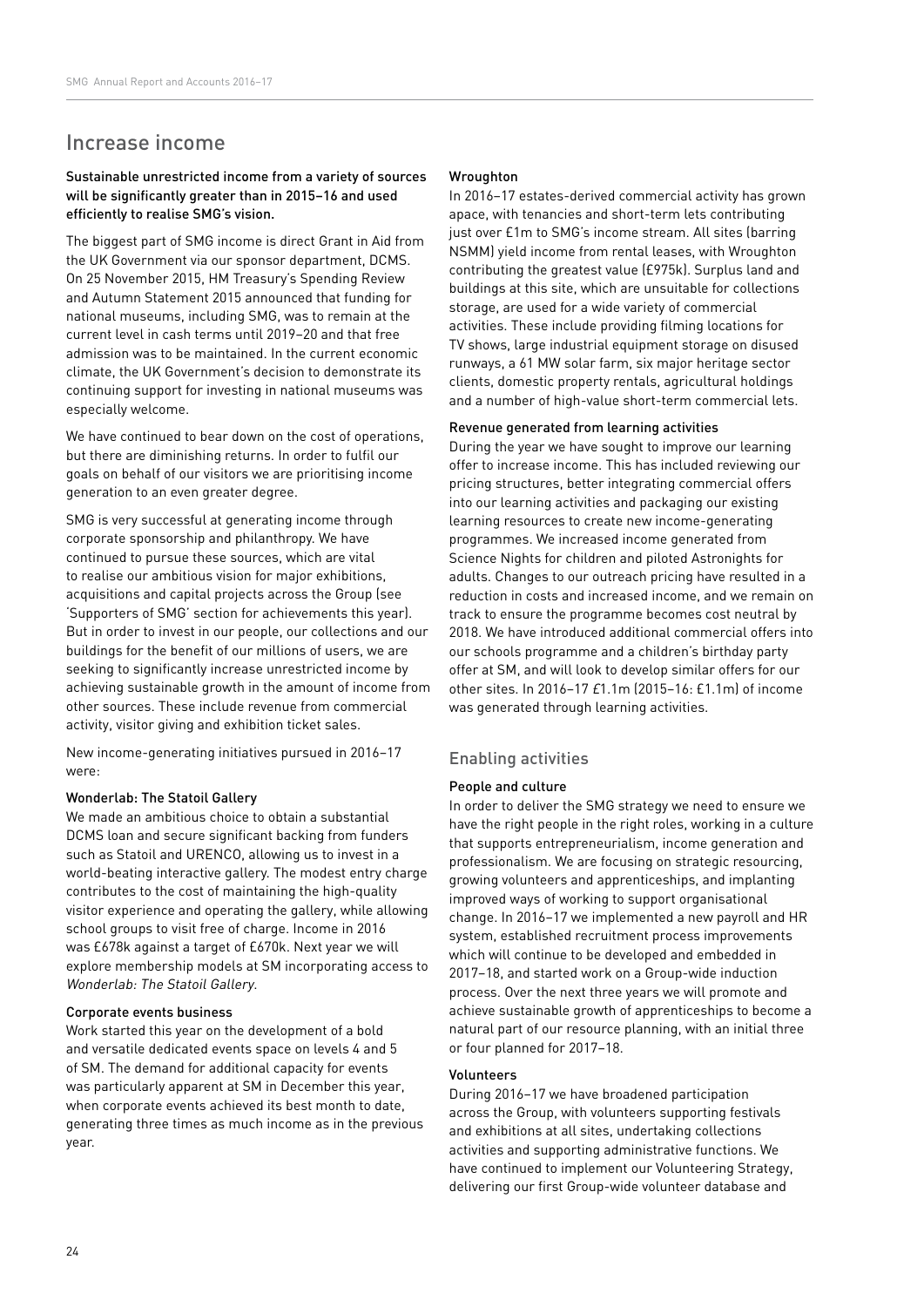introducing new policies and frameworks to support all aspects of volunteer management and health and safety. In total our average volunteer base of over 700 volunteers contributed 82,000 hours across SMG (8% up on last year). In 2017–18 work will focus on understanding the resources and requirements necessary to make SMG the leading national museum for volunteer involvement and on developing training that will increase capacity and skills in volunteer management.

| <b>Museum</b> | Average number<br>of volunteers | <b>Total hours</b> |
|---------------|---------------------------------|--------------------|
| <b>SM</b>     | 127                             | 8,252              |
| <b>MSI</b>    | 78                              | 13,667             |
| NRM York      | 300                             | 41,186             |
| NRM Shildon   | 120                             | 15,492             |
| <b>NSMM</b>   | 27                              | 2,972              |
| Total         | 652                             | 81,570             |

In order to ensure that volunteering supports SMG's individual museums, each site is responsible for the creation and delivery of its own Volunteering Strategy and programme. Built around the national strategy, these focus on specific growth areas, the resolution of local challenges and the delivery of local objectives. During the course of the year our volunteers have made a huge contribution to the success of the museums.

At SM our first team of Commercial Experiences volunteers gave 1800 hours to Power UP!, helping visitors and playing a pivotal role in the operation of the event. Alongside this, our 40 on-gallery Robots volunteers use a volunteer-developed object-handling collection to help engage with and enrich the experience of our visitors. In addition to these activities, we have a new Touring Exhibitions role and a new team of Events Ambassadors who assist with Lates. In total we have 15 active volunteer roles, spanning seven departments.

At NRM our volunteers have played a key role in the success of our special events, with 80 volunteers welcoming 27,000 visitors to Stunts, Speed and Style and 30 volunteers giving over 800 hours to Future Engineers. In addition, our core teams have continued to play a major role in the operation of the museum. Our volunteer-run miniature railway has generated £192,000, our guards have given steam rides to 12,000 visitors and our information point team have answered over 12,000 enquiries. Behind the scenes, our Conservation team have partnered with the University of York, recruiting students to undertake a condition survey of our art collection, and in March John Watling completed a 20-year project to locate, sort and list all drawings in our collection relating to the locomotive works of the Great Eastern Railway.

At MSI we have grown the range of volunteering opportunities. A significant highlight has been moving to a volunteer-run gallery for our exhibition Wonder Materials. This has created great opportunities for volunteers and has had a positive impact on our visitors, who increasingly comment on the friendly and informative teams they meet in our galleries. This year, rather than seeking an external partnership to support volunteering, we took the bold step of embedding the learning from previous partnerships into our own practice. Alongside MakeFest, Play It! and our largest ever Manchester Science Festival, we had more object-handling volunteers, more diversity in our Rail Operations team and a growth in our STEM Ambassador volunteers from 1100 last year to over 2000 this year. Manchester Science Festival's volunteers' contribution grew this year from 70 volunteers donating 1000 hours to 80 volunteers donating 2000 hours. Alongside Manchester Museum and Imperial War Museum North, our partnership project – Inspiring Futures: Volunteering for Wellbeing – won the Skills for Business Collaboration Award 2016.

At NRM Shildon, 13 different roles are supported by volunteers. These include cab access, cleaning, education, rail operations and caring for the collection. Sixty volunteers signed up to help with our nine-day Shildon Shed Bash event. For their hard work during this they received regional recognition by winning a Museum Volunteers of the Year Award from Tyne & Wear Archives & Museums. This year has also seen the launch of an internal volunteer recognition scheme and our first volunteer recognition events.

At NSMM we increased the scope of the volunteer programme, with volunteers supporting the Widescreen Weekend festival and newly launched Yorkshire Games Festival. There are six different volunteer roles and through the Silver Screen and Reminiscence roles our volunteers helped enhance the experience of visitors and made a real difference to their lives. By assisting us with cataloguing and research our various collections teams have also helped to enrich and deepen our understanding of the collection.

#### IT infrastructure

In order to enable the organisation to achieve its plans, a number of IT infrastructure projects are taking place. The first phase of our ICT Strategy will complete at the end of 2017–18 when we will have stabilised existing infrastructure and transformed networks, platforms, systems and processes into a modern estate. From 2018 onwards we will begin to look at adding value to the investment made through better business processes, agile development, automation and integration.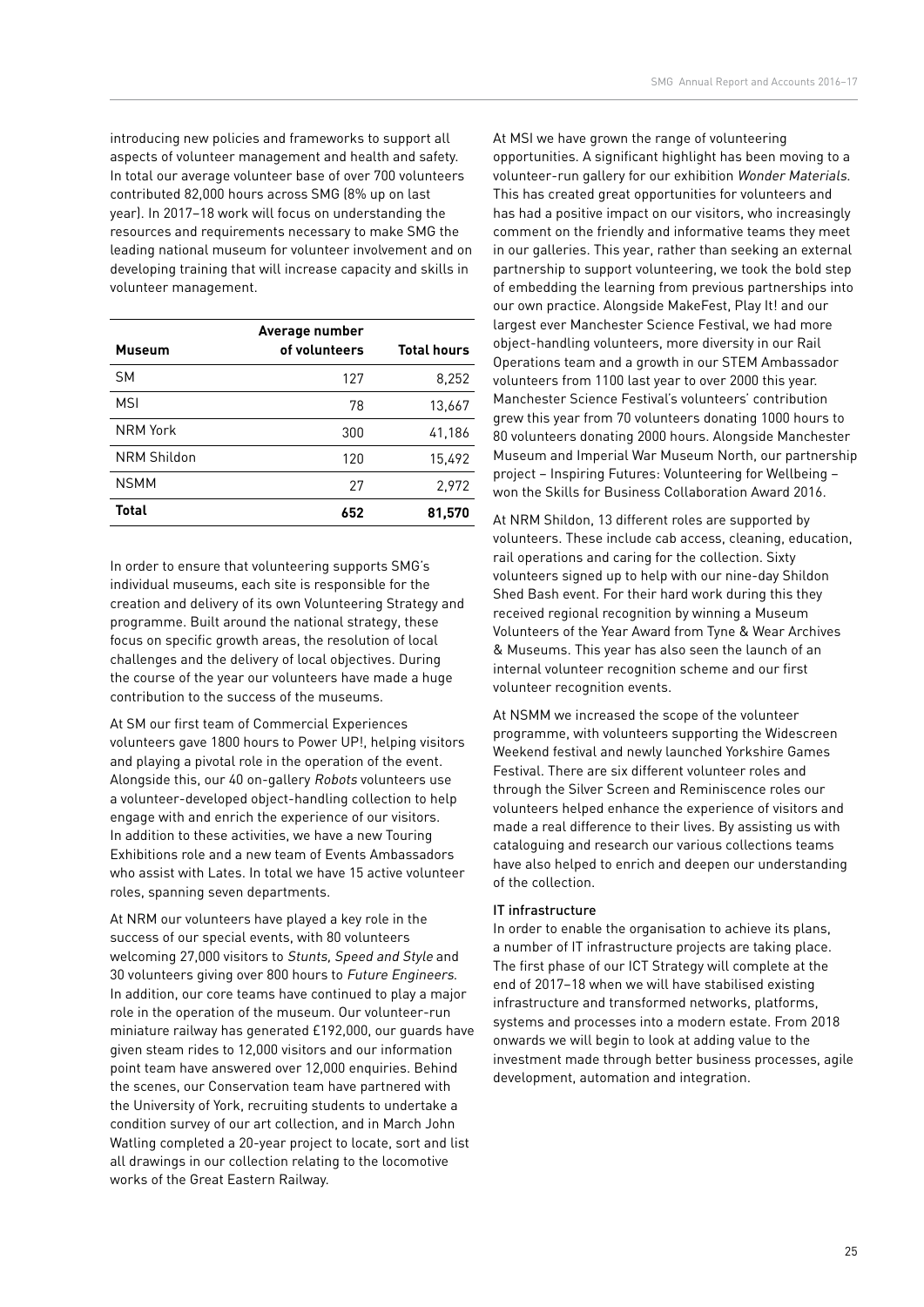# Financing and fundraising

#### Grant in Aid

Continuing receipt of Grant in Aid from DCMS is dependent upon SMG's compliance with the DCMS/SMG Management Agreement dated January 2017. This sets out DCMS policy and financial requirements, which include the relevant provisions of Managing Public Money and such other guidance as the Treasury, Cabinet Office or DCMS have issued. It also describes the delegated powers and limits.

On 25 November 2015, HM Treasury's Spending Review and Autumn Statement 2015 announced that funding for national museums, including SMG, was to remain at the current level in cash terms until 2019–20 and that free admission was to be maintained. In the current economic climate, the UK Government's decision to demonstrate its continuing support for the nation's museums was especially welcome. In addition it was announced that the Government will invest £150m to support the British Museum, Science Museum and Victoria & Albert Museum to replace out-of-date museum storage at Blythe House with new world-class storage facilities.

#### Distribution of Grant in Aid to the National Coal Mining Museum

In 2012–13, SMG took on responsibility for distributing Grant in Aid to the National Coal Mining Museum for England (NCMME). This arrangement is governed by a Management Statement and Memorandum agreed between SMG and NCMME. NCMME retains its own Board of Trustees and continues to publish its own annual report of its activities, together with its audited annual accounts, no later than 31 December each year. NCMME is not considered a subsidiary undertaking for the purposes of group accounting and SMG does not exercise any control over, nor does it have any responsibility for, the operations of NCMME.

#### Supporters of SMG

SMG is hugely grateful to all the sponsors and supporters who helped make this the Group's most successful year to date in terms of likely new funding commitments. Their generous support has enabled the Group to deliver a broad and diverse range of initiatives both this year and for the future with key funding secured for a number of long-term initiatives that are truly transformational for the museums and the collection.

#### Major gallery developments

Masterplan redevelopments continued across the Group and have seen a number of exciting new galleries open at SM this year. These were the culmination of many years' work, and planning and fundraising continues for the upcoming phases.

- Mathematics: The Winton Gallery opened in December 2016 at SM and was made possible thanks to a transformational gift from the David and Claudia Harding Foundation, as well as support from a number of corporate sponsors, trusts and individuals.
- Fundraising for the new interactive gallery, Wonderlab: The Statoil Gallery, which opened in October 2016, was successfully completed and included the Group's largest corporate sponsorship gift to date.
- Significant funding was secured for SM's Medicine Galleries project from the Wellcome Trust, the Wolfson Foundation and a number of other funders. The galleries are due to open in autumn 2019, and the museum seeks an additional £3m to close the funding gap.

#### Exhibitions and programme

This year's programming has attracted a number of new funders to the Group thanks to an exciting and diverse run of exhibitions, festivals and other public programming across the museums.

- The blockbuster exhibition Robots was supported by several generous individuals and trusts, and also included both a successful object restoration appeal and the museum's first crowdfunded initiative: a Kickstarter project that enabled the rebuild of robots Eric and Inkha. The exhibition will be going to MSI for the Manchester Science Festival in 2017 before touring internationally.
- Our Lives in Data, the creative and educational exhibition in Antenna at SM, was generously supported by several new funders whose strategic priorities aligned with those of the exhibition and the museum, including Lloyd's Register Foundation, PricewaterhouseCoopers and Microsoft.
- The annual Widescreen Weekend at NSMM was highly successful this year and further cemented its position as a world-leading specialist film festival with a welldefined audience, which the museum is looking to grow further in 2017. Widescreen Weekend was supported by the BFI and the British Kinematograph Sound and Television Society.
- The inaugural Yorkshire Games Festival at NSMM was a five-day event focused on games culture, design and production. The festival was generously supported by key local stakeholders Bradford College, the University of Bradford and Bradford Council, as well as the Yorkshire Screen hub.
- Manchester Science Festival celebrated its tenth anniversary this year and funding was provided by a portfolio of income sources. Key corporate sponsors continued to support the festival, and emerging channels such as visitor giving and corporate membership also contributed to the overall funding mix.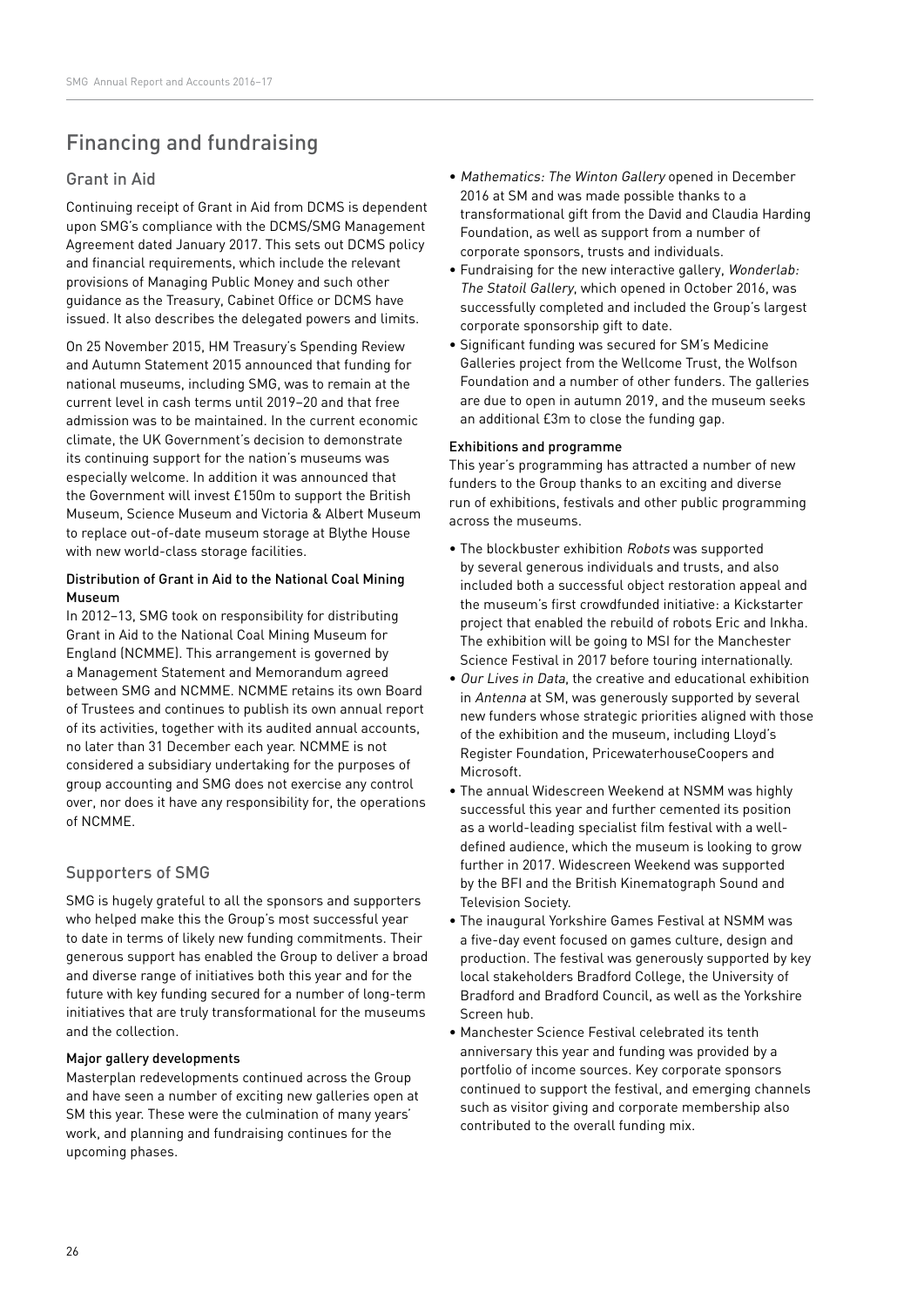#### Acquisitions and appeals

SM made a major new acquisition of a 1766 barograph clock by noted London clockmaker Alexander Cumming. The clock was purchased with grateful assistance from the Art Fund and the Wolfson Foundation.

Thanks to the generosity of a group of donors SM was able to restore an automaton lathe which has been in the collection since 1881. The lathe features in the Group's Robots exhibition.

#### Other projects

Building on the success of our Digital Lab partnership, Samsung also supported the creation of the first virtual reality (VR) lounge at SM, Space Descent VR with Tim Peake. The VR lounge, which opened in March 2017, uses Samsung Gear VR technology to give visitors a 360° view inside a Soyuz capsule and allow them to experience the thrill of being an astronaut, retracing Peake's 400 km journey back to Earth from the International Space Station.

#### Unrestricted income

The Group continues to work with individuals and corporate supporters at a variety of levels to help fund the Group's core work. Unrestricted funding ensures that the Group can continue to build on its charitable aims and is spent where the need is greatest.

SMG runs patrons schemes at SM and NRM. Patrons are able to join at different levels and gain access to a broad programme of exclusive events, behind-the-scenes tours, private views and curator talks. The focus this year has been to build a deeper level of engagement with current patrons to grow the number of individuals supporting the museums at these levels.

Corporate membership schemes continued to deliver new partnership opportunities for companies and organisations whose interests align with those of the Group. Both SM and NRM continue to review their schemes to ensure that they deliver unique engagement opportunities and added value for those partnering with the Group in this way.

In 2016–17 SMG sought to raise £2.5m through visitor giving and, thanks to the generosity of over 5 million visitors, the Group raised £2.9m. This has been a record year for SMG, with the average donation exceeding 56p and over £200,000 raised through Gift Aid.

#### Events

Exhibition launches, dinners, private views, lecture series and thought leadership discussions take place throughout the year and offer up an opportunity to thank key supporters as well as providing a platform to share the Group's ambitions and aims.

Dr Craig Venter, the world's best known biotechnology entrepreneur, was the keynote speaker for this year's Science Museum annual dinner. The dinner provided a glimpse into the upcoming Medicine Galleries project and Dr Venter showcased real-life applications of how big data is enabling a more proactive, preventative and predictive approach to solving the medical challenges that lie ahead.

NRM's annual dinner is a prestigious event for up to 500 senior stakeholders from the rail industry and other associated sectors. Not only is it an opportunity to give thanks to important supporters, but it also delivers important unrestricted income through sponsorship and table sales. This year's keynote address was given by Sir Peter Hendy CBE, Chairman of Network Rail

As part of this year's programme of events SM awarded Fellowships to Professor Dame Ann Dowling OM DBE FRS FREng, Dr Helen Sharman OBE FRSC, the Rt Hon. George Osborne CH MP, Professor Dame Nancy Rothwell and Timothy Peake CMG.

#### Fundraising oversight

SMG is an exempt charity under Schedule 3 of the Charities Act 2011, with DCMS acting as its principal regulator for charity law purposes, and is recognised as charitable by HM Revenue & Customs. SMG adheres to the Code of Fundraising Practice issued by the Fundraising Regulator. In 2016–17 SMG did not work with any third-party commercial participators or professional fundraisers. This year 31 complaints have been made regarding the Group's fundraising. SMG regularly reviews fundraising processes to ensure that no undue pressure is placed on visitors or supporters and that all approaches protect the public and vulnerable people from unreasonably intrusive or persistent fundraising.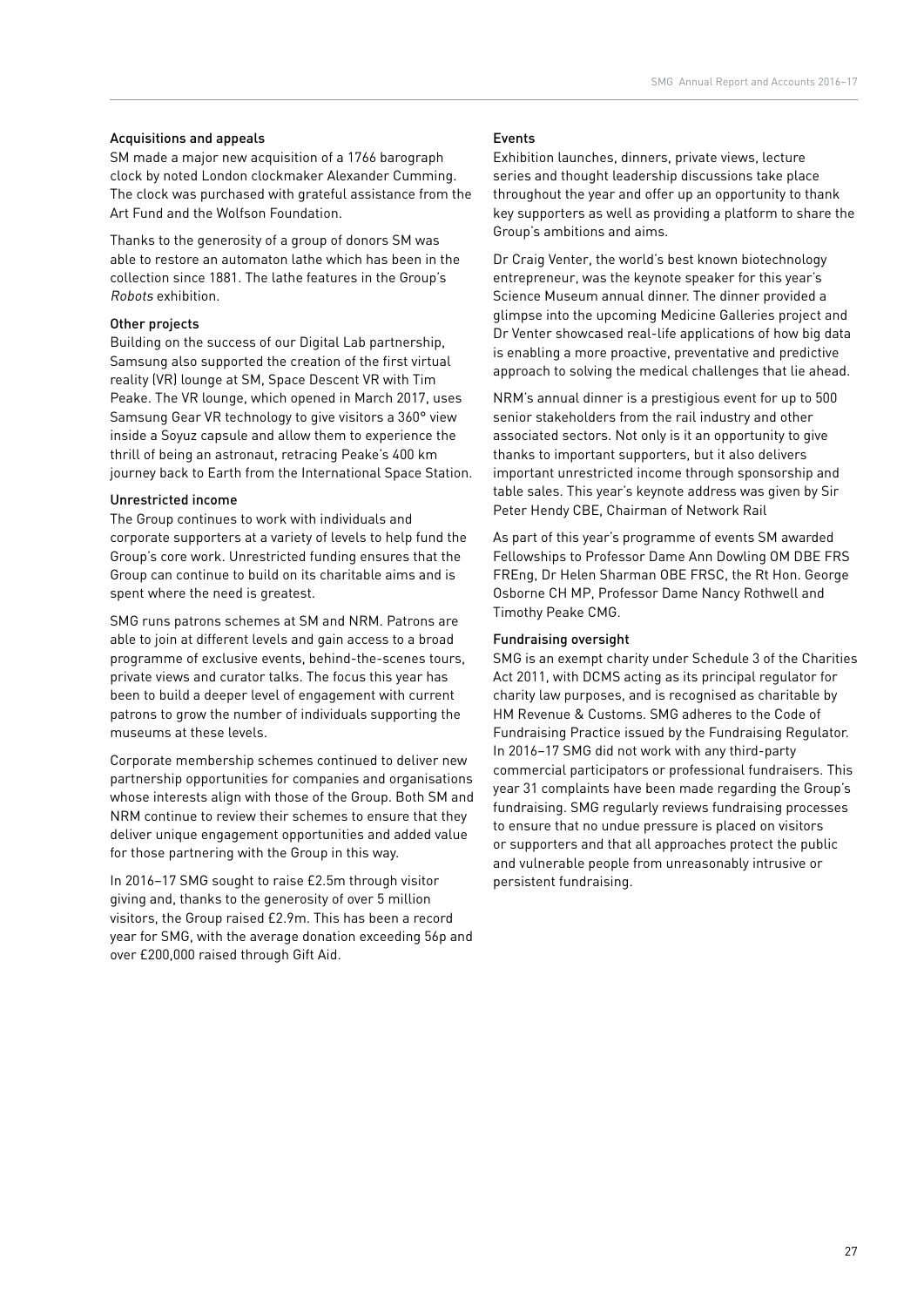## Performance

Performance information is sourced through both internal records and periodic independent visitor surveys.

#### Performance against DCMS indicators

|                                                                                         | <b>SM</b> | <b>MSI</b> | <b>NRM</b> | <b>NRM</b> | <b>NSMM</b> | SMG*         |
|-----------------------------------------------------------------------------------------|-----------|------------|------------|------------|-------------|--------------|
|                                                                                         |           |            | York       | Shildon    |             |              |
| Number of visits to the museum                                                          |           |            |            |            |             |              |
| 2016-17                                                                                 | 3,219,000 | 645,000    | 704,000    | 232,000    | 405,000     | 5,205,000    |
| 2015-16                                                                                 | 3,419,000 | 707,000    | 750,000    | 213,000    | 460,000     | 5,549,000    |
| Number of visits by children under 16                                                   |           |            |            |            |             |              |
| 2016-17                                                                                 | 1,056,000 | 216,000    | 165,000    | 45,000     | 116,000     | 1,598,000    |
| $2015 - 16$                                                                             | 1,122,000 | 237,000    | 193,000    | 62,000     | 134,000     | 1,748,000    |
| Number of overseas visitors                                                             |           |            |            |            |             |              |
| 2016-17                                                                                 | 1,471,000 | 94,000     | 84,000     | 12,000     | 11,000      | 1,672,000    |
| $2015 - 16$                                                                             | 1,562,000 | 96,000     | 55,000     | 6,000      | 16,000      | 1,735,000    |
| Percentage of visitors who would recommend a visit                                      |           |            |            |            |             |              |
| 2016-17                                                                                 | 97%       | 98%        | 99%        | 95%        | 98%         | 98%          |
| $2015 - 16$                                                                             | 98%       | 98%        | 99%        | 92%        | 98%         | 97%          |
| Number of facilitated and self-directed visits by children under 18 in formal education |           |            |            |            |             |              |
| 2016-17                                                                                 | 363,000   | 44,000     | 31,000     | 5,000      | 22,000      | 465,000      |
| $2015 - 16$                                                                             | 381,000   | 46,000     | 30,000     | 5,000      | 24,000      | 486,000      |
| Number of instances of children under 18 participating in on-site organised activities  |           |            |            |            |             |              |
| 2016-17                                                                                 | 404,000   | 179,000    | 124,000    | 24,000     | 83,000      | 813,000      |
| $2015 - 16$                                                                             | 416,000   | 173,000    | 136,000    | 25,000     | 80,000      | 830,000      |
| Number of unique website visits                                                         |           |            |            |            |             |              |
| 2016-17                                                                                 | 7,805,000 | 665,000    | 2,040,000  |            | 530,000     | 11,656,000** |
| $2015 - 16$                                                                             | 8,568,000 | 839,000    | 2,101,000  |            | 611,000     | 12,119,000   |
| Number of UK loan venues                                                                |           |            |            |            |             |              |
| 2016-17                                                                                 | 100       | 12         |            | 105        | 12          | 229          |
| $2015 - 16$                                                                             | 103       | 6          |            | 100        | 13          | 222          |

\*Any discrepancies in SMG totals are due to roundings

\*\*Total includes Group website not included in previous year.

#### SMG-wide performance indicators

|                                                           | 2016-17 | 2015-16 |
|-----------------------------------------------------------|---------|---------|
|                                                           | £'000   | E'000   |
| Exhibitions admission income (gross income)               | 1,864   | 1,884   |
| Trading income (net profit, excluding sponsorship income) | 2,858   | 2,726   |
| Total charitable giving (including sponsorship income)    | 19.497  | 12.667  |
| Ratio of charitable giving to Grant in Aid                | 47.2%   | 33.4%   |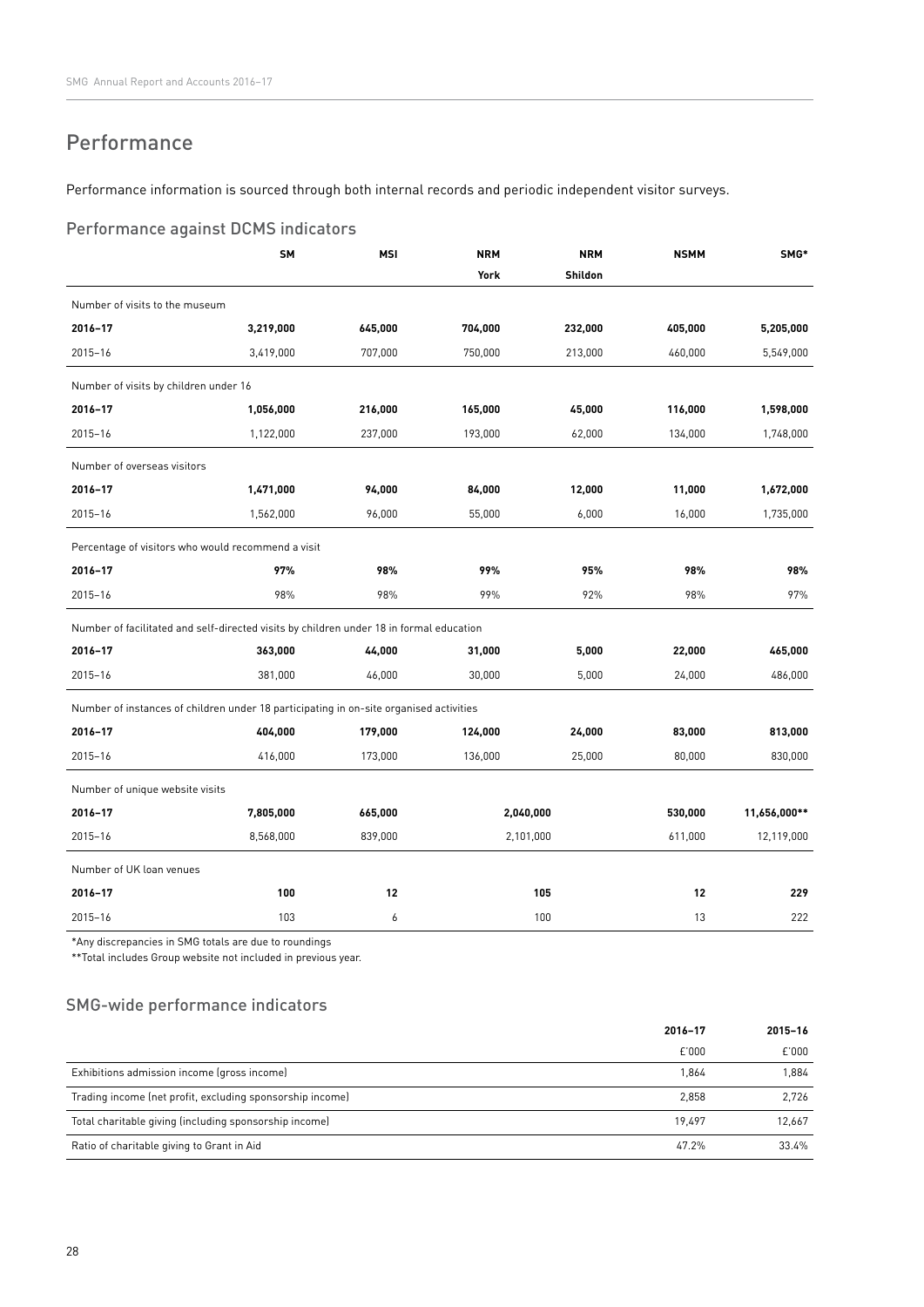# 3. Financial Review

# Review of financial position

#### Summary of performance in 2016–17

In 2016–17, the Group's funds have increased by £31.9m, of which £27.6m relates to the annual revaluation of fixed assets, to a total of £487.2m at 31 March (2016: £455.3m). Of this amount, £447.8m (2016: £420.4m) relates to non-expendable reserves, being associated with capital assets, endowment funds and the Group's defined benefit pension liability, and £39.4m (2016: £34.9m) to expendable reserves, of which £32.3m (2016: £31.3m) are restricted and £7.1m (2016: £3.6m) unrestricted.

The Group's net income (before revaluations) of £6.9m (2016: £16.4m) has resulted in an increase in expendable reserves of £4.5m, with the remainder used for capital purchases, as outlined below:

- Expendable restricted funds have increased by £1.0m primarily because of a £2.9m (2016: £0.6m) revaluation gain on the Group's investment portfolio. This revaluation has offset planned expenditure of £3.2m from restricted funds.
- Expendable unrestricted funds have increased by £3.5m to £7.1m (2016: £3.6m) and at year end £5.6m (2016: £1.9m) is designated for future projects, of which the most significant amounts relate to infrastructure improvements (£2.0m) and development of the new events space at the Science Museum (£1.6m).
- Non-expendable reserves, both restricted and unrestricted, have increased by £27.4m to £447.8m (2016: £420.4m) primarily as a result of the upwards revaluation of property of £27.6m and the difference between funding for future depreciation of £15.2m and the current year depreciation charge of £15.6m.

Details of significant transactions are as follows.

#### Income and expenditure

Net income in 2016–17 was £6.9m, a reduction of £9.5m from 2015–16. The two most significant constituent elements in this reduction are as follows:

- In 2015–16 a profit of £19.6m on the sale of the Post Office Building was realised and a grant to the Science Museum Foundation of £6.7m was made, neither of which have counterparts in 2016–17. This results in a £12.9m net reduction in income in 2016–17.
- As described above, investment returns of £2.9m in 2016–17 exceeded the £0.6m achieved in 2015–16, resulting in a net increase in income of £2.6m.

Adjusting for the effect of these transactions, net income of £4.0m (on gross income of £85.5m and expenditure of £81.5m) was up from £2.8m in 2015–16 (on gross income and expenditure of £79.2m and £76.4m respectively). These movements are described in more detail below.

#### Income

Grant in Aid received from DCMS increased from £40.4m in 2015–16 to £43.3m in 2016–17. The allocation for core activities at the Group of £34.8m remained stable, as did the Grant in Aid received for the National Coal Mining Museum of England at £2.4m. This was supplemented by an increased core capital allocation of £4.6m (2015–16: £2.5m), continued funding for works on the Special Exhibition Gallery in Manchester of £0.7m (2015–16: £0.5m) and the first tranche of funding (£0.7m) for the Group's One Collection project to relocate objects currently stored at Blythe House in Kensington to a new facility. One Collection is a major project that is anticipated to run until 2023, to which Government has committed £40.0m of funds and the Group £6.2m of its own reserves.

Donations and legacies declined by £2.3m. Included within this figure are donated assets, which fluctuate significantly depending on the assets received. In 2015–16 a donation of a collection of 1930s photographs by Lewis Morley resulted in a higher than usual figure in this line. The 2015–16 figure also includes a generous donation for the refurbishment of the Science Museum's lecture theatre, a project due for completion in summer 2017.

Other charitable income – mainly grants and ticket income – increased from £4.9m to £10.4m. A £5.0m grant from the Science Museum Foundation for Mathematics: The Winton Gallery is included in the current-year figures. A further amount of £0.1m is shown from the Biotechnology and Biological Sciences Research Council for work on the new contemporary agriculture gallery.

The recognition of sponsorship income is closely related to significant projects across the Group. The increase from £1.9m in 2015–16 to £5.3m in 2016–17 is the result of the completion of the major gallery projects Wonderlab: The Statoil Gallery and Mathematics: The Winton Gallery, and the recognition of income from their sponsorship. In a related move, the deferred sponsorship balances have reduced from £2.6m at 31 March 2016 to £1.5m in 2017.

Ticket income has remained stable at £1.9m, reflecting the success of Leonardo da Vinci: The Mechanics of Genius and Robots in the financial year, even though the latter will run into 2017–18. The 2015–16 figure of £1.9m also included income from Cosmonauts: Birth of the Space Age.

Other income of £1.9m in 2016–17 is lower than £5.2m in 2015–16, mainly because of receipt in the previous year of a significant one-off compensation payment for the impact on the Museum of Science and Industry's site in Manchester of the works on the Ordsall Chord rail link.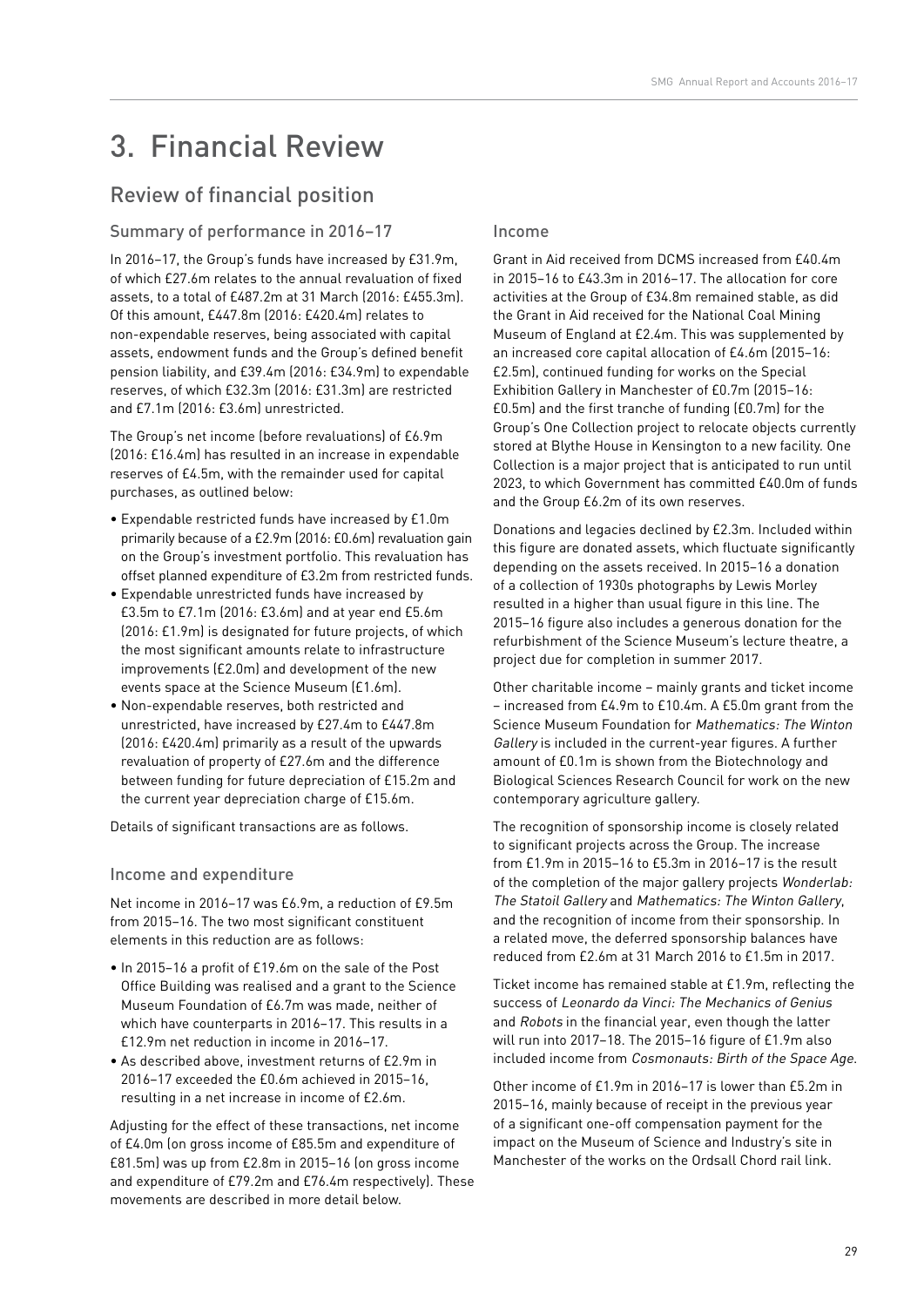No grant (2015–16: grant of £6.7m) was made to the Science Museum Foundation this year.

Total resources expended were £81.5m (2015–16: £76.4m, excluding the £6.7m grant to the Science Museum Foundation), reflecting an increased level of operational investment in the financial year.

#### Balance sheet

Tangible assets increased by £30.1m in the year, driven primarily by the revaluation of the Group's property of £27.6m (2015–16: £42.8m). Additions of £18.3m to these assets represented a variety of capital projects across the Group, including the new Masterplan galleries described above, Wonderlab in Bradford, the Medicine Galleries in London and the Special Exhibition Gallery in Manchester.

Investments of £16.8m were held at year end (2015–16: £13.6m), representing the holdings in equity and fixedincome funds of some of the proceeds from the sale of the Post Office Building. The remainder of the proceeds were held as short-term deposits or cash and cash equivalents at year end. The reduction of £3.1m in net current assets to £23.1m represents expenditure of brought-forward reserves, primarily on capital projects.

## Financial policies

#### Creditor policy

SMG operates a 30-days payment policy where no payment terms have been specifically agreed. Using a sampling method, 74% of payments were made within this policy during 2016–17 (2015–16: 67%). No allowance has been made within these statistics for disputed invoices.

#### Investment policy

The Trustees are empowered to invest by the Trustees Act 2000. Taking into account both best return, shortterm availability and security, SMG ensures that all funds identified as surplus to working capital are reviewed daily and invested on short- to medium-term facilities to maintain their value over time.

The Trustees continued to invest in line with their policy, which allows for investment in equity and fixed-income funds aimed at preservation of value over the period to expenditure by seeking to produce the best financial return within an acceptable level of risk. The investment objective for the long-term reserves is to generate a return of 3% in excess of inflation over the long term. The investment objective for the short-term reserves is to preserve capital value with a minimum level of risk. Assets should be readily available to meet unanticipated cash-flow requirements.

Creditors have fallen by £3.4m to £3.3m, this decrease attributable largely to settlement of the residual grant of £3.7m payable to the Science Museum Foundation at 31 March 2016. Accruals and deferred income have fallen from £8.7m to £6.3m, with the deferred sponsorship income within this falling from £2.6m to £1.5m. Deferred sponsorship income relates to exhibitions and galleries due to open in future periods and to several learning projects across the Group where the activity – and therefore the benefit to sponsors – is scheduled for future years.

The Group repaid the first tranche of its loan funding with DCMS in 2015–16, details of which are provided in Note 18 of the accounts. The total loan balance of £4.7m (2015–16: £4.9m) is repayable over the next ten years and relates to three loans designed to support the increase of commercial income generation across the Group.

The Group's pension liability increased from £3.2m to £5.9m at 31 March 2017. This is primarily the result of a lower discount rate being used for future liabilities. Following the acquisition of the Museum of Science and Industry in 2012, SMG became an admitting body of the Greater Manchester Pension Fund, a defined benefit scheme. Details are given in Note 20 of the accounts.

In 2016–17 the long-term portfolio returned 20.8%, exceeding its target return, and the short-term portfolio increased in value by 5.0%.

#### Reserves policy

The Trustees seek to maintain unrestricted general funds not committed or invested in tangible fixed assets at a level equivalent to three months' worth of non-contractual income. This level of reserves is held as a safeguard against unpredictable income streams, which may be vulnerable to the wider economic climate, including retail income and visitor donations. The Trustees agreed at their meeting in March 2017 that £1.5m was an appropriate level of reserves to hold in this respect, taking account of the level of operating contingency included in the 2017–18 budget. The value of reserves at 31 March 2017 was £1.6m.

The Trustees review the reserves policy each year and make changes where appropriate to reflect likely funding requirements or known risks.

Designated funds are unrestricted income funds held for specific future projects of high strategic value. The Museum Improvement fund represents the aggregate value of designated funds held for such projects, which include major capital works as well as exhibitions, research and educational projects. The majority of projects for which funds are held in the Museum Improvement fund will be undertaken during the coming financial year.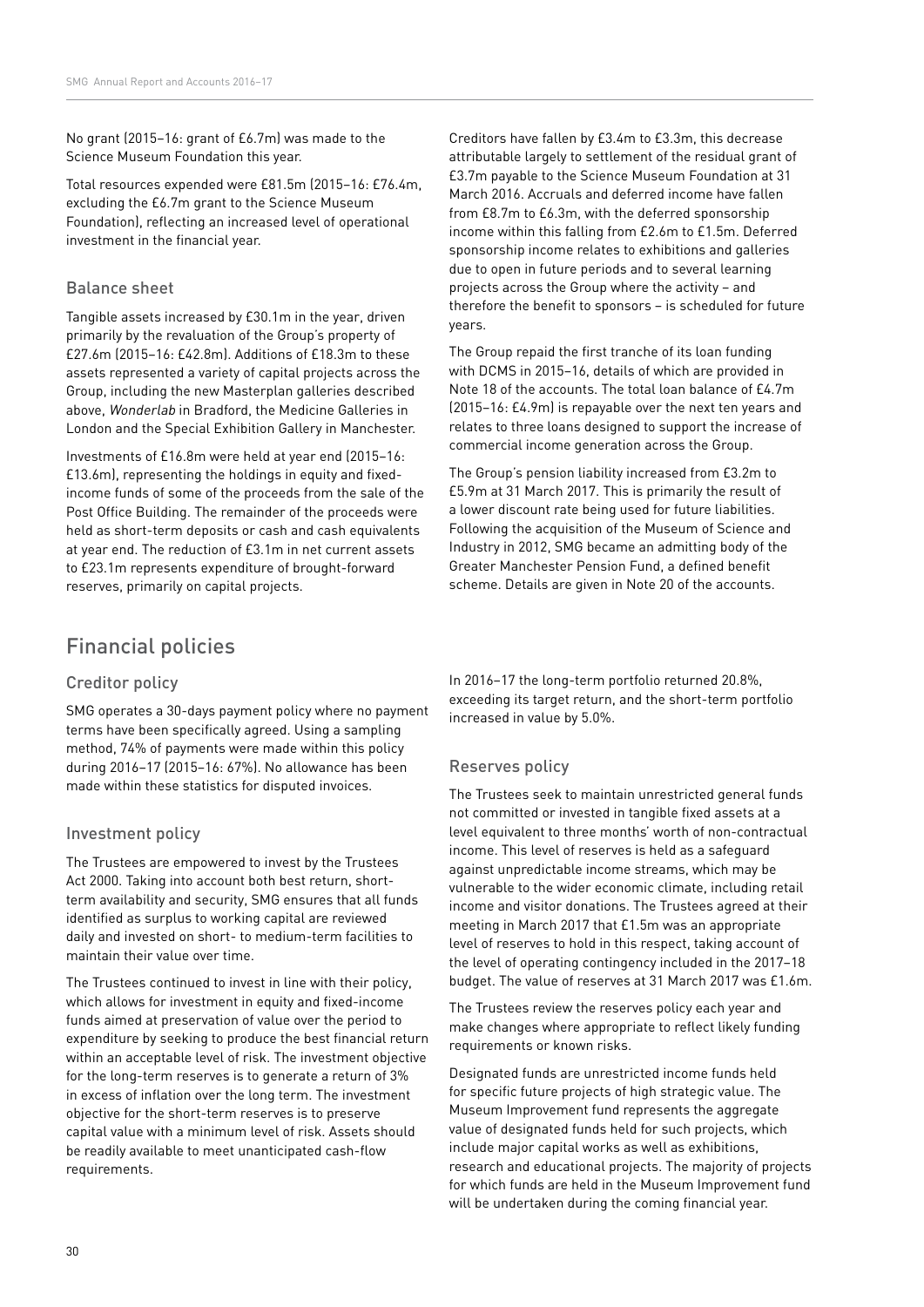#### Immunity from seizure

SMG has approved status under Part 6, Section 136 of the Tribunals, Courts and Enforcement Act 2007. This was granted by the Secretary of State for Culture, Media and Sport on 9 November 2009. Part 6 of the Act confers protection on objects loaned from abroad for temporary public exhibitions, provided the conditions set out in Section 134 of the Act are met when the objects enter the UK. If the conditions of this legislation are met, a court cannot make an order to seize an object that has been loaned from abroad for an exhibition, except where required to under EU law or the UK's international obligations.

Information regarding immunity from seizure is provided on the SM website: http://group.sciencemuseum.org.uk/ policy/immunity-from-seizure

This year SM was again pleased to collaborate with key cultural partners in Russia including Exhibition Centre Rosizo, Yaroslavl State Historical-Architectural and Art Museum-Reserve, Cosmonautical Museum of Moscow and Yaroslav Art Museum. The 'Valentina Tereshkova: First Woman in Space' exhibit includes works for which protection under the legislation was sought. The museum also borrowed items from the Tereshkova family.

'Valentina Tereshkova: First Woman in Space' 6 March – 30 September 2017 Science Museum, Exhibition Road, London SW7 2DD 30 objects

Details of the objects were published on the website at least four weeks before the objects were imported into the UK. Up to 31 March 2017 no enquiries or claims had been received with respect to these objects under Section 7 of the Protection of Cultural Objects on Loan (Publication and Provision of Information) Regulations 2008.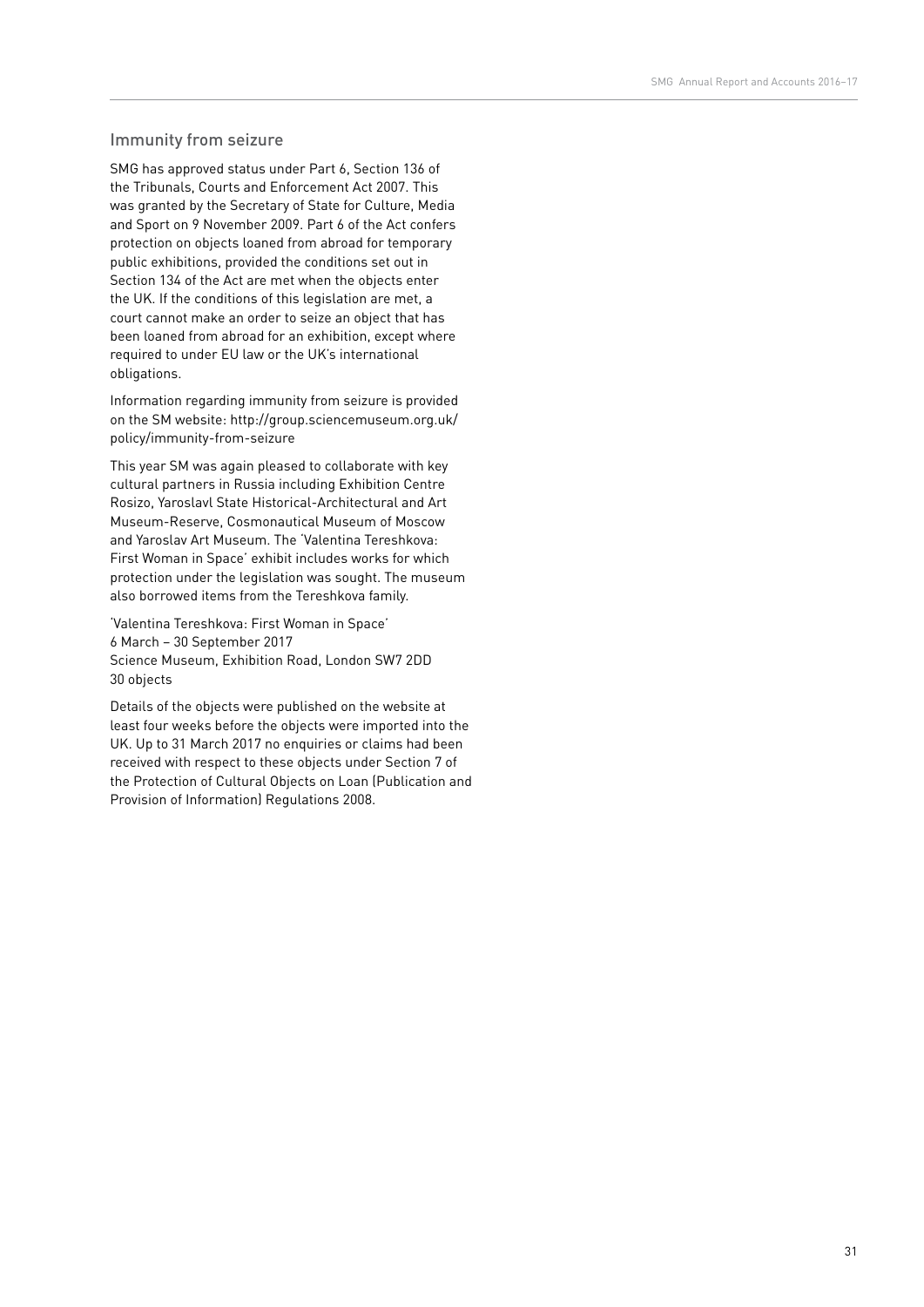# 4. Remuneration Report

# Remuneration

#### Membership of Remuneration Committee

The membership of the Remuneration Committee during the year is shown in the Governance Statement.

The SMG Director, Mr Ian Blatchford, and Director of People and Culture were in attendance at the meeting that reviewed senior employees' pay (excluding discussion concerning their own pay and performance).

#### Policy on the remuneration of senior managers for current and future financial year

The Remuneration Committee reviews salaries of all of the museums' senior managers whose jobs are of a certain size (as determined by job evaluation).

When determining salary levels generally, a number of factors are taken into account:

- The projected budget for the annual staff settlement
- Salary levels internally and in the marketplace (through salary surveys)
- Job size and whether this has changed over the period (through formal evaluation, where applicable)
- Government guidance
- The individual manager's performance over the year

#### Performance-related pay for senior managers

At the beginning of the year, senior managers are set objectives based on the museums' business plans. At the end of the year they are assessed by the Director, Chief Operating Officer or Group Executive member on the extent to which they have achieved their objectives and their performance is rated accordingly. The Chairman of the Board of Trustees assesses and rates the Director's performance. All ratings are then reviewed by the Remuneration Committee. All of senior managers' pay depends on performance being delivered, this being deemed the most effective way of achieving the business plans. Members of the Group Executive are eligible to be considered for a discretionary bonus within a range from 0 to 15% of their annual salary.

When determining the salary increase for each individual, the performance and contribution of the individual over the period (through performance appraisal) forms the major component together with any impact from changes in job scope and external factors.

#### Policy on contractual terms

Senior employees are on permanent contracts with either SMG or SCMG Enterprises Ltd. Notice periods for senior employees are between three and six months, for the Director, six months. Termination payments are in accordance with Museum or SCMG Enterprises Ltd contractual terms.

All Museum employees, except those working at the Museum of Science and Industry, are members of the Principal Civil Service Pension Scheme with associated redundancy and early retirement conditions. Civil Service pension details are given in notes to the accounts at Note 11. Museum employees working at MSI are members of the Greater Manchester Pension Fund, for which SMG is an admitting body. All SCMG Enterprises Ltd employees may participate in a group personal pension scheme, currently provided by Aviva, as opposed to being auto-enrolled in a stakeholder pension. In the event of redundancy they will be entitled to payments as defined under the Employment Rights Act 1996 unless individual contracts define other terms.

The members of the Board of Trustees of the Science Museum, who hold overall responsibility for SMG, are not remunerated. Expenses paid are disclosed in Note 10 of the annual accounts.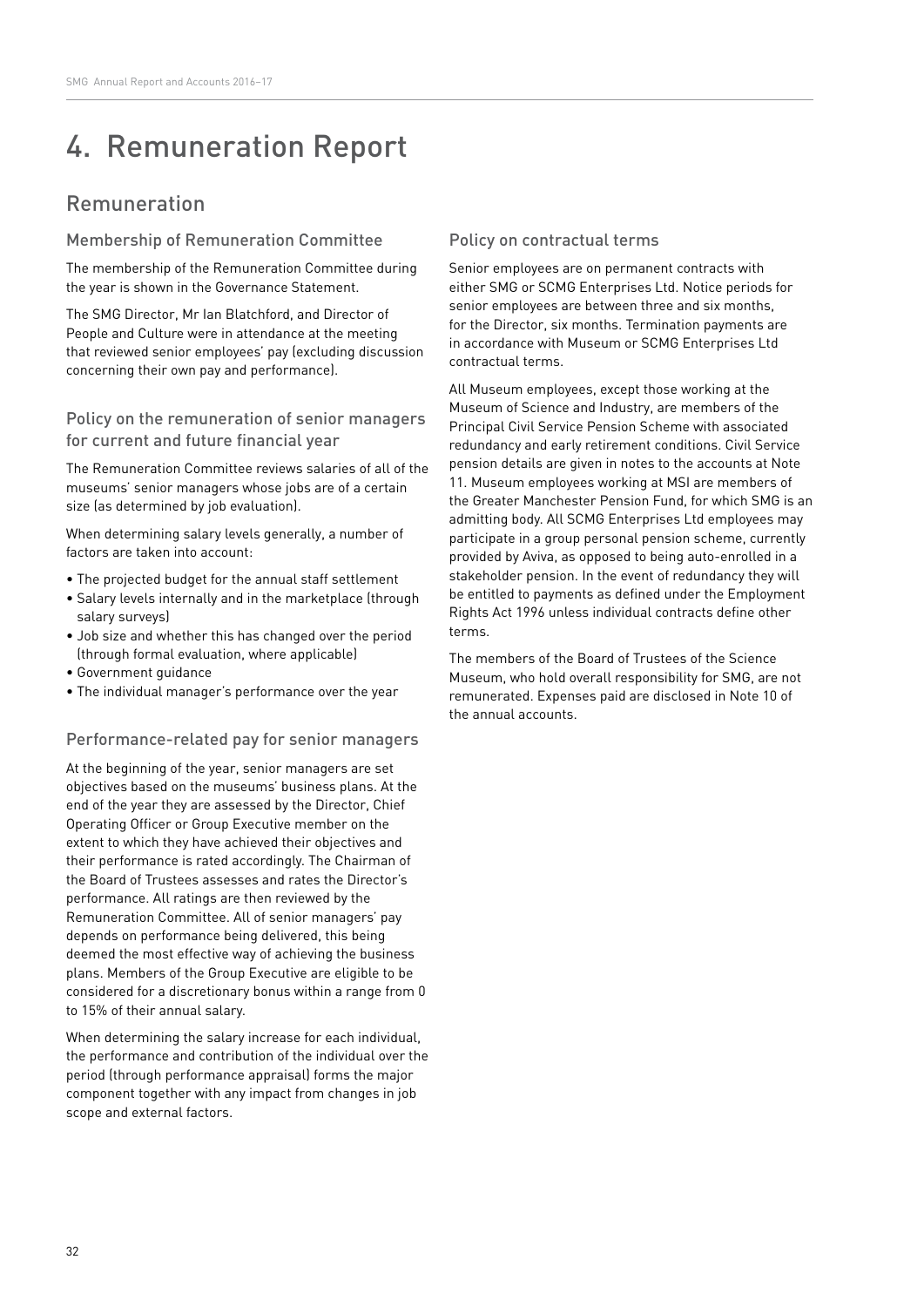# Remuneration information

The information below has been audited.

'Remuneration' includes gross salary, performance pay or bonuses, overtime, reserved rights to London weighting or London allowances, recruitment and retention allowances, and any other allowance to the extent that it is subject to UK taxation.

The monetary value of benefits in kind covers any benefits provided by the employer and treated by HM Revenue & Customs as a taxable emolument.

#### Senior directors

This Remuneration Report has been prepared in accordance with the Government Financial Reporting Manual, which requires disclosure of information about directors' remuneration, where 'directors' is interpreted to mean those having authority or responsibility for directing or controlling the major activities of SMG. This means those who influence the decisions of the entity as a whole rather than the decisions of individual directorates or sections within the entity.

It is the view of SMG that this requirement encompasses the two posts listed below, whose emoluments and pension details are disclosed. SMG considers that no other key management staff details need to be disclosed under this guidance for 2016–17.

| Remuneration                                                                                                                           | Salary                                                      | Bonus payments | <b>Benefits in kind</b> | <b>Pension benefits</b> | <b>Single Total Figure</b><br>of Remuneration |  |  |  |
|----------------------------------------------------------------------------------------------------------------------------------------|-------------------------------------------------------------|----------------|-------------------------|-------------------------|-----------------------------------------------|--|--|--|
|                                                                                                                                        | £000                                                        | £000           | nearest £100            | £000                    | £000                                          |  |  |  |
| lan Blatchford, Director                                                                                                               |                                                             |                |                         |                         |                                               |  |  |  |
| 2016-17                                                                                                                                | 165-170                                                     | $10 - 15$      |                         | $44^{[1]}$              | $220 - 225$                                   |  |  |  |
| $2015 - 16$                                                                                                                            | 155-160                                                     | $10 - 15$      |                         | 93[1]                   | $260 - 265$                                   |  |  |  |
|                                                                                                                                        | Jonathan Newby, Deputy Director and Chief Operating Officer |                |                         |                         |                                               |  |  |  |
| 2016-17                                                                                                                                | 130-135                                                     | $10 - 15$      | 900                     | 9[2]                    | 160-165                                       |  |  |  |
| $2015 - 16$                                                                                                                            | 125-130                                                     | $10 - 15$      | 800                     | Q[2]                    | $145 - 150$                                   |  |  |  |
| [1] Calculated as 20 times the real increase in pension plus the real increase in any lump-sum payment due, less member contributions. |                                                             |                |                         |                         |                                               |  |  |  |

[2] Non-PCSPS employee; the figure is the employer's contributions in the year.

| <b>Pension benefits</b><br>(PCSPS scheme)<br>members only)  | <b>Total accrued</b><br>pension and<br>at pensionable age<br>31.03.17 | <b>Real increase</b><br>in pension and<br>related lump sum related lump sum at<br>pensionable age | <b>CETV at 31.03.16</b> | CETV at 31.03.17 | <b>Real increase</b><br>in CETV |
|-------------------------------------------------------------|-----------------------------------------------------------------------|---------------------------------------------------------------------------------------------------|-------------------------|------------------|---------------------------------|
|                                                             | £000                                                                  | £000                                                                                              | £000                    | £000             | £000                            |
| lan Blatchford                                              | $45 - 50$                                                             | $2.5 - 5$                                                                                         | 703                     | 758              | 19                              |
| The figures in the tables above have been subject to audit. |                                                                       |                                                                                                   |                         |                  |                                 |

The figures in the tables above have been subject to audit.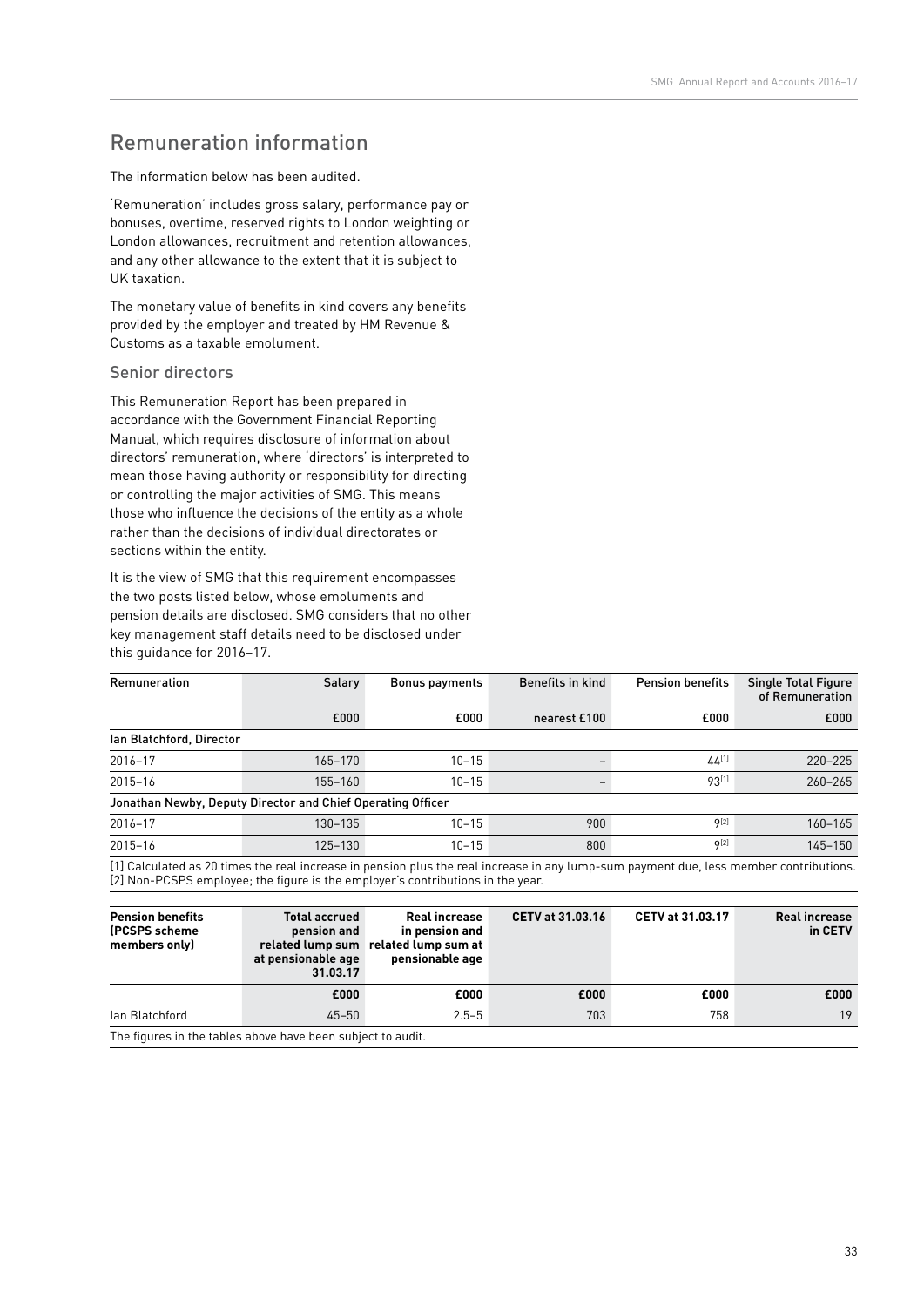#### Cash-equivalent transfer values

A cash-equivalent transfer value (CETV) is the actuarially assessed capitalised value of the pension scheme benefits accrued by a member at a particular point in time. The benefits valued are the member's accrued benefits and any contingent spouse's pension payable from the scheme. A CETV is a payment made by a pension scheme or arrangement to secure pension benefits in another pension scheme or arrangement when the member leaves a scheme and chooses to transfer the benefits accrued in his/her former scheme. The pension figures shown relate to the benefits that individuals have accrued as a consequence of their total membership of the pension scheme, not just their service in a senior capacity to which disclosure applies. The figures include the value of any pension benefit in another scheme or arrangement which the individual has transferred to the Civil Service pension arrangements. They also include any additional pension benefit accrued to the member as a result of his/her purchasing additional pension benefits at his/her own cost. CETVs are calculated within the guidelines and framework prescribed by the Institute and Faculty of Actuaries and do not take account of any actual or potential reduction to benefits resulting from Lifetime Allowance Tax which may be due when pension benefits are drawn.

#### Real increase in CETV

The real increase in CETV reflects the increase effectively funded by the employer. It takes account of the increase in accrued pension that is due to inflation, contributions paid by the employee (including the value of any benefits transferred from another pension scheme or arrangement) and uses common market valuation factors for the start and end of the period.

#### Median remunerations

Reporting bodies are required to disclose the relationship between the remuneration of the highest-paid director in their organisation and the median remuneration of the organisation's workforce. The midpoint for the banded remuneration of the highest-paid director in SMG in the financial year 2016–17 was £177,500 (2015–16: £172,500). This was 7.7 times (2015–16: 8.4 times) the median remuneration of the workforce, which was £22,950 (2015– 16: £20,300). The ratio has decreased mainly because of adjustments in the composition of the work force.

In 2016–17 no employee received remuneration in excess of the highest-paid director. Remuneration ranged from banded midpoint of £7,500 to £177,500 (2015–16: £12,500 to £172,500) on a full-year basis.

Total remuneration includes salary, non-consolidated performance-related pay and benefits in kind. It does not include employer pension contributions and the cashequivalent transfer value of pensions.

#### Off-payroll arrangements

There were two off-payroll arrangements in 2016–17 lasting longer than six months, for more than £220 a day (2015–16: none). These had both ended at the date of reporting and existed for less than one year. All offpayroll arrangements have been subject to a risk-based assessment as to whether assurance needs to be sought that the individual is paying the right amount of tax, and where necessary, this assurance has been sought.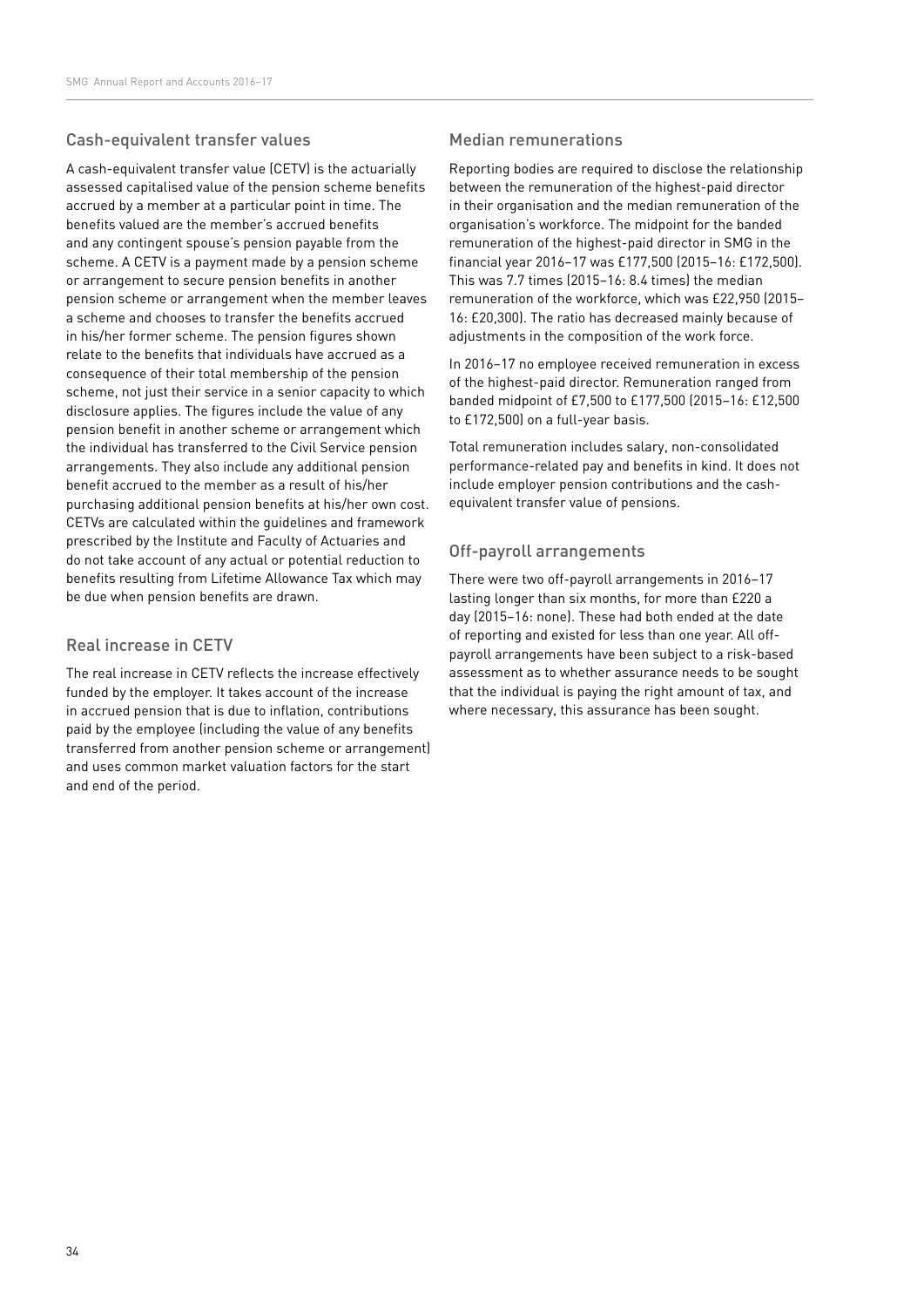## Employees

The information below has been audited.

Details of employee numbers, employees receiving remuneration over £60,000 and the remuneration of key management personnel are now provided in Note 11.

### Civil Service and other compensation schemes

#### – exit packages

The numbers of exit packages agreed during the year, split by cost band, are shown in the table below:

|                    | Number of<br>compulsory<br>redundancies | <b>Number</b><br>of other<br>departures | <b>Total number</b><br>of exit<br>packages<br>for 2016-17 | <b>Total number</b><br>of exit<br>packages<br>for 2015-16<br>restated |
|--------------------|-----------------------------------------|-----------------------------------------|-----------------------------------------------------------|-----------------------------------------------------------------------|
|                    |                                         |                                         |                                                           |                                                                       |
| < 10,000           |                                         | 7                                       |                                                           | 6                                                                     |
| $10,001 - 25,000$  |                                         |                                         |                                                           | 6                                                                     |
| $25,001 - 50,000$  |                                         |                                         |                                                           | 3                                                                     |
| $50,001 - 75,000$  |                                         |                                         |                                                           | 4                                                                     |
| $75,001 - 100,000$ |                                         |                                         |                                                           | 3                                                                     |
| $>$ £100,001       |                                         |                                         |                                                           |                                                                       |
| Total              |                                         | 8                                       | 8                                                         | 22                                                                    |
| Cost (£'000)       |                                         | 38                                      | 38                                                        | 750                                                                   |

#### Employee engagement

SMG continues to operate various ways of facilitating effective communications with employees. Regular employee briefings from the SMG Director, the Directors of museums and other senior managers on strategic and topical issues are supplemented by Group-wide and museum-specific announcements and news on the SMG intranet and by e-mail.

There are a number of forums where SMG engages with employee representatives and officials from the trade unions on matters of mutual interest and concern. These forums are used for the usual business of addressing pay and benefits but also for the development of policies and health and safety matters.

SMG operates a performance development process that enables personal objectives to be articulated and fully aligned to wider business goals. The process looks at how results are achieved as well as the results themselves, and provides an opportunity to look at the development and support that employees require to deliver their objectives.

SMG continues to focus on supporting managers and employees in dealing with change and has increased the level of support offered in career transition activity. This year SMG has continued to invest in leadership and management development and has focused on the National Railway Museum, Museum of Science and Industry and Enterprises management teams.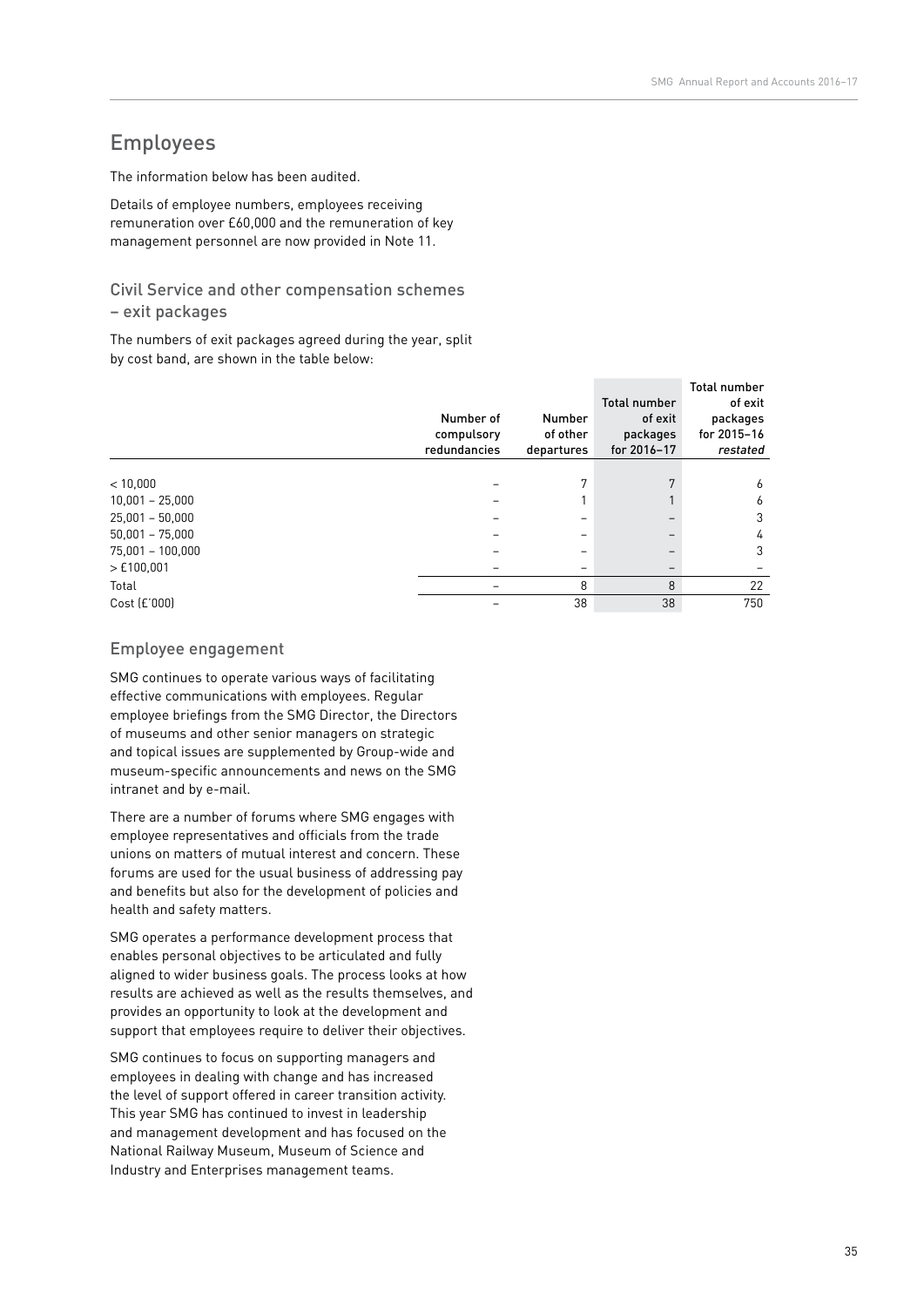#### Sickness absence

The average number of days lost from sickness for each full-time equivalent employee was 4.8 days (2015–16: 4.0 days).

### Equality and diversity

It is SMG policy that all eligible people should have equal opportunity for employment and advancement on the basis of their ability, qualifications and fitness for the work. There should be no discrimination based on gender, race, religion, age, physical disability or sexual orientation against any eligible person whether in recruitment, training, promotion or in any other way.

SMG works with local communities, schools and education groups to increase access for under-represented groups.

This financial year SMG has continued to work with occupational health providers, Access to Work and a range of other specialist advisers to make reasonable adjustments to the workplace for employees and potential recruits with disabilities.

Mapy Archer

Dame Mary Archer Chairman of the Board of Trustees 28 June 2017

er / Sulpps

Mr Ian Blatchford Accounting Officer and Director

28 June 2017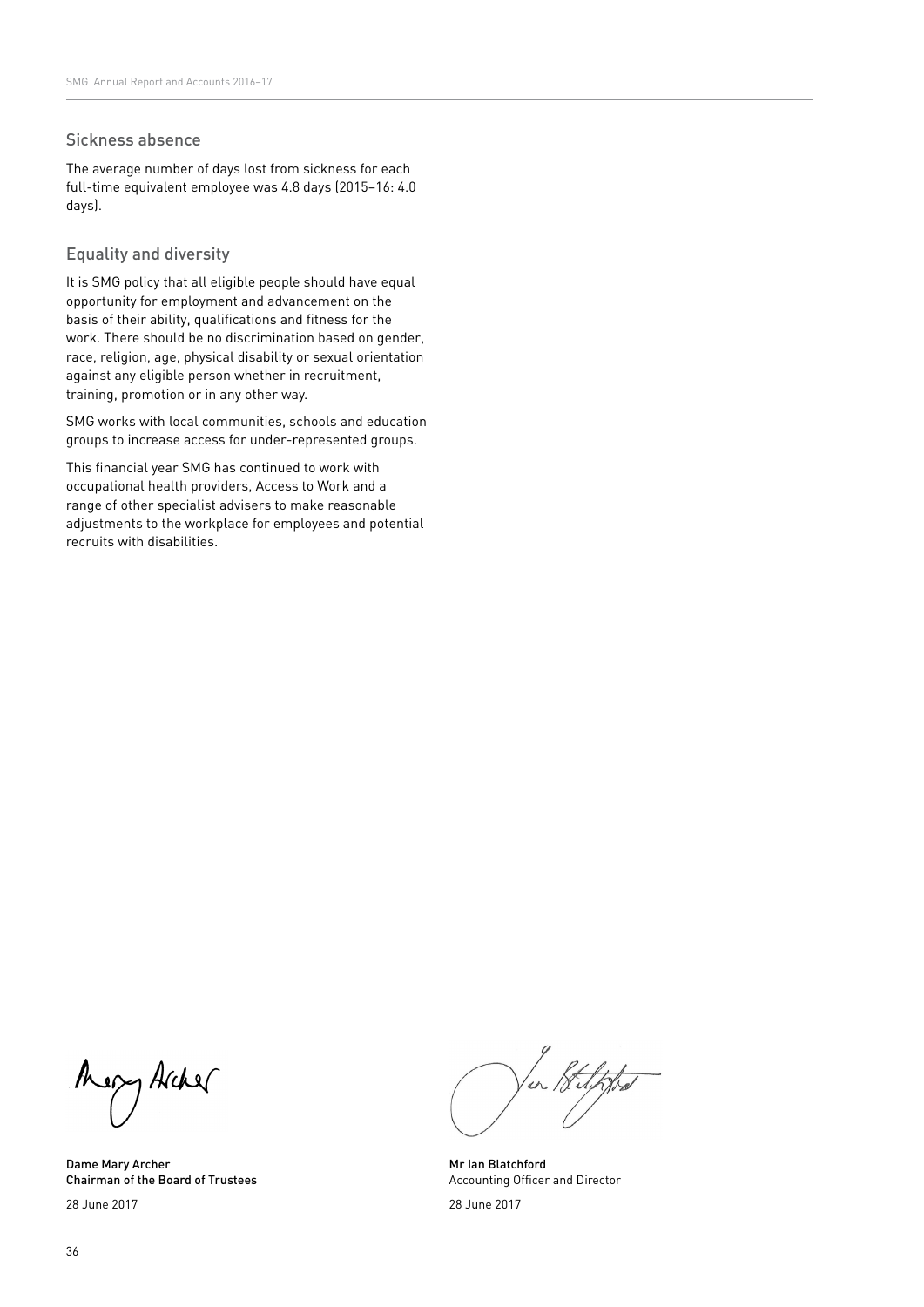# 5. Sustainability Report

## Summary of performance

We continue to ensure that sustainability is at the core of our activities. Measures taken this year build on our previous achievements, minimising energy consumption, encouraging our suppliers to be conscientious in their activities, and helping our visitors to understand both their and our impacts on resources and the environment. Highlights of the past year include:

- Acquisition of two Toyota Mirai zero-emission hydrogen fuel cell cars. These vehicles courier resources stored at Wroughton to and from the Dana Research Centre and Library in South Kensington.
- At the National Railway Museum at Shildon replacement of all the lights in the main building with high-efficiency LEDs, reducing energy consumption and maintenance and running costs.
- At the Museum of Science and Industry over 200 litres of leftover paint has been donated to local charities, saving on waste and helping these important groups.

|                             |                                                   | 2017       | 2016       | 2015       |
|-----------------------------|---------------------------------------------------|------------|------------|------------|
| <b>Non-financial</b>        | Total gross emissions                             | 8.769      | 9.108      | 10,059     |
| indicators $(tCO2e)$        | Scope 3 business travel gross emissions           | 219        | 237        | 266        |
| <b>Related energy</b>       | Electricity - non-renewable (kWh)                 | 14,057,528 | 13.500.032 | 13,934,670 |
| consumption                 | Electricity - combined heat and power (CHP) (kWh) | 45.884     | 465.637    | 626,063    |
| (see individual metrics)    | Gas (kWh)                                         | 13,116,567 | 12.819.299 | 13,938,548 |
|                             | Oil (litres)                                      | 22,573     | 19.529     | 22,637     |
|                             | Biomass - wood pellets (tonnes)                   | 46         | 32         | 47         |
| <b>Financial indicators</b> | Expenditure on energy                             | 1,665      | 1.753      | 1,760      |
| [£000]                      | CRC expenditure                                   | 151        | 154        | 161        |
|                             | Expenditure on business travel                    | 719        | 502        | 618        |

### Greenhouse gas emissions

#### Performance

Emissions continue to reduce across the estate, partly through investment in energy efficiency technology such as LED lighting, reduced travel emissions and the adoption of zero-emission vehicles within the fleet.

We continue to invest in technology such as biomass, solar PV and solar thermal to maximise our use of renewable technology at our sites.

The Wroughton solar farm has also been operational for a year, and its final design allowed for an increase in output from 43 to 62 MW. This is operated by a third party and supplies electricity directly to the national grid.

The Group's CHP generator has been non-operational during 2016–17, which accounts for the reduction in energy from CHP above.

#### Direct and indirect impacts

The main direct impacts from SMG come through electricity and gas consumption. Thus the biggest influence on consumption relates to heating, cooling and lighting in visitor areas and climate-controlled galleries, and the impacts of these requirements are regularly reviewed and challenged.

Where possible travel is minimised through the use of video and on-screen conferencing services.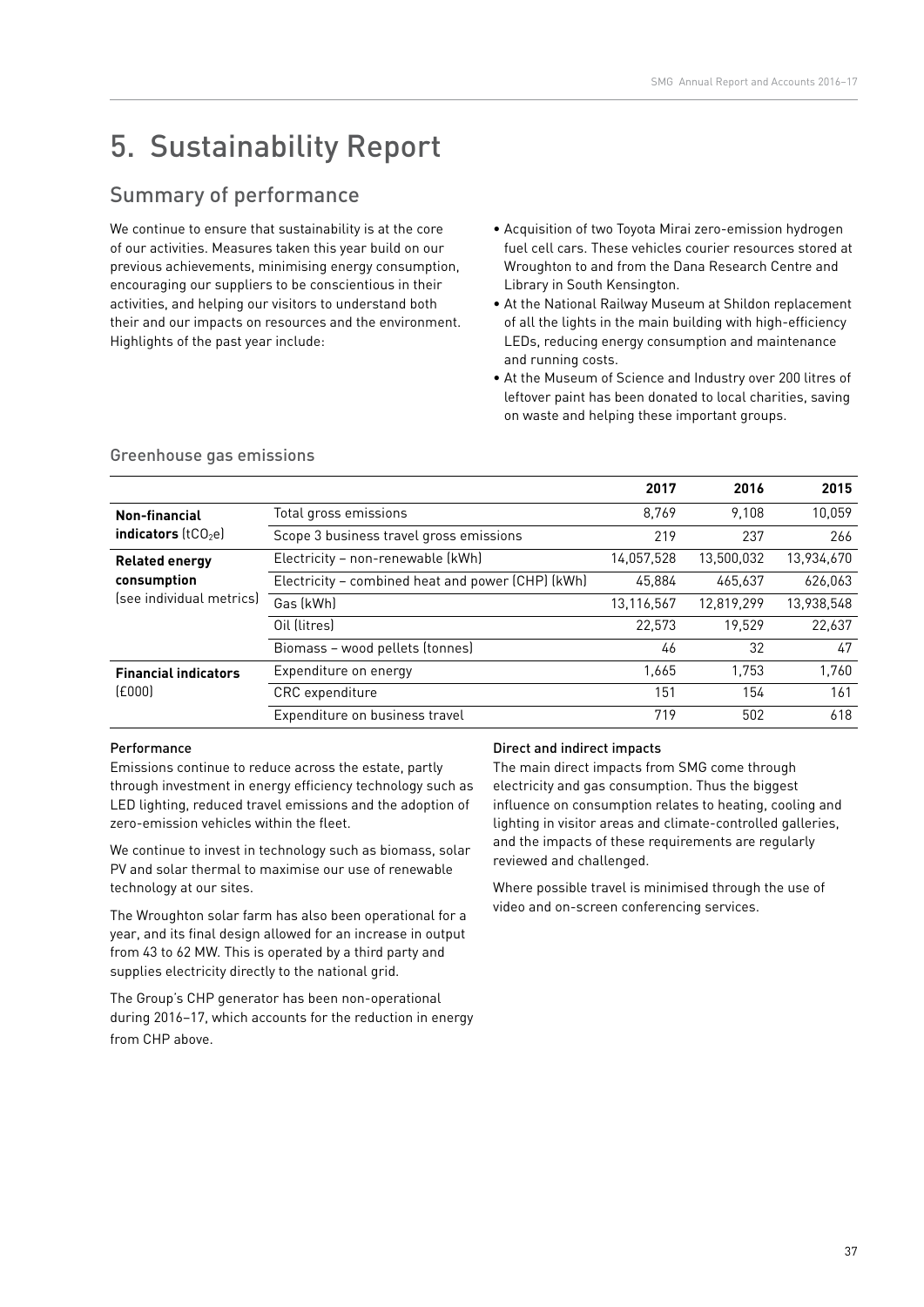#### Waste

|                                                                     | <b>Non-financial indicators (tonnes)</b> |       |         | <b>Financial indicators (£000)</b> |       |      |  |
|---------------------------------------------------------------------|------------------------------------------|-------|---------|------------------------------------|-------|------|--|
|                                                                     | 2017                                     | 2016  | 2015    | 2017                               | 2016  | 2015 |  |
| Total waste                                                         | 1,487.1                                  | 922.8 | 1,116.1 | 153.5                              | 130.3 | 89.3 |  |
| Hazardous (including waste<br>electric and electronic<br>equipment) | 2.0                                      | 1.4   | 0.7     | 10.6                               | 3.8   | 0.5  |  |
| Non-hazardous                                                       |                                          |       |         |                                    |       |      |  |
| Landfill                                                            | 86.4                                     | 56.2  | 93.6    | 15.9                               | 8.8   | 8.3  |  |
| Energy from waste                                                   | 358.1                                    | 291.1 | 253.6   | 41.8                               | 45.4  | 39.2 |  |
| Mixed recycling                                                     | 950.0                                    | 399.1 | 292.4   | 75.5                               | 48.2  | 38.2 |  |
| Wood recycling                                                      | 32.1                                     | 25.3  | 30.6    | 6.0                                | 2.7   | 3.2  |  |
| Metal recycling                                                     | 25.8                                     | 12.2  | 18.7    | 1.9                                | 0.9   | 0.8  |  |
| Glass recycling                                                     | 32.8                                     | 37.6  | 31.5    | 1.8                                | 0.8   | 0.6  |  |

#### Performance

Waste from SMG shows a rise in this financial year, which is a result of better monitoring and recording and an increased programme of new exhibitions from which waste records are now being properly captured.

#### Direct and indirect impacts

The most significant direct impact on the volume of waste comes via our visitor services. We encourage all visitors to recycle in clearly marked bins and work closely with our caterers and suppliers to minimise waste production.

## Finite resources

|                                    |                                                   |                 | 2017   | 2016   | 2015   |
|------------------------------------|---------------------------------------------------|-----------------|--------|--------|--------|
| <b>Non-financial indicators</b>    | Water - including locomotive                      | $\rm{[m^3]}$    | 74,478 | 74.899 | 82,087 |
| (see individual resource for       | operations                                        |                 |        |        |        |
| metrics                            | Coal - locomotive operations<br><i>(tonnes)</i>   |                 | 96     | 59     | 45     |
|                                    | Non-fuel oils                                     | <i>(litres)</i> | 2,175  | 1.118  | 2,375  |
|                                    | Diesel - rail operations                          | <i>(litres)</i> | 15.294 | 12.620 | 13,056 |
| <b>Financial indicators (£000)</b> | Water supply - including locomotive<br>operations |                 | 97.6   | 90.0   | 94.6   |
|                                    | Coal - locomotive operations                      |                 | 19.4   | 16.0   | 11.4   |
|                                    | Lubricating oil - locomotive operations           |                 | 4.2    | 3.0    | 4.2    |
|                                    | Diesel - rail operations                          |                 | 13.6   | 8.0    | 8.3    |

#### Performance

Coal and diesel consumption for our rail operations are directly related to the visitor offer. This year has seen the introduction of steam rides for our visitors at NRM and this accounts for the increase in coal and lubricating oil consumption. The decrease in diesel is also directly related to the type of locomotives being operated. Water has seen a small reduction in use despite these activities.

#### Direct and indirect impacts

Our visitor offers are the main direct impact on finite resource consumption across the Group. These are carefully operated to reduce consumption, emissions and cost.

Procurement of materials evaluates the provenance of the supply, particularly in respect of the coal used in the locomotives at NRM.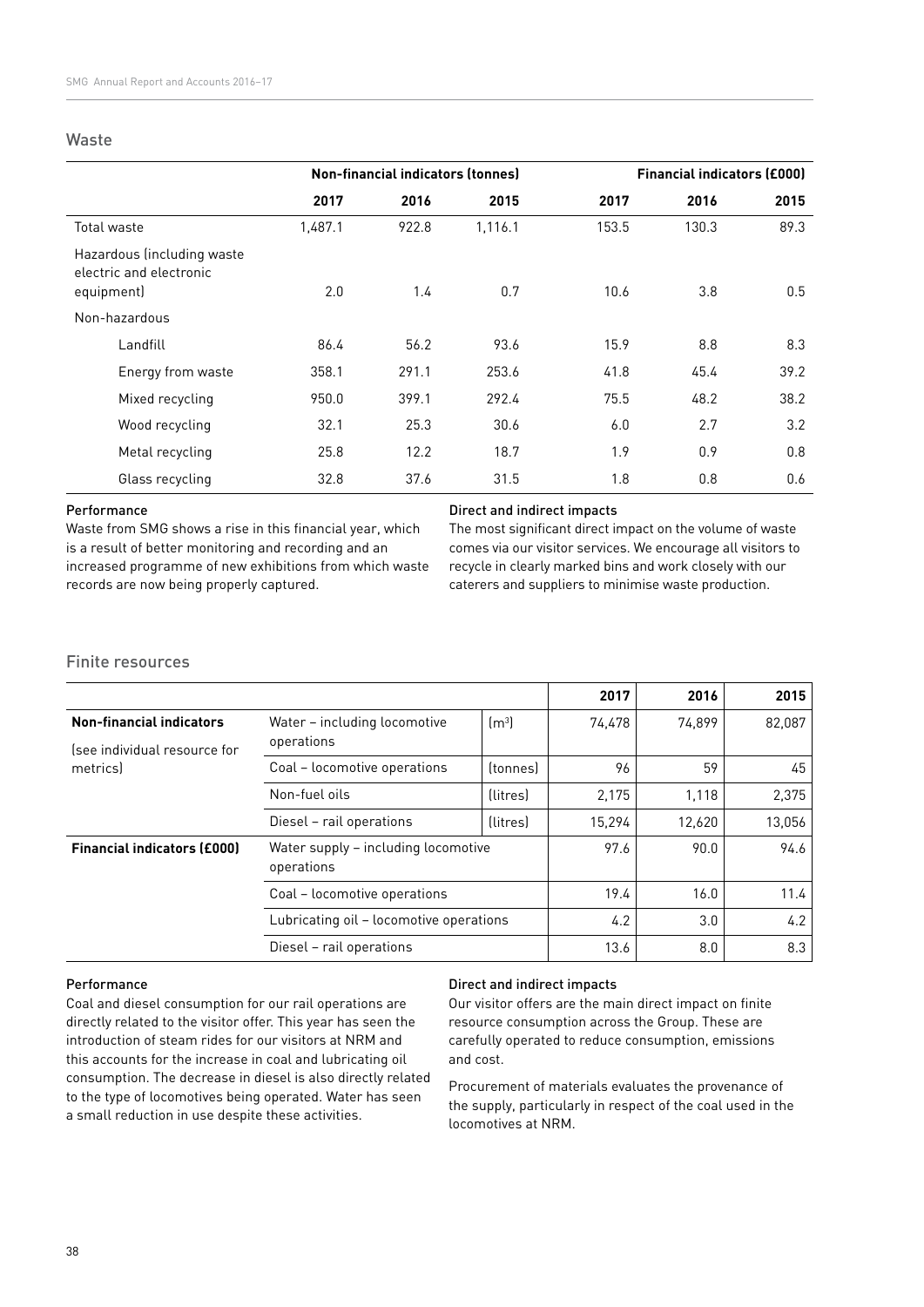## Biodiversity enhancement

#### Performance

The Wroughton site continues to be the most significant site for biodiversity management. Initiatives here have delivered 14 new nest boxes for owls, kestrels and small birds and 6 new bat boxes at the site.

Our farm practices are low impact and help keep our country wildlife sites in good order.

## Sustainable procurement

#### Performance

Our procurement tenders and contracts include criteria for sustainability and energy performance where appropriate.

## Strategy for the future

We will continue to work on refining and improving our knowledge regarding waste and finite resources to help us drive decision-making in these areas.

We will continue to build on our past successes and identify new opportunities to reduce waste, increase onsite low-carbon energy generation and adopt sustainable technology.

Our projects will continue to place sustainability at the heart of their design and procurement briefs.

#### Direct and indirect impacts

We work with suppliers to ensure that appropriate certificated products, such as Forest Stewardship Council (FSC)-approved timber, are chosen above others, and have a list of excluded chemicals and materials known to have impacts on ecosystems that are not to be used on SMG's premises.

#### Direct and indirect impacts

Our contracts now include sustainability, engagement and partnership working clauses and have increased the ability of SMG to work with suppliers to reduce our impacts.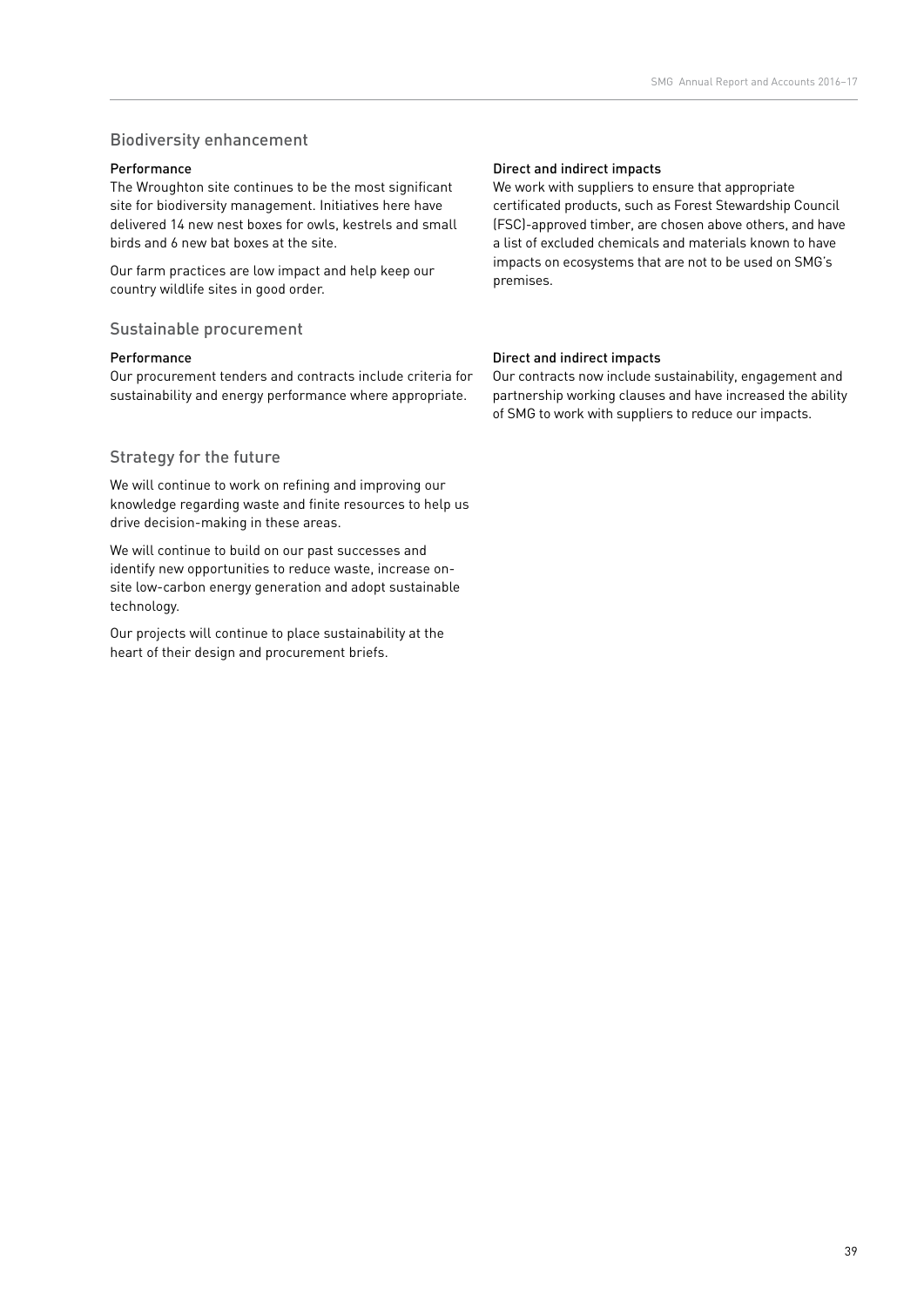# 6. Statement of Board of Trustees' and Director's Responsibilities

Under Sections 9(4) and (5) of the Museums and Galleries Act 1992, the Secretary of State for Culture, Media and Sport with the consent of the HM Treasury has directed the Science Museum Group to prepare for each financial year a statement of accounts in the form and on the basis set out in the Accounts Direction. The accounts are prepared on an accruals basis and must give a true and fair view of the state of affairs on the Science Museum Group and of its net resource outturn, application of resources, changes in funds and cash flows for the financial year.

In preparing the accounts, the Board of Trustees and Accounting Officer are required to comply with the requirements of the Government Financial Reporting Manual and in particular to:

- Observe the Accounts Direction issued by the Secretary of State, including the relevant accounting and disclosure requirements, and apply suitable accounting policies on a consistent basis;
- Make judgments and estimates on a reasonable basis;
- State whether applicable accounting standards have been followed, and disclose and explain any material departures in the financial statements; and
- Prepare the financial statements on the going concern basis, unless it is inappropriate to presume that Science Museum Group will continue in operation.

The Accounting Officer for the Department for Culture, Media and Sport has designated the Director as the Accounting Officer of the Science Museum Group. The responsibilities of an Accounting Officer, including responsibility for the propriety and regularity of the public finances for which the Accounting Officer is answerable, for keeping proper records and for safeguarding the Science Museum Group's assets, are set out in Managing Public Money published by the HM Treasury.

As far as the Board of Trustees and the Accounting Officer are aware there is no relevant audit information of which the entity's auditors are unaware. The Board of Trustees and the Accounting Officer have taken all the steps that they ought to have taken to make themselves aware of any relevant audit information and to establish that the entity's auditors are aware of that information.

The annual report and accounts as a whole is fair, balanced and understandable and the Board of Trustees and the Accounting Officer take responsibility for the annual report and accounts and the judgements required for determining that it is fair, balanced and understandable.

ezy Archer

Dame Mary Archer Chairman of the Board of Trustees 28 June 2017

Mr Ian Blatchford Accounting Officer and Director

28 June 2017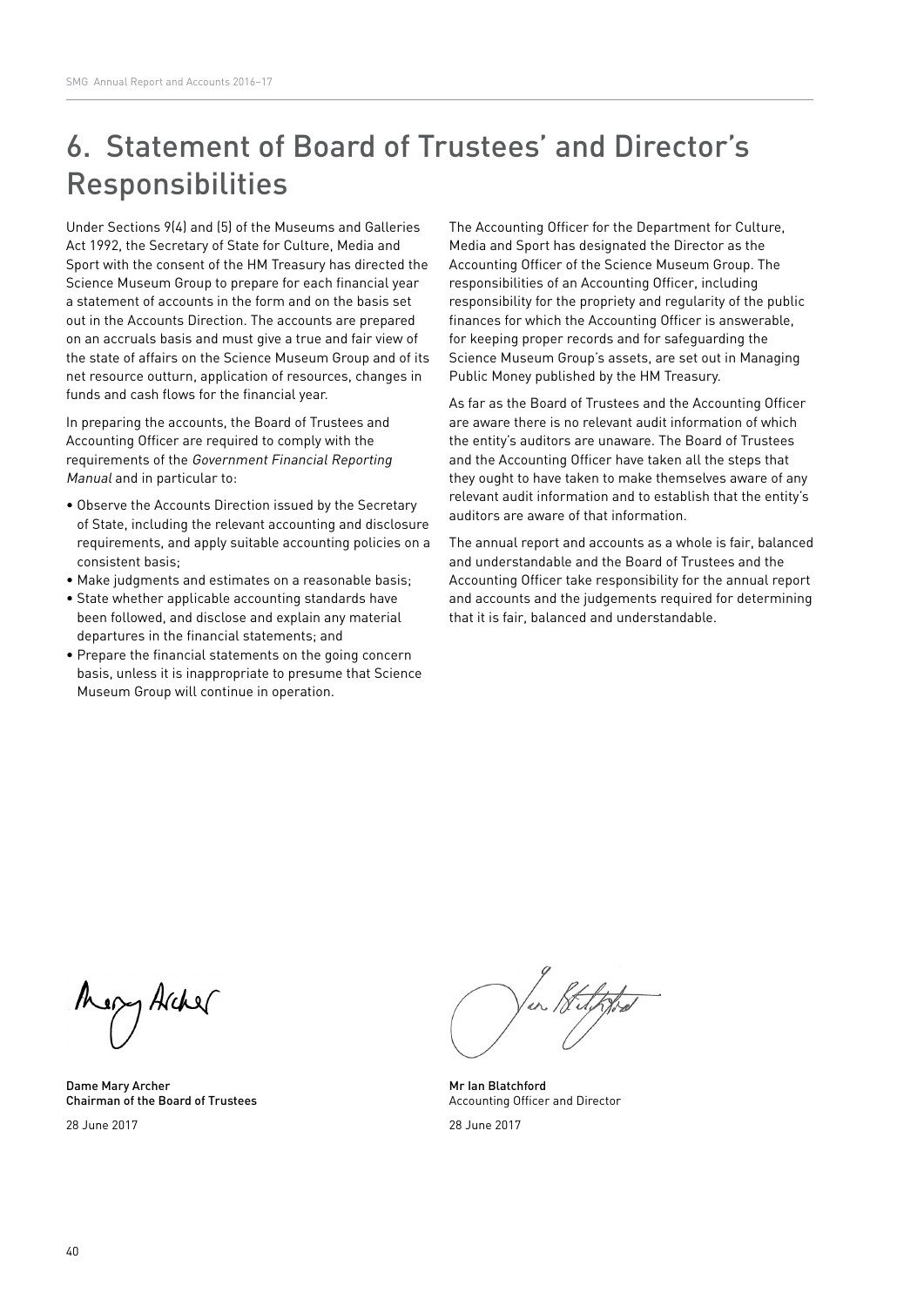# 7. Governance Statement

## The governance framework

The Board of Trustees of the Science Museum (the SMG Board) is responsible for the whole of the Science Museum Group (SMG). The Trustees, who may number between 12 and 20, are appointed by and responsible to the Prime Minister through the Department for Culture, Media and Sport (DCMS). The Director of SMG, as Chief Executive Officer, is responsible to the Board of Trustees and, as Accounting Officer, is accountable to DCMS for compliance with the Management Agreement. Within the framework of their statutory duties as stated under the National Heritage Act 1983, the role of the Trustees is to establish SMG's policy, review performance and endorse appointments to key management positions. Their primary activity is to assist the Chairman in meeting the Board's overall responsibilities, in accordance with the policies of the Secretary of State, and in compliance with charity law. Trustees offer guidance and expertise to the Chairman on setting and implementing SMG strategy.

The recruitment of Trustees takes place in accordance with the procedures defined by DCMS and the Office of the Commissioner for Public Appointments. Descriptions of

the roles required are advertised, interviews conducted and recommendations made to DCMS for appointment by the Prime Minister in accordance with the National Heritage Act 1983. Professor Brian Cantor, Dr Sarah Dry and Ms Lopa Patel were appointed as Trustees from 1 June 2016.

When new Trustees are appointed, officers of SMG provide both general briefings about the museums and the role of the Board of Trustees within a charity and nondepartmental public body context and specific information about particular areas of interest. This is done through documents and meetings. The SMG Directorate has responsibility for coordinating secretarial functions for the main Board and oversight of governance arrangements and management of Board committees.

To help support a diverse and complex organisation, the Board has chosen to delegate some of its activities to a number of advisory boards and committees, each with a defined remit and terms of reference. The structure that operated in 2016–17 is briefly summarised in the table below:

| <b>Committee</b>                                                  | Hierarchy                                          | Remit                                                                                                                                 |
|-------------------------------------------------------------------|----------------------------------------------------|---------------------------------------------------------------------------------------------------------------------------------------|
| <b>Board of Trustees</b>                                          | Board                                              | Determine all matters requiring Board approval                                                                                        |
| <b>Audit and Risk Committee</b>                                   | Board subcommittee                                 | Provide assurance on risk, control and governance                                                                                     |
| <b>Collections and Research</b><br>(CoRe) Committee               | Board subcommittee                                 | Advise Board of Trustees on all aspects of collections and research                                                                   |
| <b>Finance Committee</b>                                          | Board subcommittee                                 | Advise Board of Trustees on all financial matters and make<br>financial decisions within its remit and delegated limits               |
| <b>Masterplan and Estate</b><br>(M and E) Committee               | Board subcommittee                                 | Advise Board of Trustees on all SMG's capital development plans<br>and make financial decisions within its remit and delegated limits |
| <b>Remuneration (Rem) Committee</b>                               | Board subcommittee                                 | Advise Board of Trustees on remuneration of Director and senior<br>executives                                                         |
| <b>Science Museum Advisory Board</b>                              | Board subcommittee                                 | Advise SMG Director and Board of Trustees on cultural offer                                                                           |
| Museum of Science and Industry<br><b>Advisory Board</b>           | Board subcommittee                                 | Advise local Director and Board of Trustees on cultural offer                                                                         |
| <b>National Railway Museum</b><br><b>Advisory Board</b>           | Board subcommittee                                 | Advise local Director and Board of Trustees on cultural offer                                                                         |
| <b>National Science and Media</b><br><b>Museum Advisory Board</b> | Board subcommittee                                 | Advise local Director and Board of Trustees on cultural offer                                                                         |
| Railway Heritage Designation<br><b>Advisory Board</b>             | Board subcommittee                                 | Make recommendations to Board of Trustees on designation and<br>disposal of railway heritage artefacts and archives                   |
| <b>Board of Directors of SCMG</b><br><b>Enterprises Ltd</b>       | <b>Board of Directors</b><br>of trading subsidiary | Make decisions regarding commercial operations and monitor<br>progress against budget                                                 |
| <b>Management Board of SCMG</b><br>Enterprises Ltd (to 05.10.16)  | Management Board<br>of trading subsidiary          | Advise Board of Directors of trading subsidiary                                                                                       |
| <b>Income Advisory Board</b><br>(from 05.10.16)                   | Reports to Board<br>subcommittee                   | Provide oversight and guidance on development and<br>implementation of an Income Strategy for SMG                                     |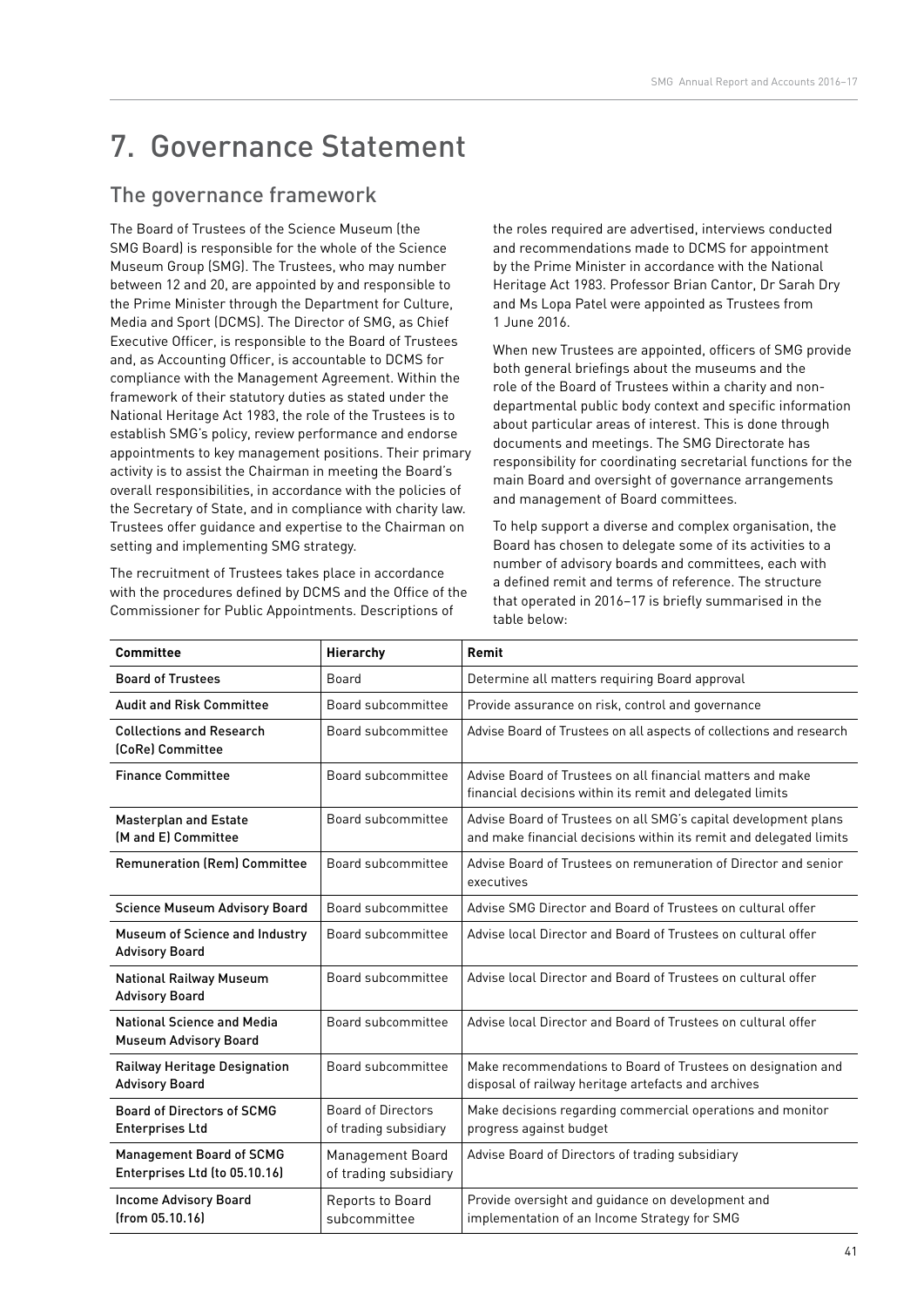Trustees who served during the year and their attendance at meetings and a strategy day of the Board of Trustees and its subcommittees are shown in the table below.

A full list of membership of subcommittees and advisory boards can be found at the end of this Governance Statement.

|                                  |                | Date of     |                  |                          |             | <b>Attendance</b> |                     |     |            |
|----------------------------------|----------------|-------------|------------------|--------------------------|-------------|-------------------|---------------------|-----|------------|
|                                  |                | current     | <b>Expiry of</b> |                          | Audit &     |                   |                     |     |            |
|                                  | <b>Term</b>    | appointment | appointment      | Board <sup>1</sup>       | <b>Risk</b> |                   | CoRe Finance Mand E |     | <b>Rem</b> |
|                                  |                |             |                  |                          |             |                   |                     |     |            |
| Chairman                         |                |             |                  |                          |             |                   |                     |     |            |
| Dame Mary Archer DBE             |                |             |                  |                          |             |                   |                     |     |            |
| (as chair)                       | 1              | 01.01.15    | 31.12.19         | 5/5                      |             | 3/3               |                     |     | 1/1        |
| Members                          |                |             |                  |                          |             |                   |                     |     |            |
| Professor Brian Cantor           | 1              | 01.06.16    | 31.05.20         | 4/5                      |             |                   |                     |     |            |
| Mr Howard Covington              | 2              |             | 06.04.16         | $\qquad \qquad -$        |             |                   |                     |     |            |
| Mr Matthew d'Ancona              | 1              | 01.04.15    | 31.03.19         | 3/5                      | 0/4         |                   |                     |     |            |
| Professor Dame Athene Donald DBE | 2              |             | 07.10.16         | 3/3                      |             |                   |                     |     |            |
| Dr Sarah Dry                     | 1              | 01.06.16    | 31.05.20         | 5/5                      |             | 2/3               |                     |     |            |
| Lord Faulkner of Worcester       | $\overline{2}$ | 05.01.15    | 04.01.19         | 6/6                      | 4/4         |                   |                     |     | 1/1        |
| Miss Sharon Flood                | 1              | 01.04.15    | 31.03.19         | 6/6                      |             |                   | 4/4                 |     |            |
| Professor Russell Foster CBE     | 1              | 01.04.15    | 31.03.19         | 2/5                      |             |                   |                     |     |            |
| Mr Andreas J Goss                | 2              | 01.08.15    | 31.07.19         | 5/5                      |             |                   | 1/4                 |     |            |
| Lord Grade of Yarmouth CBE       | $\overline{2}$ | 01.08.15    | 31.07.19         | 5/5                      |             |                   |                     |     | 1/1        |
| Professor Ludmilla Jordanova     | $\overline{2}$ | 01.08.15    | 31.07.19         | 6/6                      |             | 3/3               |                     |     |            |
| Mr Simon Linnett                 | $\overline{2}$ | 05.01.15    | 04.01.19         | 5/5                      |             |                   | 4/4                 |     |            |
| Professor Averil Macdonald       | 2              |             | 06.04.16         | $\overline{\phantom{a}}$ |             |                   |                     |     |            |
| Ms Lopa Patel MBE                | 1              | 01.06.16    | 31.05.20         | 5/5                      |             |                   |                     |     |            |
| Professor David Phoenix OBE      | 1              | 01.04.15    | 31.03.19         | 5/5                      | 4/4         |                   |                     |     |            |
| Mr Anton Valk CBE                | 1              | 01.04.15    | 31.03.19         | 5/5                      |             |                   |                     | 5/6 |            |
| The Rt Hon the Lord Willetts     | 1              | 01.04.15    | 31.03.19         | 3/5                      |             |                   |                     |     |            |
| Dame Fiona Woolf CBE             | 1              | 01.04.15    | 31.03.19         | 5/5                      |             |                   |                     | 6/6 |            |

1 The SMG Board meets four times a year; a Strategy Day was also held in October 2016.

## Reports from Board committees

## Board of Trustees

Significant issues considered by the Board of Trustees in 2016–17 included:

- Group strategy The Board's working group led by the Rt Hon. the Lord Willetts to devise a long-term strategic framework for SMG as a whole – concluded its review. The group met regularly and reported to the main Board; the new Group strategy, Inspiring Futures: Strategic Priorities 2017–2030 was published in 2016–17.
- Financial resilience In light of uncertainty in the wider economy and the risk of further reductions in Government funding, there is a continued and overarching need for SMG to increase income from other sources, achieve operational efficiencies and exercise stringent financial management. This imperative has influenced – explicitly or implicitly – all Board and Executive discussions. An Income Advisory Board was set up in 2016–17 (reporting to the Finance Committee) to provide oversight and guidance on the development and implementation of an Income Strategy for SMG.
- Masterplans Every SMG site is engaged in masterplanning for the development of the estate and the public offer, each with its own range of opportunities and constraints. The Board considers the overall approaches to masterplanning and approves specific projects where the budget exceeds a designated threshold. The Board is advised by the Masterplan and Estate Committee. Of particular note in 2016–17 were various decision points relating to the Blythe House and One Collection projects, and the public realm and Masterplan projects at NRM and MSI.
- National Science and Media Museum The Board has devoted considerable time to the museum's new vision and rebrand, focusing on the science and technology of light, image and sound, and on being better integrated into its local community. This year the Board considered and endorsed the museum's new brand, name and visual identity, which were announced to the public in late 2016–17.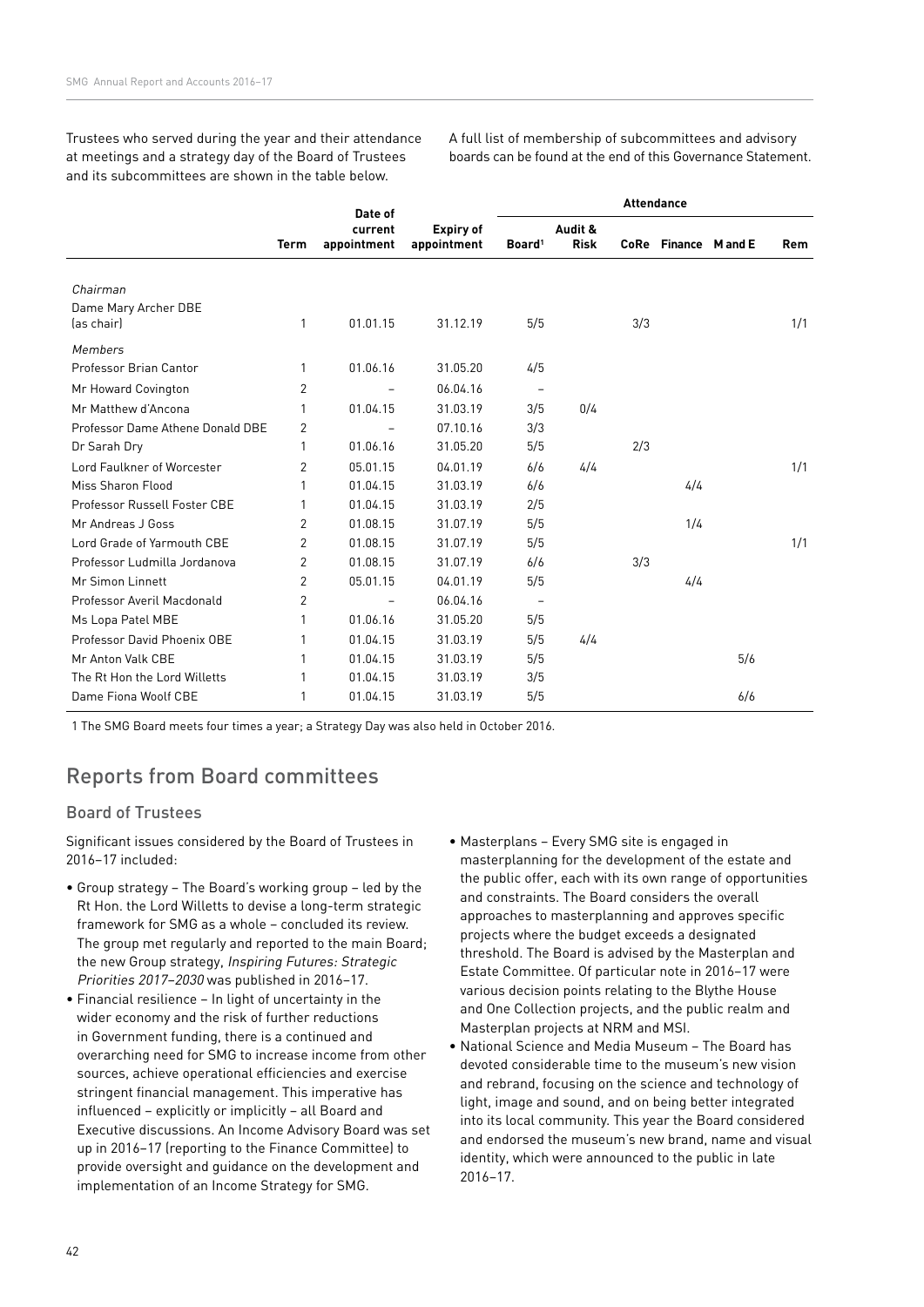• National Railway Museum at Shildon – The Board agreed to consider governance arrangements at NRM Shildon by engaging in discussion with Durham County Council about the optimal future arrangement for the site.

Other matters included the Group ethics policy, collecting and research policies, investments and deployment of reserves, disposal of the Brush Ljungström turbine, and health and safety.

## Audit and Risk Committee

The Audit and Risk Committee kept the management of risks under review throughout the year, particularly with respect to collections management and estates management. Members of internal and external audit attended each meeting of the Audit and Risk Committee and their work was considered by the committee.

## Collections and Research Committee

The Collections and Research Committee advises the Board on the suitability and appropriateness of strategy and policy for SMG's collections and research, including acquisitions and disposals of objects and the management and care of the SMG collection.

## Finance Committee

In addition to its continuing work to provide the Board with assurance on the financial management and performance of SMG, the Finance Committee reviewed and approved a number of major projects including the Blythe House and SM levels 4 and 5 projects, and supported the implementation of the strategic income plan via the creation of the Income Advisory Board in 2016–17.

## Masterplan and Estate Committee

The Masterplan and Estate Committee provided focused technical and strategic advice to the Board on SMG's capital development plans. The committee reviews and manages the execution and completion of SMG's capital development plans.

## Remuneration Committee

The Remuneration Committee provided advice to the Board on the remuneration of the Director and senior management team.

## Railway Heritage Designation Advisory Board

From 1 April 2013 the Board of Trustees assumed statutory powers – formerly held by the Railway Heritage Committee – to designate certain artefacts and records related to railways as being of significant heritage value. A new subcommittee, the Railway Heritage Designation Advisory Board (RHDAB), was formed to advise the Board on designation and disposal matters. The RHDAB has two Trustee members, one of whom is the Chairman, and includes representatives of a range of stakeholders.

Designation recognises the significance of the items concerned and confers responsibility for their care and maintenance on the owners and recipients. Designated items may not be disposed of without the approval of the SMG Board. The RHDAB was established as a subcommittee of the main Board to advise the Trustees on designations and on disposal of designated material. The designation powers cover specific bodies. In 2014 GB Railfreight Ltd, recognising the heritage value of its railway assets, decided voluntarily to come within the scope of the powers alongside Transport for London.

The RHDAB met four times in the financial year 2016–17 and recommended 31 items for designation, 8 items for disposal and no de-designations. Among these have been 1 class designation and 4 items through its voluntary agreement with Transport for London and GB Railfreight Ltd.

## Board effectiveness

Following a comprehensive restructure of Board subcommittees carried out in 2015–16, a review of the operation and performance of the Board as a whole was conducted in 2016–17 as part of SMG's internal audit programme. This review was focused on Board leadership strategy and culture, subcommittee structure and performance oversight, and transparency and reporting. The final report was presented to the Board in 2016–17 and the findings were positive, demonstrating effective governance and leadership and a good relationship between the Executive and the Board. Recommendations, relating principally to improving consistency in management of subcommittees and board administration, were reviewed by the Board together with an action plan to implement approved changes. In addition, and led by the Chairman, the Board conducted reviews of each Trustee's contribution to the Board.

The Board has high standards in terms of the data it expects to receive to support it in discharging its duties. Data relating to the delivery of SMG's objectives, including financial control and the management of risk, is regularly reviewed by the Board and its committees.

## Group Executive

As Accounting Officer, the Director is personally responsible for safeguarding the public funds for which he has charge, for propriety and regularity in the handling of those public funds as guided by Managing Public Money, and for the day-to-day operations and management of SMG. The Director of SMG is also Director of the Science Museum and is supported by the Deputy Director of SMG. Each of the other museums within SMG is headed by a Director who is directly responsible for collections, the museum's cultural programme and for coordinating the overall delivery of the museum's goals.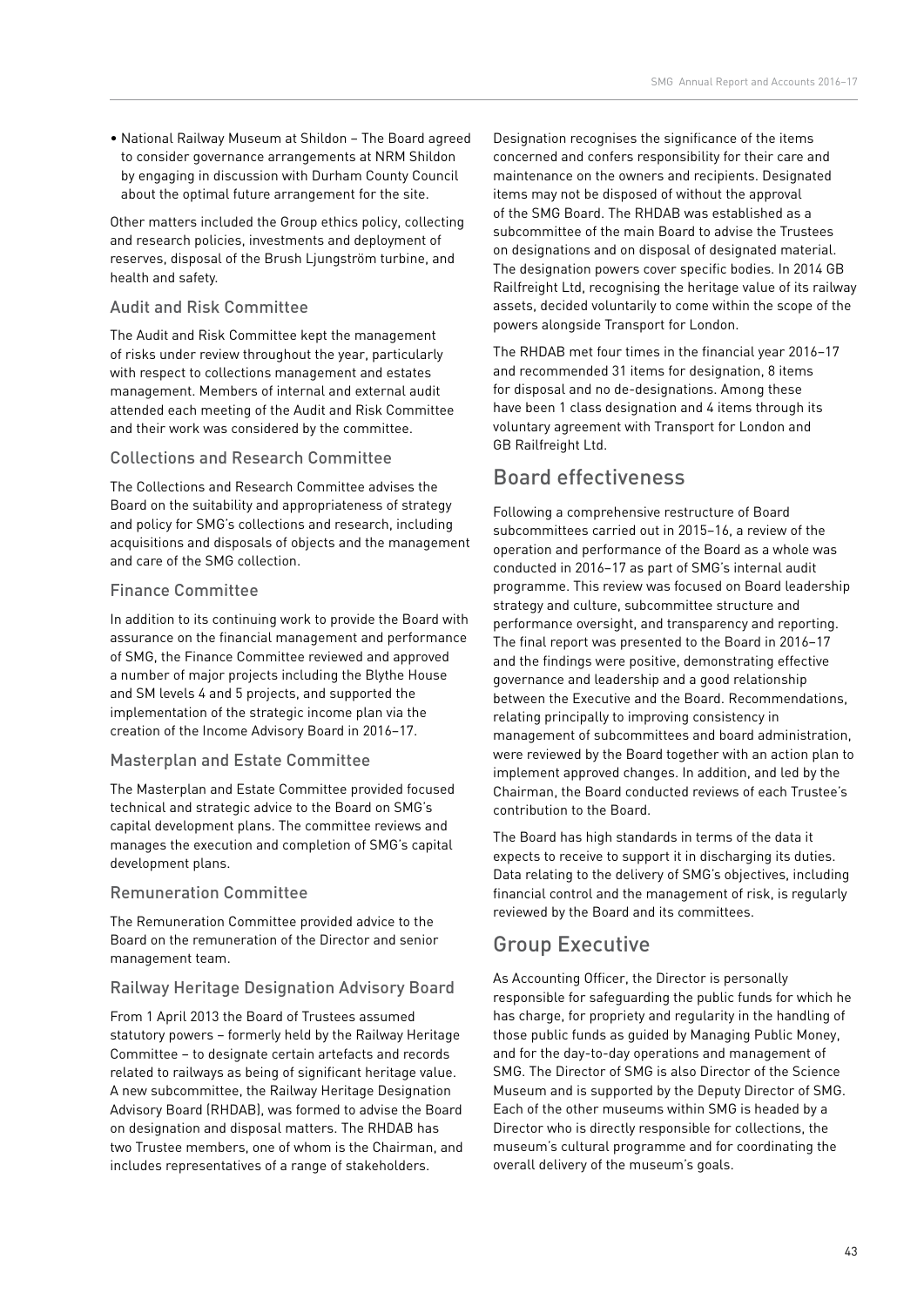The Group Executive is accountable to the Director of SMG, and comprises senior managers, most of whom report directly to the Director. The Group Executive is responsible for resource allocation, leading strategic management,

| lan Blatchford  | Lydia Lee         |
|-----------------|-------------------|
| Jane Ellis      | Karen Livingstone |
| Roger Highfield | Sally MacDonald   |
| Paul Kirkman    | Judith McNicol    |

developing the cultural content and programmes, and sustaining SMG values.

Senior managers who served on the Group Executive during the year were:

> Jonathan Newby Tom O'Leary Jo Quinton-Tulloch John Stack

## Risk management framework and risk assessment

The Board of Trustees believes considered risk-taking is a necessary feature of the entrepreneurialism that is essential to success; the decision-making approach balances potential consequences against the scale of opportunity. The Board of Trustees' risk appetite varies according to the nature of the risk, but in general SMG takes a moderate approach to risk and the system of internal controls is structured accordingly.

The Accounting Officer is responsible for managing risk and ensuring an effective system of internal control is in place. The Accounting Officer places assurance on the work of the Corporate Risk Group, an executive committee that meets regularly to review the risk environment, identify changes in the corporate risk profile as well as emerging risks, and report on these areas to the Director, the Group Executive and the Audit and Risk Committee.

The Board of Trustees places assurance on reports from the Chairs of the Audit and Risk Committee and Finance Committee and the Director concerning matters affecting internal control. The minutes of all subcommittees are distributed to Trustees.

The Audit and Risk Committee places assurance on the work of the internal auditor. Internal audit services in 2016–17 were provided by PricewaterhouseCoopers LLP, in accordance with Public Sector Internal Audit Standards. The work of the internal audit provider is informed by an analysis of the risk to which the body is exposed, and annual internal audit plans are based on this analysis, which is endorsed by the Audit and Risk Committee. The Head of Internal Audit (HIA) provides the Audit and Risk Committee with regular reports on internal audit activity, which include the HIA's independent opinion on the adequacy and effectiveness of the system of internal control, together with recommendations for improvement. The HIA's opinion for 2016–17 is given below. Actions arising from all the audits are addressed by the Group Executive and progress is monitored through the Audit and Risk Committee.

The Corporate Risk Group monitored the major risks and focused on measures in place to manage them during the year, reporting to the Group Executive, the Audit and Risk Committee and the Board of Trustees. Risk assessment and management formed an integral part of business planning and project management.

The system of internal control has been in place in SMG throughout the year ended 31 March 2017 and up to the date of approval of the Annual Report and Accounts, in accordance with Treasury guidance. The system of internal control is based on a framework of regular management information, administrative procedures including the segregation of duties, and a system of delegation and accountability.

In particular, it includes:

- A Group Executive management team, as described above, which met regularly throughout the year to review progress against plans, make operational and policy decisions and to consider the management of identified and emerging risks.
- Regular reports from managers to the Audit and Risk Committee, Finance Committee and Board of Directors of SCMG Enterprises Ltd or management team (as appropriate) on the steps they are taking to manage risks in their areas of responsibility, including progress on key projects.
- Annual completion of internal control schedules by senior managers to confirm their compliance with SMG's internal control standards.
- Comprehensive budgeting systems, with an annual budget which is reviewed and agreed by the Board of Trustees.
- Regular reviews by the Board of Trustees of progress against the key performance indicators that measure attainment against objectives, and of regular financial reports that track financial performance against forecasts.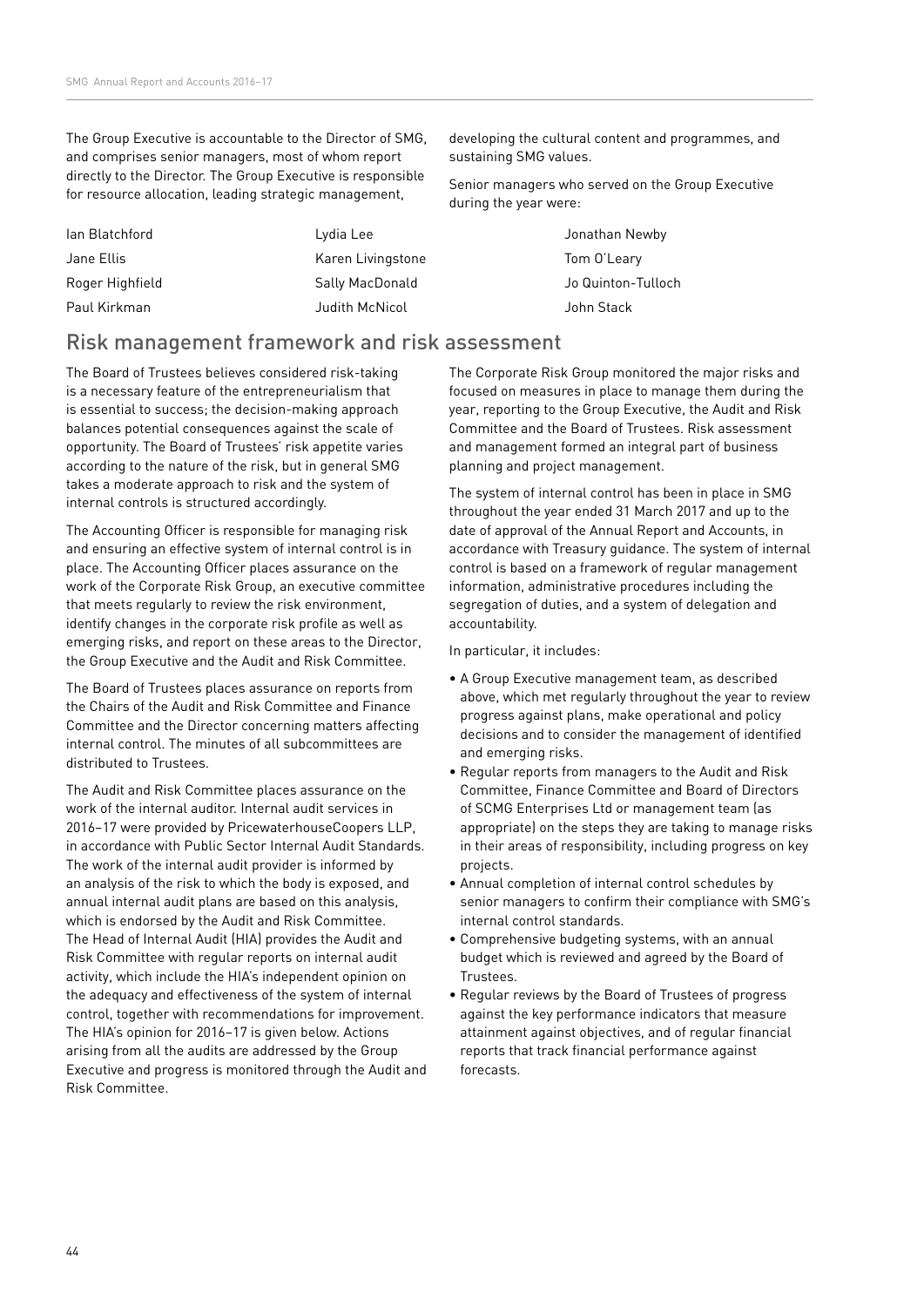- A Corporate Risk Group, chaired by the Director of Corporate Services and reporting to the Audit and Risk Committee, responsible for
	- Raising the profile of management awareness and accountability for the risks faced by SMG
	- Supporting the ongoing development of risk management and implementation of the risk management process
	- Acting as a source of advice on risk management to aid embedding of risk management across the organisation
	- Reviewing departmental risk registers on a cyclical basis and assessing the need for escalation of those risks
	- Identifying emerging risks and reviewing and assessing existing corporate risks and appropriate actions to manage those risks
	- Reporting corporate risks and recommended actions to the Group Executive (for validation) and to the Audit and Risk Committee
	- Identifying the need for investment to fund high-priority risk response actions
- Maintenance of a register of interests for Trustees, Directors of SCMG Enterprises Ltd, subcommittee advisers and senior staff.

The system of internal control is designed to manage rather than eliminate the risk of failure to achieve the Group's policies, aims and objectives; it can therefore only provide reasonable and not absolute assurance of effectiveness. The system of internal control is based on an ongoing process designed to identify the principal risks to the achievement of the Group's policies, aims and objectives, to evaluate the likelihood of those risks being realised and the impact should they be realised, and to manage them efficiently, effectively and economically.

#### Risk profile

A reduction to government funding continues to be a major risk. The likelihood of this risk having a critical impact was reduced following the announcement of a stable funding settlement in the Autumn Statement 2015. There remains a risk around future levels of Grant in Aid, given uncertainty in the wider economic climate, and SMG continues to seek ways to both increase self-generated income and reduce expenditure in order to secure longerterm financial sustainability.

The Group has also focused in 2016–17 on risks relating to the state of its estate, both physical and digital. Work has continued during the year to manage identified weaknesses in the management of the estate, however investments in local- and wide-area networks and the rationalisation of the Group's websites have been made to mitigate risks to business continuity and visitor experience, and these investments will continue over the coming financial years.

The scope of standing risks resulting from a failure to care for and manage the collection in line with statutory requirements has been expanded to include the risks of not developing the collection appropriately through acquisition and donation. A clearly articulated acquisition policy has been developed that will ensure areas for future collection are clearly articulated and aligned with the Group's strategic themes. A collections audit process has also been implemented in 2016–17, with regular reporting to the Audit Committee and Collections Research Committee. Further progress has been made in the DCMSled project to vacate the Group's shared storage facility at Blythe House in west Kensington that will support a step change in the storage of collections to be delivered over the medium term, and plans are under development for a new purpose-built storage facility at Wroughton.

Other areas of risk identified during the year included reputational risk associated with the new name and brand of the National Science and Media Museum in Bradford, the opening of Wonderlab: The Statoil Gallery in London and the move to a charged-for model in the interactive gallery, and water ingress at the 1830s Warehouse in Manchester, where the Special Exhibition Gallery is being developed.

Internal audit work during the year identified weaknesses relating to statutory compliance monitoring in the Estates department. Remedial action has been taken and planned as follows:

- A clear risk-based action plan with milestones to address identified issues in the building fabric as well as priority compliance testing. All identified high-risk items will be closed by agreed deadlines; these and all further remedial work will be completed by March 2018.
- An activated contractor performance management plan, escalated to the highest levels within both organisations. Contractual performance improvement notices have been issued to the contractor; further penalty and escalation processes are in place for non-compliance.
- Appointment into key leadership roles within the estates team. The Heads of Estates North and South will actively manage the closing of all high-risk items and, where necessary, will work with contractors outside the main Estates contract to ensure completion.
- Assurance both our own H&S team undertaking monthly checks and PwC undertaking further assurance work throughout 2017–18.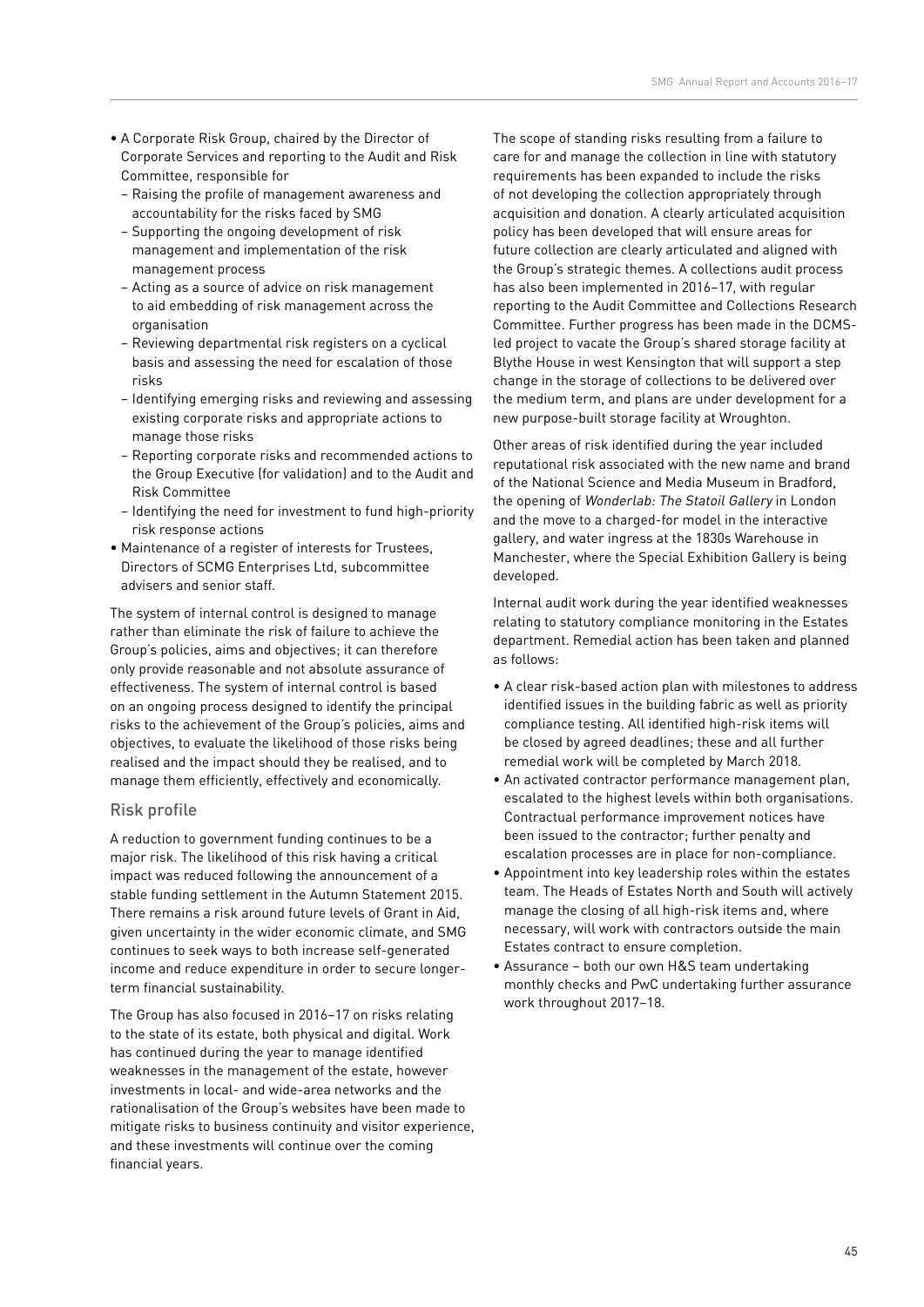## Assessment of risk management framework

The Accounting Officer and Board of Trustees have to maintain a balance between the strength of internal control systems and the cost of their implementation and improvement. At present, the Accounting Officer and Board of Trustees consider that the framework of internal controls and risk management is effective, although they acknowledge there are weaknesses in the estates management function, for which there is a clear action plan in place.

The opinion of the Head of Internal Audit was that there are significant weaknesses and non-compliance in the framework of governance, risk management and controls which put the achievement of organisational objectives at risk; that major improvements are required to improve the adequacy and effectiveness of governance, risk management and control.

This opinion has arisen from the weaknesses identified relating to statutory compliance monitoring in the Estates department. Corrective action is being taken to address the specific control weaknesses identified, as set out above, and this is being closely monitored by the Audit and Risk Committee. Management has demonstrated a clear commitment to responding to the internal audit recommendations, and has also extended the scope of review to include buildings fabric as well as infrastructure and systems, as the built environment is where risk to people is most likely to occur.

## Information security

During the year there were no centrally recorded incidents related to protected personal data and a report to the Information Commissioner's Office has not been required (2015–16: one breach, no report required).

## Records and Enquiries

### Corporate records

As a public body SMG has a responsibility to preserve organisational records, and this duty is fulfilled by a team that also handles collections records and enquiries. This year the team handled 293 general enquiries.

## Freedom of Information

SMG's statutory responsibility to respond to enquiries under the Freedom of Information Act and Data Protection Act was met by responding to 82 requests for information which focused on income-generating activities, costcutting, procurement, major events and other high-profile projects and activities.

## Compliance with the Corporate Governance Code

While the Board of Trustees has different responsibilities and is appointed in accordance with the relevant Acts, SMG confirms that SMG's governance processes comply with the intentions of 'Corporate governance in central government departments: Code of good practice 2011'. The Board is well balanced in composition, and supports the Director in leading SMG through strategic direction, monitoring activity and achievement of objectives, and ensuring good governance is in place. The work of the Board is well supported by strong committee management. Regular evaluation by the Board of its effectiveness, including the views of senior staff, ensures that the Board is reviewing its activities and processes to continue to improve its performance. The Trustee register of interests is available for inspection on the SMG website or on application to the Directorate at the Science Museum, Exhibition Road, London SW7 2DD.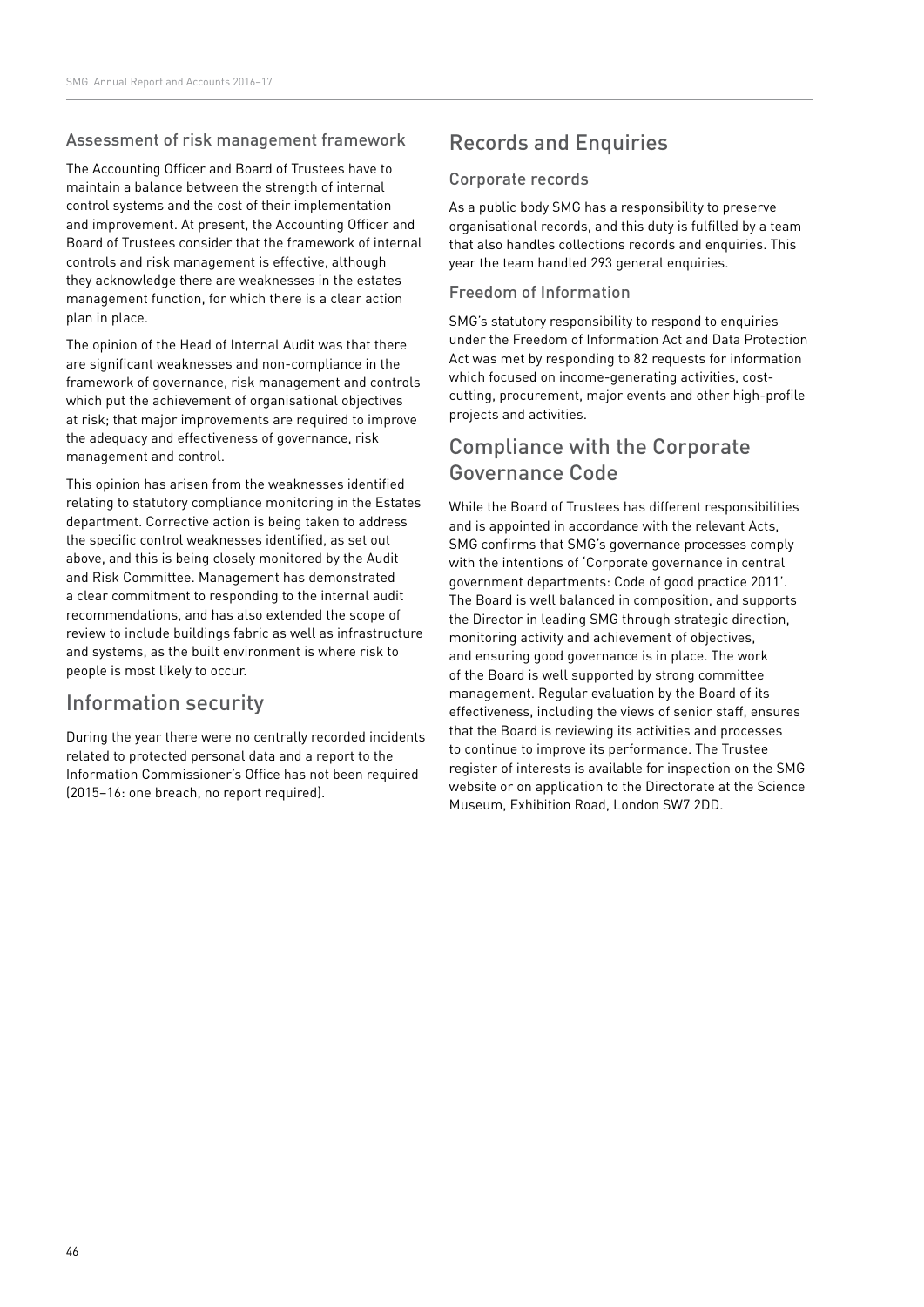## Membership of Trustee sub-committees, subsidiary company boards and advisory boards

Full memberships of the Trustee sub-committees, advisory boards and subsidiary company boards are set out below.

### Audit and Risk Committee

Chairman Professor David Phoenix OBE (Trustee) Members Mr Matthew d'Ancona (Trustee) Lord Faulkner of Worcester (Trustee), to 01.03.17 Mr Paul Feldman, from 08.04.16 Ms Lopa Patel MBE (Trustee), from 08.03.17

### Collections and Research Committee

Chairman Professor Ludmilla Jordanova (Trustee) Members Dame Mary Archer DBE (Trustee), to 01.06.16 Dr Sarah Dry (Trustee), from 01.06.16 Mr Philippe Garner Dr Jeff Hughes Ms Sarah Staniforth

### Finance Committee

(met concurrently with Board of Directors of SCMG Enterprises Ltd)

Chairman Ms Sharon Flood (Trustee) Members Mr James Bilefield, to 16.06.16 Professor Brian Cantor (Trustee), from 08.03.17 Mr Andreas J Goss (Trustee) Mr Simon Linnett (Trustee), from 17.06.16 Mr Iain McIntosh, from 16.09.16 Dame Fiona Woolf CBE (Trustee), to 17.06.16

## Masterplan and Estate Committee

Co-Chairmen Mr Steve McGuckin Dame Fiona Woolf CBE (Trustee) Members Mr Nick Kirkbride Mr Ken Shuttleworth Mr Anton Valk CBE (Trustee)

#### Remuneration Committee

Chairman Lord Faulkner of Worcester (Trustee) Members Dame Mary Archer DBE (Trustee) Mr Howard Covington (Trustee), to 06.04.16 Lord Grade of Yarmouth CBE (Trustee), from 01.06.16

### SCMG Enterprises Ltd Management Board (to 05.10.16)

Chairman Mr Jonathan Newby (SMG Deputy Director and COO) Members Mr Charles Coates Ms Sharon Flood (Trustee)

## Company information

### SCMG Enterprises Ltd

**Directors** Mr Ian Blatchford Ms Jane Ellis Mr Jonathan Newby

## Advisory Boards

### Income Advisory Board (from 05.10.16)

Chairman Lord Grade of Yarmouth CBE (Trustee) Members Mr Charles Coates Ms Sharon Flood (Trustee)

### Science Museum Advisory Board

Chairman Mr Howard Covington (Trustee), until 06.04.16 The Rt Hon. the Lord Willetts (Trustee), from 07.04.16 Deputy Chair Sir Paul Nurse, from 06.06.16 Members Ms Jane Atkinson Dr Sarah Caddick Mr Matthew d'Ancona (Trustee) Professor Dame Athene Donald DBE (Trustee), to 07.10.16) Dr Marcus du Sautoy Professor Russell Foster CBE (Trustee), from 01.03.17 Mr Malcolm Garrett Dr Lucie Green Sir Paul Nurse Dr Robert Parker, from 06.06.16 Professor Michael J Reiss Professor Simon J Schaffer Professor Molly Stevens Professor Helen Storey MBE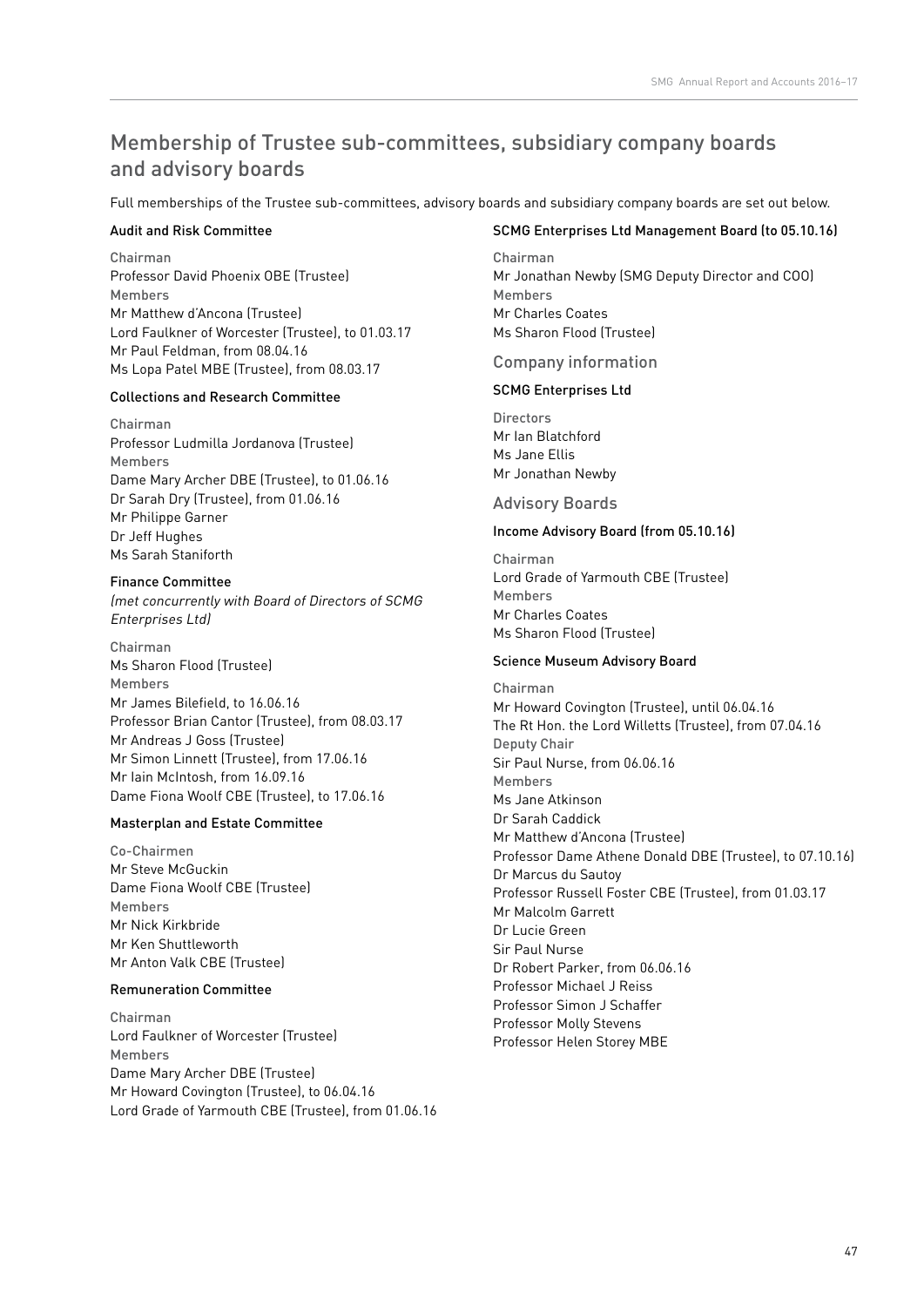#### Museum of Science and Industry Advisory Board

#### Chairman

Professor Russell Foster CBE (Trustee), to 01.03.17 Lord Faulkner of Worcester (Trustee), from 01.03.17 Members Professor Colin Bailey, to 20.03.17 Dr Maria Balshaw, to 28.02.17 Mr Michael Emmerich, to 28.02.17 Clare Hudson Mr Steve Johnson Sir Richard Leese CBE Professor Andy Miah The Rt Hon. Baroness Morris Dr Erinma Ochu Ms Lopa Patel MBE (Trustee), from 16.08.16 Professor David Phoenix OBE (Trustee) Ms Sheona Southern, from 20.12.17 Councillor Alex Williams, from 24.03.17

#### National Railway Museum Advisory Board

Chairman Mr Simon Linnett (Trustee) Members Mr Philip Benham Dr David Brown Lord Faulkner of Worcester (Trustee and Observer) Mr Bryan Gray CBE Professor Ludmilla Jordanova (Trustee) Dr Ellen McAdam Professor Clive Roberts Mr Adrian Shooter CBE Mr Anton Valk CBE (Trustee) Mr Christian Wolmar

#### National Science and Media Museum Advisory Board

Chairman Lord Grade of Yarmouth CBE (Trustee) Members Ms Samira Ahmed Ms Yvonne Baker Professor Brian Cantor (Trustee), from 01.06.16) Baroness Margaret Eaton DBE Professor Elizabeth Edwards Ms Kersten England Professor Russell Foster CBE (Trustee), to 10.06.16 Mr Philippe Garner Mrs Sally Joynson Professor Averil McDonald (Trustee), to 06.04.16) Dr Annette Nabavi Ms Gillian Reynolds MBE

#### Railway Heritage Designation Advisory Board

Chairman Lord Faulkner of Worcester (Trustee) Members Mr Mike Ashworth Mr Christopher Austin OBE, to 01.04.16 Dr David Brown Mr Ian Brown CBE Mr Malcolm Brown, to 27.06.16 Mr Neil Butters Ms Liz Hallam Smith, from 01.04.16 Ms Louise Innes Dr David Jenkins Mr Mike Lamport, from 01.04.16 Mr Simon Linnett (Trustee and Observer) Professor Averil Macdonald (Trustee, to 06.04.16) Mr Peter Ovenstone Mr Jonathan Pepler, to 01.04.16 Mr Andy Savage Ms Vicky Stretch Mr Anton Valk CBE (Trustee), from 06.04.16 Mr Andrew McLean

Megy Archer

Dame Mary Archer Chairman of the Board of Trustees 28 June 2017

en Stelffra

Mr Ian Blatchford Accounting Officer and Director

28 June 2017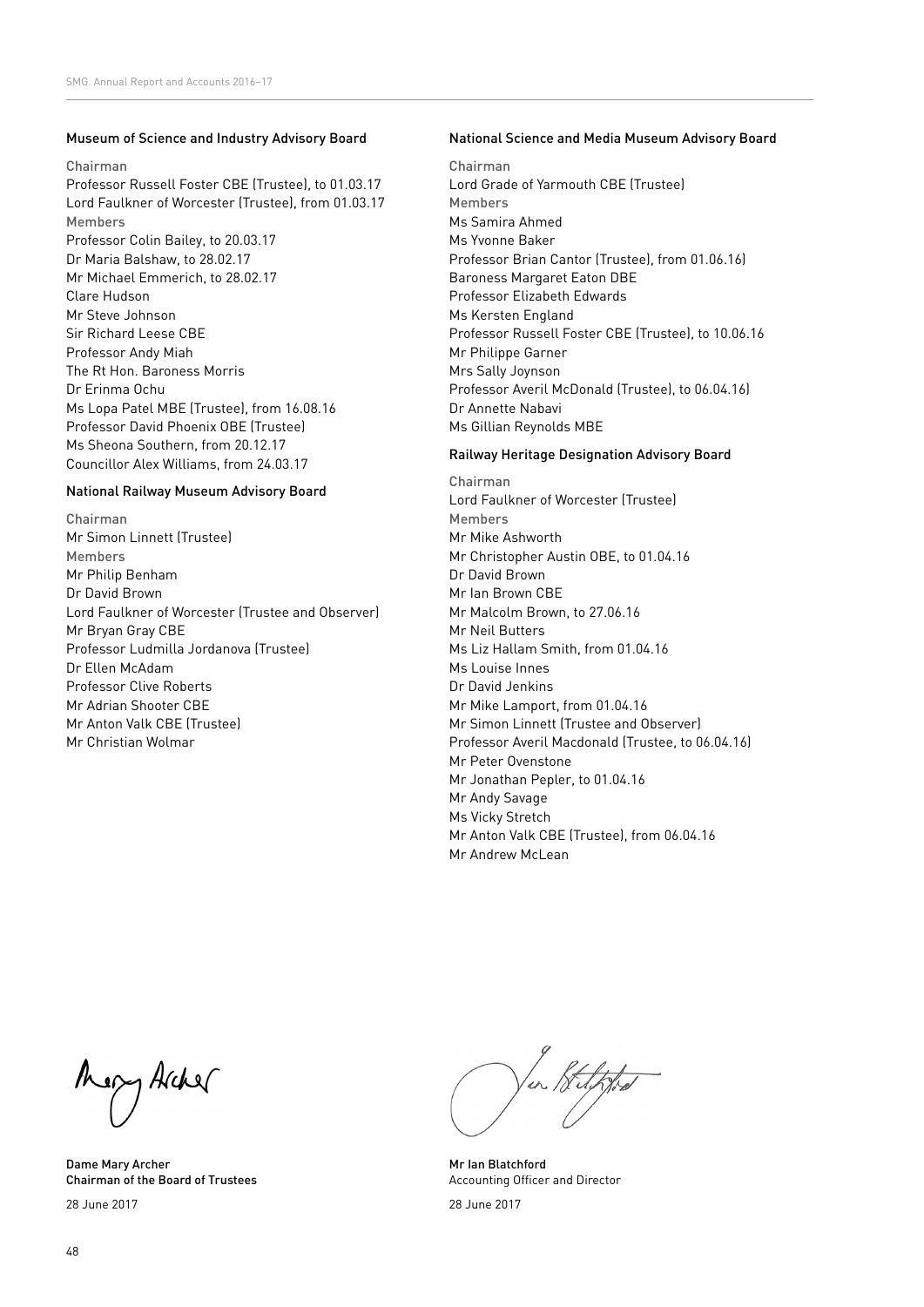# 8. The Certificate and Report of the Comptroller and Auditor General to the Houses of Parliament

I certify that I have audited the financial statements of the Science Museum Group for the year ended 31 March 2017 under the Museums and Galleries Act 1992. The financial statements comprise: the Consolidated Statement of Financial Activities, the Consolidated and Museum Balance Sheets, the Consolidated Statement of Cash Flows and the related notes. These financial statements have been prepared under the accounting policies set out within them. I have also audited the information in the Remuneration Report that is described in that report as having been audited.

#### Respective responsibilities of the Board of Trustees, Accounting Officer and auditor

As explained more fully in the Statement of Board of Trustees' and Director's Responsibilities, the Trustees and the Director as Accounting Officer are responsible for the preparation of the financial statements and for being satisfied that they give a true and fair view. My responsibility is to audit, certify and report on the financial statements in accordance with the Museums and Galleries Act 1992. I conducted my audit in accordance with International Standards on Auditing (UK and Ireland). Those standards require me and my staff to comply with the Auditing Practices Board's Ethical Standards for Auditors.

#### Scope of the audit of the financial statements

An audit involves obtaining evidence about the amounts and disclosures in the financial statements sufficient to give reasonable assurance that the financial statements are free from material misstatement, whether caused by fraud or error. This includes an assessment of: whether the accounting policies are appropriate to the Science Museum Group's circumstances and have been consistently applied and adequately disclosed; the reasonableness of significant accounting estimates made by the Science Museum Group; and the overall presentation of the financial statements. In addition I read all the financial and non-financial information in the Annual Report to identify material inconsistencies with the audited financial statements and to identify any information that is apparently materially incorrect based on, or materially inconsistent with, the knowledge acquired by me in the course of performing the audit. If I become aware of any apparent material misstatements or inconsistencies I consider the implications for my certificate and report.

I am required to obtain evidence sufficient to give reasonable assurance that the expenditure and income recorded in the financial statements have been applied to the purposes intended by Parliament and the financial transactions recorded in the financial statements conform to the authorities which govern them.

### Opinion on regularity

In my opinion, in all material respects the expenditure and income recorded in the financial statements have been applied to the purposes intended by Parliament and the financial transactions recorded in the financial statements conform to the authorities which govern them.

## Opinion on financial statements

In my opinion:

- the financial statements give a true and fair view of the state of the Science Museum Group's affairs as at 31 March 2017 and of its net income/(expenditure) for the year then ended; and
- the financial statements have been properly prepared in accordance with the Museums and Galleries Act 1992 and Secretary of State directions issued thereunder with HM Treasury's consent.

### Opinion on other matters

In my opinion:

- the part of the Remuneration Report to be audited has been properly prepared in accordance with Secretary of State directions made with HM Treasury's consent under the Museums and Galleries Act 1992; and
- the information given in the Annual Report for the financial year for which the financial statements are prepared is consistent with the financial statements.

#### Matters on which I report by exception

I have nothing to report in respect of the following matters which I report to you if, in my opinion:

- adequate accounting records have not been kept or returns adequate for my audit have not been received from branches not visited by my staff; or
- the financial statements and the part of the Remuneration Report to be audited are not in agreement with the accounting records and returns; or
- I have not received all of the information and explanations I require for my audit; or
- the Governance Statement does not reflect compliance with HM Treasury's guidance.

#### Report

I have no observations to make on these financial statements.

## Sir Amyas C E Morse

Comptroller and Auditor General 3 July 2017 National Audit Office, 157-197 Buckingham Palace Road, Victoria, London SW1W 9SP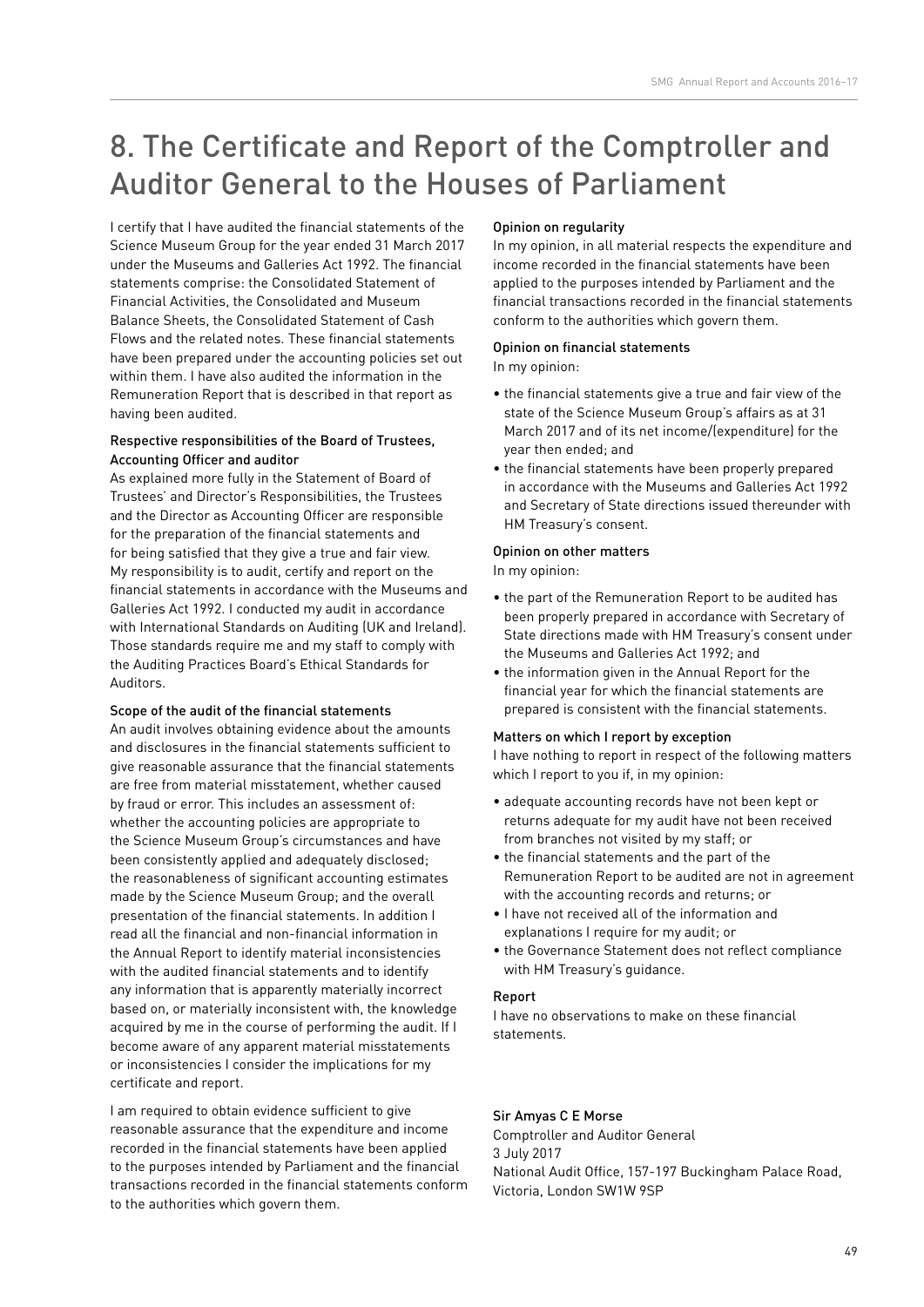| 9. Financial Statements                                                        |                  |                                                |                     |                                  |                            |                                  |                               |                               |                                                                    |
|--------------------------------------------------------------------------------|------------------|------------------------------------------------|---------------------|----------------------------------|----------------------------|----------------------------------|-------------------------------|-------------------------------|--------------------------------------------------------------------|
| <b>Consolidated Statement of Financial Activities</b>                          |                  |                                                |                     | for the year ended 31 March 2017 |                            |                                  |                               |                               |                                                                    |
|                                                                                |                  |                                                |                     |                                  | 2017                       |                                  |                               |                               | 2016                                                               |
| All activities are continuing activities                                       | <b>Notes</b>     | Unrestricted<br>£000                           | Restricted<br>£000  | Endowment<br>£000                | Total<br>£000              | Unrestricted<br>£000             | Restricted<br>£000            | Endowment<br>£000             | Total<br>£000                                                      |
| Income and endowments from:                                                    |                  |                                                |                     |                                  |                            |                                  |                               |                               |                                                                    |
| Grant in Aid for SMG<br>Donations and legacies                                 |                  | ო<br>34,84                                     | 6,091               |                                  |                            | 34,843                           |                               |                               |                                                                    |
| Grant in Aid for NCMME                                                         |                  | -1                                             | 2,409<br>2,810      | - 1                              | 40,934<br>2,409<br>6,125   |                                  | $3,126$<br>$2,409$<br>$4,850$ |                               | 37,969<br>2,409<br>8,384                                           |
| Other donations and legacies<br>Charitable activities                          | 5                | G<br>3,31                                      |                     | - 1                              |                            | 3,534                            |                               | $\blacksquare$                |                                                                    |
| Lottery income                                                                 |                  | י י                                            | $465$<br>8,208      | $\mathbf{I}$                     | 10,400<br>465              |                                  | $453$<br>2,678                | $\mathbf{I}$                  | 453<br>4,887                                                       |
| Other charitable income                                                        | ◡                | 2,19                                           |                     |                                  |                            | 2,209                            |                               |                               |                                                                    |
| Commercial activities<br>Other trading activities                              |                  |                                                |                     |                                  | 16,381                     |                                  |                               |                               | 17,106                                                             |
| Sponsorship                                                                    |                  | $16,38$<br>5,34                                | $\mathbf{I}$        | $\blacksquare$                   | 5,347<br>1,074             | $17,106$<br>$1,912$<br>$742$     |                               | $\blacksquare$                | 1,912                                                              |
| Rental income                                                                  |                  | 1,024                                          | ${\tt 50}$          | $\mathbf{I}$                     |                            |                                  | 50                            | $\blacksquare$                | 792                                                                |
| Other income<br>Investments                                                    | 7/15<br>$\infty$ | 1,895                                          | 426                 | $\mathbf{I}$<br>$\blacksquare$   | 1,895<br>487               | 113<br>5,157                     | $\overline{ }$                | $\mathbf{I}$                  | 5,157<br>121                                                       |
| Profit on sale of Post Office Building                                         |                  | $\vert \vert$                                  |                     | $\perp$                          |                            |                                  | 19,649                        |                               |                                                                    |
| <b>Total</b>                                                                   |                  | 65,058                                         | 20,459              | J,                               | 85,517                     | 65,616                           | 33,222                        |                               | $\frac{19,649}{98,839}$                                            |
| Expenditure on:                                                                |                  |                                                |                     |                                  |                            |                                  |                               |                               |                                                                    |
| Charitable activities                                                          | $\supseteq$      |                                                |                     |                                  |                            |                                  |                               |                               |                                                                    |
| Science education and communication<br>Care for and research into collections  |                  | $^{\circ}$<br>$\sim$<br>$\frac{12,018}{27,78}$ | $4,476$<br>6,412    | $\mathbf{I}$                     | 16,494<br>34,201<br>13,908 | $12,315$<br>$25,452$<br>$12,001$ | 3,530<br>5,229                |                               | $\begin{array}{c} 15,845 \\ 30,681 \\ 12,633 \\ 6,716 \end{array}$ |
| Visitor services                                                               |                  | $\sim$                                         | 769                 |                                  |                            |                                  | 632                           | $\mathbf{I}$                  |                                                                    |
| Grants awarded                                                                 | $\Xi \Xi$        |                                                |                     | $\mathbf{I} = \mathbf{I}$        |                            | 6,716                            |                               | $\blacksquare$                |                                                                    |
| Activities for generating funds<br>Raising funds                               |                  | 2,964                                          |                     | $\mathsf I$                      | 3,047                      | 2,529                            | $\sqrt{4}$                    | I.                            | 2,576                                                              |
| Commercial activities                                                          |                  | 13,448                                         | 83<br>377           | $\mathbf{I}$                     | 13,825                     | 14,554                           | 85                            | $\mathsf I$                   | 14,639                                                             |
| Total                                                                          |                  | 69,358                                         | 12,117              | 1                                | 81,475                     | 73,567                           | 9,523                         | п                             | 83,090                                                             |
| Net gains /(losses) on investments                                             | $\overline{5}$   | $\mathsf I$                                    | 2,866               | $\mathbf{I}$                     | 2,866                      |                                  | 623                           | 1                             | 623                                                                |
| Net income / (expenditure)                                                     |                  | (4, 300)                                       | 11,208              | $\mathbf I$                      | 6,908                      | $\frac{1}{(7,951)}$              | 24,322                        |                               | 16,372                                                             |
| Transfers between funds                                                        |                  | 1,333                                          | (1, 333)            |                                  |                            | (6, 913)                         | 6,913                         |                               | $\overline{\phantom{a}}$                                           |
| Gains/(losses) on revaluation of fixed assets<br>Other recognised gains/losses |                  |                                                |                     |                                  |                            |                                  |                               |                               |                                                                    |
| Actuarial (losses)/gains on defined benefit                                    | $\frac{2}{2}$    | 27,573<br>[2,548]                              | L<br>$\blacksquare$ | п<br>$\blacksquare$              | 27,573<br>(2,548)          | 42,779<br>1,322                  | T                             | Ï<br>$\overline{\phantom{a}}$ | 42,779<br>1,322                                                    |
| pension scheme                                                                 |                  |                                                | 9.875               |                                  |                            | 29,237                           | 31,235                        | ↽                             | 60,473                                                             |
| Net movement in funds                                                          | 23               | 22,058                                         |                     | $\blacksquare$                   | 31,933                     |                                  |                               |                               |                                                                    |
| RECONCILIATION OF FUNDS<br>Total funds brought forward                         |                  |                                                | 213,396             | 78                               | 455,296                    | 212,585                          | 182,161                       | 77                            | 394,823                                                            |
| Total funds carried forward                                                    | <b>23</b>        | $\frac{241,822}{263,880}$                      | 223,271             | $\overline{r}$                   | 487,229                    | 241,822                          | 213,396                       | r.                            | 455,296                                                            |
|                                                                                |                  |                                                |                     |                                  |                            |                                  |                               |                               |                                                                    |

Notes 1 to 27 form part of these accounts.

Notes 1 to 27 form part of these accounts.

SMG Annual Report and Accounts 2016−17

9. Financial Statements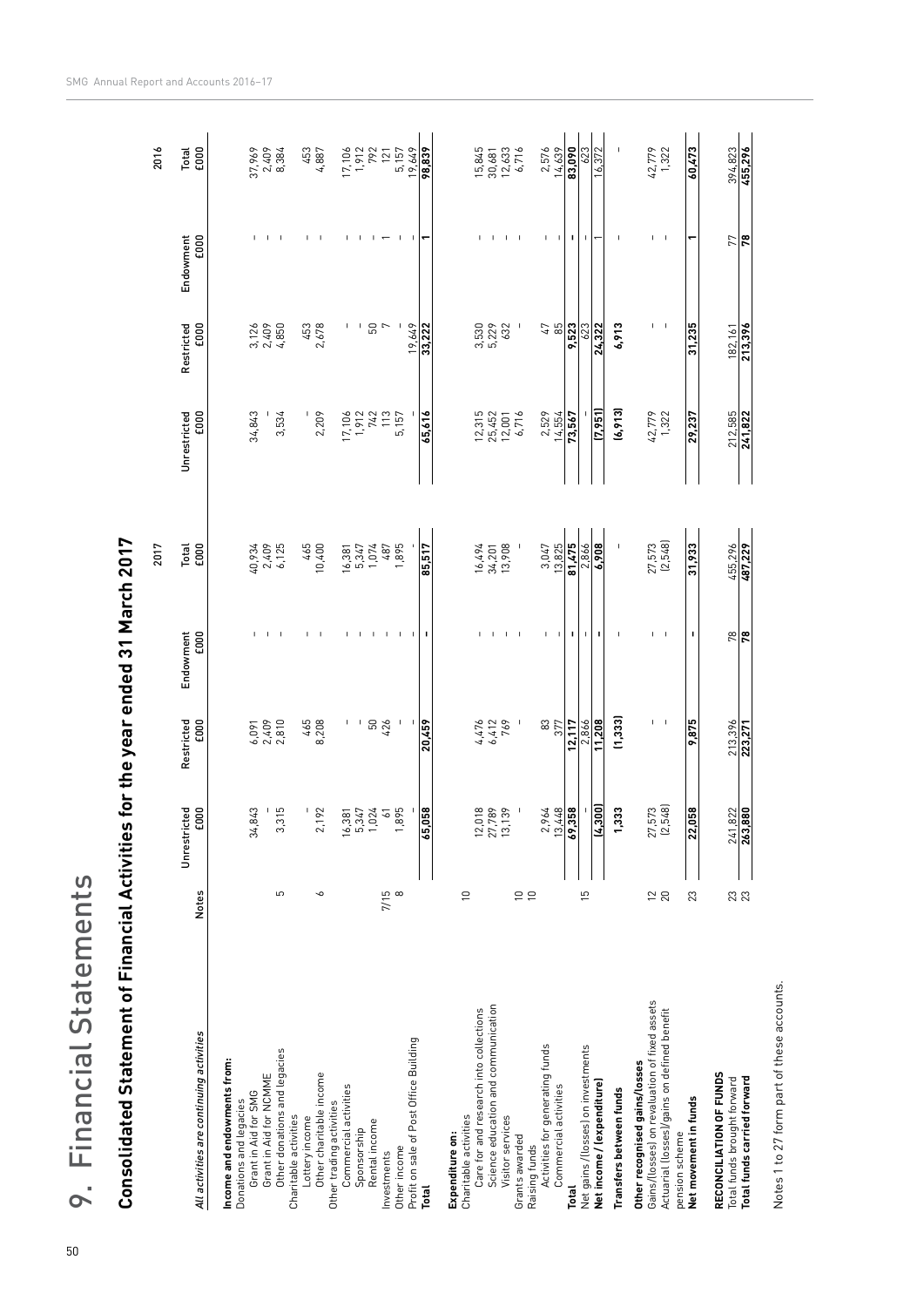## **Consolidated Balance Sheets as at 31 March 2017**

|                                                 | <b>Notes</b> | 2017<br>£000   | 2016<br>£000  |
|-------------------------------------------------|--------------|----------------|---------------|
| <b>Fixed assets</b>                             |              |                |               |
| Tangible assets                                 | 12           | 431,412        | 401,356       |
| Heritage assets                                 | 13           | 26,246         | 23,435        |
| Intangible assets                               | 14           | 525            |               |
| Investments                                     | 15           | 16,807         | 13,620        |
|                                                 |              | 474,990        | 438,411       |
| <b>Current assets</b>                           |              |                |               |
| Stock                                           |              | 1,212          | 1,309         |
| Debtors                                         | 17           | 7,758          | 6,100         |
| Short-term deposits                             |              | 1,003          | 5,750         |
| Cash and cash equivalents                       |              | 23,118         | 28,163        |
|                                                 |              | 33,091         | 41,322        |
|                                                 |              |                |               |
| Creditors: amounts falling due within one year  | 18           | (11, 155)      | (16, 340)     |
| Net current assets                              |              | 21,936         | 24,982        |
| Total assets less current liabilities           |              | 496,926        | 463,393       |
| Creditors: amounts falling due after one year   | 18           | (3,673)        | (4, 747)      |
| Provisions for liabilities and charges          | 19           | (141)          | (128)         |
| Net assets excluding pension liability          |              | 493,112        | 458,518       |
| Defined benefit pensions liability              | 20           | (5,883)        | (3,222)       |
| <b>Net assets</b>                               |              | 487,229        | 455,296       |
| Represented by:                                 |              |                |               |
| <b>Restricted funds</b>                         |              |                |               |
|                                                 |              |                |               |
| Grants and donations fund                       |              | 2,562          | 1,120         |
| Post Office Building sale fund                  |              | 29,711         | 30,163        |
| Capital reserves                                |              | 190,998        | 182,113       |
|                                                 | 23           | 223,271        | 213,396       |
| <b>Unrestricted funds</b>                       |              |                |               |
| <b>Designated funds</b>                         |              |                |               |
| Museum improvement fund                         |              | 5.572          | 1,924         |
| Collection purchases fund                       |              | $\overline{a}$ | 217           |
| Capital assets fund                             |              | 27,607         | 26,845        |
| Capital asset revaluation fund                  |              | 235,010        | 214,558       |
|                                                 |              | 268,189        | 243,544       |
| MSI defined benefit pension scheme deficit fund |              | (5,883)        | (3, 222)      |
| <b>General funds</b>                            |              | 1,574          | 1,500         |
| <b>Total unrestricted funds</b>                 | 23           | 263,880        | 241,822       |
| <b>Endowment funds</b><br><b>Total Funds</b>    | 23           | 78<br>487,229  | 78<br>455,296 |
|                                                 |              |                |               |

Notes 1 to 27 form part of these accounts.

Approved by the Board of Trustees and authorised for issue.

Mery Archer

Dame Mary Archer Chairman of the Board of Trustees

28 June 2017

ur Stelfted

Mr Ian Blatchford Accounting Officer and Director

28 June 2017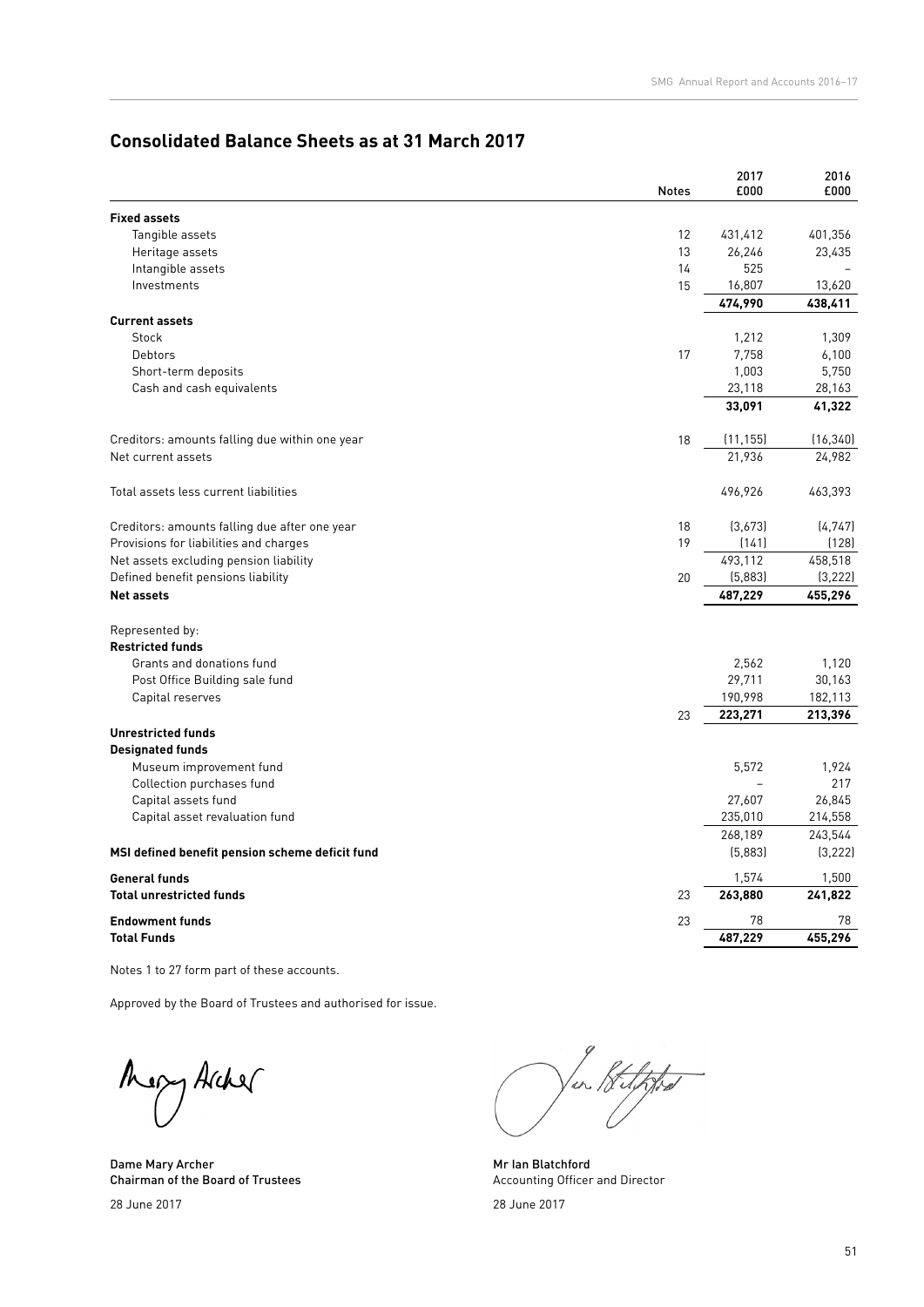## **Museum Balance Sheets as at 31 March 2017**

|                                                 | <b>Notes</b> | 2017<br>£000  | 2016<br>£000  |
|-------------------------------------------------|--------------|---------------|---------------|
| <b>Fixed assets</b>                             |              |               |               |
| Tangible assets                                 | 12           | 429,633       | 399,577       |
| Heritage assets                                 | 13           | 26,246        | 23,435        |
| Intangible assets                               | 14           | 525           |               |
| Investments                                     | 15/16        | 17,218        | 14,031        |
|                                                 |              | 473,622       | 437,043       |
| <b>Current assets</b>                           |              |               |               |
| Debtors                                         | 17           | 8,925         | 8,786         |
| Short-term deposits                             |              | 1,003         | 5,750         |
| Cash and cash equivalents                       |              | 20,881        | 22,896        |
|                                                 |              | 30,809        | 37,432        |
| Creditors: amounts falling due within one year  | 18           | (7, 712)      | (11, 246)     |
| Net current assets                              |              | 23,097        | 26,186        |
| Total assets less current liabilities           |              | 496,719       | 463,229       |
| Creditors: amounts falling due after one year   | 18           | (3,673)       | (4, 747)      |
| Provisions for liabilities and charges          | 19           | (141)         | (128)         |
| Net assets excluding pension liability          |              | 492,905       | 458,354       |
| Defined benefit pensions liability              | 20           | (5,883)       | (3, 222)      |
| <b>Net assets</b>                               |              | 487,022       | 455,132       |
| Represented by:                                 |              |               |               |
| <b>Restricted funds</b>                         |              |               |               |
| Grants and donations fund                       |              | 2,562         | 1,120         |
| Post Office Building sale fund                  |              | 29,711        | 30,163        |
| Capital assets fund                             |              | 190,720       | 181,750       |
|                                                 |              | 222,993       | 213,033       |
| <b>Unrestricted funds</b>                       |              |               |               |
| <b>Designated funds</b>                         |              |               |               |
| Museum improvement fund                         |              | 5,572         | 1,924         |
| Collection purchases fund                       |              |               | 217           |
| Capital assets fund                             |              | 27,607        | 26,845        |
| Capital asset revaluation fund                  |              | 234,752       | 214,417       |
|                                                 |              | 267,931       | 243,403       |
| MSI defined benefit pension scheme deficit fund |              | (5,883)       | (3, 222)      |
| <b>General funds</b>                            |              | 1,903         | 1,840         |
| <b>Total unrestricted funds</b>                 |              | 263,951<br>78 | 242,021<br>78 |
| <b>Endowment funds</b><br><b>Total Funds</b>    |              | 487,022       | 455,132       |
|                                                 |              |               |               |

Notes 1 to 27 form part of these accounts. All activities are continuing.

Approved by the Board of Trustees and authorised for issue.

Mery Archer

Dame Mary Archer Chairman of the Board of Trustees 28 June 2017

ur Belffred

Mr Ian Blatchford Accounting Officer and Director

28 June 2017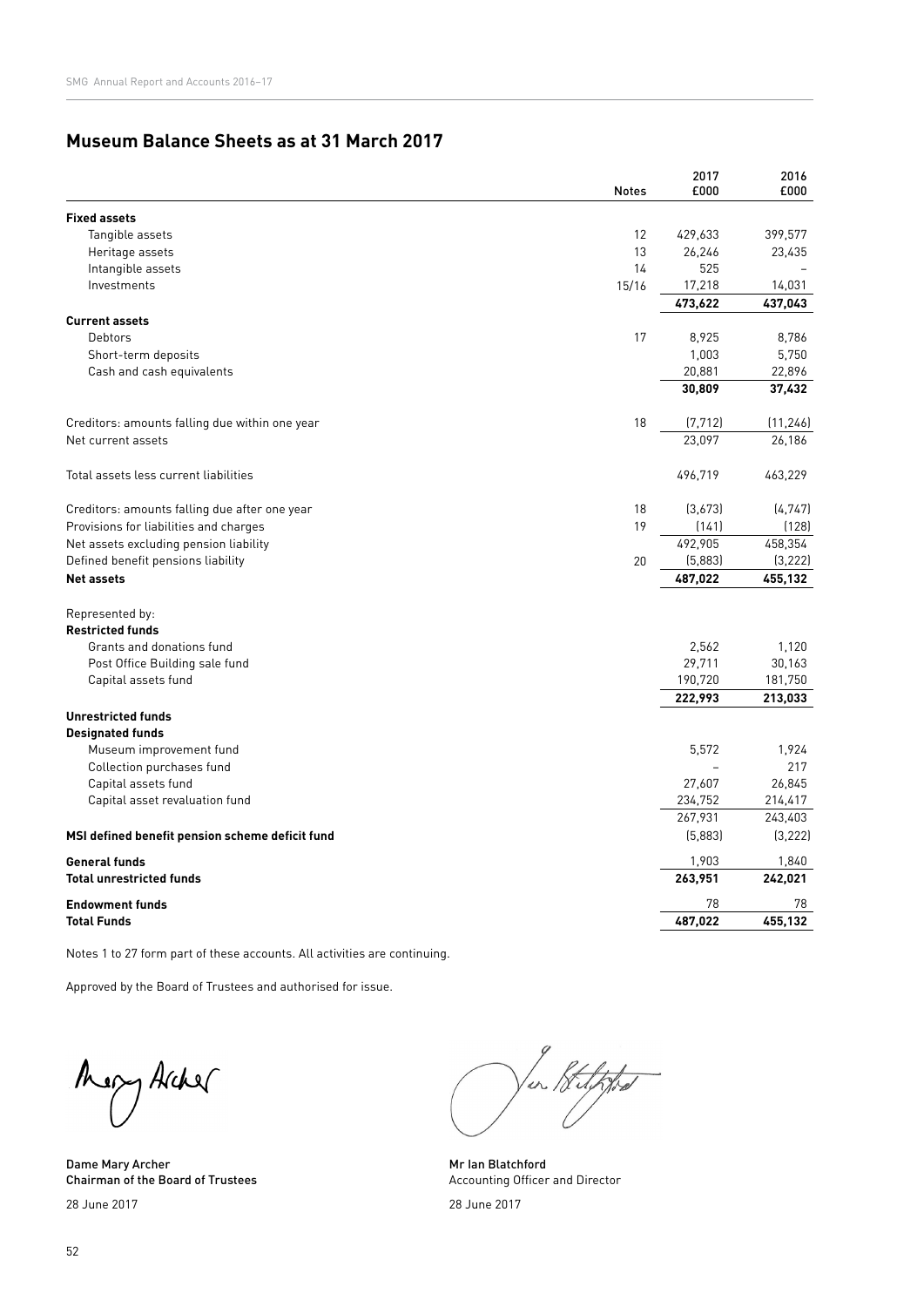## **Consolidated Statement of Cash Flows**

|                                                              |              | 2017      | 2016     |
|--------------------------------------------------------------|--------------|-----------|----------|
|                                                              | <b>Notes</b> | £000      | £000     |
| Net cash from operating activities                           | 25           | 10,136    | 12,317   |
| Cash flows from investing activities                         |              |           |          |
| Proceeds from the sale of fixed assets                       |              |           | 30,000   |
| Purchases of fixed assets                                    | 12/14        | (18,679)  | [8,339]  |
| Purchases of heritage assets                                 | 13           | (1, 169)  | (134)    |
| Proceeds from sales/(purchases) of investments               | 15           | 50        | (13,000) |
| Proceeds from redemptions/(purchases) of short-term deposits | 15           | 4,750     | (5,750)  |
| Interest received from investments                           |              | 111       | 124      |
| Net cash provided by/(used in) investing activities          |              | (14, 937) | 2,901    |
| <b>Cash flows from financing activities</b>                  |              |           |          |
| Repayment of bank loans                                      |              |           | (81)     |
| Interest paid                                                |              |           | (4)      |
| Cash inflows from/(repayment of) DCMS loan funding           | 18           | (244)     | 4,349    |
| Net cash provided by/(used in) financing activities          |              | (244)     | 4,264    |
| Change in cash and cash equivalents in reporting period      |              | (5,045)   | 19,482   |
|                                                              |              |           |          |
| Cash and cash equivalents at beginning of reporting period   |              | 28,163    | 8,681    |
| Cash and cash equivalents at end of reporting period         |              | 23,118    | 28,163   |

Notes 1 to 27 form part of these accounts.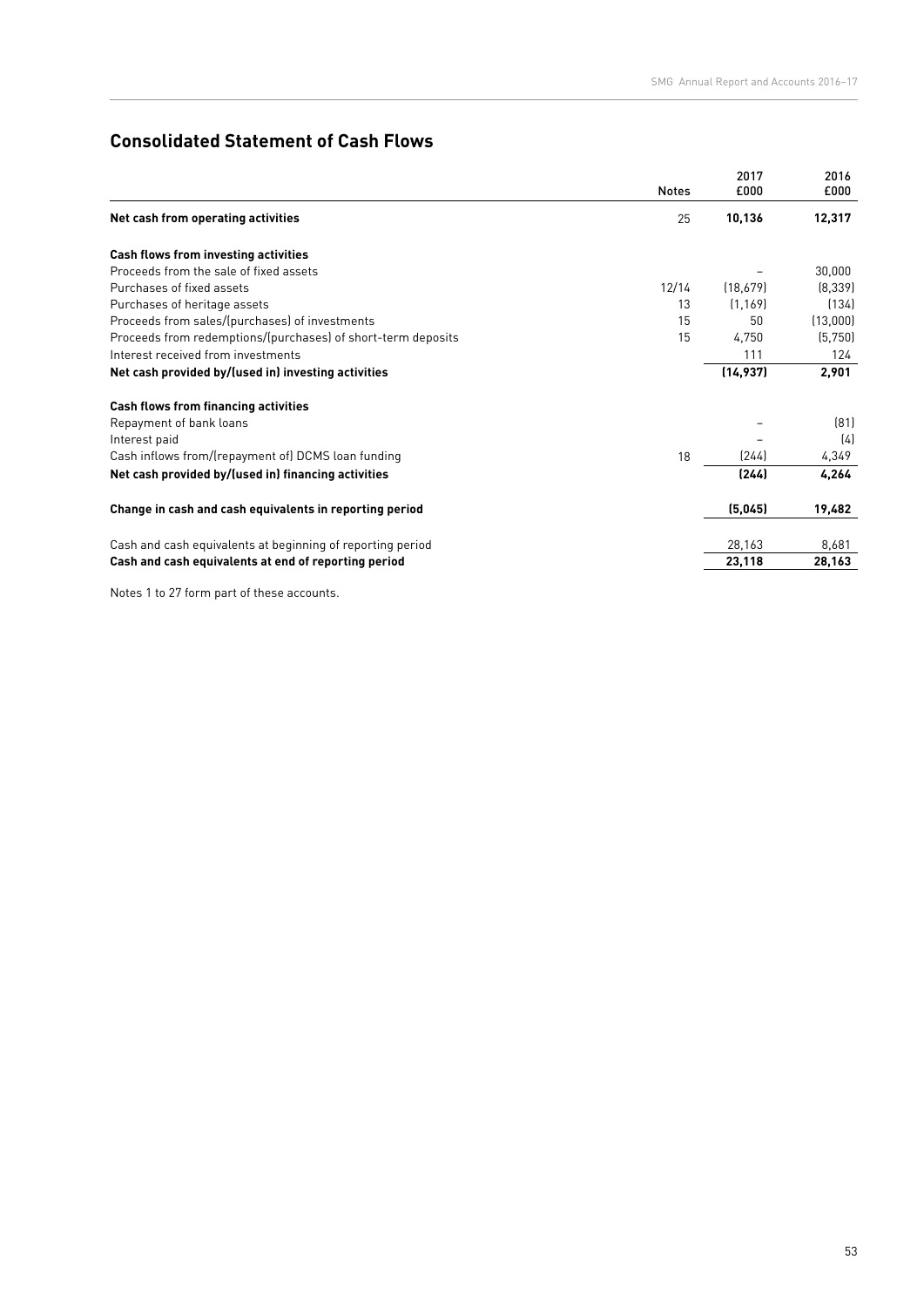## **Notes to the consolidated account for the year ended 31 March 2017**

## **1 Basis of preparation and consolidation**

### 1.1 Basis of preparation

The Science Museum Group (SMG, the Group) is a nondepartmental public body, sponsored by the Department for Culture, Media and Sport (DCMS). SMG is an exempt charity as listed in Part 3 of the Charities Act 2011.

The Group's financial statements have been prepared in compliance with applicable United Kingdom accounting standards, including Financial Reporting Standard 102 – 'The Financial Reporting Standard applicable in the United Kingdom and Republic of Ireland' (FRS 102).

The Group's financial statements have also been prepared in compliance with 'Accounting and Reporting by Charities: Statement of Recommended Practice applicable to charities preparing their accounts in accordance with the Financial Reporting Standard applicable in the UK and Republic of Ireland' (FRS 102, effective 1 January 2015, the Charities SORP) and the Financial Reporting Manual for 2016–17 (FReM) issued by HM Treasury. The accounting policies contained in the FReM follow UK generally accepted accounting practice (UK GAAP) to the extent that it is meaningful and appropriate to the public sector.

The financial statements have been prepared under the historic cost convention as modified by the revaluation of certain fixed assets. The financial statements are prepared in sterling, which is the functional currency of the Group and rounded to the nearest £000.

#### Going concern

After reviewing the Group's forecasts and projections, the Directors have a reasonable expectation that SMG has adequate resources to continue into operational existence for the foreseeable future. The Group therefore continues to adopt the going concern basis in preparing its financial statements.

#### 1.2 Basis of consolidation

Consolidated accounts have been prepared which include the Museum and its subsidiary company, SCMG Enterprises Ltd. The consolidation is on a line-by-line basis with the recharges between the Museum and the trading subsidiaries eliminated from the Statement of Financial Activities. Amounts owed and owing between the entities have been eliminated from the consolidated balance sheet.

## **2 Principal accounting policies**

#### 2.1 Revenue recognition

#### Grant and donation income

Grant and donation income, including Lottery income, is recognised as income when the Group is entitled to the funds, when the receipt is probable and when the value of income can be measured reliably.

#### Grant in Aid income

Grant in Aid from DCMS is recorded in the Statement of Financial Activities and recorded in the year in which it is received. Except where it has been allocated for a specific purpose, it is disclosed as unrestricted income.

#### Exchange transactions

Revenue from contractual arrangements is measured at the fair value of the consideration received, excluding discounts, rebates, VAT and other sales taxes or duty. The following criteria must also be met before revenue is recognised:

Sale of goods – Revenue from the sale of goods is recognised when the significant risks and rewards of ownership of the goods have passed to the buyer, usually on dispatch of the goods, when the amount of revenue can be measured reliably, it is probable that the economic benefits associated with the transaction will flow to the entity and the costs incurred or to be incurred in respect of the transaction can be measured reliably.

Exhibition sponsorship income – The Group recognises the costs and income of a charged exhibition in the year(s) in which the exhibition takes place. Income received for an exhibition taking place in a future period is treated as deferred exhibition income and costs treated as deferred exhibition costs. Both are included in deferred income and prepayments respectively on the balance sheet.

All other income is accounted for on a receivable basis.

## 2.2 Expenditure

Expenditure is classified under the principal categories of charitable and other expenditure rather than the type of expense, in order to provide more useful information to users of financial statements. An analysis of resources expended is set out in Note 10.

Costs of raising funds include fundraising and publicity costs incurred in seeking voluntary contributions to the Group.

Charitable expenditure comprises direct expenditure, including direct staff costs attributable to the activity, and, where costs cannot be directly attributed, an allocation of indirect costs on a basis consistent with the use of the resources as set out in Note 10. The costs of publicising the museums are included in the cost category 'Science education and communication'.

Governance costs, which are included in the support costs allocated to charitable activities, are the costs associated with the governance arrangements and the strategic management of the charity's activities. These costs include internal and external audit, legal advice for Trustees and costs associated with constitutional and statutory requirements.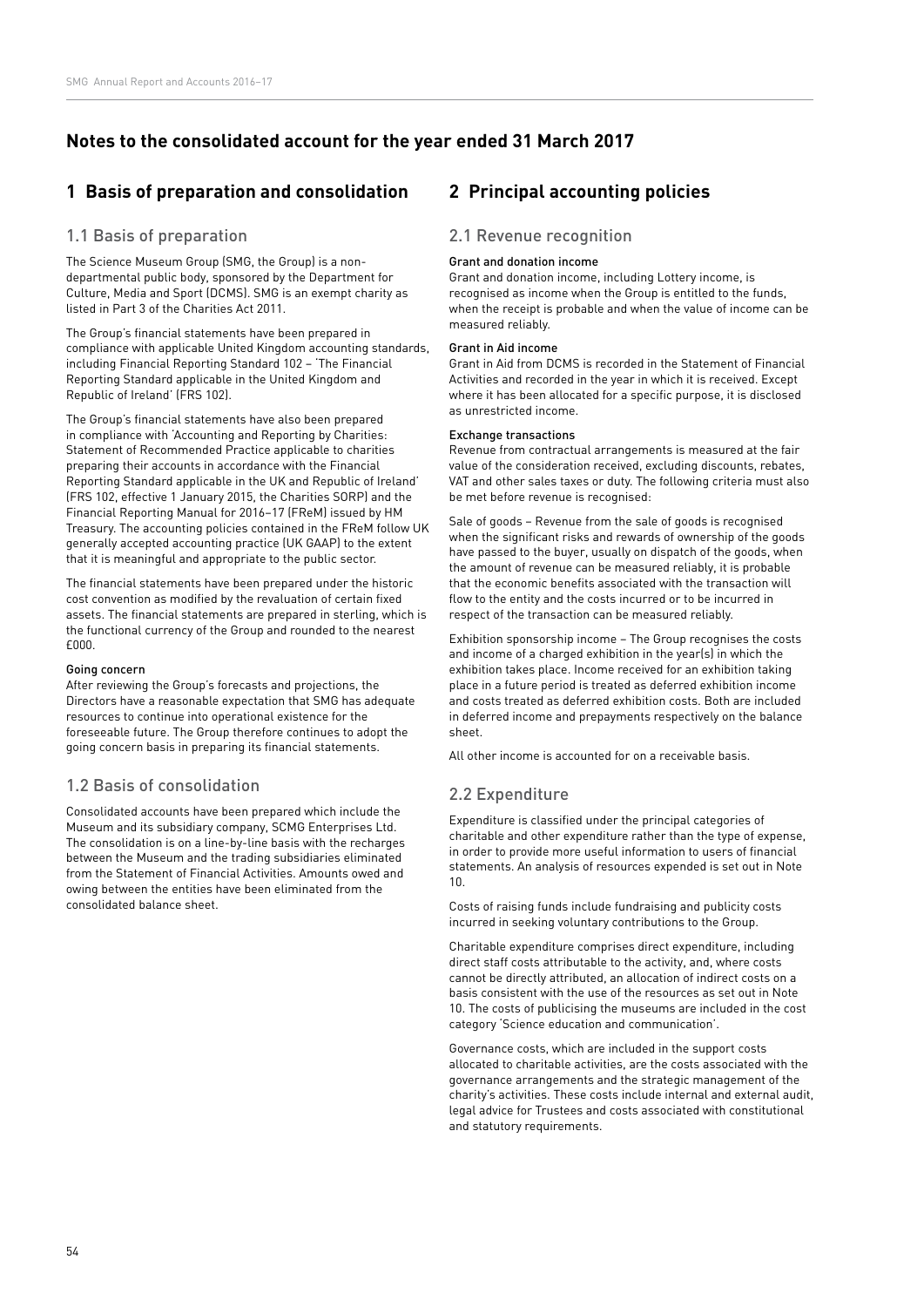## 2.3 Fixed assets valuation and depreciation

Fixed assets are defined as assets costing £5,000 or more with a useful life of greater than one year.

All property assets are subject to quinquennial valuations in accordance with the RICS Appraisal and Valuation Manual. These revaluations are supplemented by independent desktop valuations in the third year of the five-year cycle. As part of the revaluation process asset lives are evaluated and re-estimated; the restated expected useful life is then applied to the original historic cost, and to any previous revaluation movements, for the purposes of calculating depreciation. These revaluations are supplemented by annual indexation adjustments in relevant property cost categories.

Galleries and exhibitions are not revalued but the lives of these assets are reviewed annually to reflect their true value. For other asset categories, where the assets have short useful lives or low values, SMG adopts a depreciated historic cost basis as a proxy for fair value. Fixed assets are reviewed annually for evidence of impairment.

Depreciation is provided on all tangible fixed assets, other than freehold land and collection items, at rates calculated to write off the cost or valuation, less the estimated residual value, on a straight line basis for each asset over its expected useful life as follows:

|                                                   | <b>Expected useful life</b> |
|---------------------------------------------------|-----------------------------|
| Asset category                                    | in years                    |
| Freehold, leasehold and residential buildings     | $5 - 50$                    |
| Plant and machinery                               | $3 - 30$                    |
| Galleries and exhibitions                         | $5 - 15$                    |
| Information technology and audio-visual equipment | $2 - 25$                    |
| Fixtures and fittings                             | $2 - 30$                    |

A full year of depreciation is charged in the year of capitalisation and none in the year of disposal.

## 2.4 Heritage assets

Heritage assets acquired since April 2001 are reported in the balance sheet at cost. Donated assets with an estimated value greater than £5,000 are reported at an internally generated valuation for which reliance is placed on the professional knowledge and expertise of the museums' in-house curatorial staff.

For the collections that existed at March 2001, the Board of Trustees is of the opinion that valuation information cannot be obtained at a cost commensurate with the benefits to users of the financial statements, so a valuation approach is not practicable and SMG has adopted a non-recognition approach.

Expenditure which is required to preserve or prevent further deterioration of individual collection items is recognised in the Statement of Financial Activities when it is incurred. Purchases of items at a price less than £5,000 for the collection are charged to the Statement of Financial Activities in the year of acquisition.

Heritage assets are not subject to depreciation or revaluation and are reviewed at the reporting date for impairment.

## 2.5 Intangible assets

Intangible assets with an economic life of more than one year and value greater than £5,000 are capitalised. All intangible assets are measured at cost. Costs relating to assets developed internally are capitalised in accordance with the requirements of FRS 102.

Amortisation is provided on all intangible assets, at rates calculated to write off the value of each asset evenly over its expected useful life, with no residual value assumed. Amortisation is charged to the business function responsible for the acquisition of the assets; where the charge forms part of costs apportioned over charitable purposes, the basis of apportionment is as explained in note 10.

| Asset category                   | Expected useful life |
|----------------------------------|----------------------|
| Purchased software licences      | Licence period       |
| Databases and developed software | 2-5 years            |

A full year of amortisation is charged in the year of capitalisation and none in the year of disposal. Impairment reviews are carried out at the end of each reporting period in accordance with FRS 102 to ensure that the carrying values of the assets do not exceed their recoverable amounts.

### 2.6 Stock

Stock is stated at the lower of the cost, using the weighted average method, and the price less costs to complete and sell.

## 2.7 Leases

Costs relating to operating leases are charged to the Statement of Financial Activities over the life of the lease. There are no assets held under finance leases.

## 2.8 Employee benefits

#### PCSPS pension scheme

Present and past employees are covered by the provisions of the Principal Civil Service Pension Scheme (PCSPS), which is a contributory and unfunded scheme. Although the scheme is a defined benefit scheme, liability for payment of future benefits is a charge to the PCSPS. SMG and other bodies covered by the PCSPS meet the cost of pension cover provided for the staff they employ by payment of charges calculated on an accruing basis.

There is a separate scheme statement for the PCSPS as a whole. Pension contributions are paid at rates determined from time to time by the Government Actuary and advised by the Treasury.

#### GMPS pension scheme

SMG is an admitting body of the Greater Manchester Pension Fund, which is a defined benefit scheme. The expected cost of providing pensions, as calculated periodically by professionally qualified actuaries, is charged to the Statement of Financial Activities so as to spread the cost over the service lives of the employees in the scheme, in such a way that the pension cost is a substantially level percentage of current and expected future pensionable payroll.

The pension costs are assessed on the advice of a professional qualified actuary using the projected unit method. The scheme is funded in advance by contributions from its members, including the company and its employees, at rates assessed by the scheme actuary in regular funding reviews.

Pension scheme assets are valued at market value at the balance sheet date. The pension scheme deficit relating to MSI employees is recognised in full on the balance sheet because SMG is able to identify its share of the deficit.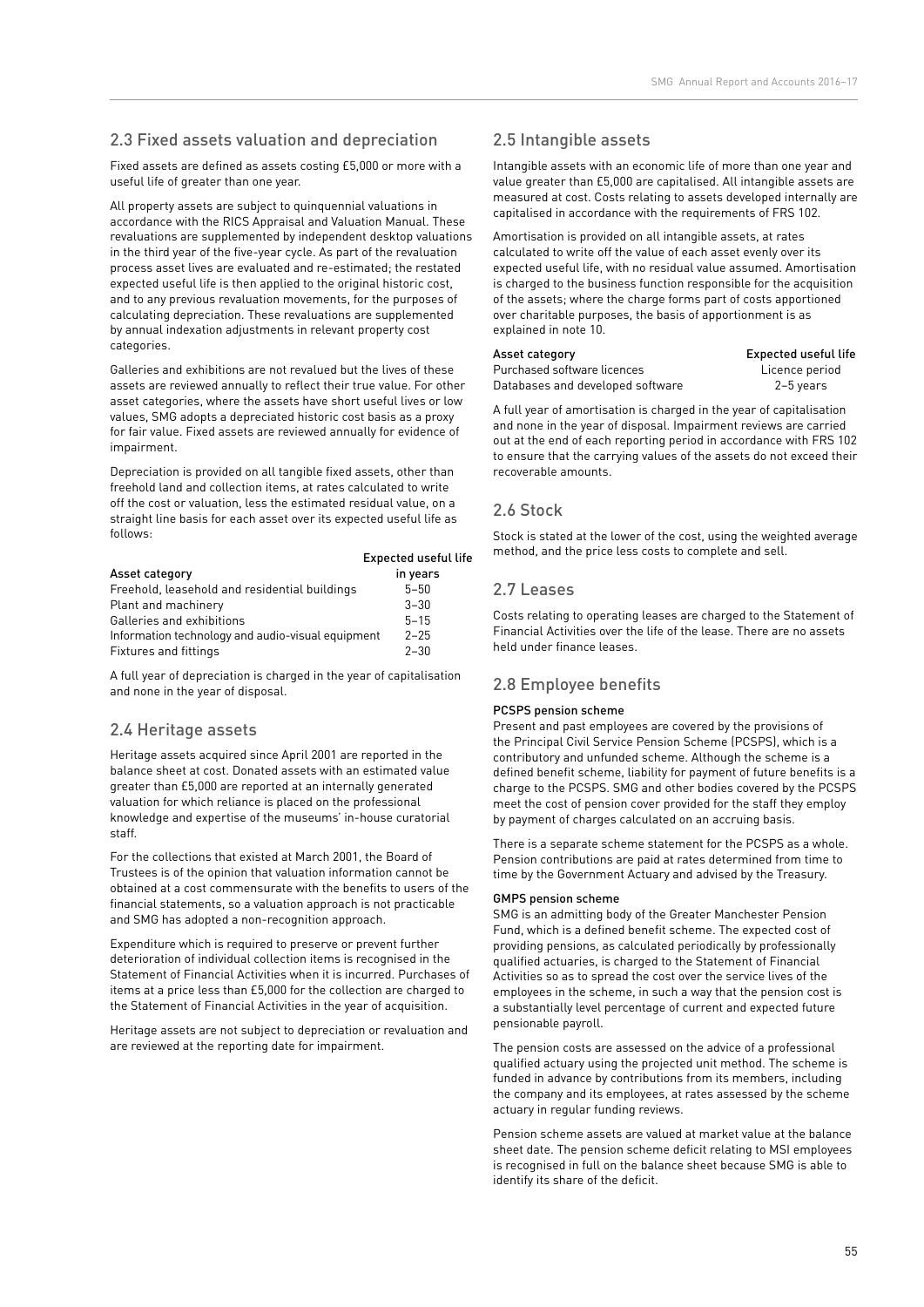The Group recognises the cost of the defined benefit plan as follows:

- The change in the net defined benefit pension liability arising from employee service rendered during the reporting period in profit or loss
- Net interest on the net defined benefit pension liability during the reporting period in profit or loss
- The cost of plan introductions, benefit changes, curtailments and settlements in profit or loss
- Remeasurement of the net defined benefit liability in other comprehensive income

Interest income on plan assets is a component of the return on plan assets, and is determined by multiplying the fair value of the plan assets by the discount rate.

The difference between the interest income on plan assets and the return on plan assets is included in the remeasurement of the net defined benefit liability.

Remeasurement of the net defined benefit liability comprises:

- Actuarial gains and losses
- The return on plan assets, excluding amounts included in net interest on the net defined benefit liability

#### SCMG Enterprises Ltd pension schemes

SCMG Enterprises Ltd operates two defined contribution pension schemes, the assets of which are held separately in an independently administered fund. Contributions are charged to the Statement of Financial Activities as they become payable, in accordance with the rules of the schemes.

#### Provision for annual leave

The Group recognises a provision for annual leave accrued by employees as a result of services rendered in the current period, and which employees are entitled to carry forward and use within the next 12 months. The provision is measured at the salary cost payable for the period of absence.

#### 2.9 Early retirement scheme

The Museum operates an Early Retirement and Severance Scheme, which gives retirement benefits on redundancy terms to certain qualifying employees. These benefits conform to the rules of the Principal Civil Service Pension Scheme. The Museum pays annual compensation payments to those employees retired under the Early Retirement and Severance Scheme.

The total forecast annual compensation payments liability up to normal retiring age in respect of each employee is charged to the Statement of Financial Activities in the year in which the employee takes early retirement. The early retirement provision is recalculated annually, informed by updated information. Funds are released from the provision annually to fund compensation payments made in the year (Note 19).

#### 2.10 Taxation

SMG is exempt from corporation tax on its charitable activities under the provisions of the Corporation Tax Act 2010.

For SCMG Enterprises Ltd provision is made at current rates of taxation deferred in respect of all material timing differences except to the extent that, in the opinion of the Directors, there is reasonable probability that the liability will not arise in the foreseeable future.

SCMG Enterprises Ltd undertakes to Gift Aid profits, to the extent that the Directors of the subsidiary judge that they do not need to be retained in the business.

#### 2.11 Investments

The value of the Museum's investment in its trading subsidiary is disclosed at cost.

Funds identified as surplus to working capital in the short or longer term are invested to maintain their value over time. SMG has investments in equity and fixed-income funds, and places funds on short-term deposit, as explained in Note 15. These investments are actively traded and are held at fair value, as reported by the Group's fund managers.

#### 2.12 Financial instruments

Financial investments comprise investments in equity and fixedincome funds which are measured at fair value. Changes in fair value are recognised in profit or loss, in accordance with FRS 102, Section 11. The nature and extent of the risks associated with the financial instruments are disclosed in accordance with FRS 102. Other financial instruments (trade debtors and creditors, cash and cash equivalents) are initially recognised at fair value (i.e. cost) plus or minus material transaction costs directly attributable to their acquisition or issue; and subsequently measured at cost, less impairment where material.

#### 2.13 Cash and cash equivalents

Cash and cash equivalents include cash at bank and in hand. Current investments that comprise highly liquid interest-bearing securities with maturities of three months or less are included in cash equivalents.

### 2.14 Foreign currencies

Transactions in foreign currencies are recorded at the rate ruling at the time of the transaction and, at year end, balances are restated at the year-end rate. All exchange differences are taken to the Statement of Financial Activities.

#### 2.15 Provisions

Provisions are made when an obligation exists for a future liability in respect of a past event and where the amount of the obligation can be reliably estimated. Discount rates provided by the Treasury are used in current value calculations for long-term commitments. Details of the discount rates used are provided in Note 19.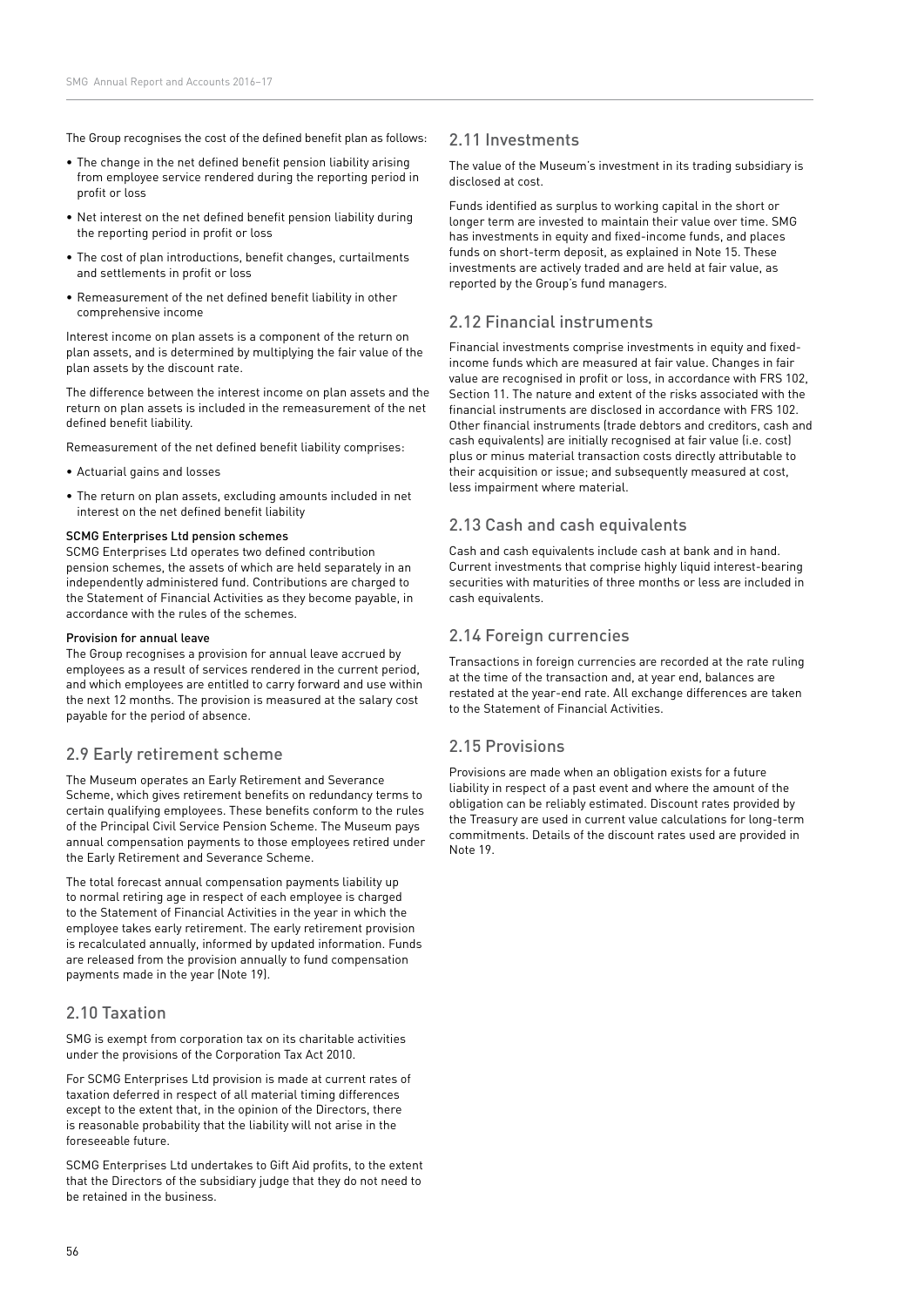## **3 Significant judgements and estimates**

#### 3.1 Judgements and key sources of estimation uncertainty

The preparation of the financial statements requires management to make judgments, estimates and assumptions that affect the amounts reported for assets and liabilities as at the balance sheet date and the amounts reported for revenues and expenses during the year. However, the nature of estimation means that actual outcomes could differ from those estimates.

The following judgments (apart from those involving estimates) have had the most significant effect on amounts recognised in the financial statements.

#### Revenue recognition

The timing of revenue recognition on long-term sponsorship contracts depends on the assessed stage of completion of contract activity at the balance sheet date. For exhibitions and galleries that are not completed, sponsorship is deferred until opening. At 31 March, £1.472m of income had been deferred, primarily in relation to multi-year learning projects (2016: £2.576m, primarily in relation to multi-year learning projects, the new interactive galleries in London and Bradford and the Mathematics gallery at the Science Museum). These amounts are shown in current liabilities.

#### Property, plant and equipment (PPE)

Property, plant and equipment represents a significant proportion of the asset base and therefore the estimates and assumptions made to determine their carrying value and related depreciation are critical to the reported financial position and expenditure. Revaluation of PPE requires management to apply professionally supplied indices to existing fixed-asset balances in those years when formal valuations are not required. In 2016–17 the sites were subject to desktop revaluation by professional surveyors, as outlined in Note 12, resulting in an uplift of £27.573m. In 2015–16 the application of indexation resulted in an upward revaluation of the Group's PPE of £42.779m.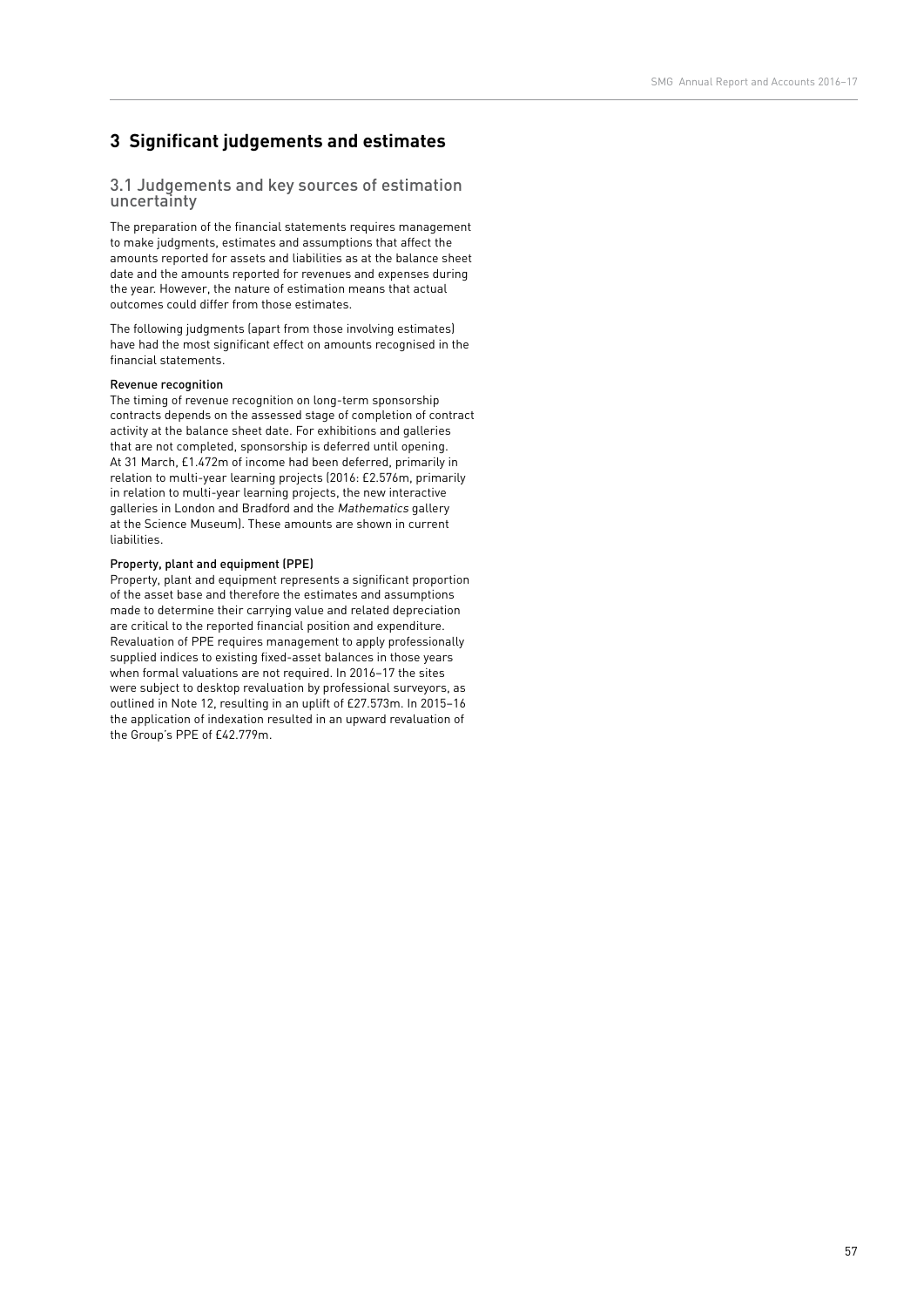## **4 Museum Statement of Financial Activities**

|                                                               | <b>Notes</b> | 2017<br>£000 | 2016<br>£000 |
|---------------------------------------------------------------|--------------|--------------|--------------|
|                                                               |              |              |              |
| Income and endowments from:                                   |              |              |              |
| Donations and legacies                                        |              |              |              |
| Grant in Aid for SMG                                          | [A]          | 40,934       | 37,969       |
| <b>Grant in Aid for NCMME</b>                                 |              | 2,409        | 2,409        |
| Gift Aid from subsidiary, SCMG Enterprises Ltd                |              | 8,143        | 4,491        |
| Other donations and legacies                                  |              | 6,125        | 8,384        |
| Charitable activities                                         |              |              |              |
| Lottery income                                                |              | 465          | 453          |
| Other charitable income                                       |              | 10,400       | 4,887        |
| Other trading activities                                      |              |              |              |
| Sponsorship                                                   |              | 62           | 147          |
| Rental income                                                 |              | 1,074        | 472          |
| Investments                                                   |              | 504          | 136          |
| Other income                                                  |              | 2,200        | 5,356        |
| Profit on sale of Post Office Building                        |              |              | 19,649       |
| <b>Total</b>                                                  |              | 72,316       | 84,353       |
| <b>Expenditure on:</b>                                        |              |              |              |
| Charitable activities                                         |              |              |              |
| Care for and research into collections                        | [B]          | 16,494       | 15,845       |
| Science education and communication                           |              | 34,201       | 30,681       |
| Visitor services                                              |              | 13,908       | 12,633       |
| Grants awarded                                                |              |              | 6,716        |
| Raising funds                                                 |              |              |              |
| Activities for generating funds                               |              | 2,682        | 2,576        |
| Commercial activities                                         |              | 915          |              |
| <b>Total</b>                                                  |              | 68,200       | 68,451       |
| Net gains/(losses) on investments                             |              | 2,866        | 623          |
| Net income/(expenditure)                                      |              | 6,982        | 16,525       |
| <b>Transfers between funds</b>                                |              |              |              |
| Other recognised gains / (losses)                             |              |              |              |
| Gains/(losses) on revaluation of fixed assets                 |              | 27,456       | 42,719       |
| Actuarial (losses)/gains on defined benefit pension liability |              | (2, 548)     | 1,322        |
| Net movement in funds                                         |              | 31,890       | 60,566       |
| <b>Reconciliation of funds:</b>                               |              |              |              |
| Total funds brought forward                                   |              | 455,132      | 394,566      |
| <b>Total funds carried forward</b>                            |              | 487,022      | 455,132      |
|                                                               |              |              |              |

[A] Capital Grant in Aid received from DCMS was £5,876k (2015–16: £3,001k), of which £4,551k was the core capital allocation, £700k was for the MSI Special Exhibitions Gallery and £625k for major projects. (2015–16: £2,501k, £500k and nil respectively). [B] The £2,409k (2015–16: £2,409k) grant from SMG to the National Coal Mining Museum of England (NCMME) is categorised as 'care for and research into the collections'.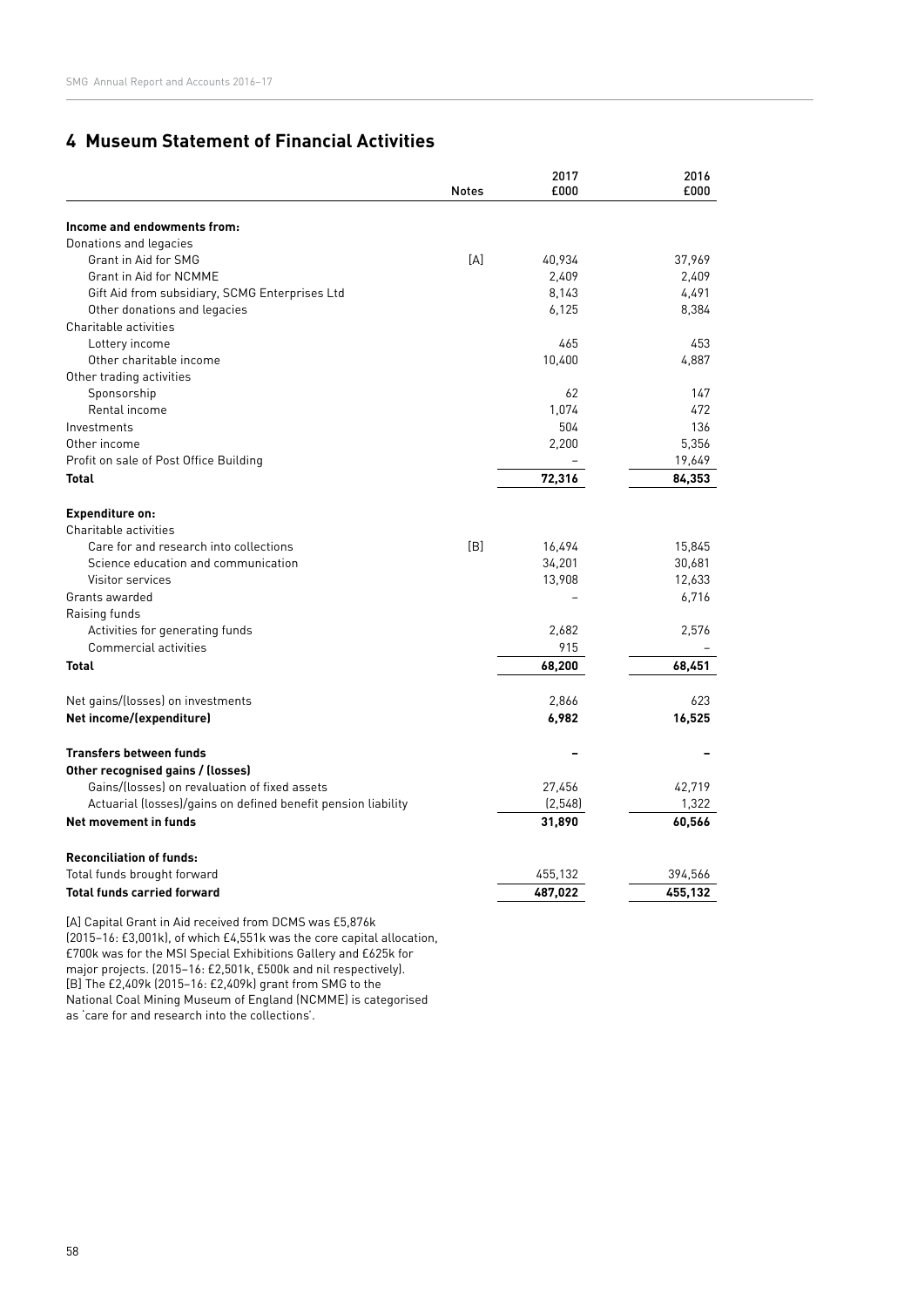## **5 Other donations and legacies (consolidated)**

|                                     | Unres.<br>£000 | 2017<br>Res.<br>£000 | Unres.<br>£000 | 2016<br>Res.<br>£000 |
|-------------------------------------|----------------|----------------------|----------------|----------------------|
| Value of donated goods and services |                | 244                  |                | 250                  |
| Corporate donations                 | 43             | 37                   |                | 4                    |
| Individual donations                | 3,254          | 165                  | 3,531          | 637                  |
| Legacies                            | 18             | 117                  |                | 251                  |
|                                     | 3,315          | 563                  | 3,534          | 1,142                |
| Value of donated heritage assets    |                | 2,247                |                | 3,708                |
|                                     | 3,315          | 2,810                | 3,534          | 4,850                |

## **6 Other charitable income (consolidated)**

|                                        |                          | 2017  |        | 2016  |
|----------------------------------------|--------------------------|-------|--------|-------|
|                                        | Unres.                   | Res.  | Unres. | Res.  |
|                                        | £000                     | £000  | £000   | £000  |
| Grant income, excluding Lottery grants | 328                      | 7,440 | 326    | 1,762 |
| European Union grants                  | $\overline{\phantom{0}}$ | 257   |        | 295   |
| UK Government bodies                   |                          | 511   |        | 621   |
| Ticket income                          | 1,864                    | -     | 1,883  |       |
|                                        | 2,192                    | 8,208 | 2,209  | 2,678 |

The figures above exclude grants received from the Heritage Lottery Fund (HLF).

## **7 Income from investments**

Excluding gains and losses on the Group's investment portfolio detailed in Note 15, consolidated interest income of £61k (2015–16: £121k) was earned from investing surplus funds.

## **8 Other income**

Other income arises from self-generated income, conference and educational events, locomotive hire and cloakroom fees. In the previous year, the figure included a material compensation payment in relation to the development of the Ordsall Chord railway in Manchester, which will have a permanent impact on the heritage site of the Museum of Science and Industry.

## **9 Net income / (expenditure)**

Net income/(expenditure) is stated after charging:

|                                                                                     | 2017<br>£000 | 2016<br>£000 |
|-------------------------------------------------------------------------------------|--------------|--------------|
|                                                                                     |              |              |
| Auditors' remuneration: Comptroller and Auditor General                             | 55           | 58           |
| Auditors' remuneration: subsidiary company audit fee                                | 36           | 37           |
| Internal audit fees                                                                 | 76           | 75           |
| Lease rentals on land and buildings                                                 | 11           | 21           |
| Lease rentals on equipment                                                          | 46           | 69           |
| Lease rentals on vehicles                                                           | 30           | 34           |
| Movement on bad debt provision                                                      | (69)         | (6)          |
| No fees (2015-16: nil) were paid to the Group's auditors for<br>non-audit services. |              |              |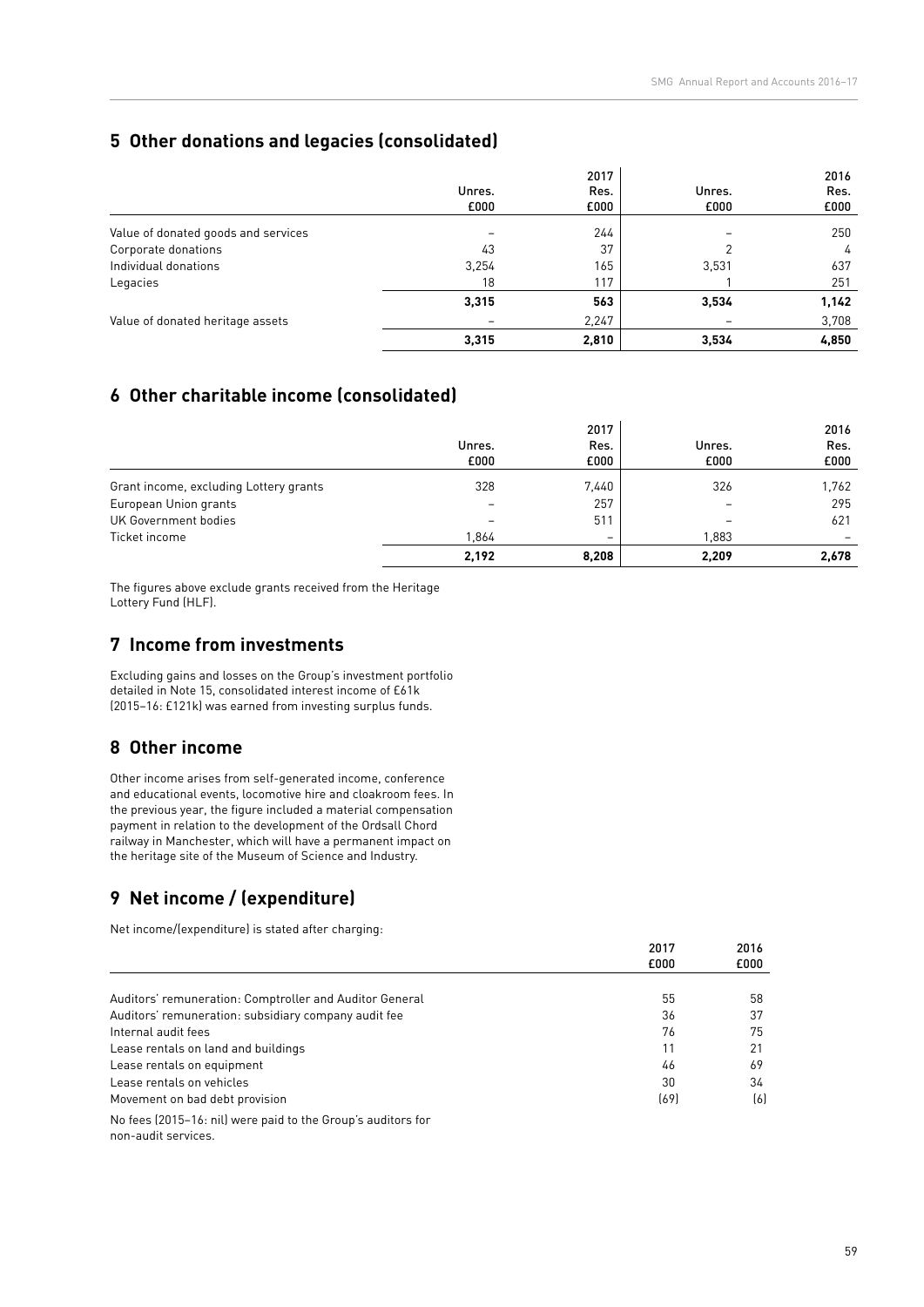## **10 Total expenditure**

#### Analysis by functional purpose

|                                          | <b>Direct</b> | Support   | <b>Total</b> | Total  |
|------------------------------------------|---------------|-----------|--------------|--------|
|                                          | costs         | Costs [A] | 2017         | 2016   |
| Care for and research into collections   | 9.849         | 6.645     | 16.494       | 15.845 |
| Science education and communication      | 25.291        | 8,910     | 34.201       | 30,681 |
| Visitor services                         | 7.651         | 6,257     | 13.908       | 12,633 |
| Grants awarded for charitable activities |               |           |              | 6,716  |
| <b>Charitable activities</b>             | 42.791        | 21.812    | 64.603       | 65,875 |
| Generating donations and legacies        | 2.417         | 630       | 3.047        | 2,576  |
| Trading activities                       | 13.825        |           | 13.825       | 14,639 |
| <b>Total expenditure</b>                 | 59.033        | 22.442    | 81.475       | 83,090 |

[A] Support costs include the depreciation charged on support activities.

#### Support cost allocation

|                                              |            |                |           |       |                |            | <b>Total</b> | <b>Total</b> |
|----------------------------------------------|------------|----------------|-----------|-------|----------------|------------|--------------|--------------|
|                                              | Management | <b>Finance</b> | <b>HR</b> | ICT   | <b>Estates</b> | Governance | 2017         | 2016         |
| Care for and<br>research into<br>collections | 194        | 201            | 328       | 506   | 5.314          | 102        | 6,645        | 5,501        |
| Science education<br>and communication       | 524        | 541            | 908       | 1.348 | 5.314          | 275        | 8.910        | 7,786        |
| Visitor services                             | 161        | 166            | 262       | 270   | 5,314          | 84         | 6.257        | 5,363        |
| <b>Charitable activities</b>                 | 879        | 908            | 1,498     | 2,124 | 15,942         | 461        | 21,812       | 18,650       |
| Generating<br>donations and<br>legacies      | 43         | 45             | 124       | 395   | -              | 23         | 630          | 789          |
| <b>Total support costs</b>                   | 922        | 953            | 1,622     | 2,519 | 15,942         | 484        | 22,442       | 19,439       |

Management, governance and finance (after adjustment for internal recharges) costs were allocated in proportion to the direct costs in each area. HR costs were allocated in proportion to the number of full-time equivalent staff in each area, ICT costs in proportion to the number of PCs/terminals used by each area. Estates costs were allocated equally across the three charitable activities.

Governance costs comprise support for Trustee committee activity and related governance work, internal and external audit, and resources required to produce statutory accounts.

#### Trustees

The Chairman and Trustees (listed in the Annual Report) received no remuneration for their services, but travel expenses totalling £6,658 were paid to 12 Trustees (2015–16: £12,177 paid to 17 Trustees). Amounts paid to third parties in the financial year relating to Trustee activities totalled £17,416.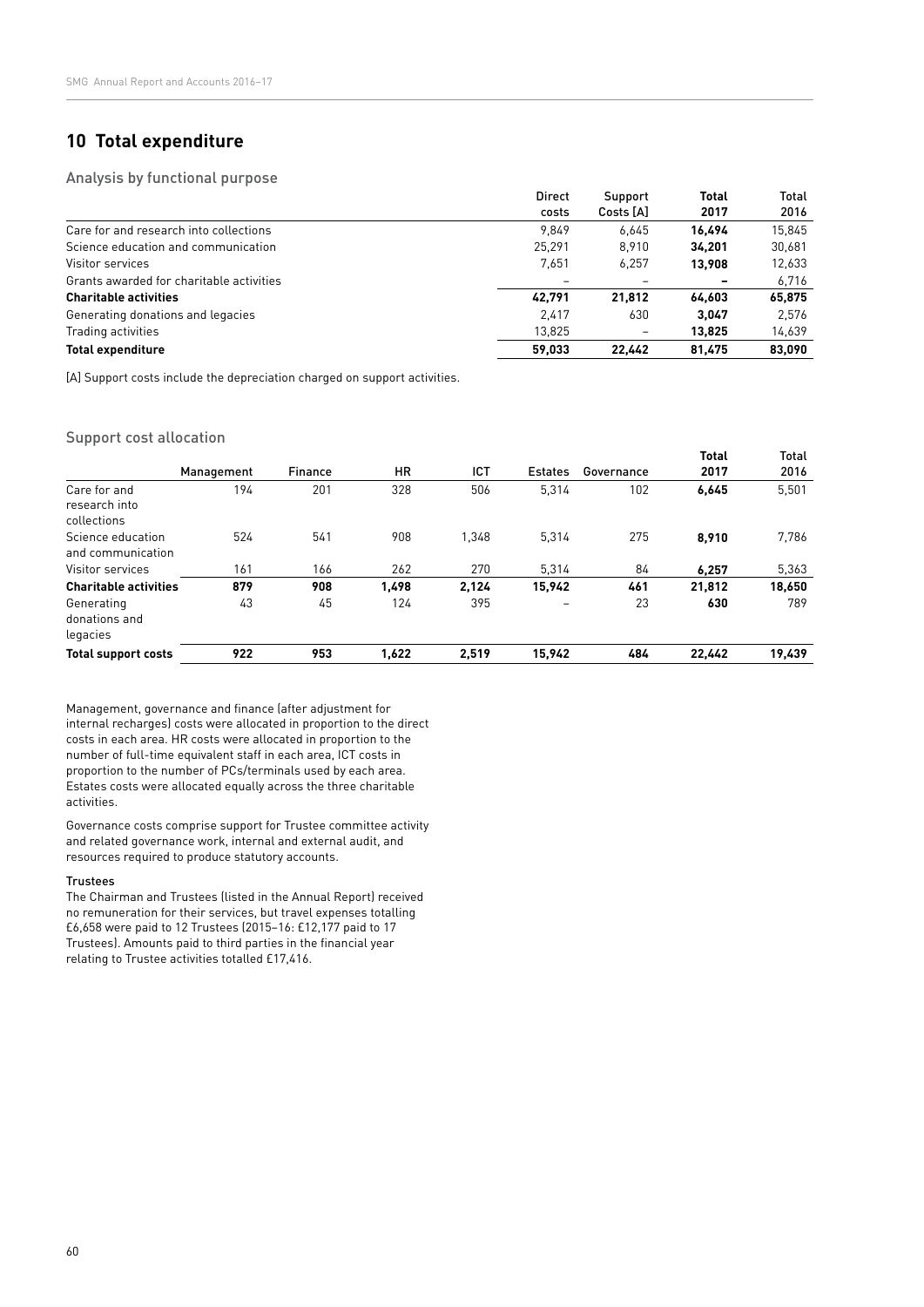## **11 Staff costs**

|                                 | 2017   | 2016   |
|---------------------------------|--------|--------|
|                                 | E'000  | £'000  |
| Wages and salaries              | 24,262 | 22,572 |
| Social security costs           | 2,241  | 1,869  |
| Pension costs                   | 1,848  | 1,975  |
| Agency staff                    | 855    | 496    |
| Early retirement and redundancy | 89     | 730    |
|                                 | 29.295 | 27.642 |

Included in the above is £1,114k (2015–16: £778k) in respect of staff costs which have been capitalised. Staff costs are charged to unrestricted or restricted funds on the basis of the activities that they perform.

#### Civil Service Pensions

Pension benefits are provided through the Civil Service pension arrangements. The Principal Civil Service Pension Scheme (PCSPS) and the Civil Servant and Other Pension Scheme (CSOPS) – known as 'alpha' – are unfunded multi-employer defined benefit schemes but SMG is unable to identify its share of the underlying assets and liabilities. The scheme actuary valued the scheme as at 31 March 2012. Details can be found in the resource accounts of the Cabinet Office: Civil Superannuation ([www.civilservice.gov.uk/](http://www.civilservice.gov.uk/pensions) [pensions\)](http://www.civilservice.gov.uk/pensions).

For 2016–17, employer's contributions of £1,192,333 were payable to the PCSPS (2015–16: £1,361,470) at one of four rates in the range 20.0–24.5% of pensionable earnings, based on salary bands. The scheme actuary reviews employer contributions usually every four years following a full scheme valuation. The contribution rates are set to meet the cost of the benefits accruing during 2016–17 to be paid when the member retires and not the benefits paid during this period to existing pensioners.

Employees can opt to open a partnership pension account, a stakeholder pension with an employer contribution. Employer's contributions of £10,160 (2015–16: £10,700) were paid to one or more of the panel of three appointed stakeholder pension providers. Employer contributions are age-related and range from 8 to 14.75% of pensionable earnings from 1 October 2015. Employers also match employee contributions up to 3% of pensionable earnings. In addition, employer contributions of £312 (2015–16: £379), 0.5% of pensionable pay from 1 October 2015, were payable to the PCSPS to cover the cost of the future provision of lump-sum benefits on death in service or ill-health retirement of these employees.

None of the contributions due to the partnership pension providers at the balance sheet date were unpaid and none had been prepaid.

#### SCMG Enterprises Ltd pension schemes

This is a contracted-in group money-purchase scheme with optional contracted-out pensions to which SCMG Enterprises Ltd contributes 7% and the employees 5%. Employees not opting to join the scheme are auto-enrolled in a stakeholder pension scheme. SCMG Enterprises Ltd pension contributions of £357,248 were paid in the year (2015–16: £303,526).

#### GMPF pension scheme

Details of employer's contributions in respect of the Greater Manchester Pension Fund in respect of employees of the Museum of Science and Industry are contained in Note 20.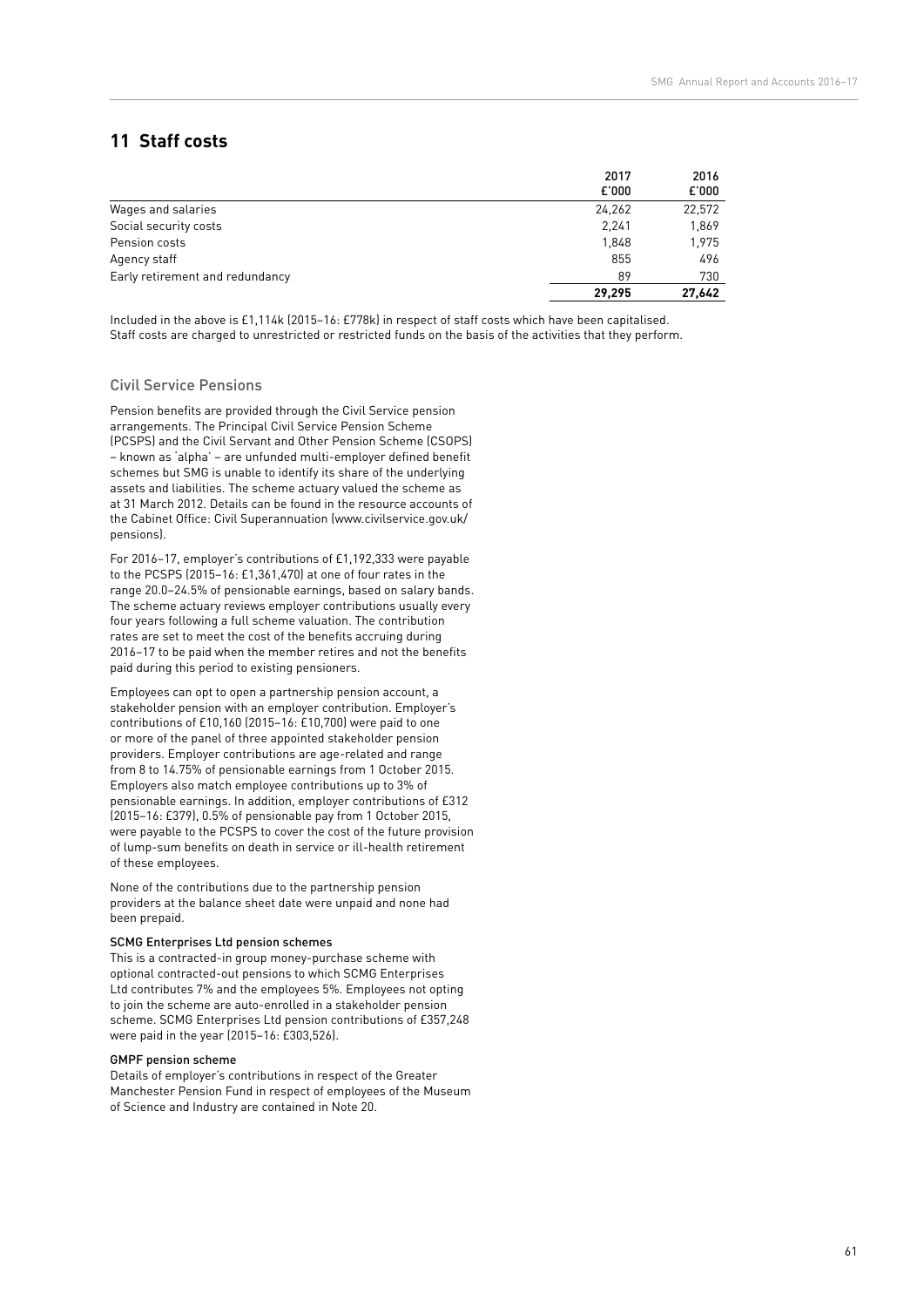## Employee numbers, analysed by activity

|                                        | <b>Permanent Contract</b> |      |      | <b>Other Staff</b> | Total |      |
|----------------------------------------|---------------------------|------|------|--------------------|-------|------|
|                                        | 2017                      | 2016 | 2017 | 2016               | 2017  | 2016 |
|                                        |                           |      |      |                    |       |      |
| Care for and research into collections | 120                       | 118  |      | C                  | 121   | 120  |
| Science education and communication    | 329                       | 314  |      | 5                  | 336   | 319  |
| Visitor services                       | 93                        | 82   |      | 10                 | 97    | 92   |
| Generating income and sponsorship      | 45                        | 38   |      | $\overline{2}$     | 46    | 40   |
| Trading activities                     | 132                       | 125  |      | 7                  | 137   | 132  |
| Sport activities                       | 115                       | 99   | 13   |                    | 128   | 99   |
| <b>Total</b>                           | 834                       | 776  | 31   | 26                 | 865   | 802  |

The average headcount excluding agency and contract staff was 1,134.

## Employees receiving remuneration over £60,000

|                 | 2017 | 2016 |
|-----------------|------|------|
|                 |      |      |
| 60,001-70,000   | 5    | 8    |
| 70,001-80,000   | 4    | 3    |
| 80,001-90,000   |      | 3    |
| 90,001-100,000  | 4    | 3    |
| 100,001-110,000 | 3    | 4    |
| 110,001-120,000 |      |      |
| 130,001-140,000 |      |      |
| 140,001-150,000 |      |      |
| 150,001-160,000 |      |      |
| 170,001-180,000 |      |      |
|                 | 21   | 24   |

The figures above exclude pension costs. Contributions were paid to a defined contribution scheme on behalf of 10 (2016: 19) employees. For 10 (2016: 5) of the staff included in this table retirement benefits accrued under a defined benefit scheme.

For 8 (2016: 8) of these employees total remuneration includes BUPA contributions.

#### Key management personnel

The total remuneration of the key management personnel, Ian Blatchford and Jonathan Newby, was £382,438 (2015–16: £410,935) (see Remuneration Report).

If employer contributions to defined benefit pension schemes were included rather than the single figure for pension benefits given in the Remuneration Report, the total remuneration would be £371,747 (2015–16: £353,739).

#### Exit packages

Details of exit packages agreed during the year are given in the Remuneration Report.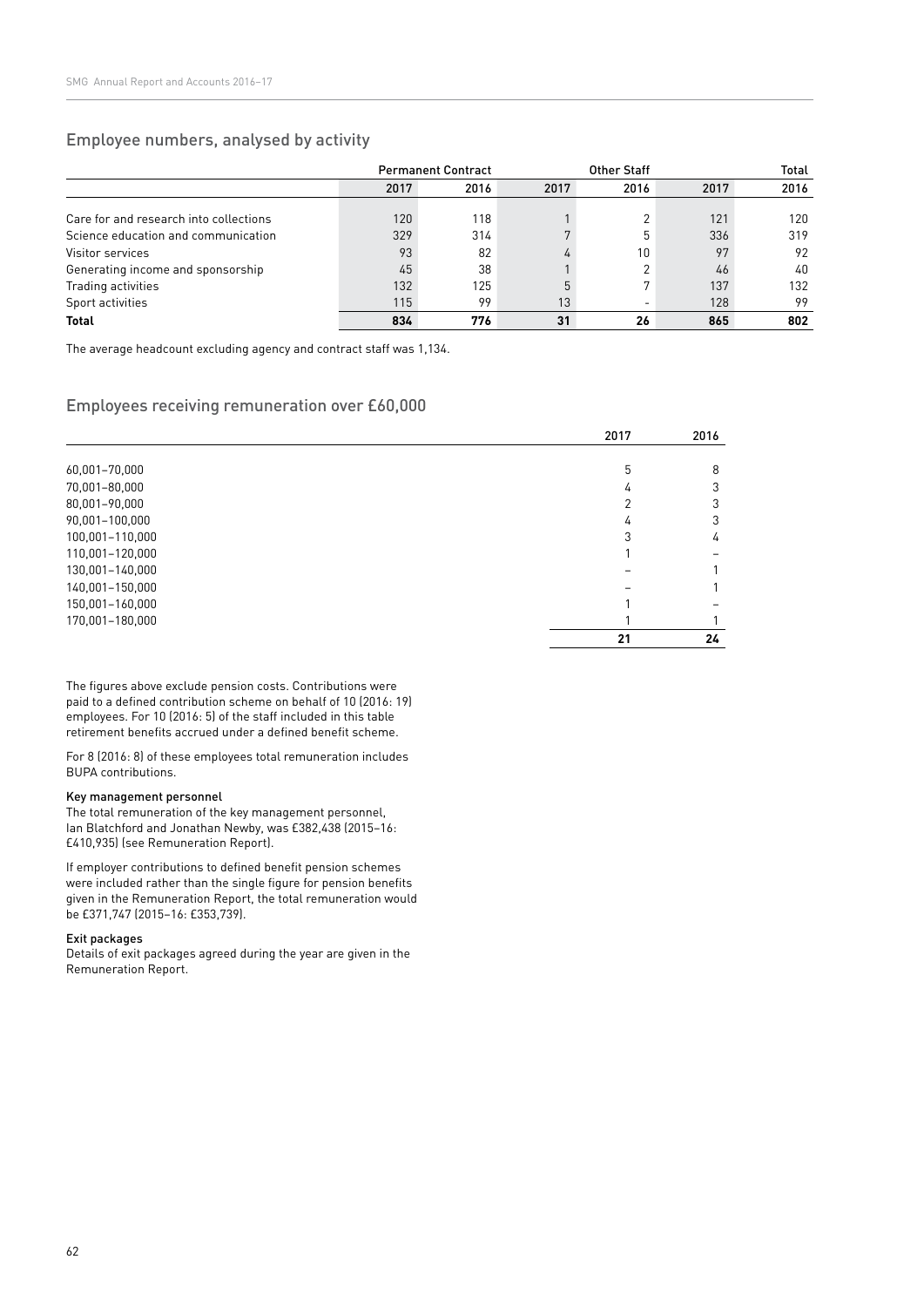## **12 Tangible fixed assets**

Consolidated assets

|                     | Land      | Plant     | Galleries   | <b>Fixtures</b> | ICT   | Assets       |           |
|---------------------|-----------|-----------|-------------|-----------------|-------|--------------|-----------|
|                     | and       | and       | and         | and             | and   | under        |           |
|                     | buildings | machinery | exhibitions | fittings        | AV    | construction | Total     |
|                     | £'000     | £'000     | £'000       | £'000           | £'000 | £'000        | £'000     |
| <b>Current cost</b> |           |           |             |                 |       |              |           |
| At 1 April 2016     | 323,565   | 84,692    | 25,792      | 4,242           | 1,389 | 5,214        | 444,894   |
| Additions           | 5,563     | 304       | 6,847       | 224             | 1,090 | 4,238        | 18,266    |
| <b>Disposals</b>    |           | (199)     | (4,008)     | (417)           | (226) | (78)         | (4,928)   |
| <b>Transfers</b>    |           | 68        | 2,881       | 52              |       | (3,046)      | (45)      |
| Revaluation         | (1, 380)  | 301       |             | -               | -     |              | (1,079)   |
| At 31 March 2017    | 327,748   | 85,166    | 31,512      | 4,101           | 2,253 | 6,328        | 457,108   |
| <b>Depreciation</b> |           |           |             |                 |       |              |           |
| At 1 April 2016     | 12,030    | 16,349    | 12,310      | 2,147           | 702   |              | 43,538    |
| Charge for the year | 7,256     | 4,387     | 2,765       | 532             | 545   | Ξ.           | 15,485    |
| Revaluation         | (17, 845) | (10, 807) |             |                 |       | -            | (28, 652) |
| <b>Disposals</b>    |           | (199)     | (3,833)     | (417)           | (226) | Ξ.           | (4,675)   |
| At 31 March 2017    | 1,441     | 9,730     | 11,242      | 2,262           | 1,021 |              | 25,696    |
| Net book value      |           |           |             |                 |       |              |           |
| At 31 March 2017    | 326,307   | 75,436    | 20,270      | 1,839           | 1,232 | 6,328        | 431,412   |
| At 31 March 2016    | 311,535   | 68,343    | 13,482      | 2,095           | 687   | 5,214        | 401,356   |

#### Museum assets

|                     | Land<br>and<br>buildings | Plant<br>and<br>machinery | Galleries<br>and<br>exhibitions | <b>Fixtures</b><br>and<br>fittings | ICT<br>and<br>AV | Assets<br>under<br>construction | Total     |
|---------------------|--------------------------|---------------------------|---------------------------------|------------------------------------|------------------|---------------------------------|-----------|
|                     | £'000                    | £'000                     | £'000                           | £'000                              | £'000            | £'000                           | £'000     |
| <b>Current cost</b> |                          |                           |                                 |                                    |                  |                                 |           |
| At 1 April 2016     | 322,131                  | 82,880                    | 25,598                          | 3,955                              | 1,389            | 5,214                           | 441,167   |
| Additions           | 5,563                    | 304                       | 6,847                           | 224                                | 1,090            | 4,238                           | 18,266    |
| <b>Disposals</b>    |                          | (199)                     | (4,008)                         | (417)                              | (226)            | (78)                            | (4,928)   |
| Transfers           |                          | 67                        | 2,881                           | 53                                 |                  | (3,046)                         | (45)      |
| Revaluation         | (1, 497)                 | 301                       |                                 | $\overline{\phantom{0}}$           | -                |                                 | (1, 196)  |
| At 31 March 2017    | 326,197                  | 83,353                    | 31,318                          | 3,815                              | 2,253            | 6,328                           | 453,264   |
| <b>Depreciation</b> |                          |                           |                                 |                                    |                  |                                 |           |
| At 1 April 2016     | 12,012                   | 14,900                    | 12,117                          | 1,860                              | 701              |                                 | 41,590    |
| Charge for the year | 7,223                    | 4,302                     | 2,765                           | 532                                | 546              |                                 | 15,368    |
| Revaluation         | (17, 845)                | (10, 807)                 |                                 |                                    | $\overline{a}$   | -                               | (28, 652) |
| <b>Disposals</b>    |                          | (199)                     | (3,833)                         | (417)                              | (226)            | -                               | (4,675)   |
| At 31 March 2017    | 1,390                    | 8,196                     | 11,049                          | 1,975                              | 1,021            | Ξ.                              | 23,631    |
| Net book value      |                          |                           |                                 |                                    |                  |                                 |           |
| At 31 March 2017    | 324,807                  | 75,157                    | 20,269                          | 1,840                              | 1,232            | 6,328                           | 429,633   |
| At 31 March 2016    | 310,119                  | 67,980                    | 13,481                          | 2,095                              | 688              | 5,214                           | 399,577   |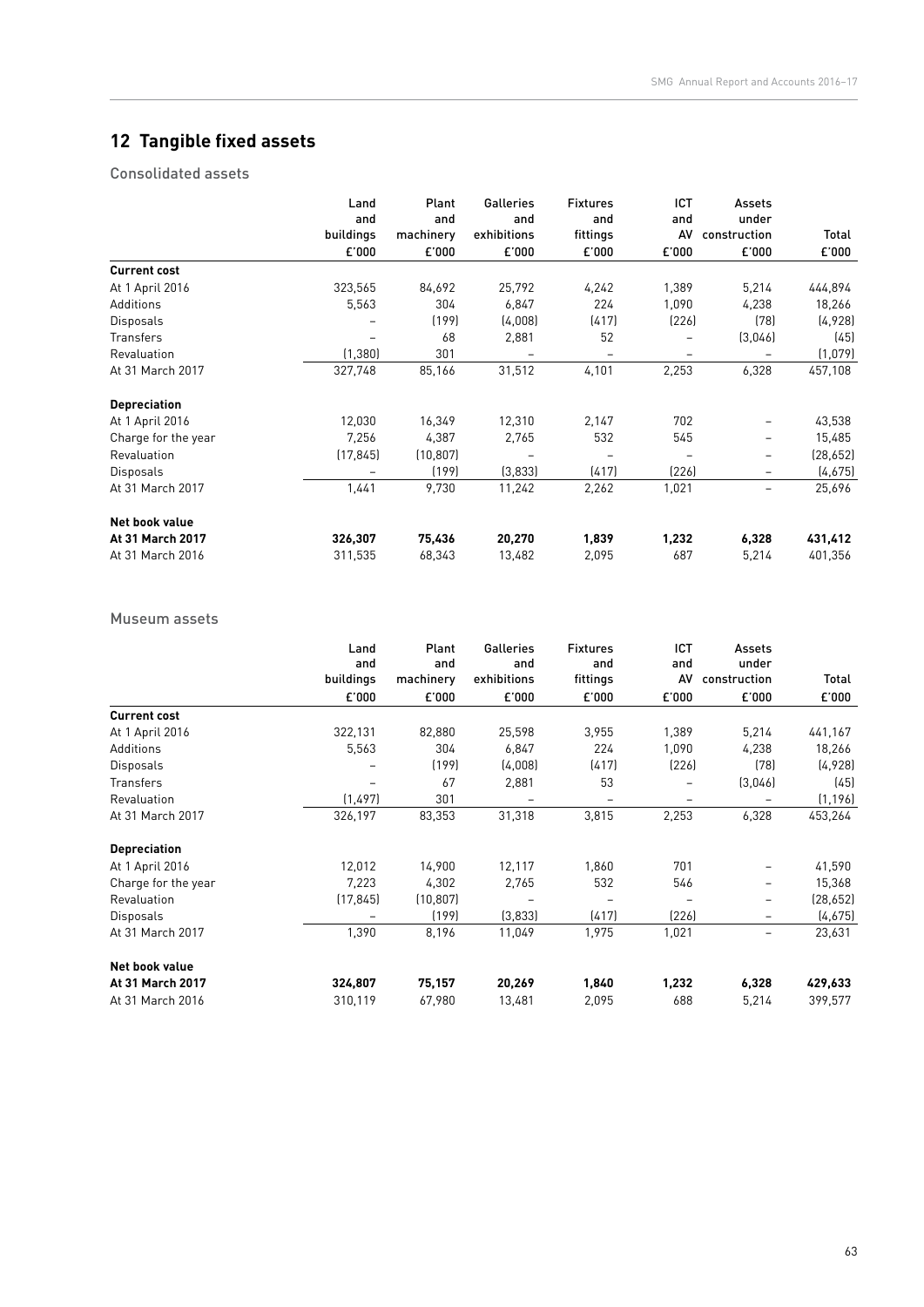### Land and buildings

The Science Museum was transferred from the Secretary of State for the Environment on 10 August 2001. Wroughton Airfield was transferred from the Secretary of State for Defence to the Science Museum on 27 July 1997. The buildings and land relating to the National Railway Museum were transferred from the Secretary of State for the Environment on 1 August 1997. The Royal Naval Air Yard was purchased from the Ministry of Defence on 31 March 2000. When the Museum of Science and Industry became part of the Science Museum Group on 31 January 2012 the Manchester estate was transferred at fair value as determined by an external valuation.

Blythe House is currently occupied by the British Museum, the Science Museum and the Victoria and Albert Museum. The freehold title is held by the Office of the Deputy Prime Minister, although ministerial responsibility for all museum estate issues has subsequently transferred to the Secretary of State for Culture, Media and Sport. As a long-standing tenant and beneficial user SMG shows a one-third share of the value, as established by chartered surveyors Gerald Eve LLP at 31 March 2014 and subsequently revalued for indexation, on its balance sheet.

#### Revaluation of land and buildings

A full valuation in accordance with the RICS Appraisal and Valuation Manual was carried out by chartered surveyors Gerald Eve LLP as at 31 March 2014. A desktop revaluation was carried out at 31 March 2017 based on professionally prepared price indices and inspection of the London and Manchester sites by Gerald Eve.

Land and buildings at SM in London, MSI in Manchester, NRM in York and Shildon, and NSMM in Bradford were valued on the basis of depreciated replacement cost. The SM sites at Wroughton and Blythe House are included at existing use valuations. The Concrete Works, an undeveloped site adjacent to NRM in York, owned by SCMG Enterprises Ltd, is also held at an existing use valuation.

The historic cost of the land and buildings and certain plant and machinery is not known.

## **13 Heritage Assets**

### 13.1 Overview of the collections

#### Science Museum, London

The Science Museum holds the nation's pre-eminent collections in the fields of science, technology, engineering and medicine. The collections have their roots in those of the South Kensington Museum, founded in 1857, augmented by those of the Patent Office Museum, the Special Loan Collection of Scientific Instruments and the Wellcome Trust.

The diverse collections comprise scientific demonstration instruments from leading makers of the 19th century and other historical artefacts often acquired from major collectors, examples of contemporary instrumentation and laboratory science, non-Western astronomy and elementary mathematics. The Industrial Revolution and postindustrial eras are represented by examples of the work of central figures such as James Watt, Henry Maudslay, Richard Arkwright, and Marc and Isambard Brunel. The development of mechanical, electrical and electronic communications technologies from the mid 19th century to the present is also fully represented and the museum holds the only surviving Fleet Street rotary newspaper press. The development of computing is charted from the Babbage machine, via electromechanical equipment, to early business and home computers and contemporary technologies. Space technologies from the 1960s onward are well represented. The museum also holds the collection of the Farnborough Museum of the Royal Aircraft Establishment.

Additionally, there are significant holdings of prints, drawings, paintings, printed ephemera, technical drawings, maps, photographs, postal items, sculpture and contemporary art, and in the library and archive collections comprising important collections of rare books and documents, which span the full history and development of science and technology.

#### Museum of Science and Industry, Manchester

The museum was founded in the mid-1960s when Manchester's traditional industries, particularly engineering and textile production, were undergoing major changes. The collections reflect Manchester's pre-eminence as the world's first industrial city, and the city's role in an international exchange of goods, people and ideas. They demonstrate the role of Manchester and northwest England as a nexus of industrialisation. As a whole the collections also reflect the effects of science, technology, industrialisation, urbanisation and deindustrialisation on the lives of inventors, designers, workers and consumers.

At the core of the museum is the historic site itself, a very rare example of the development of a working station and railway yard over 150 years. Several of the city's internationally known scientific endeavours and personalities are represented in the object collections, from the pioneering work of John Dalton and James Joule, to graphene, Manchester's latest global scientific export.

Manchester's role as the centre of the Lancashire textile industry is also covered, alongside power for the Industrial Revolution, and the development of precision engineering and machine tools that laid the foundations for a new age of mass production. The collections cover the technologies that affected life in industrial Manchester, including electricity, gas, water supply and sanitation. Communications and information technologies form a major theme, ranging from early photographic material through to ground-breaking calculating and computing machines. Bringing the story up to date, material from the broadcasting, music and animation industries represents the growth of creative industries in the postindustrial city.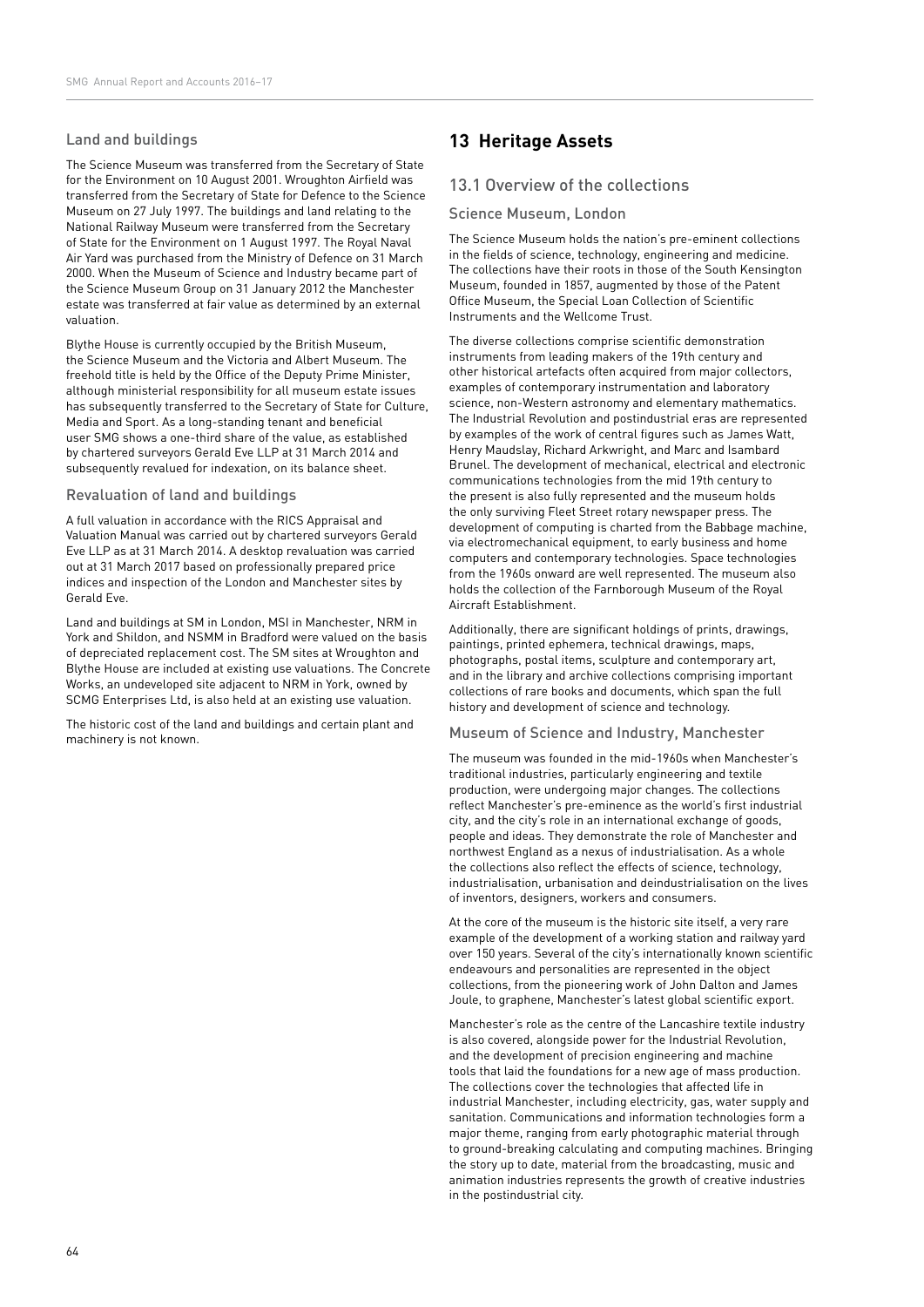#### National Railway Museum, York and Shildon

These collections have evolved over the last 150 years, from the amalgamation of the railway collections of the Science Museum with those of the former railway museum at York and railway items from the British Transport Commission's Museum of British Transport, Clapham. They have expanded since the opening of the National Railway Museum in 1975, through collecting from the modern railway industry and private individuals.

NRM curates its collection in five main subject areas: the origins of railways, the impact of railways on our lives, the impact of railways on our world, the impact of railways on our culture, and the science and technology of railways.

#### National Science and Media Museum, Bradford

Founded in 1983 as the National Museum of Photography, Film & Television, the National Science and Media Museum inherited collections from its parent institution, the Science Museum.

The collection currently numbers in the region of 3.5 million individual objects. These range from one-off individual donations of ephemeral material such as instruction manuals, to family photographic portraits, to the most significant collection of American television receivers in the UK, to the Kodak Museum collection, comprising photographs and equipment dating back to the very beginnings of photography.

NSMM curates its collection in three main areas: photography (encompassing photographic technology and photographs) cinematography, and television.

#### 13.2 Acquisitions, management, preservation and disposals

#### Acquisitions

Acquisitions are made in accordance with the collecting policies agreed for each museum by the Board of Trustees and may be by purchase or donation. Further details of policies can be found at www.sciencemuseumgroup.ac.uk.

#### Collections management and preservation

SMG exists, under the terms of the National Heritage Act 1983, to develop, manage and make its collection useful for the public. The Act requires it to preserve, care for and add to the objects in its collection, to exhibit them to the public and to make them available for study and research, and to promote the public's enjoyment and understanding of science and technology and of the development of those subjects.

SMG follows the principle that it will share its collection widely. This objective is mainly delivered through public programmes of displays, events, publications and websites. Objects from the collection are either displayed in its museums, or made available via loans to third parties, or else they are in store for future use and research.

The collection is displayed and stored according to SMG standards for the prevention of material deterioration; these are based on international standards and current research in alignment with PAS 198:2012 'Specification for managing environmental conditions for cultural collections'.

Library and archive storage facilities and exhibitions are based on and informed by the requirements of BS 5454, PAS 198 and the National Archives Standard for Record Repositories.

Collections management and care are regularly reviewed by SMG to ensure adherence to these standards.

#### SMG will:

- Keep all objects in conditions in which deterioration is minimised.
- Undertake conservation so that objects may be made accessible to audiences.
- Manage hazards in the collection with clear and effective systems to ensure public, staff and object safety.

SMG museums demonstrate their commitment to managing collections effectively as Arts Council England accredited museums, and by following the SPECTRUM standard and PAS 197:2009, the code of practice for cultural collections management.

Records proving title or relating to the history of objects in the collections are managed in accordance with the requirements of the Public Records Act and SMG's status as a designated Place of Deposit.

Information relating to the history and management of objects in the collection is held within the collections management system. This constitutes the primary record of the collection and is subject to regular review.

Information relating to SMG's library and archive collections is held within local management systems. It is made accessible to the public subject to relevant legislation.

SMG will have secure title to all objects in the collection, hold basic data on every object so that it can be uniquely identified and the collection audited regularly, and ensure records relating to objects in the collection are enhanced and made available to audiences.

Further details of policies adopted by SMG in the management of its collections can be found at http://group.sciencemuseum.org. uk/policy/group-policies.

#### **Disposals**

SMG actively manages its collection in order to ensure its longterm sustainability, significance and safety. The Group's museums have a long-term purpose, and except for sound curatorial (including collections management) reasons, there is a strong presumption against the disposal of any item in the collection. However, the breadth of the collection, and the ways in which it has been developed, mean that SMG is currently holding material that is duplicate, unsuitable or unusable.

Disposals will be guided by the National Heritage Act 1983 (as amended) and the Museums Association's Code of Ethics (as amended). SMG will dispose of material that is unsuitable for retention in the collection and can be disposed of without detriment to the interests of students or other members of the public.

Material may be unsuitable for retention if:

- It is a duplicate of another accessioned item in the collection, beyond the number of similar items that would reasonably be of interest and necessary for future use.
- It is more suitable for transfer to the collection of another national museum, other accredited museum or other organisation in the public domain that can improve access to or the use, care or context of the material.
- It is otherwise unsuitable for the collection, because it falls outside the scope and content of the SMG collection.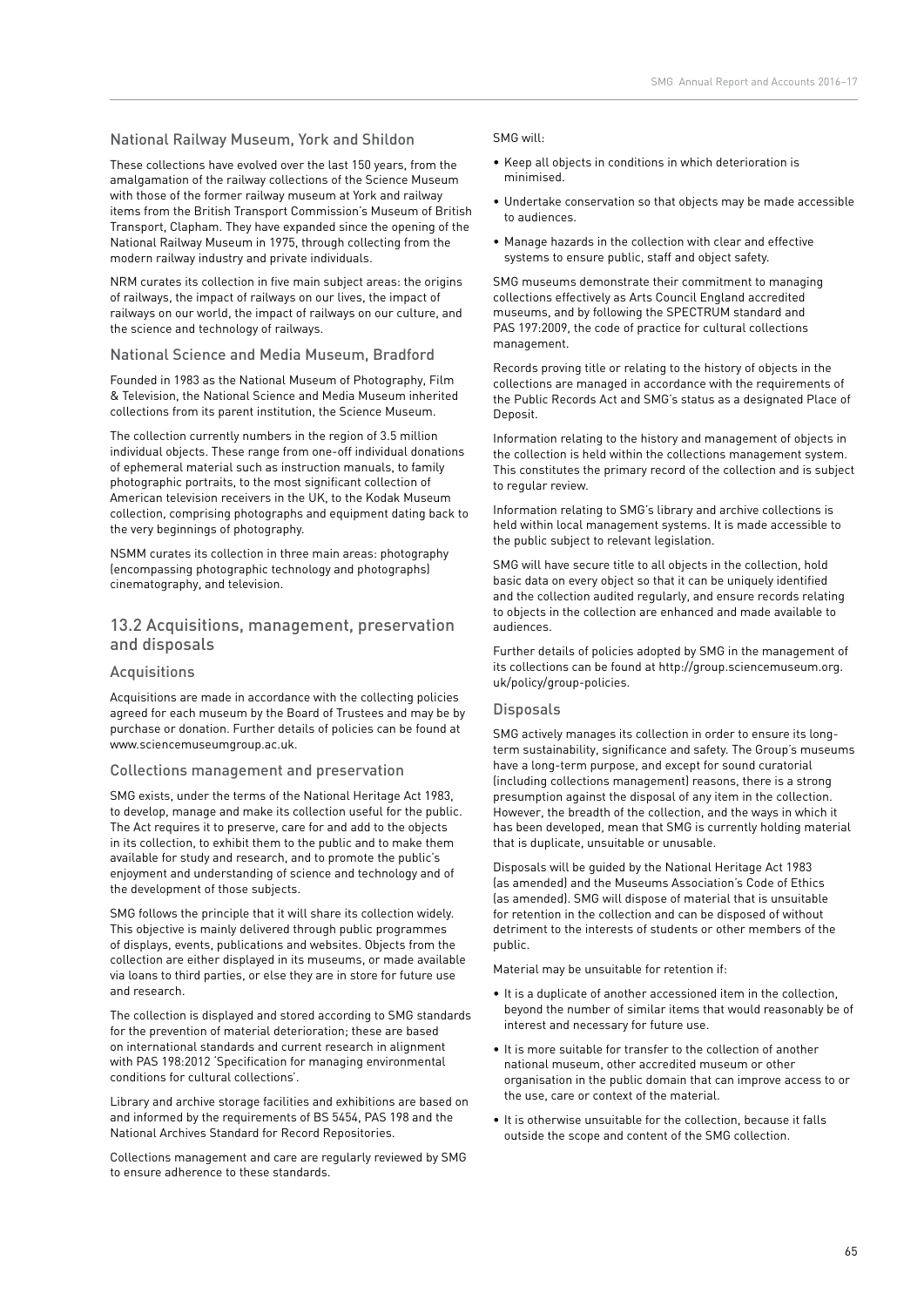• It is useless for the purposes of the collection because it is in a poor or hazardous condition by reason of damage, physical deterioration or infestation by destructive organisms. All material that is in such poor condition as to render it unusable will be destroyed to remove the risk of contamination or infestation.

SMG recognises that financially motivated disposal risks damaging public confidence in museums and the principle that collections should not normally be regarded as financially negotiable assets.

SMG accepts the principle that sound curatorial reasons for disposal must be established before consideration is given to the disposal of any item in the collection. SMG will not undertake disposal principally for financial reasons, except in exceptional circumstances, when it can be demonstrated that:

- It will significantly improve the long-term public benefit derived from the remaining collection.
- It is not to generate short-term revenue (for example to meet a budget deficit).
- It is as a last resort after other sources of funding have been thoroughly explored.
- Extensive prior consultation with sector bodies has been undertaken.
- The material under consideration lies outside the museums' established core collection.

The proceeds of disposal through sale, if this exceptional circumstance arises, will be applied solely and directly for the benefit of the museums' collection. Money raised will be restricted to the long-term sustainability, use and development of the collection.

## **13.3 Heritage assets on the balance sheet**

In the opinion of the Trustees, reliable information on cost or value is not available for SMG's collections prior to 2001. This is owing to the lack of information on purchase cost, the lack of comparable market values, the diverse nature of the objects and the volume of items held.

In the Trustees' opinion, conventional valuation approaches lack sufficient reliability and any valuation is likely to incur significant cost that is likely to be onerous. Even if valuations could be obtained this would not be at a cost commensurate with any benefits to SMG management, curatorial staff, the public or users of the financial statements.

For this reason the collections assembled up to the end of the 20th century (before 2001), large proportions of which were gifted to the museums at nil cost and are incomparable in nature, are not recognised as assets in SMG's balance sheet.

Prior to 1 April 2011 the Museum of Science and Industry did not recognise heritage assets in the balance sheet. The small number of objects acquired between 2002 and 2011 are of low value and it is not considered a sensible use of resources to attempt to determine their appropriate capital value.

#### Summary of heritage assets on balance sheet

|                  | Purchased |     | Donated   |     |            | Total |  |
|------------------|-----------|-----|-----------|-----|------------|-------|--|
|                  | £'000     | No. | £'000     | No. | £'000      | No.   |  |
| $2002 - 12$      | 7,850     | 40  | 6.991     |     | 34 14.841  | 74    |  |
| $2012 - 13$      | 391       | 5   | 2.835     | 26  | 3.226      | 31    |  |
| $2013 - 14$      | 7         |     | 672       | 12  | 679        | 13    |  |
| 2014-15          | 111       | 7   | 131       | 6   | 242        | 13    |  |
| 2015-16          | 134       | 8   | 3.708     | 13  | 3.842      | 21    |  |
| 2016-17          | 1.169     | 12  | 2.247     | 21  | 3.416      | 33    |  |
| At 31 March 2017 | 9.662     |     | 73 16.584 |     | 112 26.246 | 185   |  |

#### Analysis of heritage assets

|                                                                | <b>Basis of</b><br>capitalisation |                    |                |
|----------------------------------------------------------------|-----------------------------------|--------------------|----------------|
|                                                                | Cost<br>£'000                     | Valuation<br>£'000 | Total<br>£'000 |
| Carrying amount at<br>the beginning of the<br>reporting period | 8.493                             | 14.942             | 23.435         |
| Additions                                                      | 1,169                             | 2,247              | 3,416          |
| Disposals                                                      |                                   | (605)              | (605)          |
| <b>Carrying amount at</b><br>the reporting date                | 9.662                             | 16.584             | 26,246         |

#### Summary analysis of heritage asset transactions

|                  | 2017  | 2016  | 2015  | 2014  | 2013  |
|------------------|-------|-------|-------|-------|-------|
|                  | £'000 | £'000 | £'000 | £'000 | £'000 |
| Purchases        | 1.169 | 134   | 111   |       | 391   |
| Donations        | 2.247 | 3.708 | 131   | 672   | 2.835 |
| At 31 March 2017 | 3.416 | 3.842 | 242   | 679   | 3.226 |
|                  |       |       |       |       |       |
| Disposals*       | 605   |       |       |       |       |

\*During 2016–17, it was identified that four collection items had been disposed of in previous years but not removed from the heritage asset register. This was corrected in the adjustment line above.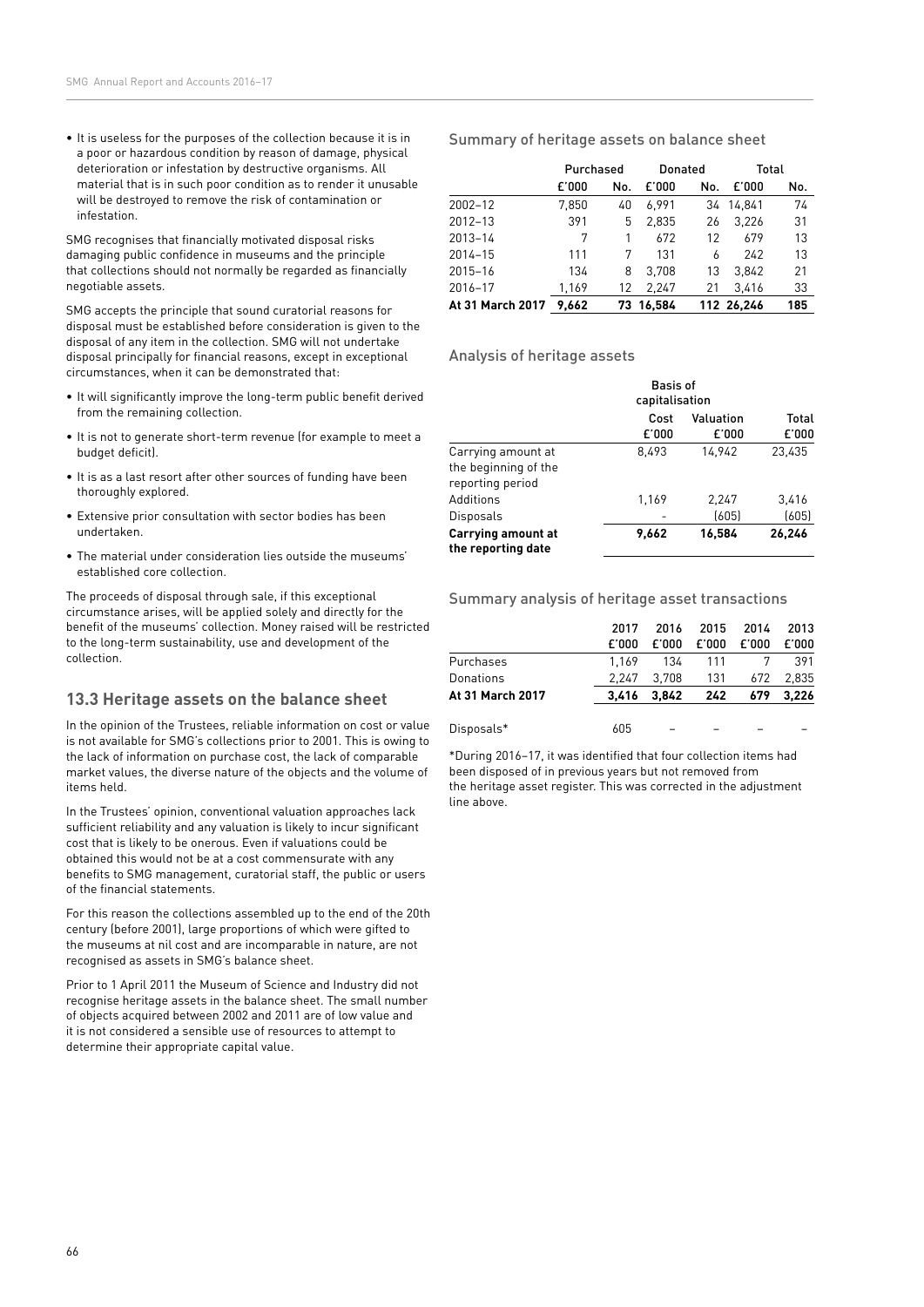### **13.4 Collection subcategories**

|                                        | <b>Estimated</b>       | Number of                    |
|----------------------------------------|------------------------|------------------------------|
|                                        | number of              | items                        |
|                                        | items<br>at 31/03/2017 | capitalised<br>at 31/03/2017 |
| <b>Science Museum</b>                  |                        |                              |
| Scientific instruments                 | 25,851                 | 14                           |
|                                        |                        | 51                           |
| Commerce and Industry<br>Medical       | 43,657                 |                              |
| Art                                    | 19,059                 | 8<br>6                       |
|                                        | 7,307                  | 1                            |
| Coins and medals                       | 903                    |                              |
| Library and archive collections        | 707,173                | 8                            |
| <b>Museum of Science and Industry</b>  |                        |                              |
| Science                                | 2,859                  | 3                            |
| Industry                               | 5,369                  | 5                            |
| Transport                              | 1,351                  |                              |
| Communications                         | 2,842                  |                              |
| Energy                                 | 5,013                  |                              |
| Community history                      | 7,127                  |                              |
| <b>National Railway Museum</b>         |                        |                              |
| Railway origins                        | 5,166                  | 1                            |
| Locomotives and rolling stock          | 20,297                 | 20                           |
| Railway life and work                  | 18,114                 | 1                            |
| Railway image and sound<br>collections | 4,340                  |                              |
| Railways and culture                   | 2,962,244              | 2                            |
| Library and archive collections        | 2.976                  | 3                            |
| Handling collections                   | 226                    |                              |
| <b>National Science and</b>            |                        |                              |
| <b>Media Museum</b>                    |                        |                              |
| Photographic collections               | 10,801                 | 31                           |
| Printed materials and                  | 352                    |                              |
| ephemera                               |                        |                              |
| Cinematography                         | 2,943                  | 4                            |
| Photographic technology                | 11,325                 |                              |
| Television and new media               | 2,856                  | 25                           |
| Library and archive collections        | 3,485,075              | 2                            |
|                                        | 7,355,226              | 185                          |

N.B. The estimated number of total items includes individual figures for collections of objects which are split into parts, e.g. archive or photographic collections. The number of capitalised items includes those collections as one object with a combined total value.

## **14 Intangible assets (consolidated and Museum)**

All intangible assets represent capitalised database development costs.

|                     | Total<br>£000 |
|---------------------|---------------|
| <b>Current cost</b> |               |
| At 1 April 2016     |               |
| Additions           | 597           |
| Transfers           | 45            |
| At 31 March 2017    | 642           |
| Amortisation        |               |
| At 1 April 2016     |               |
| Charge for the year | (117)         |
| At 31 March 2017    | (117)         |
| Net book value      |               |
| At 31 March 2017    | 525           |
| At 31 March 2016    |               |

## **15 Investments**

In accordance with the investment policy, the following investments were made during the year:

Fixed asset investments

|                                      | 2017   | 2016   |
|--------------------------------------|--------|--------|
|                                      | £'000  | £'000  |
| International equities               | 7.515  | 5.651  |
| UK equities                          | 6.543  | 5.432  |
| Sterling-denominated corporate bonds | 2.749  | 2.537  |
|                                      | 16.807 | 13.620 |

All investments are stated at fair value.

|                                                  | 2017   | 2016   |
|--------------------------------------------------|--------|--------|
|                                                  | £'000  | E'000  |
| Opening balance                                  | 13,620 |        |
| Purchases                                        |        | 13.000 |
| Accumulated, reinvested dividends <sup>[A]</sup> | 378    |        |
| <b>Disposals</b>                                 | (50)   |        |
| Unrealised net investment income <sup>(B)</sup>  | 2.859  | 620    |
|                                                  | 16.807 | 13.620 |

#### Current assets

|                                         | 2017   | 2016   |
|-----------------------------------------|--------|--------|
|                                         | £'000  | £'000  |
| Cash fund investments of short duration | 7.598  | 11,253 |
| Cash holdings                           | 15.520 | 16,910 |
|                                         | 23,118 | 28,163 |
| Short-term cash deposits                | 1.003  | 5,750  |
|                                         | 24.121 | 33,913 |

[A] Interest of £35k (2015–16: £3k) received from the cash-fund investments and reclaimed Income Tax of £13k are shown in the £426k income from investments on the Statement of Financial Activities.

[B] The funds in which these investments are held also contributed £7k to the net investment income of £2,866k shown on the SOFA through upward revaluation.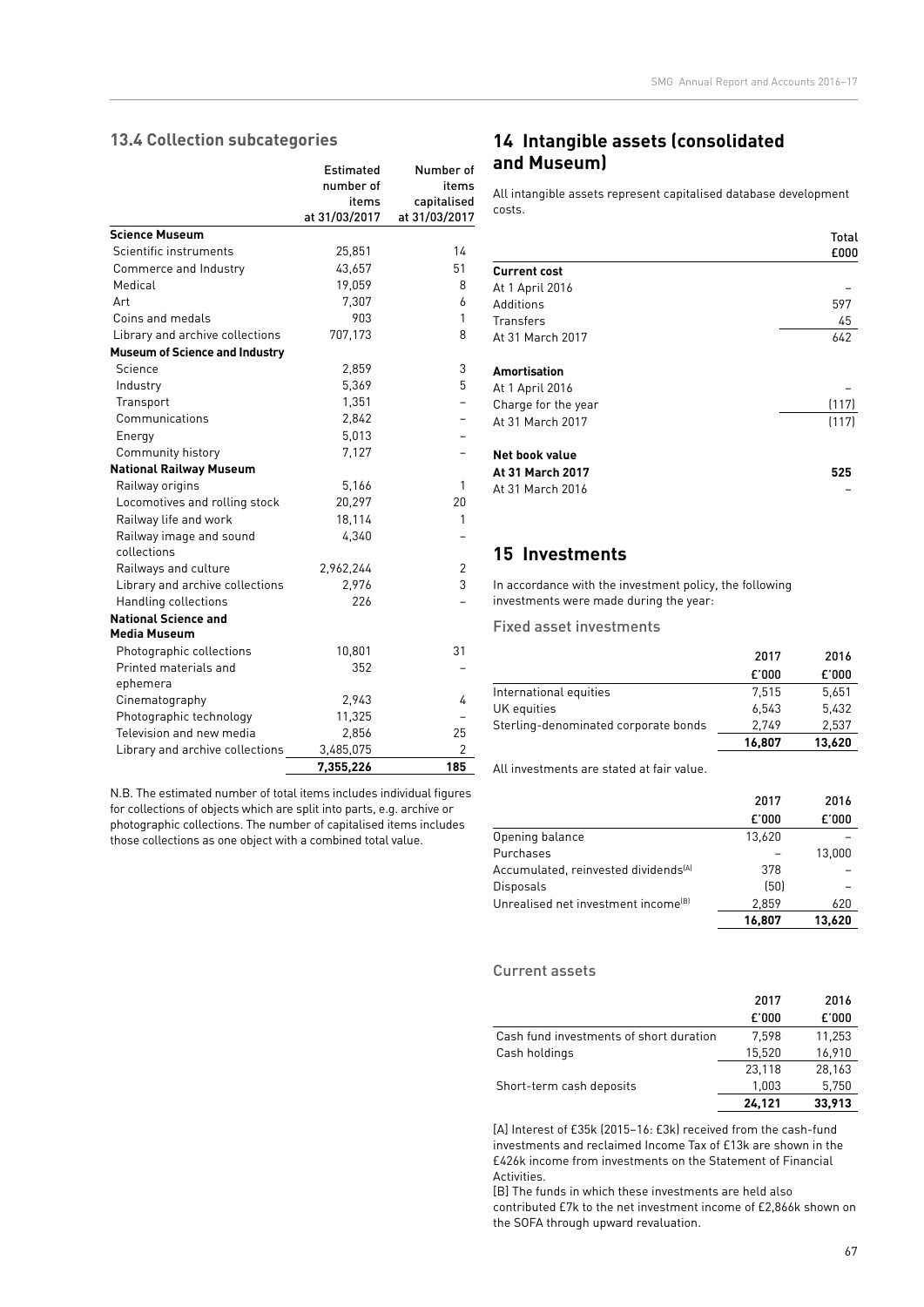## **16 Trading subsidiary**

#### Subsidiary company

The Board of Trustees of the Science Museum owns the single share which is the entire issued share capital of SCMG Enterprises Ltd, a company registered in England and Wales. The company's principal activities are retailing, catering, corporate hire, corporate partnership, temporary exhibitions and interactive production, and providing a range of services to the museums.

The carrying value of SMG's investment in SCMG Enterprises Ltd, which is held at historic cost in the parent's balance sheet, is £411k (2015–16: £411k).

#### SCMG Enterprises Profit and Loss

|                               |              |             | 2016-17  |              |             | 2015-16  |
|-------------------------------|--------------|-------------|----------|--------------|-------------|----------|
|                               |              |             |          |              |             | restated |
|                               |              | Intra-Group |          |              | Intra-Group |          |
|                               | <b>SCMGE</b> | adjustment  | Total    | <b>SCMGE</b> | adjustment  | Total    |
|                               | £'000        | £'000       | £'000    | £'000        | E'000       | £'000    |
| Turnover                      | 16,190       |             | 16,190   | 17,106       |             | 17,106   |
| Cost of sales                 | (5, 788)     |             | (5, 788) | (6, 420)     |             | (6, 420) |
| Gross profit                  | 10.402       |             | 10,402   | 10.686       |             | 10,686   |
| Administrative expenses       | (21, 872)    | 14,386      | (7,486)  | (19, 780)    | 11,633      | [8, 147] |
| Rental income                 | 108          |             | 108      | 320          |             | 320      |
| Other operating income        | 19,535       | (14, 167)   | 5,368    | 13,284       | (11, 442)   | 1,842    |
| Operating profit              | 8,173        | 219         | 8,392    | 4,510        | 191         | 4,701    |
| Interest receivable           |              |             |          | 4            |             | 4        |
| Interest payable              | (18)         | 17          | (1)      | (23)         | 19          | (4)      |
| Profit on ordinary activities | 8,155        | 236         | 8,391    | 4,491        | 210         | 4,701    |

### SCMG Enterprises Balance Sheet

|                           |              |             | 2016-17 |              |             | 2015-16  |
|---------------------------|--------------|-------------|---------|--------------|-------------|----------|
|                           |              |             |         |              |             | restated |
|                           |              | Intra-Group |         |              | Intra-Group |          |
|                           | <b>SCMGE</b> | adjustment  | Total   | <b>SCMGE</b> | adjustment  | Total    |
|                           | £'000        | £'000       | £'000   | £'000        | £'000       | £'000    |
| Fixed assets              | 1,778        |             | 1,778   | 1,719        | 60          | 1,779    |
| <b>Stocks</b>             | 1,212        |             | 1,212   | 1,309        |             | 1,309    |
| <b>Debtors</b>            | 4,389        |             | 4,389   | 2,941        |             | 2,941    |
| Cash at bank and in hand  | 2,237        |             | 2,237   | 5,267        |             | 5,267    |
| Creditors within one year | (7, 706)     | 3,684       | (4,022) | (9,428)      | 4,334       | (5,094)  |
|                           | 1,910        | 3,684       | 5,594   | 1,808        | 4,394       | 6,202    |
| Creditors over one year   | (1, 293)     | 1,293       |         | (1, 293)     | 1,293       |          |
| Provisions                | (277)        | 277         |         | (363)        | 363         |          |
|                           | 340          | 5,254       | 5,594   | 152          | 6,050       | 6,202    |
| Share capital             |              |             |         |              |             |          |
| Profit and loss account   | 83           | 4,977       | 5,060   | 71           | 5,627       | 5,698    |
| Capital reserves          |              | 277         | 277     |              | 363         | 363      |
| Revaluation reserve       | 257          |             | 257     | 81           | 60          | 141      |
|                           | 340          | 5,254       | 5,594   | 152          | 6,050       | 6,202    |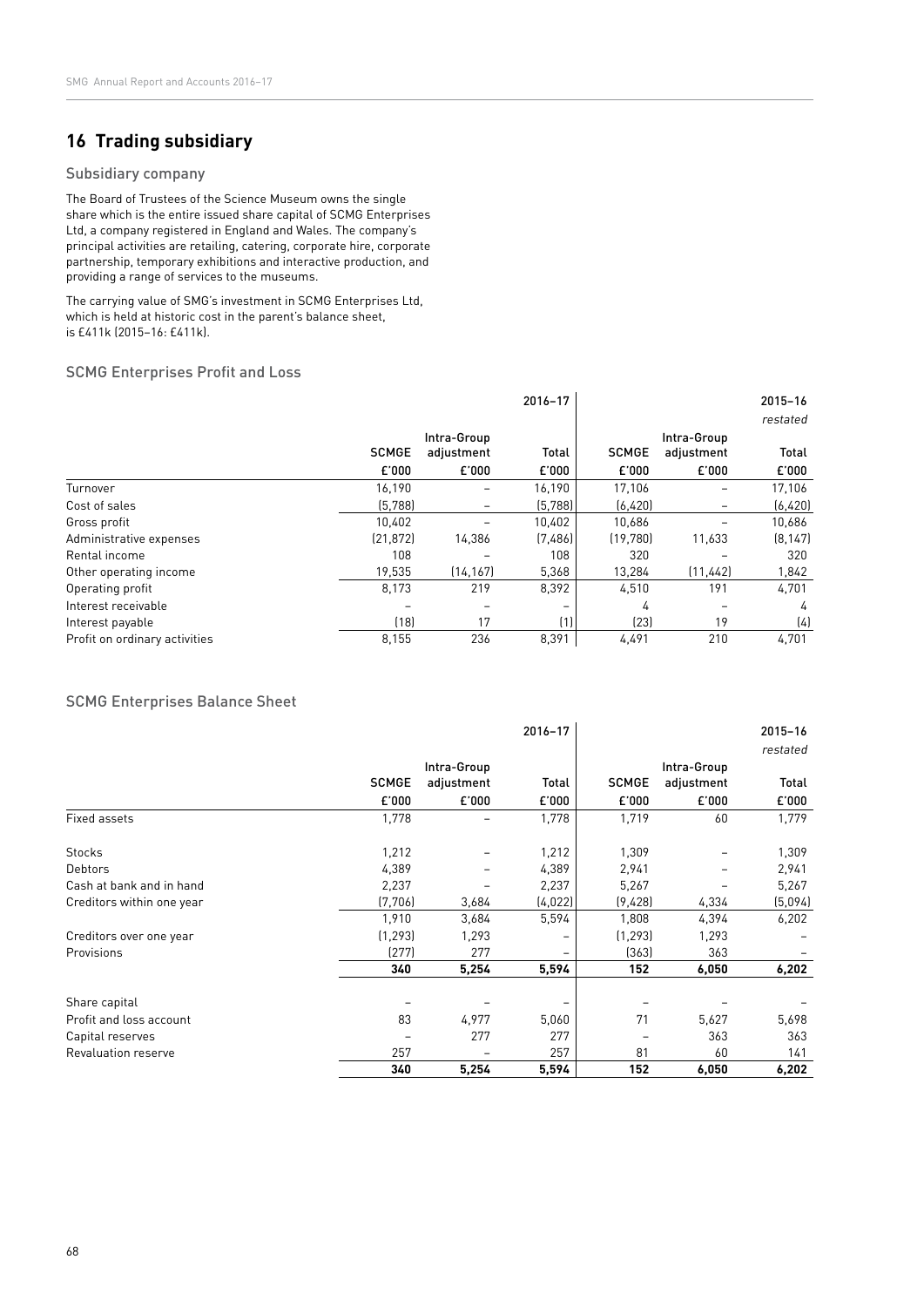## **17 Debtors**

|                                | Group<br>2017 | Group<br>2016 | <b>Museum</b><br>2017 | Museum<br>2016 |
|--------------------------------|---------------|---------------|-----------------------|----------------|
|                                | E'000         | E'000         | £'000                 | £'000          |
| Current debtors                |               |               |                       |                |
| Trade debtors                  | 1,825         | 3,262         | 347                   | 1,010          |
| Provision for bad debts        | [83]          | (14)          | (31)                  | (2)            |
| Other debtors                  | 232           | 207           | 135                   | 103            |
| Prepayments and accrued income | 3,337         | 1,692         | 1,991                 | 1,095          |
| Taxation and social security   | 927           | 953           | 1,506                 | 953            |
| Intercompany current account   | -             |               | 3,684                 | 4,334          |
| Total current debtors          | 6,238         | 6,100         | 7,632                 | 7,493          |
| Non-current debtors            |               |               |                       |                |
| Accrued income                 | 1,520         |               |                       |                |
| Loans to subsidiary            |               |               | 1,293                 | 1,293          |
| Total non-current debtors      | 1,520         |               | 1,293                 | 1,293          |
| <b>Total debtors</b>           | 7,758         | 6,100         | 8,925                 | 8,786          |

### **Ageing of debtors**

Analysis of the ageing of the non-impaired trade debtors is shown below:

|                     | Trade   | Less than | $30 - 60$ | More than<br>60 days |
|---------------------|---------|-----------|-----------|----------------------|
|                     | debtors | 30 days   | davs old  |                      |
|                     | £'000   | £'000     | £'000     | £'000                |
| As at 31 March 2017 | 1,742   | 728       | 552       | 462                  |
| As at 31 March 2016 | 3,248   | .762      | 580       | 906                  |

#### **Credit risk**

SMG's principal exposure to credit risk is primarily attributable to trade debtors. The amounts presented in the balance sheet are net of provisions for doubtful receivables estimated by the Group's management based on prior experience and their assessment of the current economic value.

#### **Movement in the provision for bad and doubtful debts relating to trade debtors**

|                                      | 2017  | 2016  |
|--------------------------------------|-------|-------|
|                                      | £'000 | £'000 |
| Provision at start of financial year | 14    | 20    |
| Utilised in the year                 | (15)  | (17)  |
| Increase in provision                | 95    | 17    |
| Bad debts recovered                  | (9)   |       |
| Reversal of provision                | (2)   | (6)   |
| <b>Balance at 31 March</b>           | 83    | 14    |

#### **Loans to trading subsidiary**

| <b>Purpose of loan</b>                 | 2017  | 2016 Interest payable                    |
|----------------------------------------|-------|------------------------------------------|
|                                        | £'000 | £'000                                    |
| Purchase of land at Leeman Road, York. | 1.293 | 1,293 1% above Bank of England base rate |
|                                        | l.293 | .293                                     |

The loan held by the trading subsidiary is repayable on demand and secured by a floating charge on all of the subsidiary's assets. The Museum has confirmed that it will not call for repayment of the loan until at the earliest 30 June 2018 and then subject to the ability of the subsidiary to make repayments.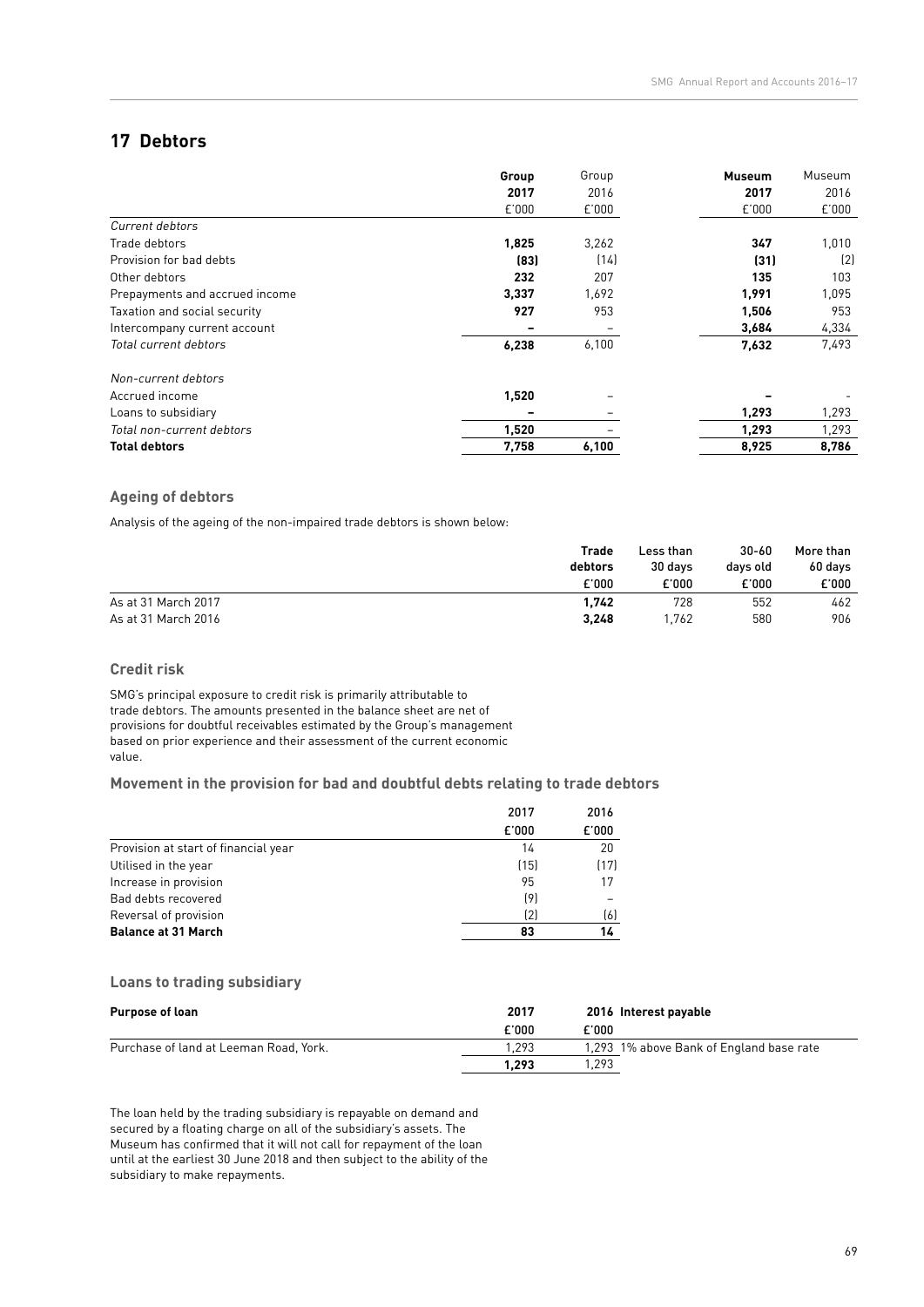## **18 Creditors**

Amounts falling due within one year

|                                               | Group  | Group  | <b>Museum</b> | Museum |
|-----------------------------------------------|--------|--------|---------------|--------|
|                                               | 2017   | 2016   | 2017          | 2016   |
|                                               | E'000  | E'000  | E'000         | E'000  |
| Trade creditors                               | 3,151  | 2.796  | 2.672         | 2,360  |
| Other creditors                               | 105    | 144    | 19            | 19     |
| <b>Grant due to Science Museum Foundation</b> |        | 3.716  |               | 3.716  |
| Accruals and deferred income                  | 6,260  | 8,699  | 3.785         | 4,758  |
| Taxation and social security                  | 546    | 741    | 143           | 149    |
| Loans from DCMS                               | 1.093  | 244    | 1.093         | 244    |
|                                               | 11.155 | 16,340 | 7,712         | 11,246 |

### Amounts falling due after one year

|                                | Group | Group | <b>Museum</b> | Museum |
|--------------------------------|-------|-------|---------------|--------|
|                                | 2017  | 2016  | 2017          | 2016   |
|                                | E'000 | E'000 | E'000         | E'000  |
| Deferred income (advance rent) | 33    | 83    | 33            | 83     |
| Loans from DCMS                | 3.640 | 4,664 | 3.640         | 4.664  |
|                                | 3,673 | 4,747 | 3.673         | 4,747  |

The loan balance from DCMS comprises three loans for commercial activities at SM, NRM and NSMM. The total agreed facility is £8.535m, of which £4.849m has been drawn down to date. The loans are repayable in equal instalments over periods of three to ten years, with the first repayment on 1 April 2016 and the final on 1 April 2026. Interest on the outstanding principal is payable annually and is calculated for two of the loans at fixed rates and for the other at the relevant National Loans Fund Interest Rate prevailing at the date of drawdown. The interest rates payable on the loans range from 0.84% to 1.68% depending on the period of the loan and the date on which the agreement was entered into.

Deferred income balances comprise rental income received in advance and recognised over the lease term, income received in advance for events and rental contracts, and sponsorship for exhibitions or galleries not yet open. The table below summarised the movement in the year.

|                                   | Group   | Group    | <b>Museum</b> | Museum |
|-----------------------------------|---------|----------|---------------|--------|
|                                   | 2017    | 2016     | 2017          | 2016   |
|                                   | E'000   | E'000    | £'000         | E'000  |
| Current                           |         |          |               |        |
| Opening balance                   | 3,742   | 2,014    | 435           | 303    |
| Additions                         | 1,469   | 3,541    | 256           | 385    |
| Reclassification from non-current | 50      | 50       | 50            | 50     |
| Released to income                | (2,954) | (1, 863) | (428)         | (303)  |
| Total current deferred income     | 2,307   | 3,742    | 313           | 435    |
| Non-current                       |         |          |               |        |
| Opening balance                   | 83      | 133      | 83            | 133    |
| Additions                         |         |          |               |        |
| Reclassification to current       | (50)    | (50)     | (50)          | (50)   |
| Total non-current deferred income | 33      | 83       | 33            | 83     |
| <b>Total deferred income</b>      | 2,340   | 3,825    | 346           | 518    |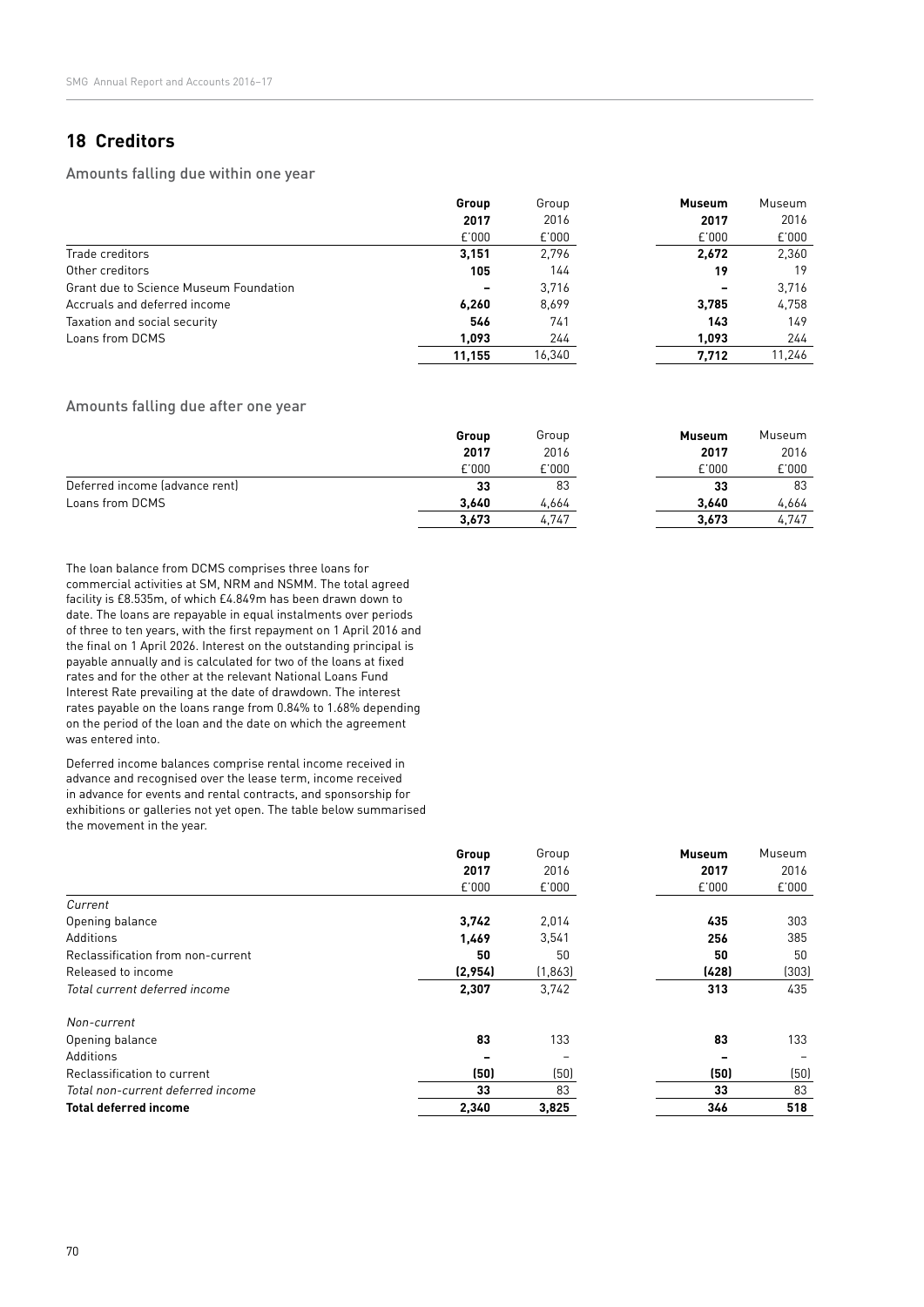# **19 Provisions (consolidated and Museum)**

|                         |                      | Added years |          |              |
|-------------------------|----------------------|-------------|----------|--------------|
| 2017                    | <b>Dilapidations</b> |             | pensions | <b>Total</b> |
|                         | E'000                | £'000       | £'000    | £'000        |
| Balance brought forward | 43                   | 26          | 59       | 128          |
| Utilised                |                      | (26)        | (7)      | (33)         |
| Reversed                |                      | -           |          |              |
| Provision made in year  |                      | 43          |          | 46           |
| Balance carried forward | 43                   | 43          | 55       | 141          |
| Due within one year     | 43                   | 43          |          | 93           |
| Due after one year      |                      |             | 48       | 48           |

### Dilapidations

The balance represents the best estimate of the cost of making good dilapidations or other damage to properties that that group previously leased for collections storage, but has now exited.

### Restructuring costs

The balance reflects the best estimate of costs arising from two (2015–16: three) change programmes being undertaken by the Group at the year end.

### Added-years pension costs

In accordance with FRS 102 the sum provided is equivalent to the present value of expenditures expected to be required to settle the obligation to pay for the added-years benefits gifted to two former MSI employees. The amount of the provision anticipates annual increases of 2.20% (2015–16: 2.20%). In accordance with Treasury guidance the discount factor applied is 0.24% (2015–16: 1.37%).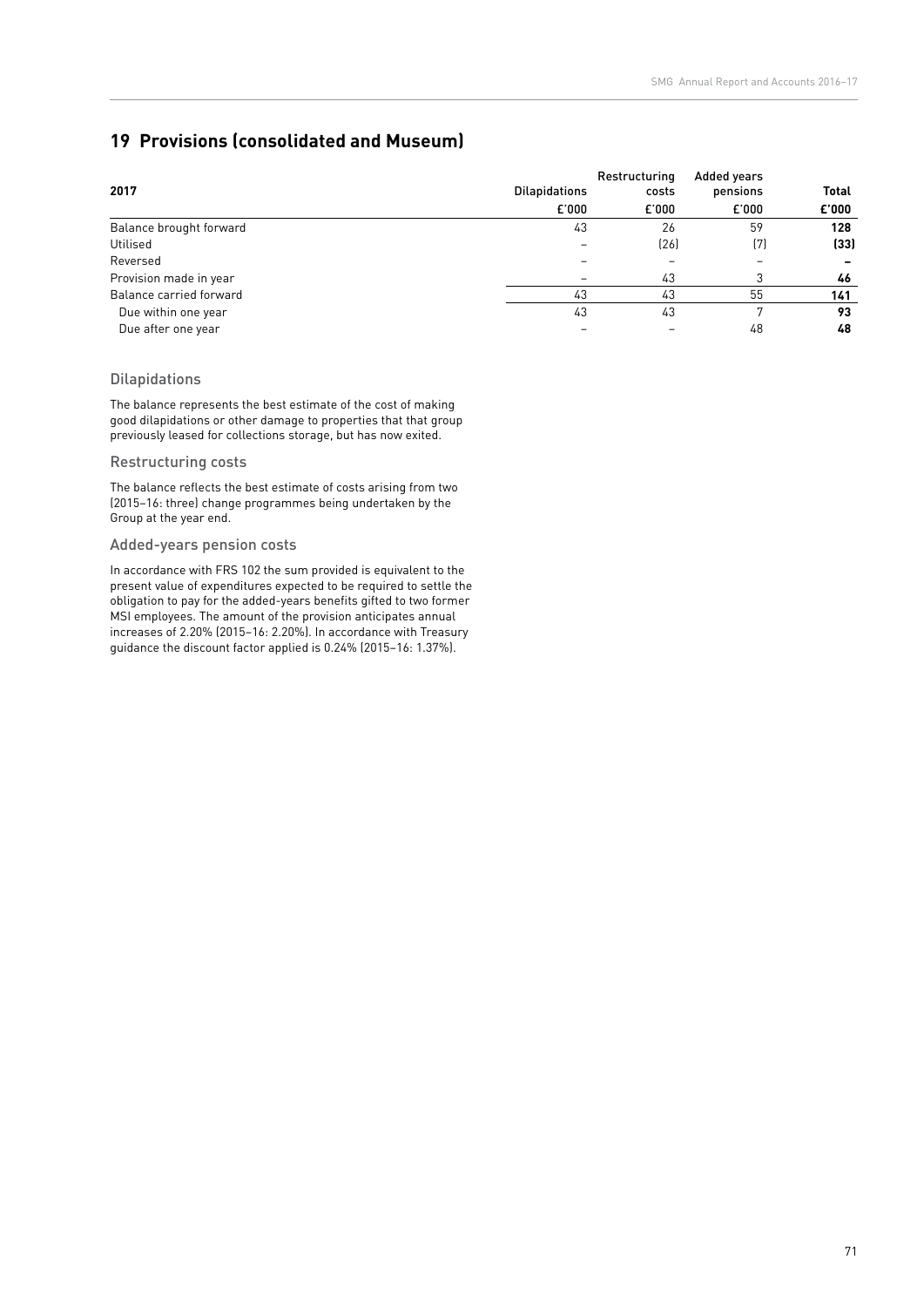## **20 Pensions**

For details of the Civil Service and SCMG Enterprises Ltd pension schemes, see Note 11.

Greater Manchester Pension Fund

SMG is an admitting body of the Greater Manchester Pension Fund ('the fund') which is part of the Local Government Pension Scheme ('the LGPS'). A defined benefit statutory scheme, administered in accordance with the Local Government Pension Scheme Regulations, it was contracted out of the State Second Pension until 6 April 2016. The last formal completed triennial valuation of the fund was carried out at 31 March 2013. The results of this valuation have been projected forward to 31 March 2017 using approximate methods. Results schedules were prepared by qualified independent actuaries Hymans Robertson LLP for 31 March 2017. The actuarial calculations are based on individual membership data submitted at 31 March 2016 for the purposes of the formal funding valuation at that date.

#### **Major assumptions**

The major assumptions used by the actuary were:

|                              | 2017    | 2016    |
|------------------------------|---------|---------|
| Rate of increase in salaries | $3.2\%$ | $3.5\%$ |
| Rate of increase in pension  | $2.4\%$ | 2.2%    |
| Discount rate                | $2.5\%$ | $3.5\%$ |

Mortality assumptions are identical to those used in the previous accounting period. The average life expectancies at age 65 are summarised below:

|                     | Males                     | <b>Females</b> |
|---------------------|---------------------------|----------------|
| Current pensioners  | $21.5$ years $24.1$ years |                |
| Future pensioners * | 23.7 years 26.2 years     |                |
| .                   |                           |                |

\* Figures assume members aged 45 as at the last formal valuation date.

### **Fair value of employer's assets**

|                            |            | 2017       |            |            |
|----------------------------|------------|------------|------------|------------|
|                            | Fair value | Proportion | Fair value | Proportion |
|                            | E'000      |            | £'000      |            |
| Equities                   | 9.944      | 75%        | 8,317      | 73%        |
| <b>Bonds</b>               | 2,121      | 16%        | 1,937      | 17%        |
| Property                   | 663        | 5%         | 684        | 6%         |
| Cash                       | 530        | 4%         | 455        | 4%         |
| <b>Total of net assets</b> | 13.258     | 100%       | 11.393     | 100%       |

### **Balance sheet liability**

|                                                       | E'000    | £'000    |
|-------------------------------------------------------|----------|----------|
|                                                       | 2017     | 2016     |
| Fair value of employer's assets                       | 13.258   | 11.393   |
| Present value of scheme liabilities                   | (19.141) | (14.615) |
| Net pension liability recognised on the balance sheet | (5,883)  | (3,222)  |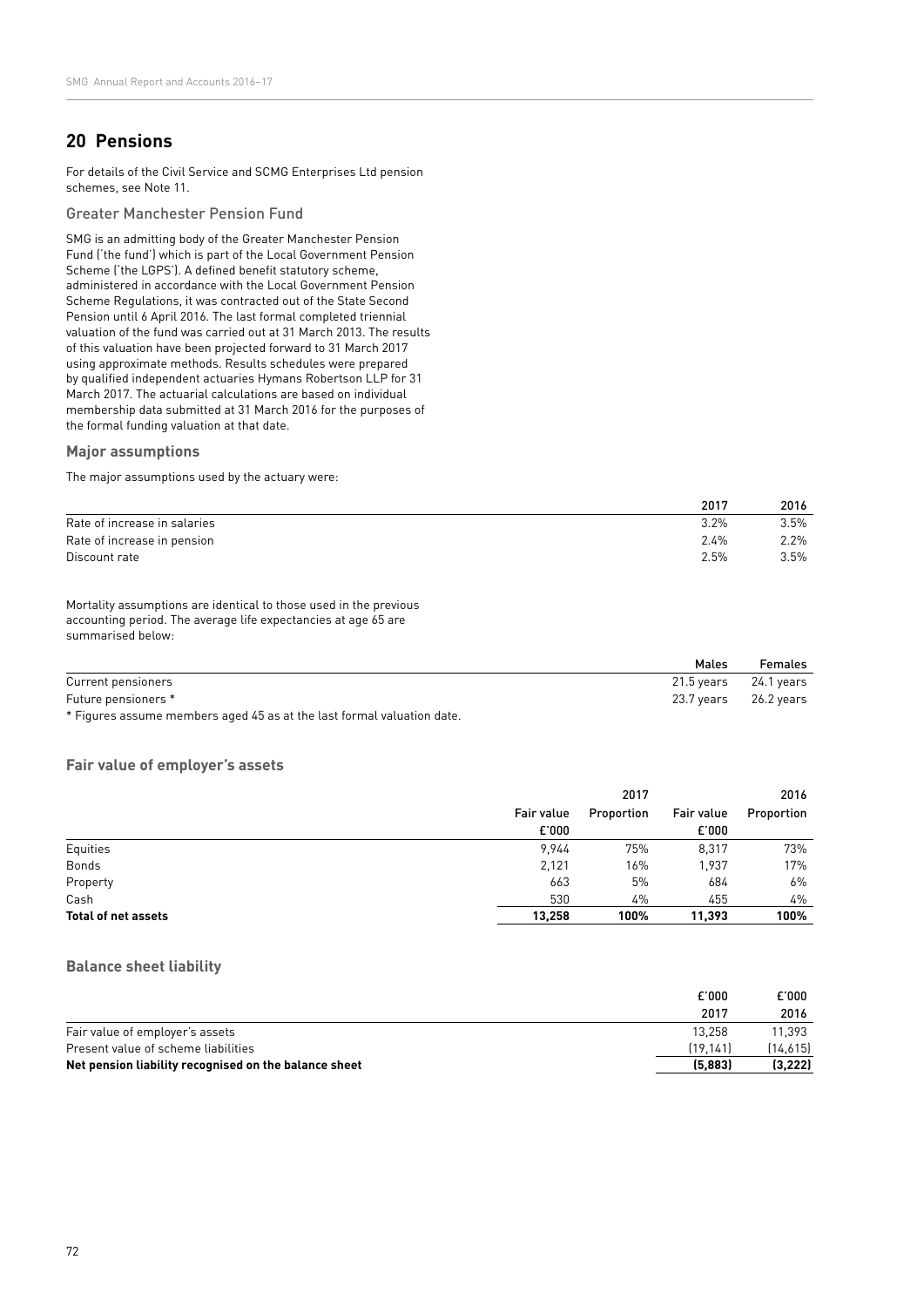## **Statement of Financial Activities**

|                                                                            | 2017  | 2016  |
|----------------------------------------------------------------------------|-------|-------|
|                                                                            | £'000 | £'000 |
| Service cost                                                               |       |       |
| Current service cost                                                       | 219   | 241   |
| Past service cost (including curtailments)                                 |       | 40    |
| Total service cost                                                         | 219   | 281   |
| Net interest                                                               |       |       |
| Interest income on plan assets                                             | [396] | (369) |
| Interest cost on defined benefit obligation                                | 509   | 509   |
| Total net interest                                                         | 113   | 140   |
| Total defined benefit cost recognised in Statement of Financial Activities | 332   | 421   |

# **Other comprehensive income**

|         | 2016  |
|---------|-------|
| £'000   | £'000 |
|         |       |
| 25      |       |
| [4.548] | 1.533 |
| 353     | 226   |
| 1.622   | (437) |
| (2.548) | 1,322 |
|         | 2017  |

## **Movement in scheme obligation during the year**

|                                            | 2017   | 2016     |
|--------------------------------------------|--------|----------|
|                                            | £'000  | E'000    |
| Opening defined benefit obligation         | 14.615 | 15,920   |
| Current service cost                       | 219    | 241      |
| Past service cost (including curtailments) |        | 40       |
| Interest on scheme liabilities             | 509    | 509      |
| Contributions by scheme participants       | 11     | 57       |
| Benefits paid                              | [383]  | [393]    |
| Actuarial losses/(gains)                   | 4.170  | (1, 759) |
| <b>Closing defined benefit obligation</b>  | 19,141 | 14,615   |

# **Changes in the fair value of scheme assets during the year**

|                                                            | 2017   | 2016   |
|------------------------------------------------------------|--------|--------|
|                                                            | £'000  | £'000  |
| Opening fair value of employer's assets                    | 11.393 | 11.594 |
| Interest income on plan assets                             | 396    | 369    |
| Contributions by members                                   | 11     | 57     |
| Contributions by employer                                  | 219    | 203    |
| Benefits paid                                              | [383]  | [393]  |
| Return on assets, excluding amounts in net interest income | 1.622  | (437)  |
| Closing fair value of employer's assets                    | 13.258 | 11,393 |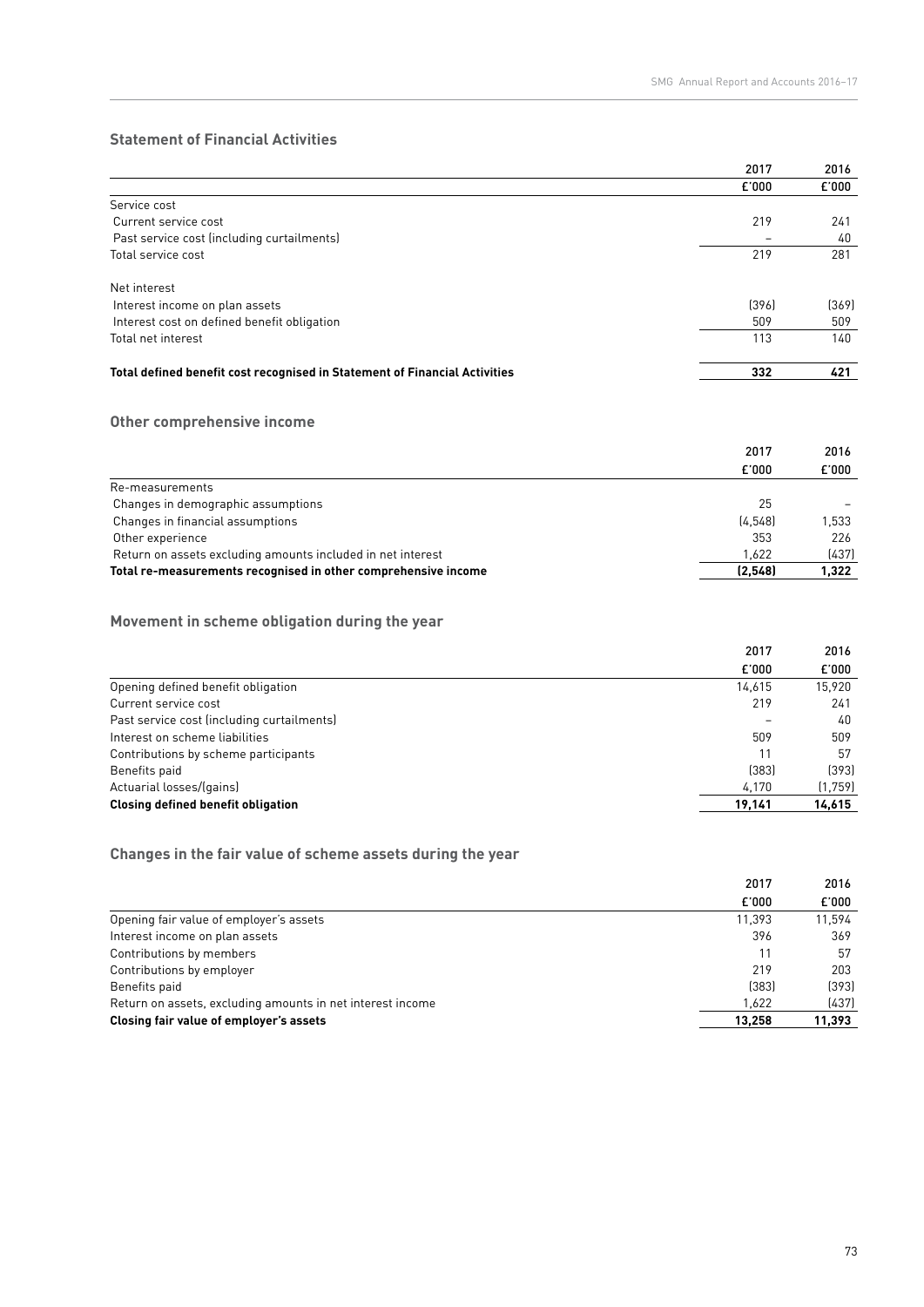### **Projected pension expense for the year to 31 March 2018**

|                                          | £'000 | % of pav |
|------------------------------------------|-------|----------|
| Projected current service cost           | 303   | 30.9     |
| Past service cost including curtailments |       |          |
| Effect of settlements                    |       |          |
| Interest income on plan assets           | (333) | [33.9]   |
| Interest on obligation                   | 477   | 48.6     |
| <b>Total</b>                             | 447   | 45.6     |

The estimate of the employer's contributions in the year to 31 March 2018 is approximately £539k.

### **Sensitivities**

The sensitivities regarding the principal assumptions used to measure the scheme liabilities are set out below:

|                                             | Approximate<br>to the<br>employer | % increase Approximate<br>monetary<br>amount |
|---------------------------------------------|-----------------------------------|----------------------------------------------|
|                                             | liability                         | £'000                                        |
| 0.5% decrease in real discount rate         | 13                                | 2,541                                        |
| 0.5% increase in salary increase rate       | 2                                 | 362                                          |
| 0.5% increase in pension increase rate      | 11                                | 2,142                                        |
| One-year increase in member life expectancy | $3 - 5$                           |                                              |

# **21 Commitments under operating leases**

At the balance sheet date total minimum lease payments due under operating leases were as follows.

|                             | Land and buildings |      | <b>Vehicles</b>          |      | Equipment                |                          | <b>Total</b><br>£'000 |          |
|-----------------------------|--------------------|------|--------------------------|------|--------------------------|--------------------------|-----------------------|----------|
|                             | restated           |      |                          |      |                          |                          |                       | restated |
|                             | 2017               | 2016 | 2017                     | 2016 | 2017                     | 2016                     | 2017                  | 2016     |
| Leases which expire:        |                    |      |                          |      |                          |                          |                       |          |
| Within one year             | 11                 | 11   | 39                       | 22   | 43                       | 42                       | 93                    | 75       |
| In the second to fifth year | 44                 | 44   | 55                       | 26   |                          | -                        | 101                   | 70       |
| After more than five years  | 478                | 489  | $\overline{\phantom{a}}$ | -    | $\overline{\phantom{0}}$ | $\overline{\phantom{0}}$ | 478                   | 489      |
|                             | 533                | 544  | 94                       | 48   | 45                       | 42                       | 672                   | 634      |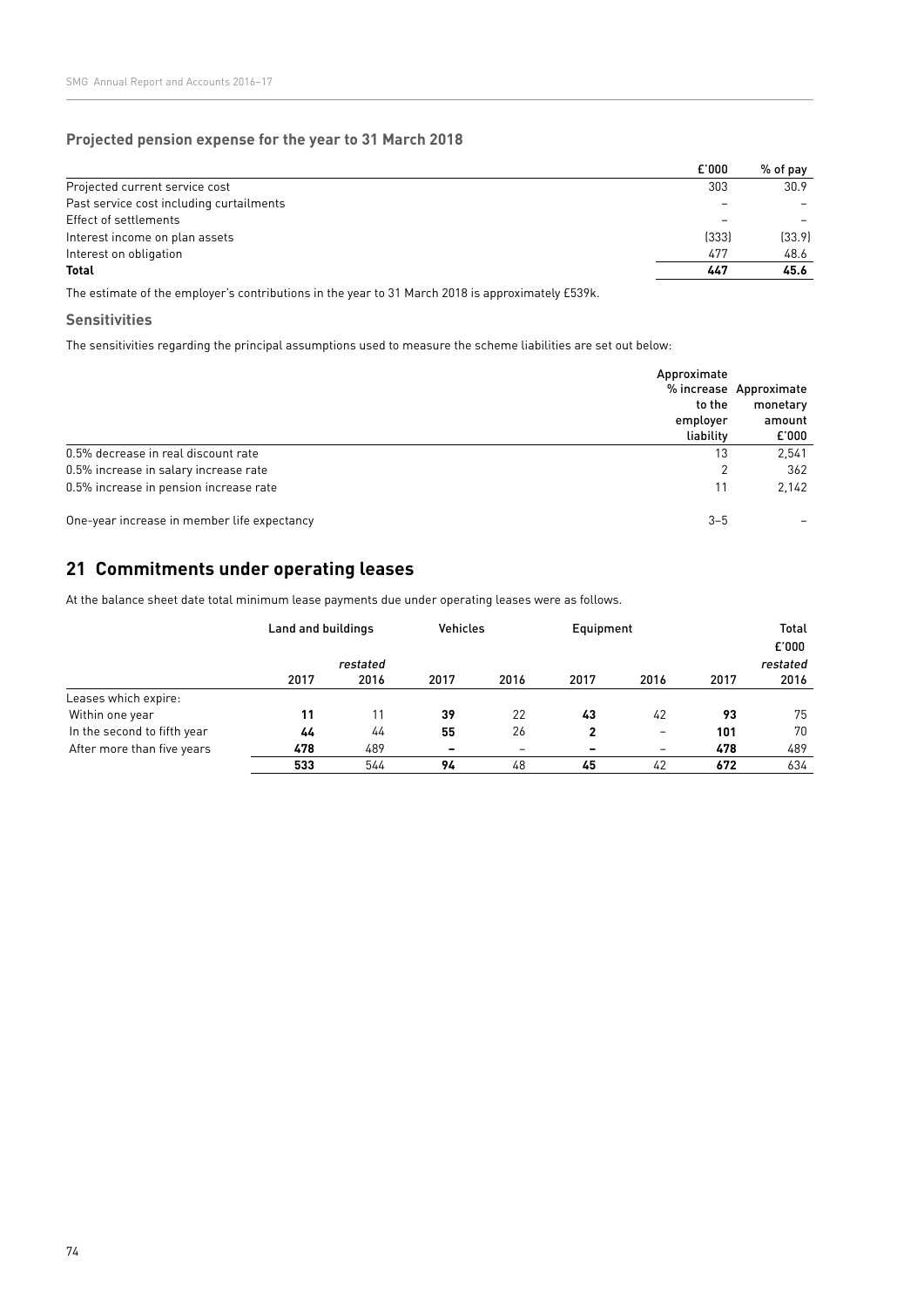# **22 Capital commitments**

At the balance sheet date contracted commitments totalled £1.91m for the Medicine Galleries (£983k), new lecture theatre (£329k) and new events space (£594k) at SM. At 31 March 2016, £5.76m existed for development of Mathematics: The Winton Gallery (£2.239m), Wonderlab: The Statoil Gallery (£2.500m) and the Medicine Galleries (£388k) at the SM, and for other capital projects across the Group.

# **23 Statement of funds (consolidated)**

|                                |                |        |             |            | <b>Net</b> |             |                  |         |
|--------------------------------|----------------|--------|-------------|------------|------------|-------------|------------------|---------|
|                                | <b>Brought</b> |        |             | Investment | income/    |             |                  | Carried |
| 2016-17                        | forward        | Income | Expenditure | income     | (exp.)     | Revaluation | <b>Transfers</b> | forward |
| <b>Restricted funds</b>        |                |        |             |            |            |             |                  |         |
| Grants and donations fund      | 1.120          | 17,606 | (5,007)     |            | 12,599     | -           | (11, 157)        | 2,562   |
| Collections purchase fund      |                | 2,378  |             |            | 2,378      | -           | (2, 378)         |         |
| Post Office Building sale fund | 30,163         | 425    | (523)       | 2,866      | 2,768      | -           | (3, 220)         | 29,711  |
| Capital asset fund             | 182,113        | 50     | (6, 587)    |            | (6, 537)   | -           | 15,422           | 190,998 |
|                                | 213,396        | 20,459 | (12, 117)   | 2,866      | 11,208     | -           | (1, 333)         | 223,271 |
| Endowment fund                 | 78             | -      |             |            | -          | -           |                  | 78      |
| Unrestricted funds             |                |        |             |            |            |             |                  |         |
| Designated funds               |                |        |             |            |            |             |                  |         |
| Museum Improvement fund        | 1,924          |        | (337)       |            | (337)      |             | 3,985            | 5,572   |
| Collections purchase fund      | 217            |        |             |            |            |             | [217]            |         |
| Capital asset fund             | 26,845         |        | (2,719)     | -          | (2,719)    |             | 3,481            | 27,607  |
| Capital asset revaluation fund | 214,558        |        | (7, 121)    |            | (7, 121)   | 27,573      |                  | 235,010 |
|                                | 243,544        | -      | (10, 177)   | Ξ.         | (10, 177)  | 27,573      | 7,249            | 268,189 |
| MSI defined benefit pension    |                |        |             |            |            |             |                  |         |
| scheme deficit fund            | (3, 222)       |        | [332]       |            | (332)      | (2, 548)    | 219              | (5,883) |
| General funds                  | 1,500          | 65,058 | (58, 849)   | -          | 6,209      |             | (6, 135)         | 1,574   |
|                                | 241,822        | 65,058 | (69, 358)   |            | (4, 300)   | 25,025      | 1,333            | 263,880 |
| <b>Total funds</b>             | 455,296        | 85,517 | (81, 475)   | 2,866      | 6,908      | 25,025      |                  | 487,229 |

| <b>Fund</b>                                        | <b>Description</b>                                                                                                                                         |
|----------------------------------------------------|------------------------------------------------------------------------------------------------------------------------------------------------------------|
| Grants and donations fund                          | Funds where donors or grant-makers have specified the uses to which they may be put or<br>have placed certain restrictions on the use of the funds.        |
| Collection purchases funds                         | Amounts restricted (in the restricted fund) or designated (in the unrestricted fund) for<br>purchase of collection items.                                  |
| Post Office Building sale fund                     | Disposal proceeds over which there are specific conditions relating to their application to<br>certain capital projects in London, Bradford and Wroughton. |
| Capital assets funds                               | Funds relating to capital assets on the balance sheet which are fully employed in the<br>operation of SMG and are not available for any other purpose.     |
| Capital asset revaluation fund                     | Funds representing the revaluation of capital assets.                                                                                                      |
| Museum Improvement fund                            | Unrestricted funds set aside by the Trustees for specific projects, both capital and revenue,<br>principally expected to be expended within the next year. |
| MSI defined benefit pension<br>scheme deficit fund | Funds related to the MSI defined benefit pension liability.                                                                                                |

General funds Expendable unrestricted funds.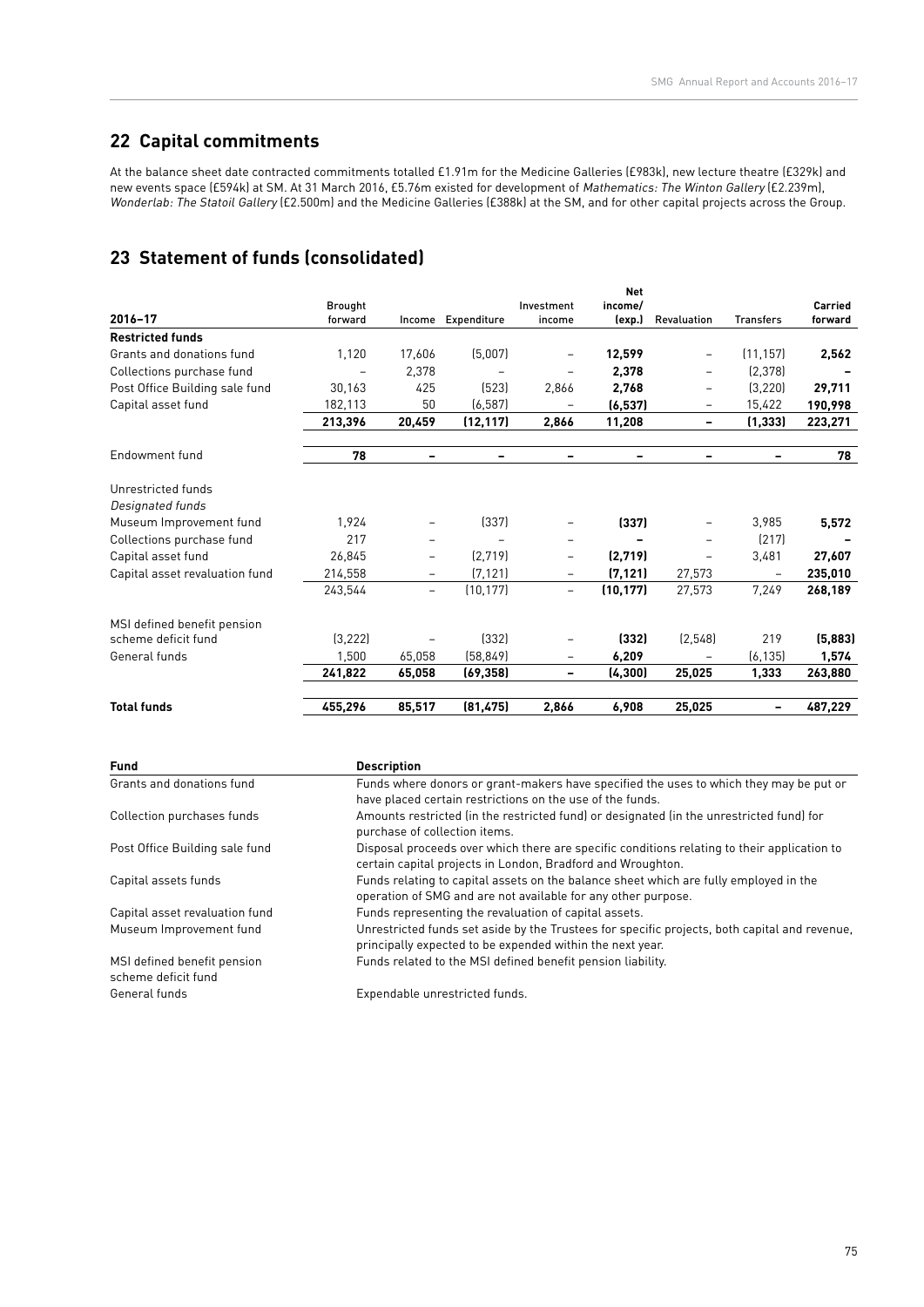## **Transfers of funds**

|                                                        | Restricted                      |                                 |                                      |                         |                         | Unrestricted               |                                 |                     |                                                      |                                                         |               |                           |       |
|--------------------------------------------------------|---------------------------------|---------------------------------|--------------------------------------|-------------------------|-------------------------|----------------------------|---------------------------------|---------------------|------------------------------------------------------|---------------------------------------------------------|---------------|---------------------------|-------|
|                                                        | fund<br>Grants and<br>donations | fund<br>purchases<br>Collection | Building<br>Post Office<br>sale fund | s fund<br>Capital asset | <b>Total restricted</b> | Improvement fund<br>Museum | fund<br>purchases<br>Collection | Capital assets fund | benefit<br>evaluation fund<br>asset<br>Capital<br>ξī | eme<br>šch<br>defined<br>fund<br>sion<br>deficit<br>gen | General funds | <b>Total unrestricted</b> | Total |
| Collection fund income                                 |                                 |                                 |                                      |                         |                         |                            | 125                             |                     |                                                      |                                                         | (125)         |                           |       |
| Purchase of fixed                                      | (11, 132)                       | $\blacksquare$                  | (3, 220)                             | 13,044                  | (1,308)                 |                            | $\overline{a}$                  | 2,443               |                                                      | $\overline{a}$                                          | (1, 135)      | 1,308                     |       |
| assets                                                 |                                 |                                 |                                      |                         |                         |                            |                                 |                     |                                                      |                                                         |               |                           |       |
| Purchase of heritage<br>assets                         | $\overline{\phantom{a}}$        | (2, 378)                        | $\overline{\phantom{a}}$             | 2,378                   |                         | $\overline{\phantom{a}}$   | (342)                           | 1,038               |                                                      |                                                         | (696)         |                           |       |
| Designation of funds for<br>future expenditure         |                                 |                                 |                                      |                         |                         | 3,985                      |                                 |                     |                                                      | $\overline{a}$                                          | (3,985)       |                           |       |
| Release of spent<br>restricted funds                   | (25)                            |                                 |                                      |                         | (25)                    |                            |                                 |                     |                                                      |                                                         | 25            | 25                        |       |
| Net pension costs<br>incurred                          |                                 |                                 |                                      |                         |                         |                            |                                 |                     |                                                      | 219                                                     | (219)         |                           |       |
| After more than five<br>years                          | 478                             | 489                             |                                      |                         |                         |                            | 478                             | 489                 | 489                                                  | 489                                                     | 489           | 489                       | 489   |
| Net transfers of funds (11,157) (2,378) (3,220) 15,422 |                                 |                                 |                                      |                         | (1, 333)                | 3,985                      | (217)                           | 3,481               |                                                      | 219                                                     | (6, 135)      | 1,333                     |       |

| <b>Transfer</b>                             | <b>Description</b>                                                                                                                                                                                                      |
|---------------------------------------------|-------------------------------------------------------------------------------------------------------------------------------------------------------------------------------------------------------------------------|
| Collection fund income                      | Designation of £125k for collections purchases in 2016-17.                                                                                                                                                              |
| Purchase of fixed assets                    | Fixed assets purchased from restricted and unrestricted funds, including the Post Office<br>Building fund – the transfer from restricted to unrestricted represents a change in the<br>funding mix for specific assets. |
| Purchase of heritage assets                 | Heritage assets purchased from restricted and unrestricted funds.                                                                                                                                                       |
| Designation of funds for future expenditure | Designation of funds for future expenditure on capital infrastructure improvement works<br>and on construction of an events space at SM in London.                                                                      |
| Release of spent restricted funds           | Accounting entries where expenditure was charged in previous periods to unrestricted<br>funding instead of restricted funds.                                                                                            |
| Net pension costs incurred                  | Transfer of costs incurred in relation to the defined benefit pension scheme to the<br>specific reserve.                                                                                                                |

# **Analysis of group net assets between funds**:

Fund balances at 31 March 2017 are represented by:

|                            | Restricted |                              | Endowment Unrestricted | Total     |
|----------------------------|------------|------------------------------|------------------------|-----------|
|                            | £'000      | £'000                        | E'000                  | £'000     |
| Tangible assets            | 166,759    | -                            | 264,653                | 431,412   |
| Heritage assets            | 24,322     | $\qquad \qquad \blacksquare$ | 1.924                  | 26,246    |
| Intangible assets          |            |                              | 525                    | 525       |
| Investments                | 16,807     |                              | $\qquad \qquad -$      | 16,807    |
| Current assets             | 15,572     | 78                           | 17,441                 | 33,091    |
| <b>Current liabilities</b> | (156)      | $\overline{\phantom{m}}$     | (10.999)               | (11, 155) |
| Long-term creditors        | (33)       | $\overline{\phantom{m}}$     | (3,640)                | (3,673)   |
| Provisions                 |            | $\qquad \qquad$              | (141)                  | (141)     |
| Pensions liability         | -          | $\overline{\phantom{m}}$     | (5,883)                | (5,883)   |
| <b>Total of net assets</b> | 223,271    | 78                           | 263.880                | 487,229   |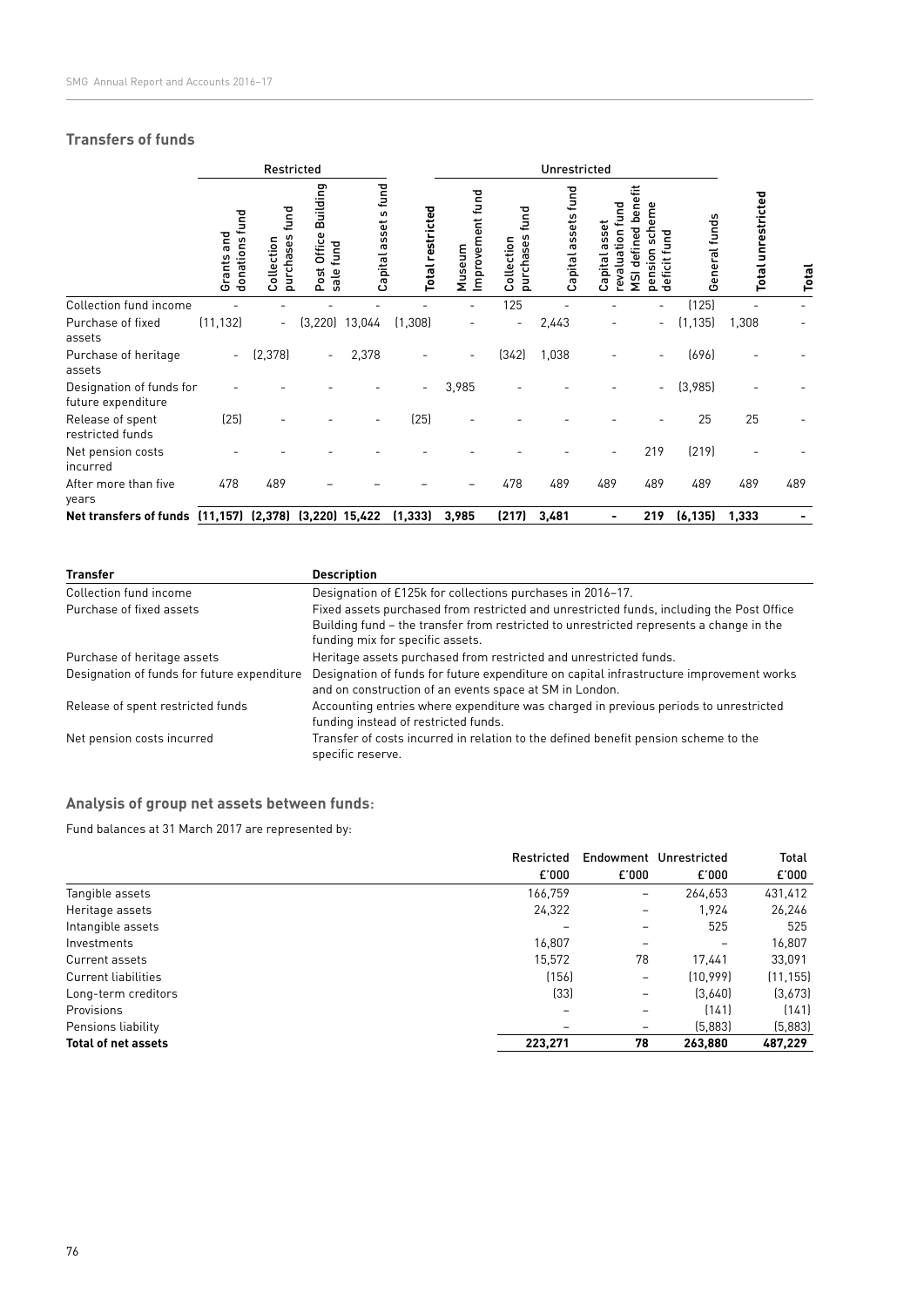# **24 Financial instruments**

### **Liquidity risk**

Approximately 50% of SMG's income is provided by Grant in Aid from DCMS and 27% of SMG's income is from a wide range of commercial activities. As the cash requirements of the charity are met largely through Grant in Aid, financial instruments have less potential for creating risk than they would in a non-publicsector body of a similar size. The majority of financial instruments relate to contracts to buy non-financial items in line with SMG's purchase and usage requirements and SMG is therefore exposed to little credit, liquidity or market risk.

The foreign currency risk is negligible as substantially all income and expenditure and material assets and liabilities are denominated in sterling.

### **Financial assets by category**

|                           | <b>Note</b> | 2017   | 2016   |
|---------------------------|-------------|--------|--------|
|                           |             | £'000  | £'000  |
| Fixed asset investments   | 15          | 16.807 | 13,620 |
| Trade debtors             | 17          | 1.742  | 3,248  |
| Other debtors             | 17          | 232    | 207    |
| Short-term deposits       | 15          | 1.003  | 5.750  |
| Cash and cash equivalents | 15          | 23.118 | 28,163 |

The above figures exclude statutory debtors which relate to VAT due from HM Revenue & Customs. None of the financial assets have been subject to impairment other than trade debtors in respect of provision for bad debts.

#### **Financial liabilities by category**

|                         | <b>Note</b> | 2017  | 2016  |
|-------------------------|-------------|-------|-------|
|                         |             | £'000 | £'000 |
| Trade creditors         | 18          | 3.151 | 2,796 |
| Other creditors         | 18          | 105   | 3,860 |
| Accruals                | 18          | 4.475 | 4,958 |
| Museum loan (from DCMS) | 18          | 4.733 | 4,908 |

The above figures exclude statutory creditors, which relate to Tax and Social Security due to HM Revenue & Customs. With the exception of the DCMS loan to SMG, other liabilities are noninterest-bearing.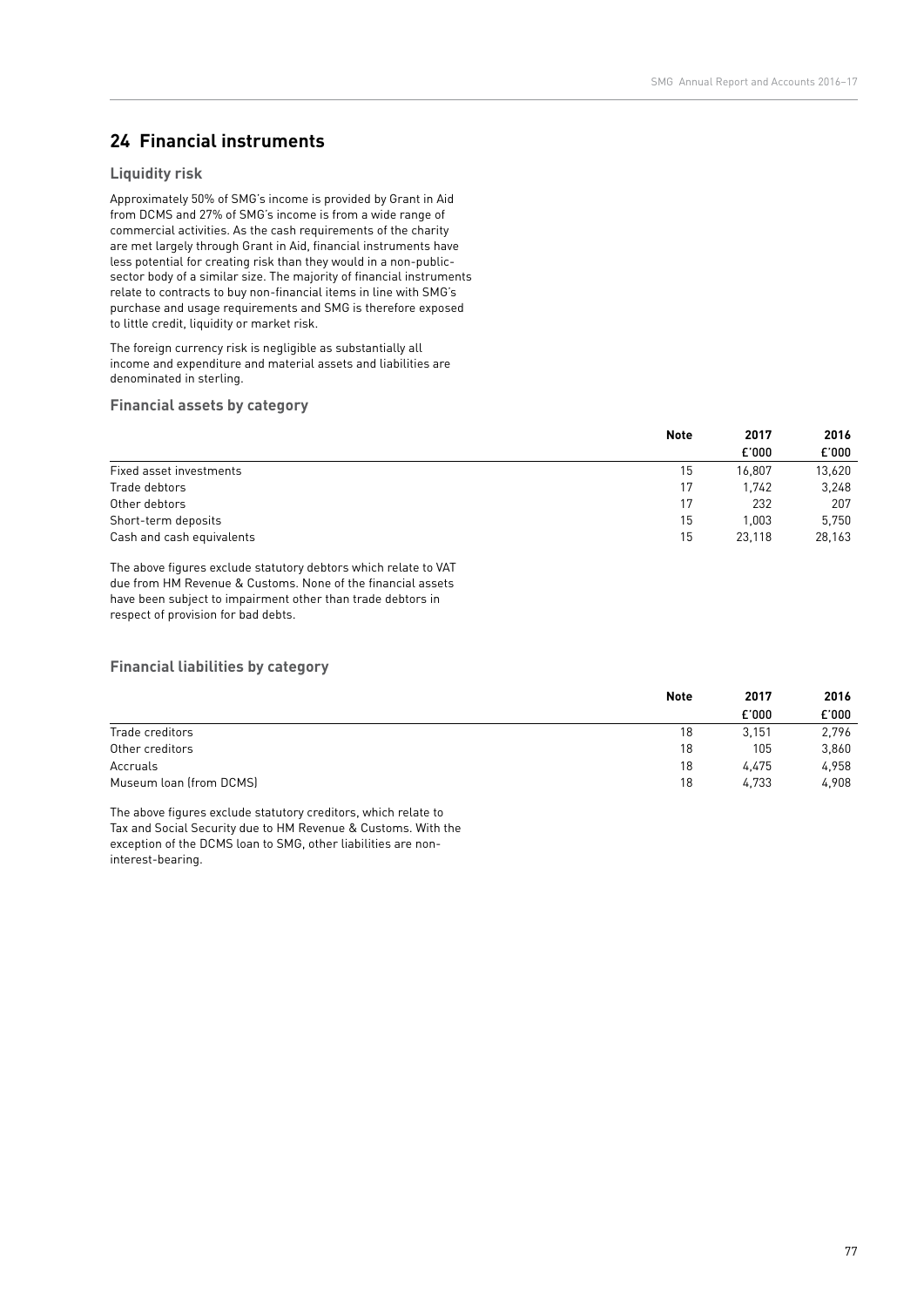# **25 Cash flow information**

**Reconciliation of net income/expenditure to net cash inflow from operating activities**

| <b>Note</b> | 2017     | 2016     |
|-------------|----------|----------|
|             | £'000    | £'000    |
|             | 6,908    | 16,372   |
|             |          |          |
| 15          | [2,866]  | (623)    |
| 7/15        | (487)    | (121)    |
|             | 69       | 63       |
| 18          | (50)     | (50)     |
| 12/14       | 15,602   | 13,326   |
|             | 253      |          |
|             | 605      |          |
|             |          | (19,649) |
| 13          | (2, 247) | (3,708)  |
| 19          | 13       | (225)    |
| 20          | 113      | 218      |
|             | 97       | [245]    |
| 17          | (1,658)  | 42       |
| 18          | (6, 216) | 6,917    |
|             | 10,136   | 12,317   |
|             |          |          |

[1] Excluding bank loans and capital accruals.

### **Analysis of changes in net funds**

|                           | <b>Notes</b> | 2016    | <b>Cash flows</b> | 2017     |
|---------------------------|--------------|---------|-------------------|----------|
|                           |              | £'000   | £'000             | £'000    |
| Cash at bank and in hand  | 15           | 28.163  | (5.045)           | 23.118   |
| Current asset investments | 15           | 5.750   | (4.747)           | 1.003    |
| Museum loan (from DCMS)   | 18           | (4.908) | 175               | [4, 733] |
| Net funds                 |              | 29.005  | (9,617)           | 19,388   |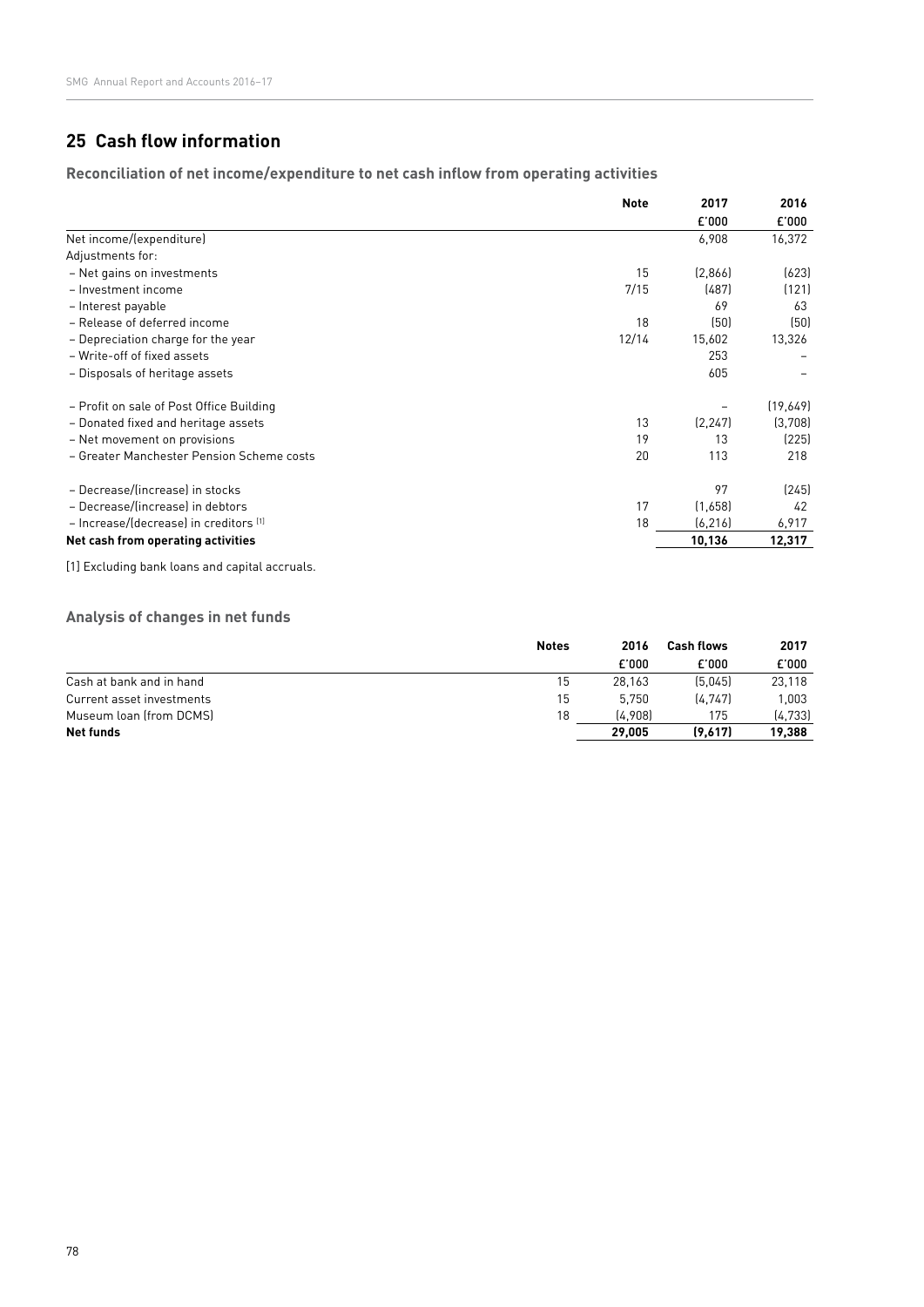## **26 Related-party transactions**

The Science Museum Group is an executive non-departmental public body whose parent body is the Department for Culture, Media and Sport (DCMS). DCMS is regarded as a related party. During the year, SMG had a number of material transactions in the normal course of business with DCMS and with other entities for which DCMS is regarded as the parent department. This includes the Heritage Lottery Fund, which provided grant funding to SMG during the course of the year.

The Director of SMG acts as Accounting Officer for the National Coal Mining Museum for England, and SMG provided grant funding to that museum during the year.

SMG also entered into other material related-party transactions during the course of the year with bodies connected to Trustees, as follows:

| <b>Related party</b>                  | Nature of relationship                                                                                                                      | Income<br>£'000 | <b>Expenditure</b><br>£'000 | Outstanding<br>balances due from /<br>(due to) at year end<br>£'000 | Nature of transaction                                                                                    |
|---------------------------------------|---------------------------------------------------------------------------------------------------------------------------------------------|-----------------|-----------------------------|---------------------------------------------------------------------|----------------------------------------------------------------------------------------------------------|
| <b>British Science</b><br>Association | Professor Dame Athene Donald<br>served as President and Lord<br>Willetts as Chair of the related<br>party during the year.                  | 41              | 1                           |                                                                     | Service charges for<br>rental of office space<br>in London.                                              |
| King's College,<br>London             | Lord Willetts and Professor Dave<br>Phoenix were visiting professors at<br>the related party during the year.                               | 1               |                             |                                                                     | Catering for object<br>lessons day.                                                                      |
| MathWorks Ltd                         | A relative of Professor Ludmilla<br>Jordanova was employed by the<br>related party during the year.                                         | 502             |                             |                                                                     | Sponsorship of a new<br>gallery; event fees.                                                             |
| Network Rail                          | Ms Sharon Flood served as<br>remunerated director of the related<br>party during the year.                                                  | 459             | 27                          | $\overline{\phantom{0}}$                                            | Rental of runway at<br>Wroughton airfield;<br>maintenance of and<br>connection to UK<br>railway network. |
| Resolution<br>Foundation              | Lord Willetts served as Executive<br>Chair of the related party during<br>the year.                                                         | 1               |                             |                                                                     | Venue hire fees.                                                                                         |
| The Royal Society                     | Lord Willetts served as a member<br>of the President's Advisory<br>Committee of the related party<br>during the year.                       | 16              |                             | 3                                                                   | Catering and<br>production fees<br>for Scientists Meet<br>the Media event:<br>training fees.             |
| Science Museum<br>Foundation          | Mr Andreas Goss served as<br>a trustee of the related party<br>during the year.                                                             | 5.003           |                             |                                                                     | Grant funding and<br>administration fee.                                                                 |
| ThyssenKrupp<br>Elevator UK Ltd       | Mr Andreas Goss served as<br>executive board member of<br>ThyssenKrupp Steel Europe<br>AG, parent of the related party,<br>during the year. |                 | 172                         |                                                                     | Maintenance services.                                                                                    |
| University of<br><b>Bradford</b>      | Professor Brian Cantor served<br>as Vice-Chancellor of the related<br>party during the year.                                                | 20              |                             |                                                                     | Sponsorship of<br>events at the National<br>Science and Media<br>Museum                                  |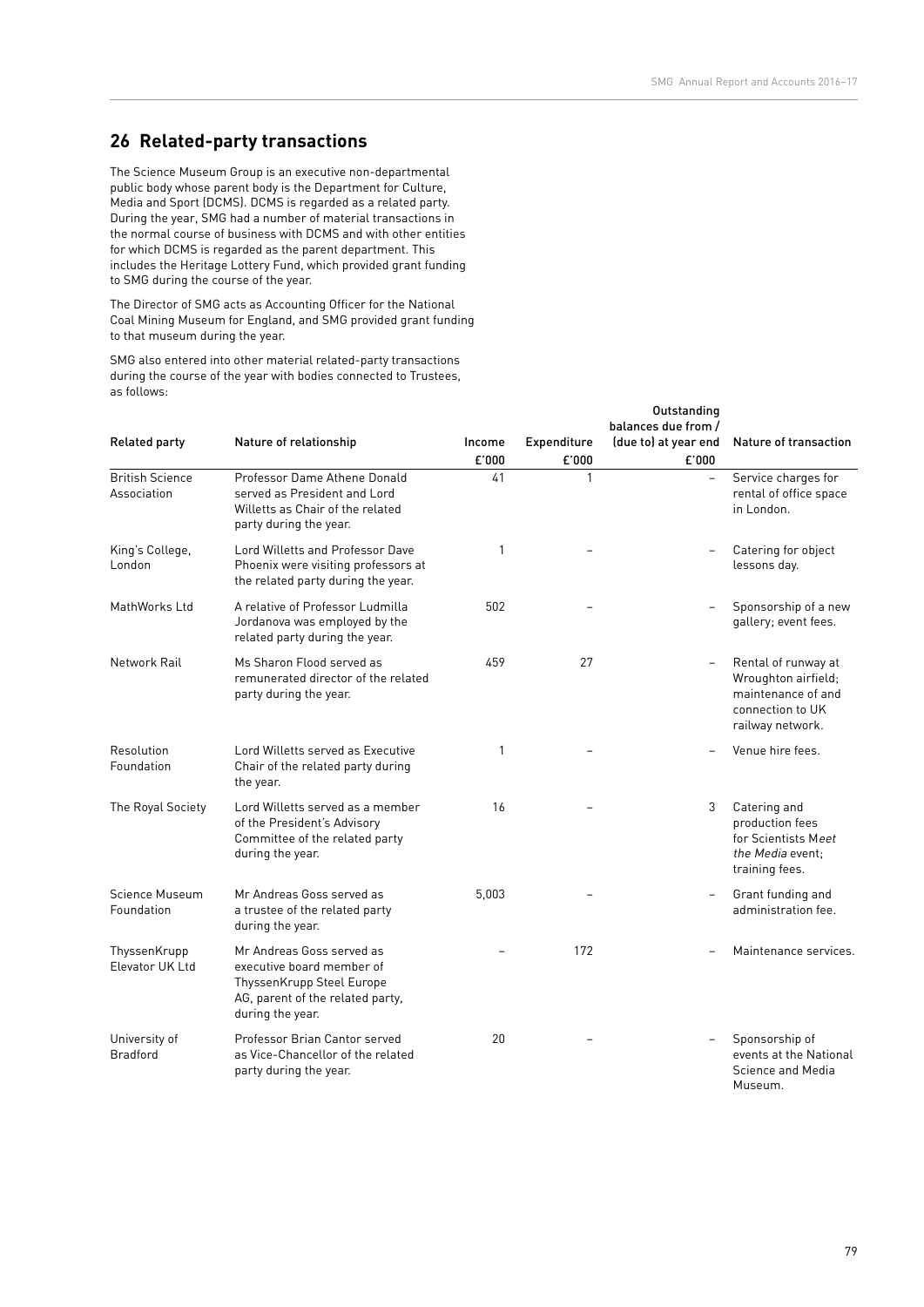# **27 Post balance sheet events**

The Annual Report and Accounts 2016–17 were authorised for issue by the Trustees and Accounting Officer on the date they were certified by the Comptroller and Auditor General.

On 24 April 2017 the Group completed an agreement to dispose of surplus land in York to the Homes and Communities Agency (HCA), but there are conditions attached to the agreement which enable either party to exercise different buy-back options under which the land and buildings would be transferred back to SMG and the consideration returned. Legal title has passed to the HCA, but the transaction will not complete until the conditions attached to buy-back provisions, under which the transaction can be reversed by either party, have been met. At this point the final transaction value will be determined. £5.73m of consideration is expected to be received in the financial year 2017–18.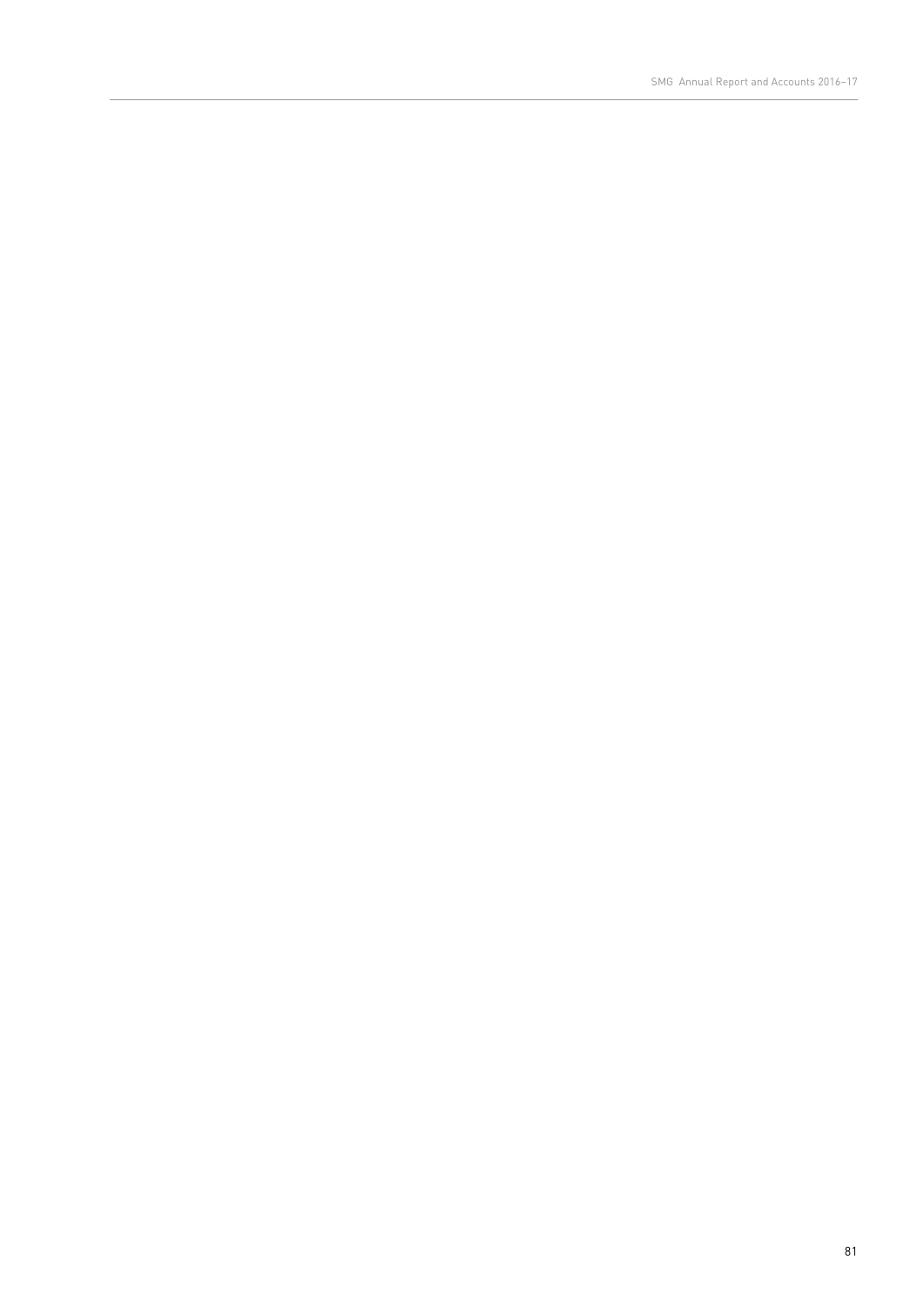